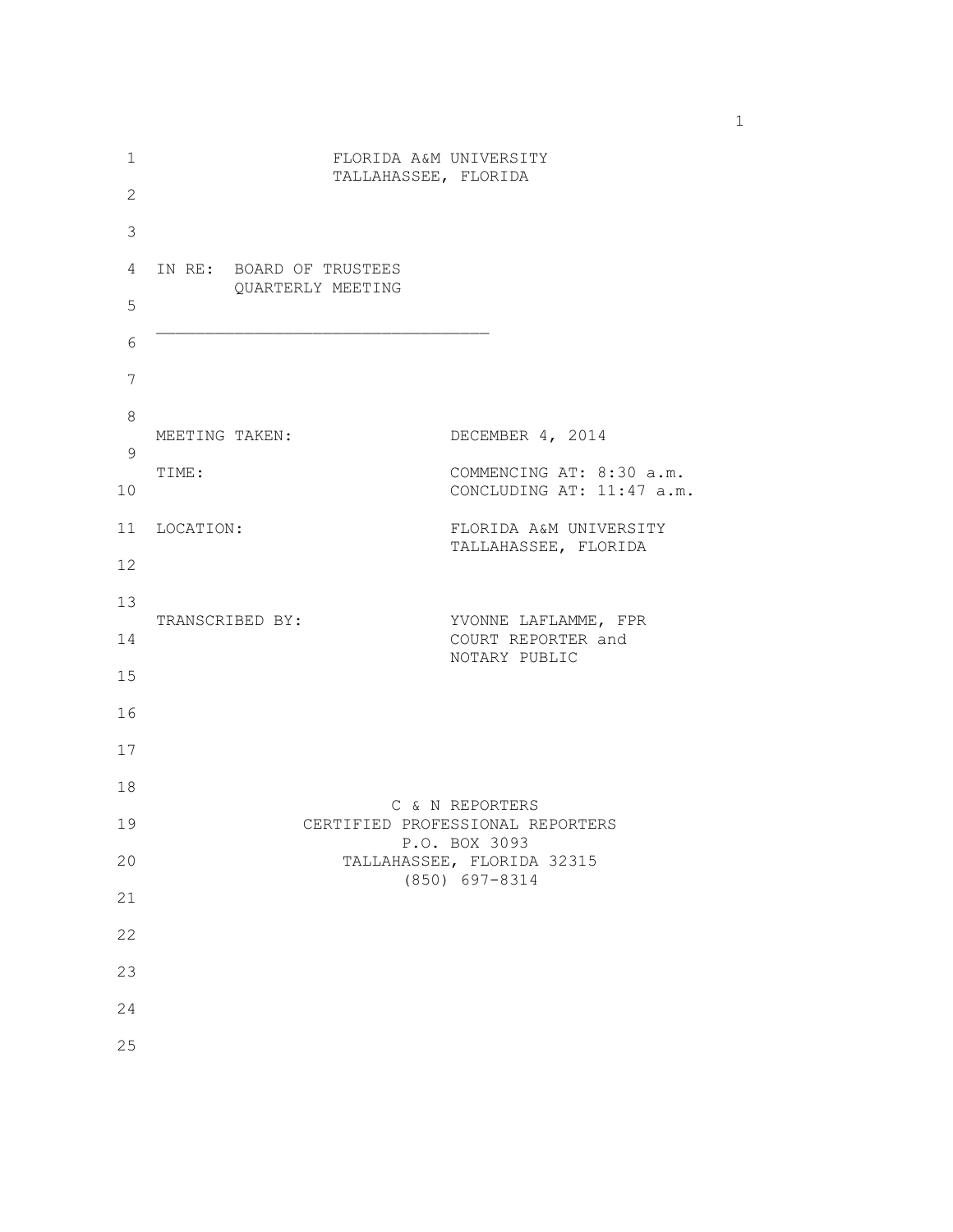| 1              | APPEARANCES                                          |
|----------------|------------------------------------------------------|
| $\overline{2}$ |                                                      |
| 3              | CHAIRMAN SOLOMON BADGER<br>TRUSTEE MARJORIE TURNBULL |
|                | TRUSTEE TONNETTE GRAHAM                              |
| 4              | TRUSTEE LUCAS BOYCE                                  |
| 5              | TRUSTEE KIMBERLY MOORE<br>TRUSTEE KELVIN LAWSON      |
|                | TRUSTEE RUFUS MONTGOMERY                             |
| 6              | TRUSTEE TORY ALSTON                                  |
| 7              | TRUSTEE CLEVE WARREN<br>TRUSTEE KARL WHITE           |
|                | TRUSTEE BELINDA SHANNON                              |
| 8              | TRUSTEE BETTYE GRABLE                                |
| $\mathsf 9$    |                                                      |
|                | ATTORNEY LINDA BARGE-MILES                           |
| 10             |                                                      |
| 11             |                                                      |
|                |                                                      |
| 12             |                                                      |
| 13             |                                                      |
|                |                                                      |
| 14             |                                                      |
| 15             |                                                      |
|                |                                                      |
| 16             |                                                      |
| 17             |                                                      |
|                |                                                      |
| 18             |                                                      |
| 19             |                                                      |
|                |                                                      |
| 20             |                                                      |
| 21             |                                                      |
|                |                                                      |
| 22             |                                                      |
| 23             |                                                      |
| 24             |                                                      |
|                |                                                      |
| 25             |                                                      |

 $\sim$  2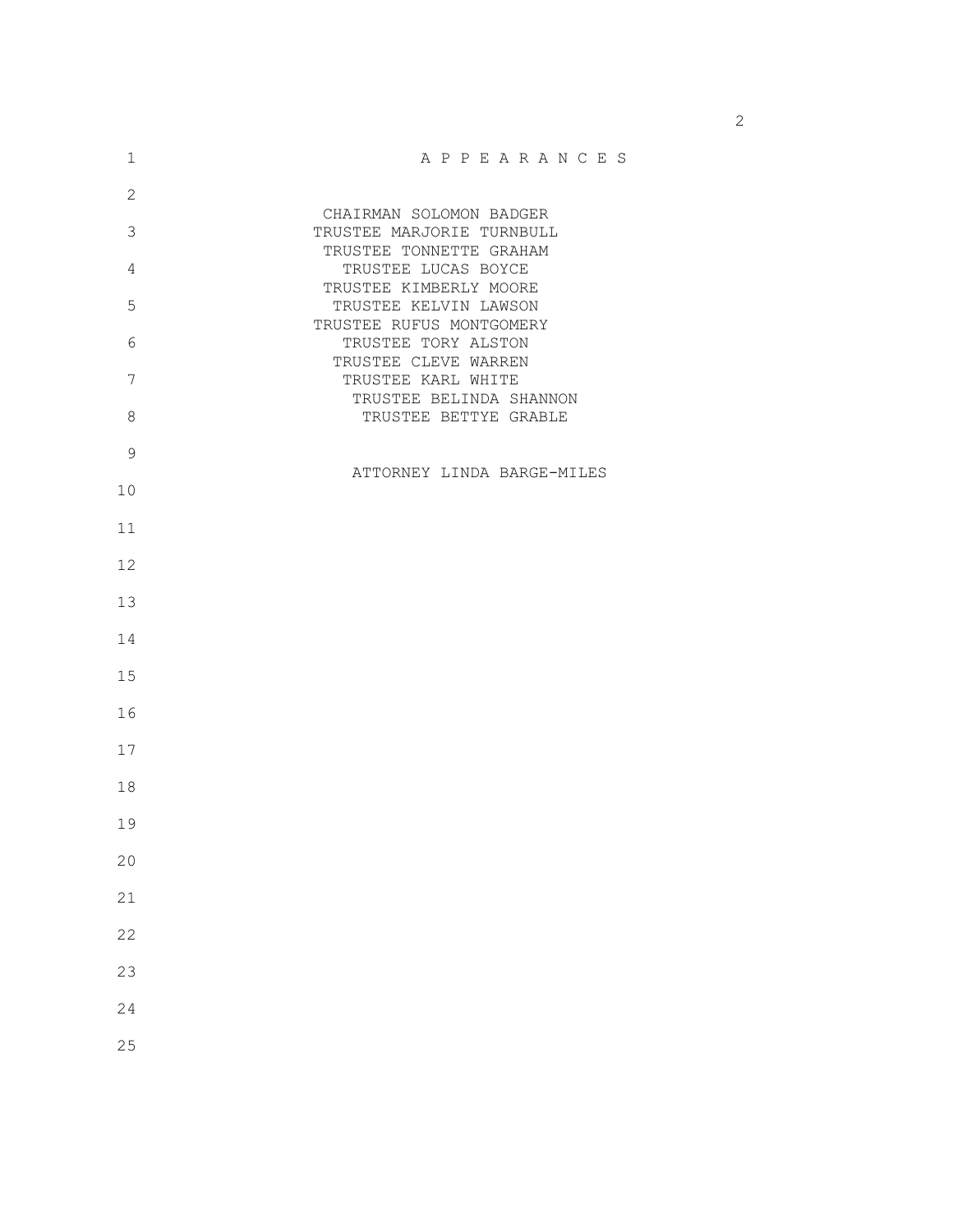1 - - - - - P R O C E E D I N G S  $\mathfrak{D}$  - - - - - 3 CHAIRMAN BADGER: Good morning, everyone, and 4 welcome to the December 4, 2014, meeting of the 5 Florida A&M University Board of Trustees. I call this 6 meeting to order and ask Attorney Barge-Miles, will 7 you please call the roll? 8 ATTORNEY BARGE-MILES: Trustee Badger? 9 CHAIRMAN BADGER: Present. 10 ATTORNEY BARGE-MILES: Trustee Alston? 11 TRUSTEE ALSTON: Here. 12 ATTORNEY BARGE-MILES: Trustee Boyce? 13 TRUSTEE BOYCE: Here. 14 ATTORNEY BARGE-MILES: Trustee Grable? 15 TRUSTEE GRABLE: Here. 16 ATTORNEY BARGE-MILES: Trustee Lawson? 17 Trustee McWilliams? 18 TRUSTEE MCWILLIAMS: Here. 19 ATTORNEY BARGE-MILES: Trustee Montgomery? 20 TRUSTEE MONTGOMERY: Here. 21 ATTORNEY BARGE-MILES: Trustee Moore? 22 TRUSTEE MOORE: Here. 23 ATTORNEY BARGE-MILES: Trustee Shannon? 24 TRUSTEE SHANNON: Here. 25 ATTORNEY BARGE-MILES: Trustee Turnbull?

 $\sim$  3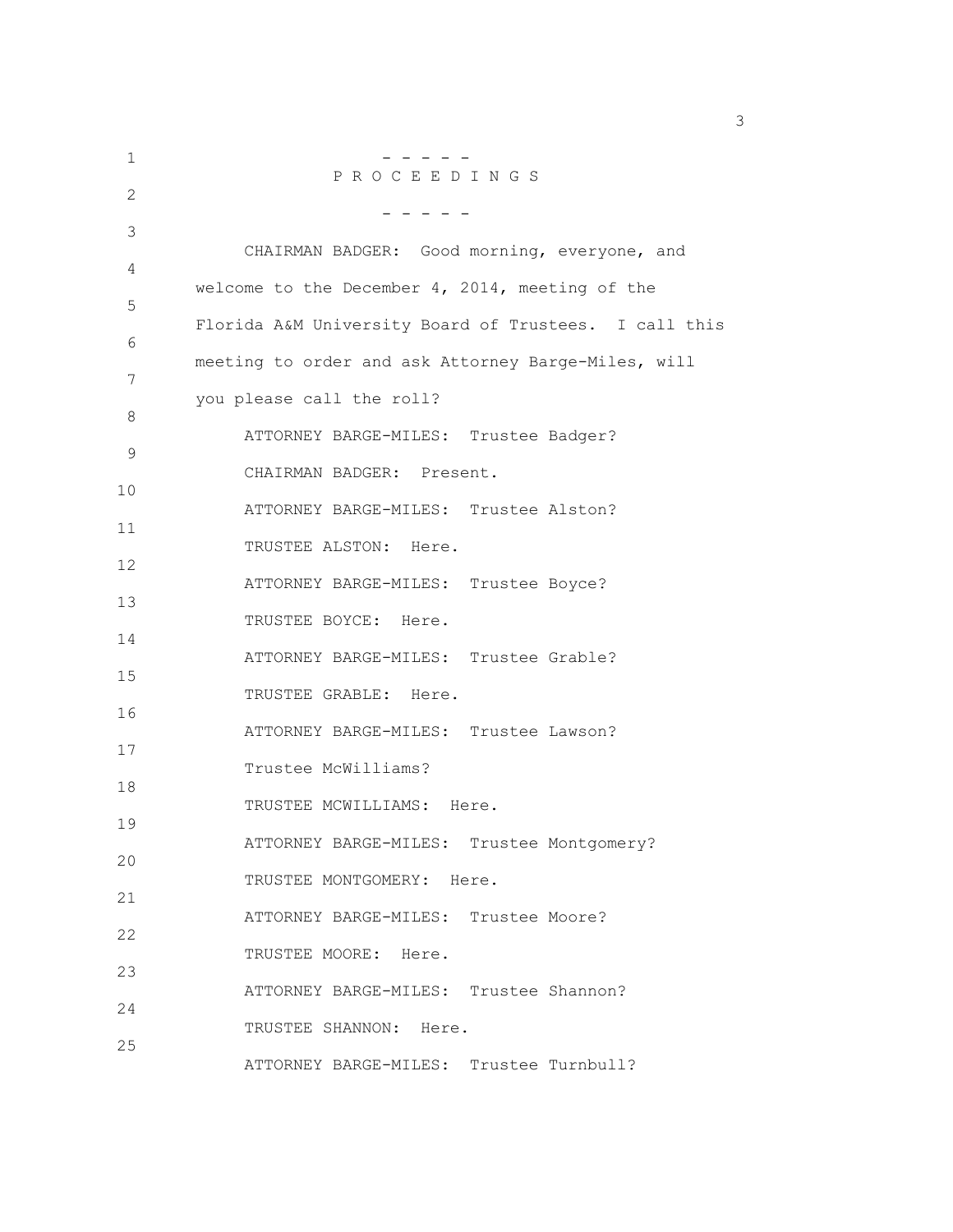1 TRUSTEE TURNBULL: Here.

2 ATTORNEY BARGE-MILES: Trustee Warren?

3 TRUSTEE WARREN: Here.

4 ATTORNEY BARGE-MILES: Trustee White?

5 TRUSTEE WHITE: Here.

6 ATTORNEY BARGE-MILES: Mr. Chair, you have a 7 quorum.

8 CHAIRMAN BADGER: Thank you. At this time, we 9 will move into closed session.

10 ATTORNEY BARGE-MILES: Trustee Graham? I'm 11 sorry, I skipped over her name.

12 TRUSTEE GRAHAM: Here.

13 CHAIRMAN BADGER: At this time, we will move into 14 closed session regarding collective bargaining, and I 15 would like to ask General Counsel, Avery McKnight, to 16 come forward and give us instructions regarding closed 17 session.

18 ATTORNEY MCKNIGHT: Pursuant to Section 447.065 19 of the Florida Statutes, all sessions between the 20 Chief Executive Officer of a public employer and his 21 or her representatives and the legislative body of the 22 public employer relative be subject to collective 23 bargaining and shall be closed and exempt from section 24 296.011 of the Florida Statute.

25 This exemption is in context with actual and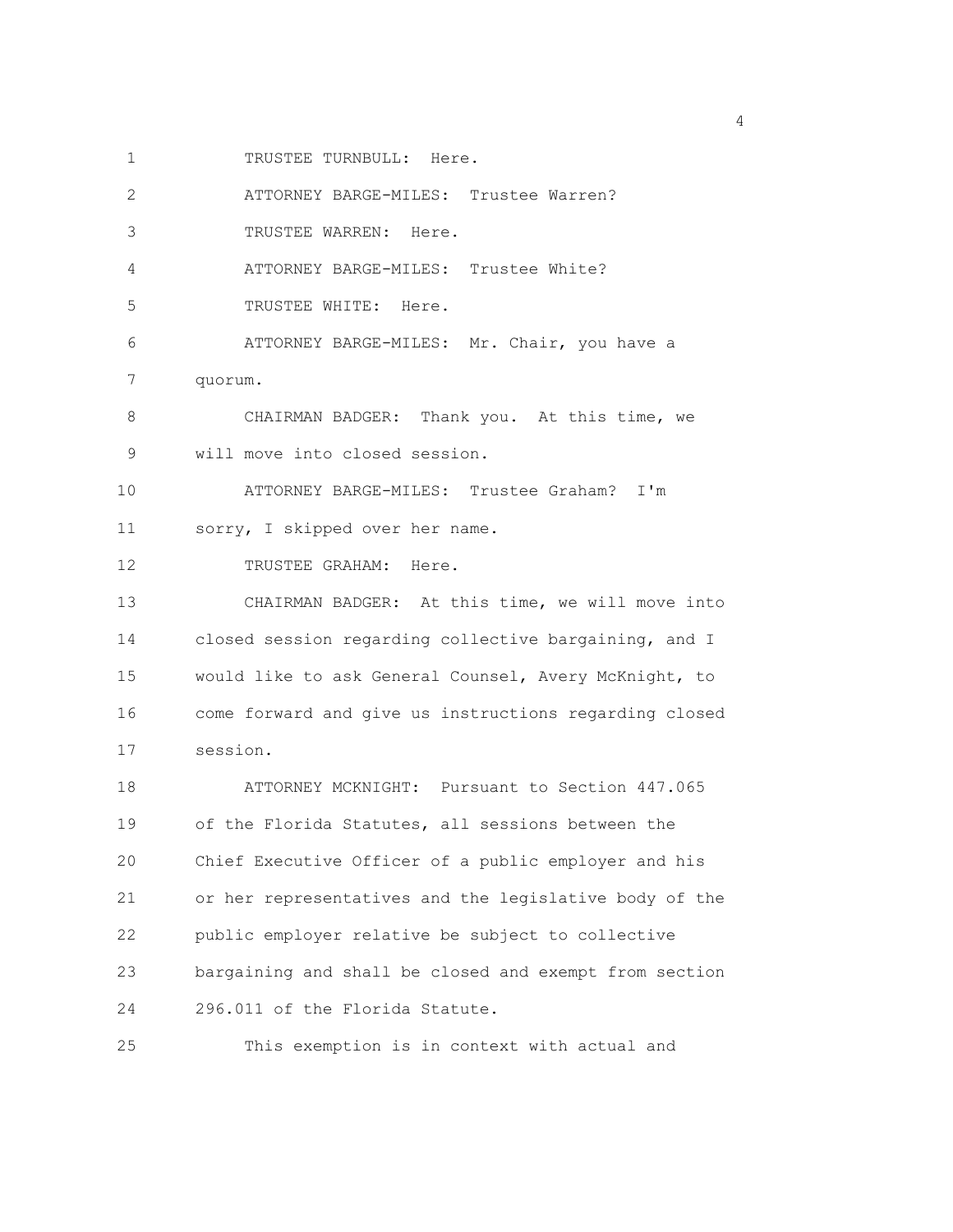1 collective bargaining negotiations so we're requesting 2 that we move into the closed collective bargaining 3 session and reconvene at its conclusion. 4 Along with the Board and the President, the 5 following individuals are asked to go to the 6 designated spot: Those individuals will include 7 Provost Wright, VP Dale Cassidy, VP Hudson, VP Redda, 8 VP Haynes, VP Miller, Dr. Patricia Green-Powell, 9 Dr. Patricia Hodge, Dr. Verian Thomas, Ms. Carrie 10 Gavin, Ms. Joyce Ingram, Dr. Donald Palm, Mr. Herbert 11 Bailey, Mr. David Voss, Ms. Ronica Mathis, Ms. Linda 12 Barge-Miles, and Ms. Shira Thomas. 13 CHAIRMAN BADGER: Thank you. Okay, we will now 14 convene in closed session, so I'm going to ask the 15 Board to meet us upstairs and go with us upstairs. 16 Thank you. 17 (Closed session commences at 8:44 a.m.) 18 (Closed session concluded at 9:26 a.m.) 19 ATTORNEY MCKNIGHT: Thank you, Chairman. Having 20 concluded our closed collective bargaining session, I 21 ask if Trustee Alston will give us the motion 22 regarding the graduate assistance union and the 23 tentative agreements that have been discussed. 24 TRUSTEE ALSTON: Subject to affirmative 25 ratification by the Graduate Studies Union, I move

<u>5</u> September 2005 and 2006 and 2007 and 2007 and 2008 and 2007 and 2008 and 2008 and 2008 and 2008 and 2008 and 2008 and 2008 and 2008 and 2008 and 2008 and 2008 and 2008 and 2008 and 2008 and 2008 and 2008 and 2008 and 2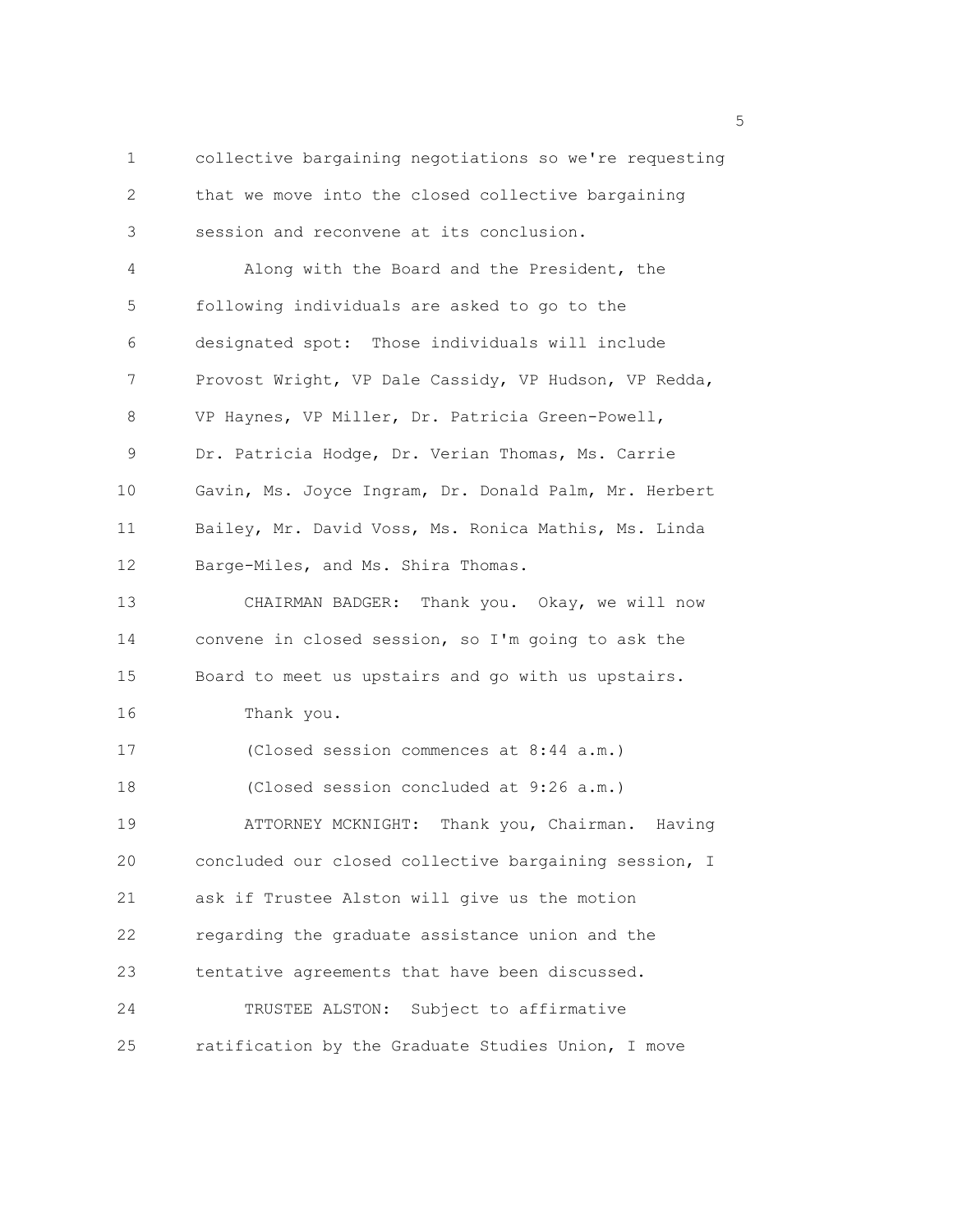1 that the Board ratify its tentative agreements to 2 Articles 1821 and 23, dated November 5, 2014. 3 (Inaudible.) 4 CHAIRMAN BADGER: You heard the motion. Second? 5 TRUSTEE BOYCE: Second. 6 CHAIRMAN BADGER: Motion and second. Those in 7 favor of the motion, let it be known with the sign of 8 "aye." 9 (All Board members answer affirmatively.) 10 CHAIRMAN BADGER: All oppose, same sign? 11 Motion passes. 12 Next, we will move to approve the minutes. I 13 trust that each of you have had an opportunity to 14 review the minutes. Are there any corrections? 15 Hearing none, can I have a -- Trustee Grable? 16 TRUSTEE GRABLE: I'm sorry, Chairman. I do have 17 a correction. 18 CHAIRMAN BADGER: You are recognized. 19 TRUSTEE GRABLE: Thank you. In reading through 20 the minutes, and of course I wasn't a part of the 21 meeting because this is my first meeting, Dr. Dhyana 22 Ziegler's name was misspelled. I think it says 23 "Diana," and I did recognize "Ziegler" was misspelled, 24 and that was the one thing. 25 CHAIRMAN BADGER: Thank you. We need to make

<u>6</u> and the contract of the contract of the contract of the contract of the contract of the contract of the contract of the contract of the contract of the contract of the contract of the contract of the contract of the co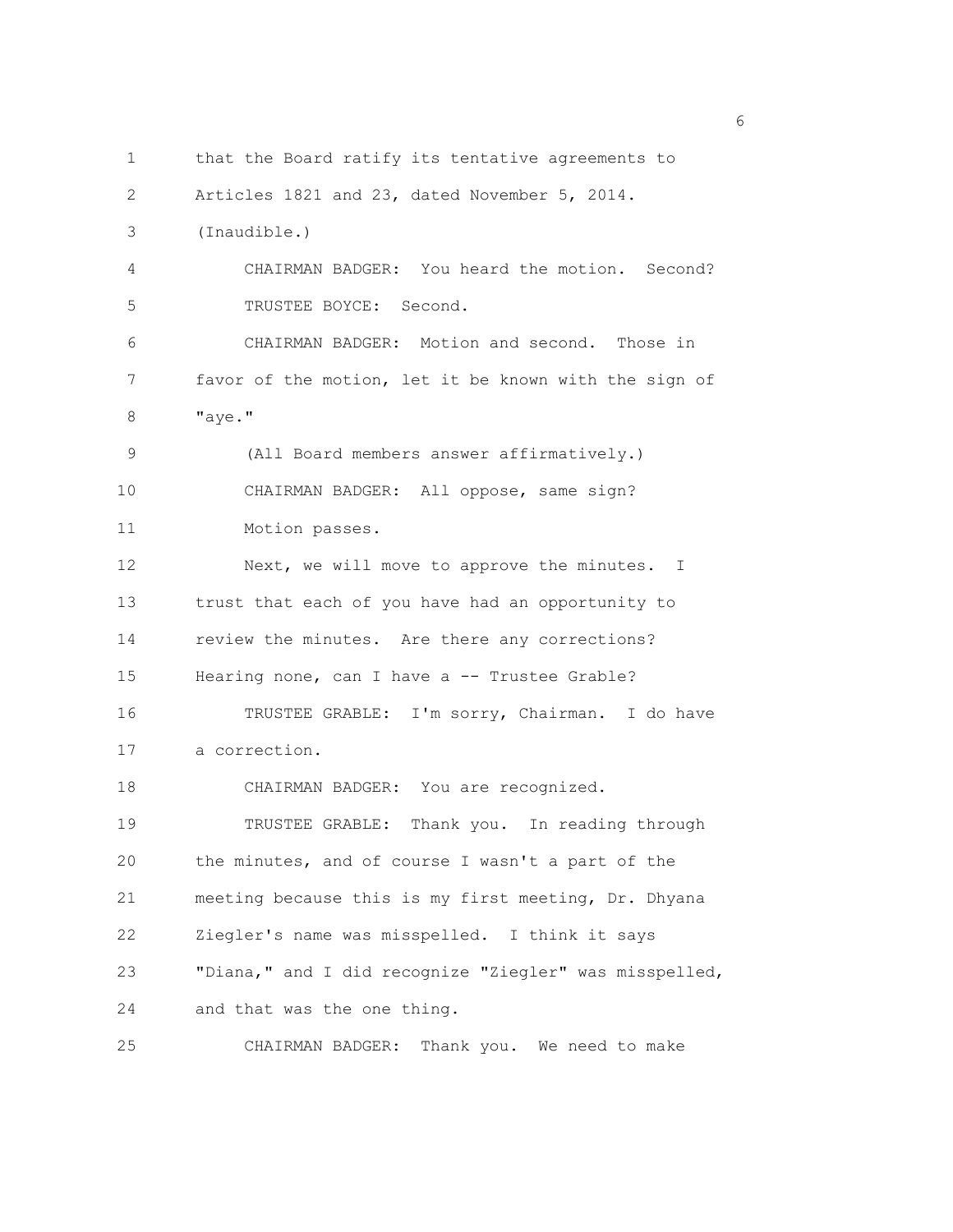1 that correction. Ms. Barge-Miles, will you make sure 2 that is corrected? 3 ATTORNEY BARGE-MILES: Yes. It's done. 4 CHAIRMAN BADGER: Then aside, with the 5 corrections, can I have a motion to approve the 6 minutes? 7 TRUSTEE MONTGOMERY: So moved. 8 TRUSTEE BOYCE: Second. 9 CHAIRMAN BADGER: Moved and seconded. 10 Motion and second. All in favor, let it be known 11 by the sign "aye?" 12 (All Board members answer affirmatively.) 13 CHAIRMAN BADGER: All opposed, same sign? 14 Motion passes. Thank you. 15 I would like to now move to the President's 16 comments and her updates. Dr. Mangum? 17 PRESIDENT MANGUM: Thank you. 18 Good morning, and I would like to thank Chairman 19 Badger and members of the Board and all of the members 20 of the FAMU community for your presence here today. 21 This morning, I will provide an updated information on 22 a variety of initiatives, so I ask for your endurance 23 because it might be quite lengthy, because there are 24 many things happening in my administration, and at the 25 University in general, and so members of the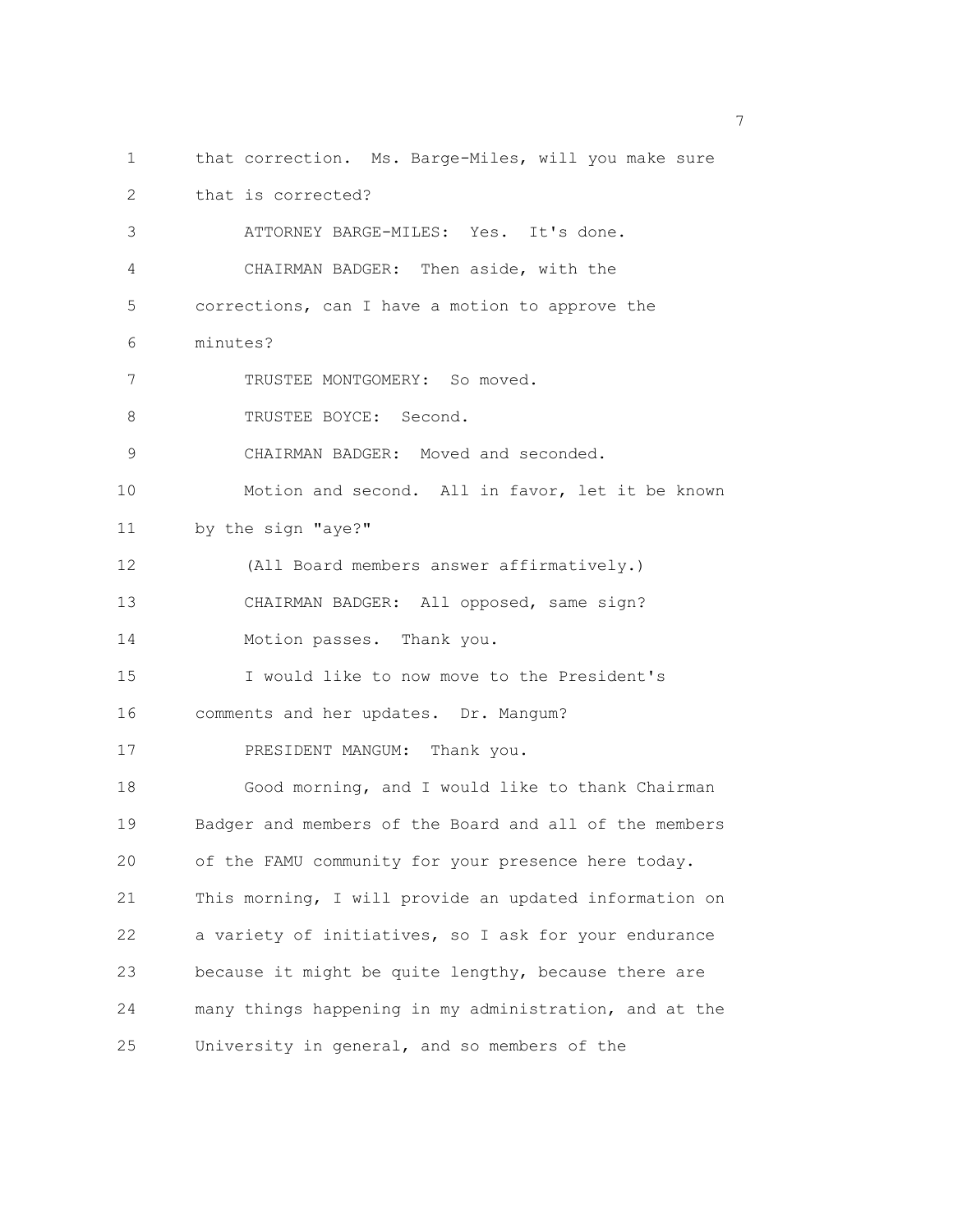1 University community are here as well to share in 2 these updates.

3 You must know that I continue and I will continue 4 my focus on establishing a course design to make our 5 University branding matters in 21st century and 6 beyond, and that includes to read the success of our 7 students, which remains a top priority for me, as well 8 as our stature in higher education in the community. 9 We want to increase our academic quality and must 10 increase our academic quality, and in order to 11 accomplish this, we need to reach higher, greater 12 financial goals; we need more research funding, 13 corporate funding, and alumni financial support. All 14 of these are vital for our plans for the future. 15 The University must continue seeking resources 16 and support of corporate entities, combined with the 17 commitment to encourage individuals, alumni, and FAMU 18 supporters to give to us as well. This is necessary, 19 because our major gifts cannot increase and our 20 faculty cannot grow without endowed chairs, without 21 endowed professorships, and we need to provide 22 additional support to our students as well as 23 additional opportunities for them to explore and 24 increase their learning opportunities in our 25 community.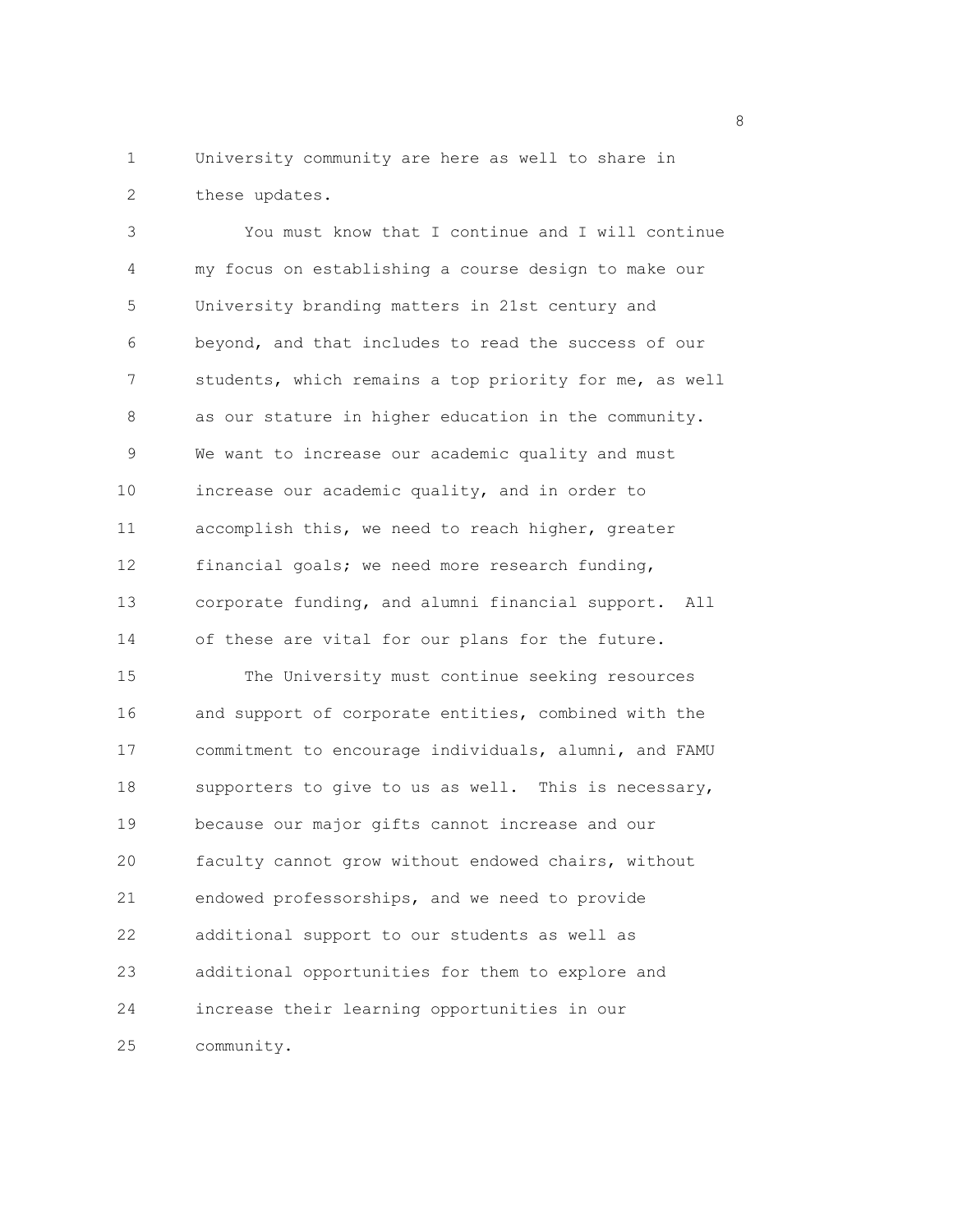1 Among one of my first commitments to you as a 2 Board, I am stressing the importance of us visiting 3 and cultivating gifts and I have spent much time 4 visiting faculty alumns and others in cultivating 5 gifts. Increasing endowments are part of my vision, 6 and I would also like to recall for you some of the 7 activities that we have engaged in over the last 8 several months to increase our efforts and increase 9 the opportunities for our students. 10 Currently, additional research funding has

11 totaled over \$21 million since I arrived, and in 12 general, the sponsorships apart from several agencies 13 and have changed, and we're very proud of our faculty 14 and our research division in enabling us and working 15 with us to increase that activity. Additional cash 16 financial gifts to the University in the amount of 17 \$2.8 million have been received, and this represents 18 150 percent increase over last year's total at this 19 time, which was \$1.1 million.

20 Our current gifts this fiscal year have been 21 provided by more than 4,000 donors, of which 3314 are 22 alumni.

23 I also present to you previously in 2014-15 24 strategic plan, about an international experience and 25 our international exposure. Just recently, prior to

en de la provincia de la provincia de la provincia de la provincia de la provincia de la provincia de la provi<br>1900 : la provincia de la provincia de la provincia de la provincia de la provincia de la provincia de la prov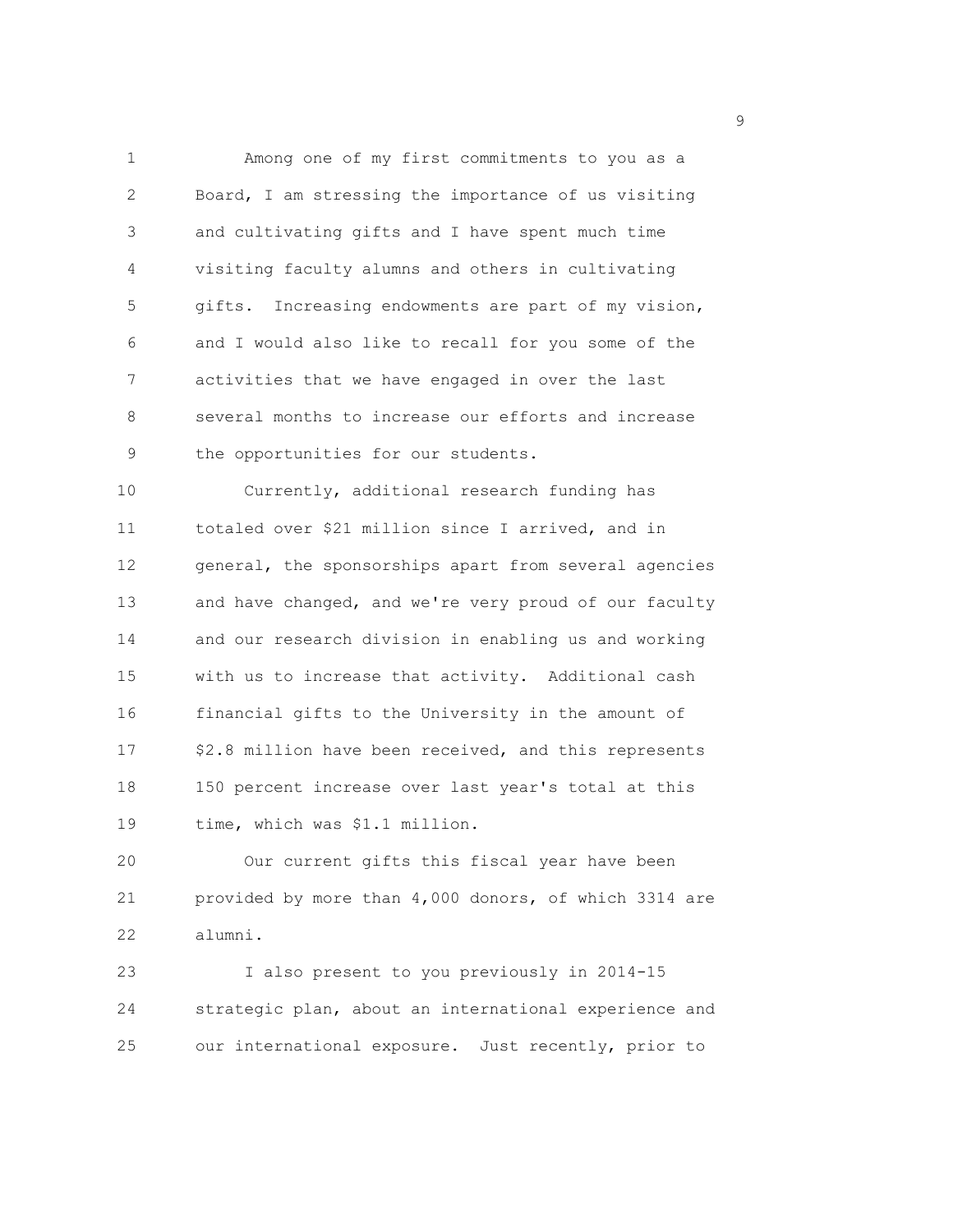1 the Thanksgiving holiday, I traveled to Brazil with 2 members of our faculty and staff as a member of the 3 White House Initiative and the HBCU Alliance 4 delegation that consists over 40 HBCUs.

5 The Alliance was established in order to foster 6 educational opportunities for people of Brazil, as 7 well as cultural exchanges between the United States 8 and Brazil. During the trip, I had an opportunity to 9 meet with Dr. Jose Vicente, president of Escola 10 Estadual; as well as Graca Machel, the (inaudible) of 11 Nelson Mandela and Administer of Education for Brazil 12 about ways to expand mutual agreements between our 13 universities between Brazil as well as FAMU. 14 We have many faculty activities happening in

15 Brazil that's supported to our students and so our 16 (inaudible.) There are tremendous opportunities for 17 us to expand our educational opportunities for our 18 students, and for them to be among the 97 19 AfroBrazilians. Our goal is to provide the same 20 access and opportunities to this underserved 21 population that we have provided for the past 127 22 years for our students here at FAMU. Our alumni are 23 also stepping up and playing a key role in 24 strengthening our international footprint. 25 I'm thrilled to share with you that we have now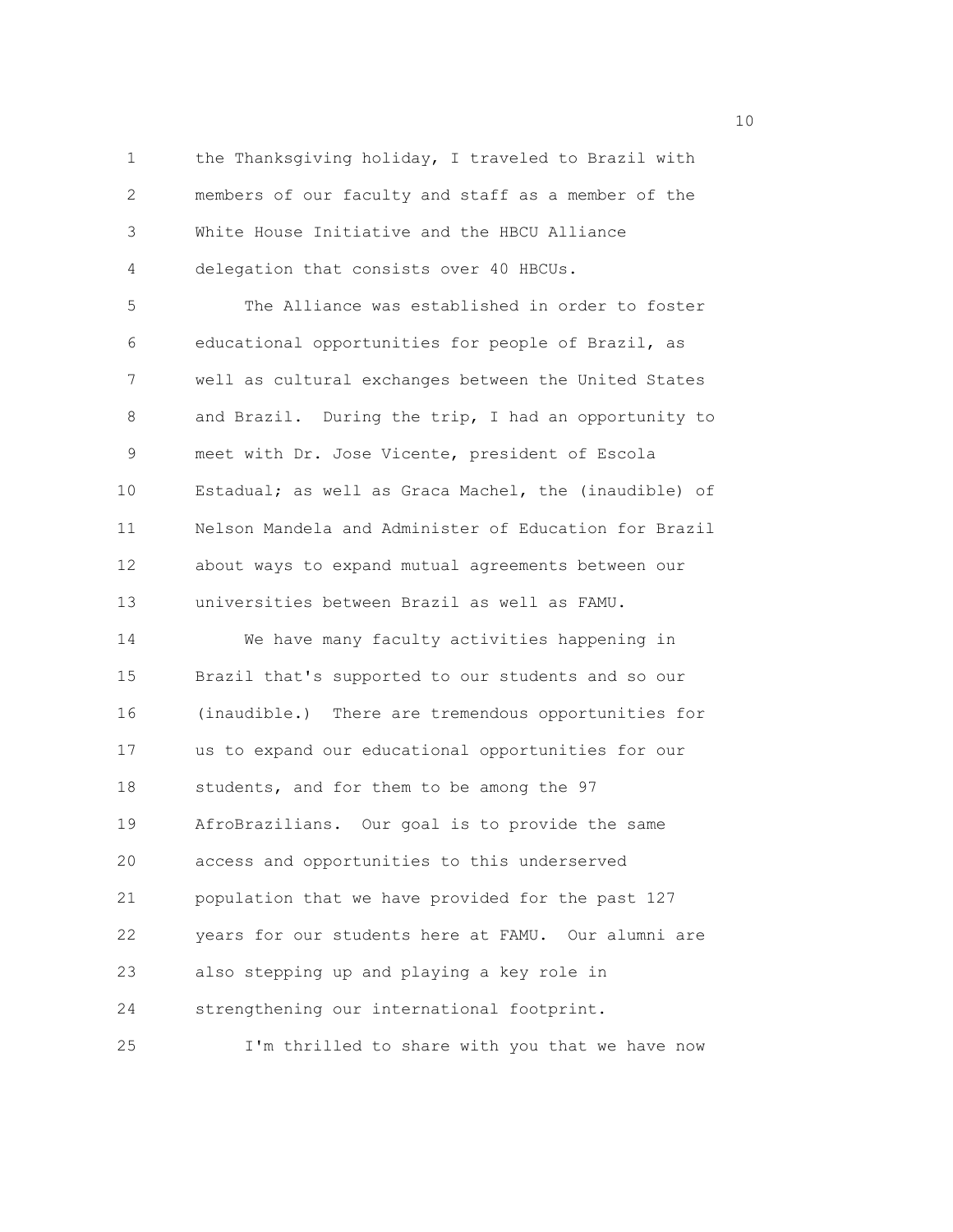1 have an official alumni chapter in West Africa with at 2 least 10 financial members at this moment. They are 3 also working to establish a foundation in Delaware 4 that would support our students that attend FAMU from 5 West Africa. So I extend kudos to our alumni in West 6 Africa, and that's to all of our alumni around the 7 world. Join them in providing support and 8 demonstrating their active service to the University 9 as well. So please join me in giving our alumni in 10 West Africa a round of applause.

11 We continue to expand our focus on enhancing our 12 customer service across campus. Through concerted 13 efforts throughout the campus, good customer service 14 will continue to be emphasized and given a high level 15 of attention, and we know that it requires that 16 attention on a regular basis.

17 It is my belief that strengthening our efforts in 18 this area can only result in happier students, faculty 19 and staff, as well as ultimately our alumni, which 20 reflects on the positive experiences with their 21 alma mater and in hopes that they will continue to 22 give and give back to the University as a result of 23 the experiences they have had.

24 As part of our customer service initiative, we 25 have opened a new Welcome Center on campus. This is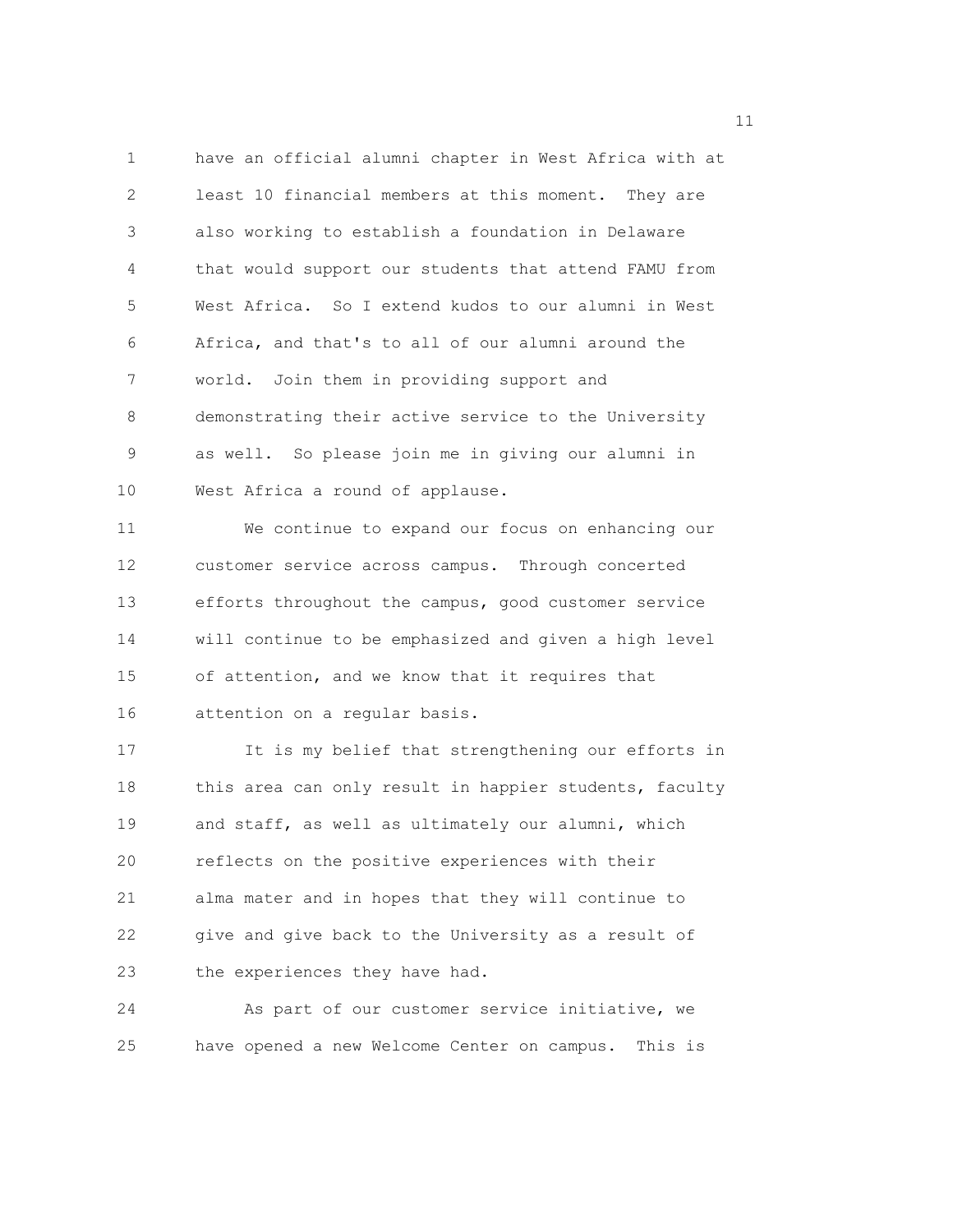1 located on Wahnish Way and visitors of the University 2 to receive invaluable assistance to guide operations 3 and facilities and location facilities across campus. 4 We are currently receiving a great deal of feedback 5 from guests and members of the University family. 6 Among the positive comments include campus maps 7 that provide people with helpful assistance. This 8 extends to visiting students, as well as parents and 9 guests, to be able to locate the various buildings 10 around campus. Most students have mentioned a 11 positive difference in the general approach towards 12 enhancing customer service in all of our 13 administrative areas. 14 At least in my office, the number of concerns 15 have declined tremendously, and I am very thankful for 16 our vice-presidents, for the work that they are doing 17 in this area to insure that our customers receive the 18 service they expect.

19 The University's Customer Service Initiative 20 coincides with our ongoing effort to increase 21 efficiency across the campus. This effort remains 22 under the leadership of Linda Barge-Miles and her 23 team.

24 A second initiative previously mentioned focuses 25 on advancing research, teaching and the application of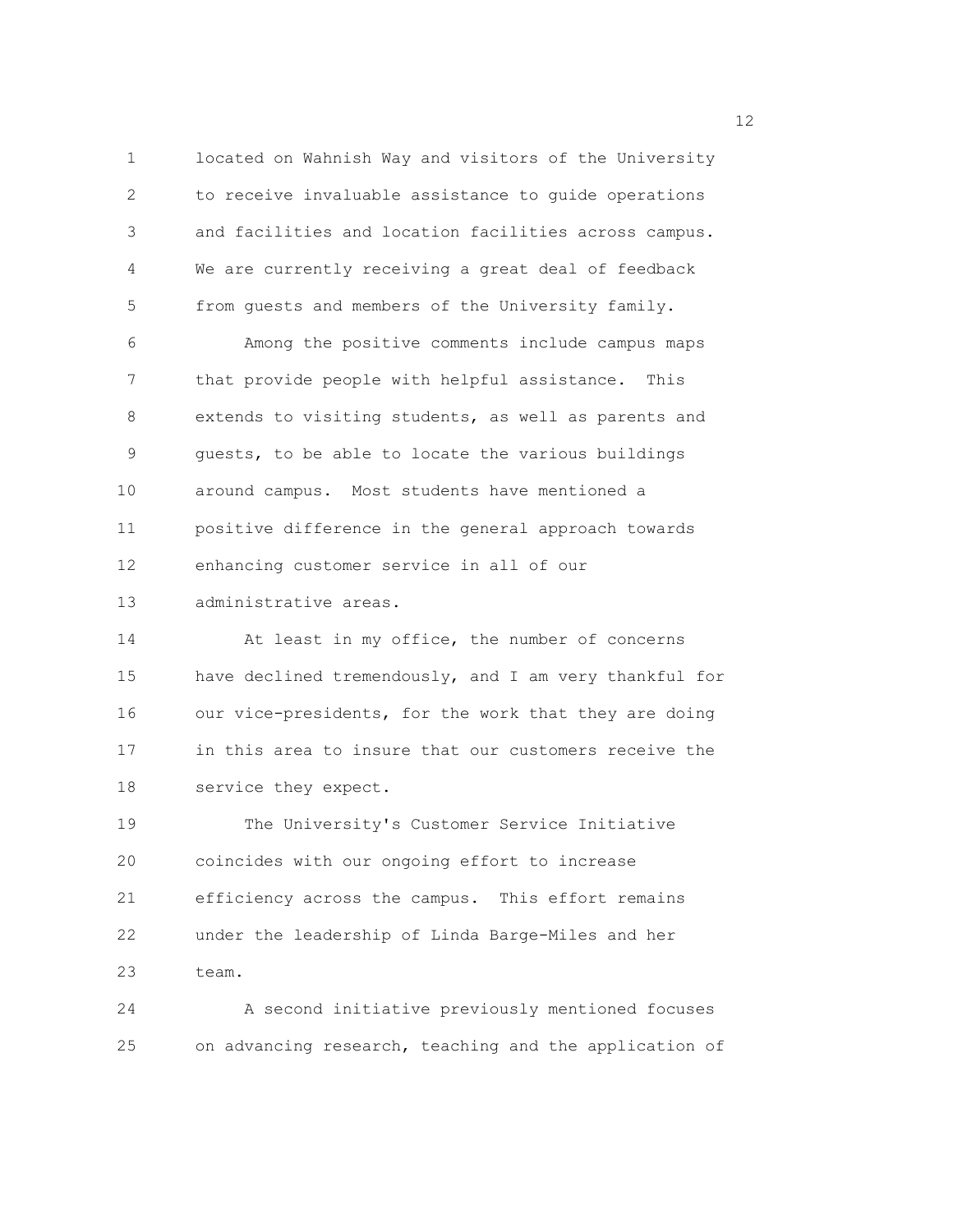1 innovative solutions to global economic and ecological 2 and sustainability issues. The Sustainability 3 Institute is under the direction of Ms. Abena Ojetayo; 4 you met her at our last meeting.

5 The focus of the Institute continues to be on 6 enhancing our effort to expose the extensive knowledge 7 and expertise that our faculty and staff possess in 8 the area of sustainability. Ms. Ojetayo and Ms. Chao-9 Han (phonetic) recently traveled to India to launch a 10 partnership for sustainable international development.

11 During that visit, a memorandum of understanding 12 was signed between FAMU and the National Council For 13 Climate Change, Sustainable Development and Public 14 Leadership. University representatives also held 15 discussions with the Dean of the Neymar Institute of 16 Law regarding faculty and student exchange programs 17 and recruitment for the FAMU Environmental Law 18 program.

19 In regards to the University's senior 20 administrators, we have completed our search for a 21 permanent Provost and Vice-President for Academic 22 Affairs, so at this time I would like to ask Dean 23 Matthews to come up and introduce our incoming 24 Provost.

25 Dean Matthews.

13 and 13 and 13 and 13 and 13 and 13 and 13 and 13 and 13 and 13 and 13 and 13 and 13 and 13 and 13 and 13 and 13 and 13 and 13 and 13 and 13 and 13 and 13 and 13 and 13 and 13 and 13 and 13 and 13 and 13 and 13 and 13 an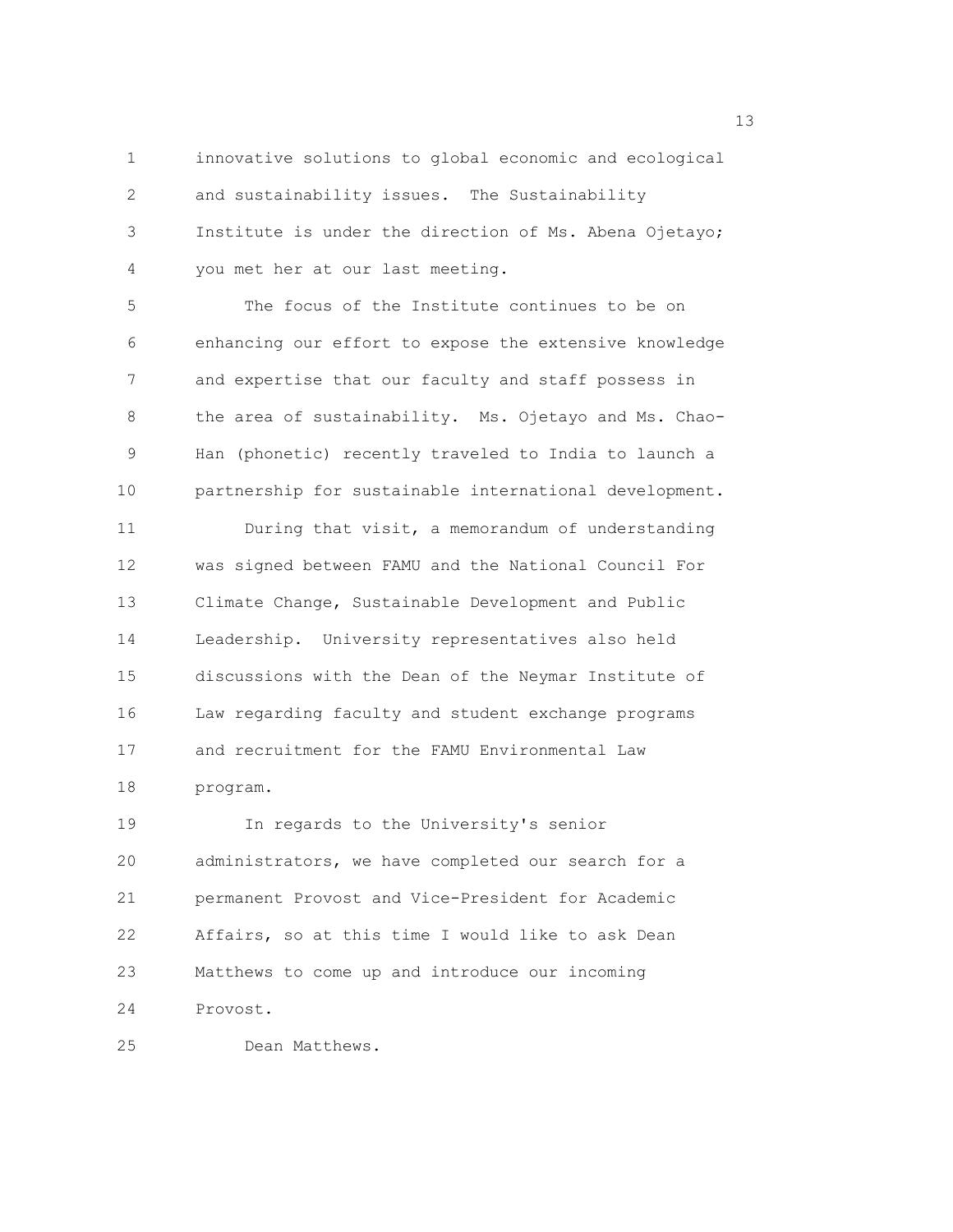1 MS. MATTHEWS: Good morning, members of the 2 Board, Madam President, ladies and gentlemen. On 3 behalf of the Committee for the Provost and Vice-4 President for Academic Affairs, it gives me great 5 pleasure to introduce to you the next Provost of 6 Florida Agriculture and Mechanical University, 7 Marcella David.

8 David is currently serving as Associate Dean and 9 Professor of Law at Iowa's only public law school will 10 become FAMU's Chief Academic Officer, and the second 11 ranking officer of the University upon her arrival. 12 As such, we will -- she will supervise operations of 13 our seven colleges and schools along with multiple 14 institutes, academic support programs, and 700 faculty 15 members to which we employ.

16 As part of her supervisor responsibilities, David 17 will oversee the allocation of resources in academic 18 areas, improvement on instruction, coordination of 19 instructional activities, development and improvement 20 of research activities and evaluation of University 21 academic activity.

22 A native New Yorker, David comes to her role as 23 Chief Academic Officer on The Hill with a sparkling 24 pedigree. She is a cum laude graduate of Rensselaer 25 Polytechnic Institute with a degree in computer and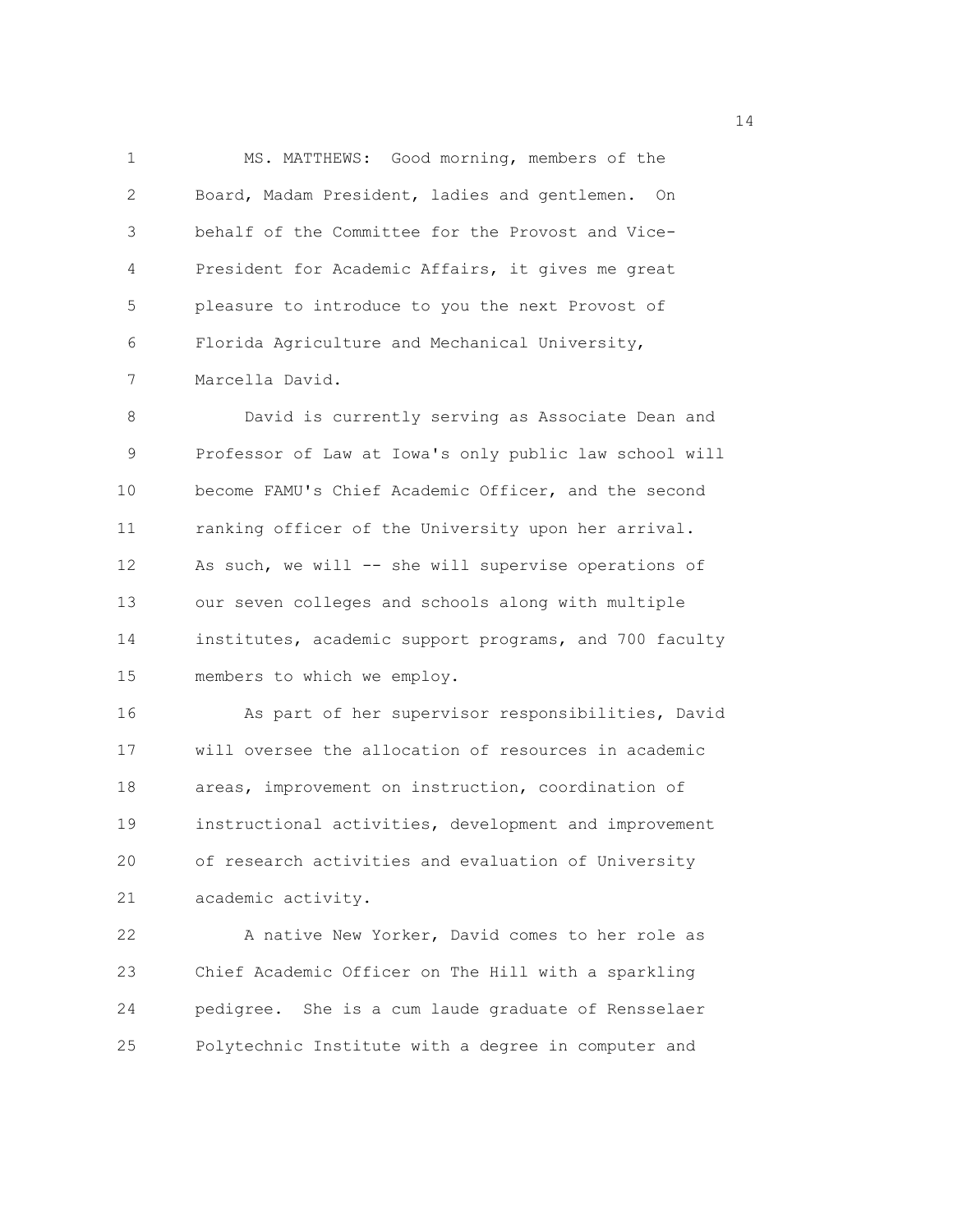1 systems engineering, and she is a magna cum laude 2 graduate of the University of Michigan Law School. 3 Among her additional academic honors is election

4 to the Exclusive Order of Coif Society. She was 5 chosen as clerk for Justice William Brennon, Jr., of 6 the Supreme Court of the United States, but he retired 7 before her clerkship was to begin.

8 Early in her career as an educator, she served as 9 visiting professor at the University of Chicago Law 10 School, and also served for a year as a Ford 11 Foundation Fellow in public international law at 12 Harvard Law School.

13 Later, while at Iowa, as she served as a visiting 14 professor at the University of Pennsylvania Law 15 School. In her 20-year career at the University of 16 Iowa, she steadily rose the ranks to the ranks of law 17 school to earn her the title of full professor. Along 18 the way, she has participated in numerous 19 presentations, addresses and workshops nationally and 20 internationally, and she's been invited over the years 21 to give multiple key note addresses. Her publication 22 records shows consistent output of scholarly activity. 23 In 2004, David Skorton, President of Iowa and now 24 President of Cornell, tasked David to work with the 25 key and the Provost as a special assistant to the

n 15 ann an 15 an t-Òire ann an 15 an t-Òire an t-Òire an t-Òire an t-Òire ann an 15 an t-Òire an t-Òire an t-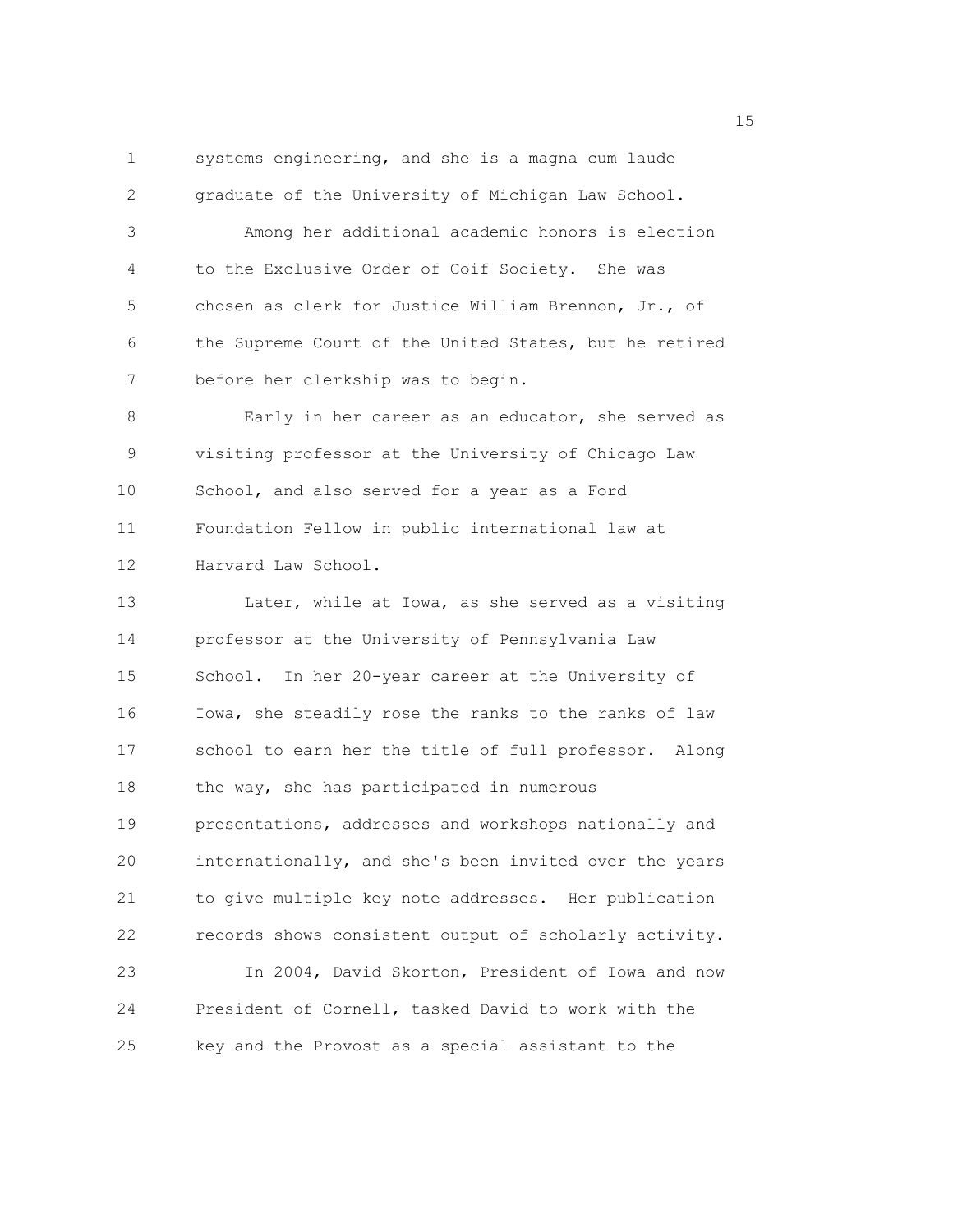1 president. In her role, she was an integral part of 2 Iowa's central administration and worked on diversity 3 matters, including the development of University 4 strategic achievement plans and the creation of 5 faculty hiring and retention plans.

6 After serving for more than five years in central 7 administration, David returned to the law school and 8 settled into her position as Associate Dean and 9 Professor of Law and International Studies. She has 10 traveled exclusively around the world, professionally 11 and personally.

12 Her other hobbies and interests include music, 13 mysteries, photography and science fiction, including 14 Star Trek. I also note she likes to knit, so this is 15 interesting.

16 So ladies and gentlemen, it gives me great 17 pleasure to present to you Provost in waiting for 18 Florida Agriculture and Mechanical University,

19 Professor Marcella David.

20 PROFESSOR DAVID: That was indeed the most 21 dramatic introduction I have ever had, and I have had 22 many introductions. I was tempted to look over my 23 shoulder to see who this person was that was going to 24 come up to the podium, so thank you.

25 I am delighted to be here. Last night at the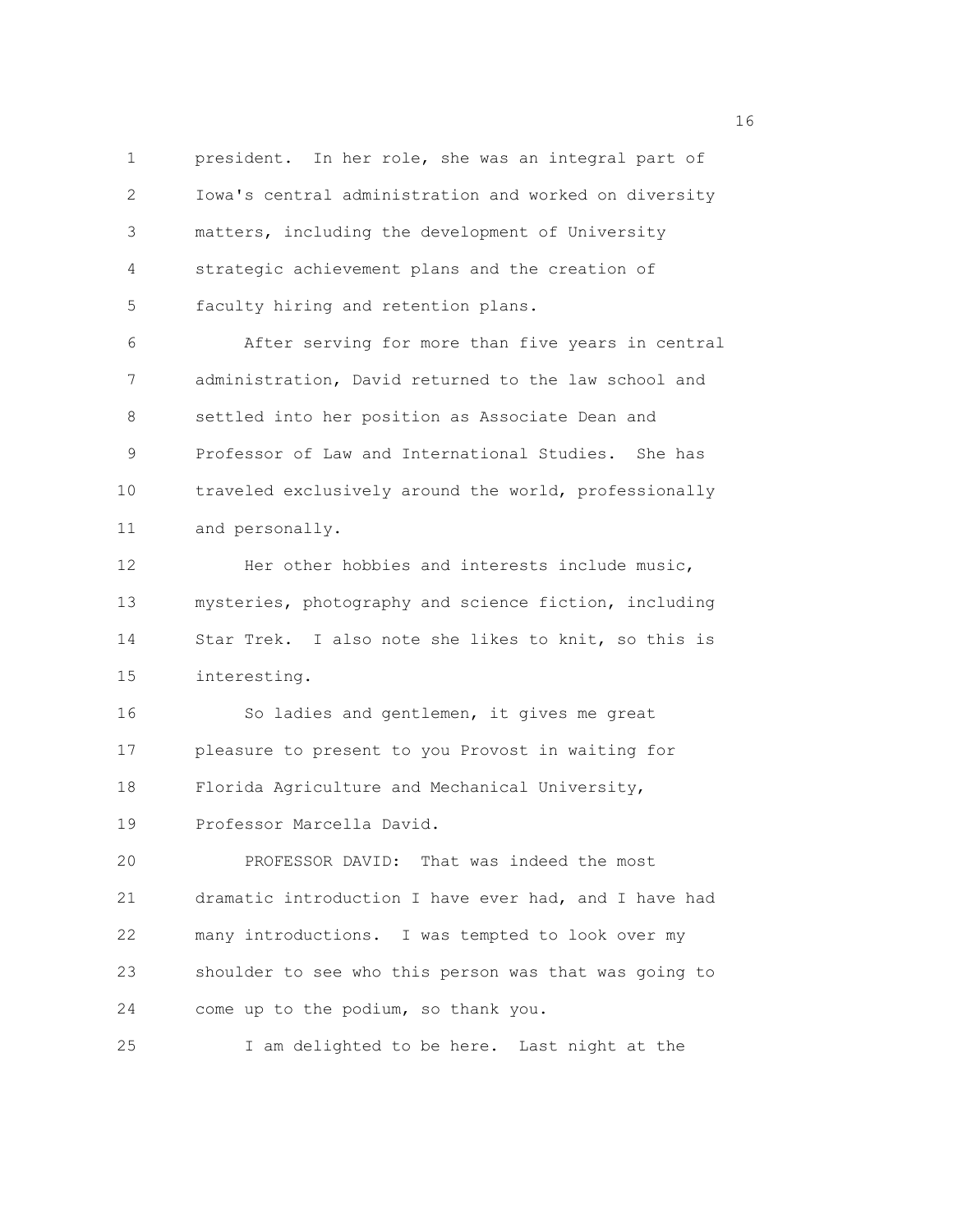1 dinner table, I was asked if I was excited to be here, 2 and I will tell you that I was very excited when I got 3 off of the phone with President Mangum, and I called 4 up my cousin and I said, "I think she offered me the 5 job." So, oh, my goodness, I think I got the job. I 6 got the job.

7 At this moment, I think I've passed excitement. 8 I am honored, awed, dedicated, committed, a little 9 nervous, but very resolute and falling in love with 10 FAMU, so I thank you all for your hospitality, and I 11 thank you all for the challenge and the trust that you 12 give me. I very much am looking forward to working 13 with you all in the future so thank you very much. 14 PRESIDENT MANGUM: As many of you know, the 15 current Vice-President of Research, Dr. Ken Redda, 16 will retire in February after 29 years of service to 17 the University. We thank Dr. Redda for sharing his 18 many talents with the FAMU community throughout his 19 tenure here.

20 In a just a few minutes, I will highlight more of 21 his recent accomplishments, but however, at this time, 22 I would like Dr. Ibeanusi to come up and introduce to 23 us our Vice-President of Research in waiting.

24 DR. IBEANUSI: Good morning, President Mangum, 25 Chairman, Trustees and honorable members. It is my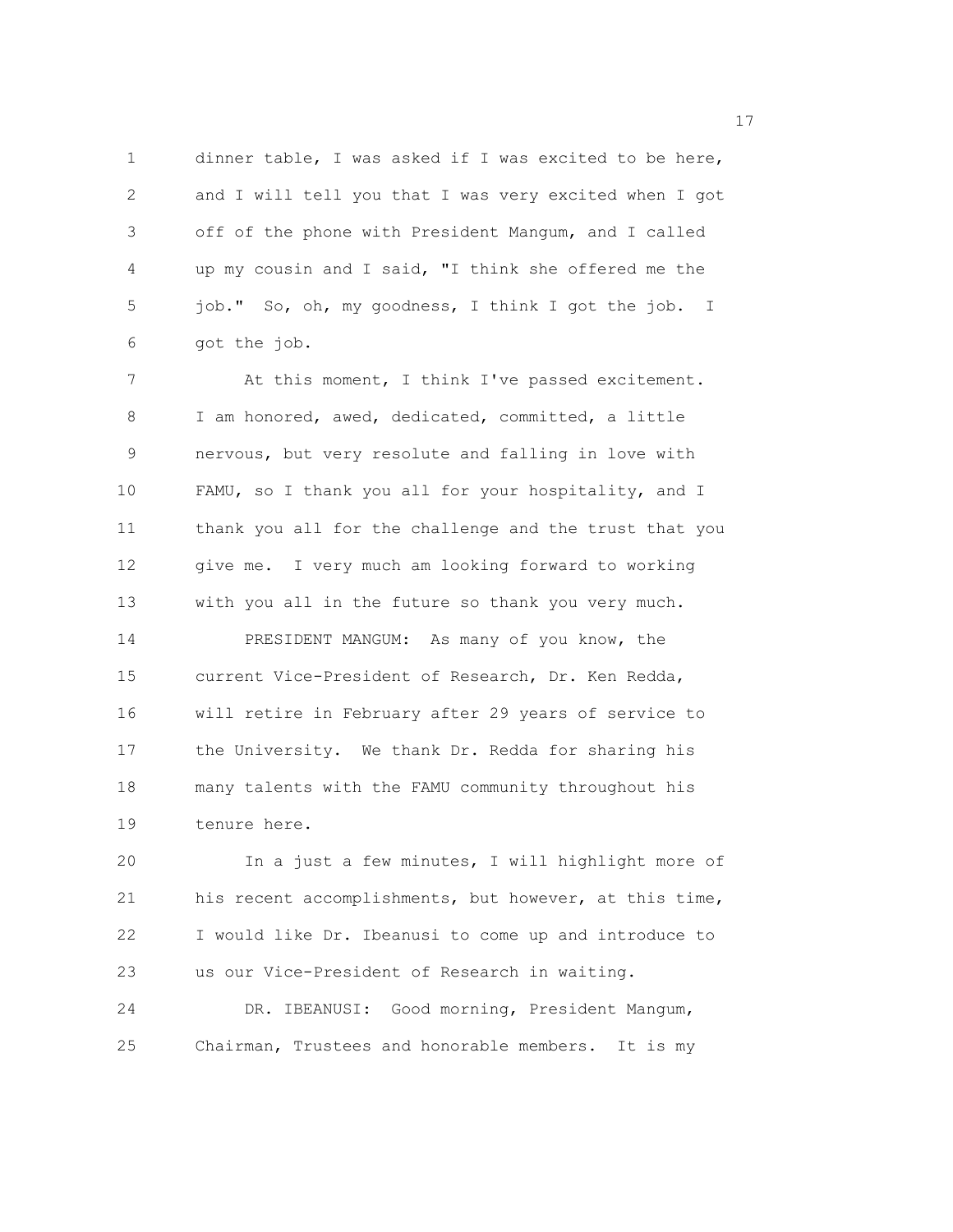1 pleasure to introduce Dr. Timothy Moore, the next 2 Vice-President of Research for Florida Agricultural 3 and Mechanical University. 4 But first, I would like to introduce the members 5 of the search committee who made this happen. If the 6 members are here, please stand. Dr. Mark 7 Weatherspoon, Dr. Xiao Hong, Dr. Martha Perryman, 8 Dr. Maurice Edington, Dean of Science and Technology, 9 Dr. Robert Taylor, Dean of Agriculture and Food 10 Sciences. I also want to introduce Ms. Hazel Taylor 11 who served as the administrative coordinator. 12 President Mangum charged the committee to search, 13 screen, and identify an individual that will further 14 enhance the research enterprise at FAMU. That's 15 exactly what we did. The committee believed that 16 certain individual must possess evidence-based skill 17 sets on six key areas: 18 1) Grantsmanship and fundraising strategies; 19 2) Leadership and strategic planning;

20 3) Licensing, commercialization, and technology 21 transfer; 22 4) Promotion of student research; 23 5) Promotion of academic excellence; 24 And 6) Engagement and collaboration;

25 On the basis of these criteria, the committee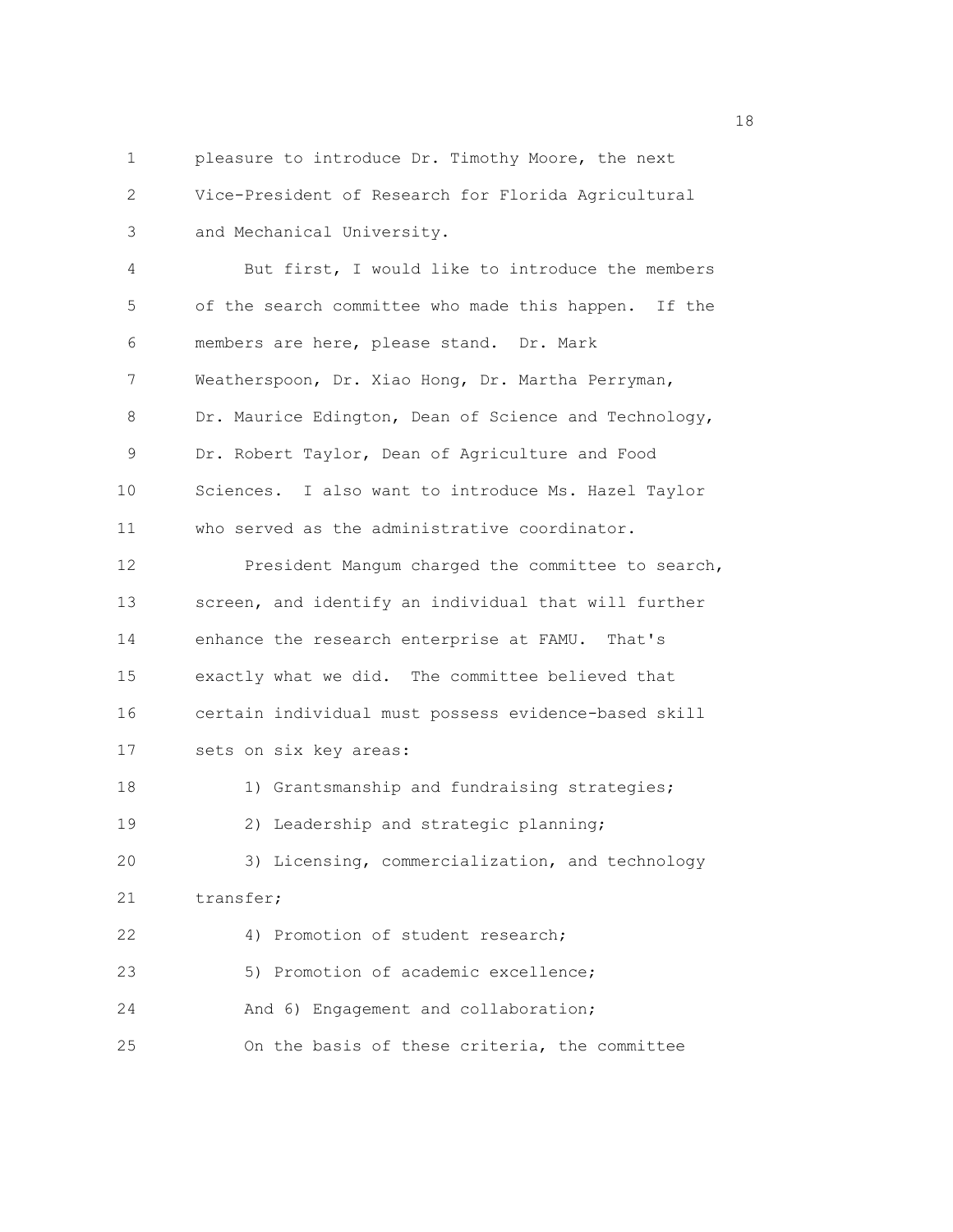1 found Dr. Timothy Moore, or better known as Tim, a 2 former Captain in the Army, as a right person at this 3 time.

4 To give you some examples on Dr. Moore's career 5 in these areas:

6 On grantsmanship and fundraising strategies, 7 Dr. Moore has successfully secured more than \$180 8 million in competitive federal contract awards in the 9 past 23 years across a variety of federal agencies, 10 including: DOD, DOJ, DHS, HHS, CDC, USDA, FBI, NIJ, 11 DOE, and IC; in addition, Dr. Moore led a proposal 12 development effort for the largest competitive award 13 in Auburn University history -- an Equine Source 14 Plasma Program -- to produce equine derived antibodies 15 for use in an FDA licensed Botulinum antitoxin 16 vaccine. This project generated more than \$50 million 17 in sales over 10 years. He also led the proposal 18 development effort that secured \$8.7 million for a K-9 19 IED detection contract for Afghanistan; and 20 volunteered to support USA Team Handball Federation in 21 gift development to raise more than \$70,000.

22 On leadership and strategy planning, Dr. Moore 23 conceived, developed and led the successful capture 24 and partnership with an Osteopathic Medical College. 25 The new building construction, which opens in fall of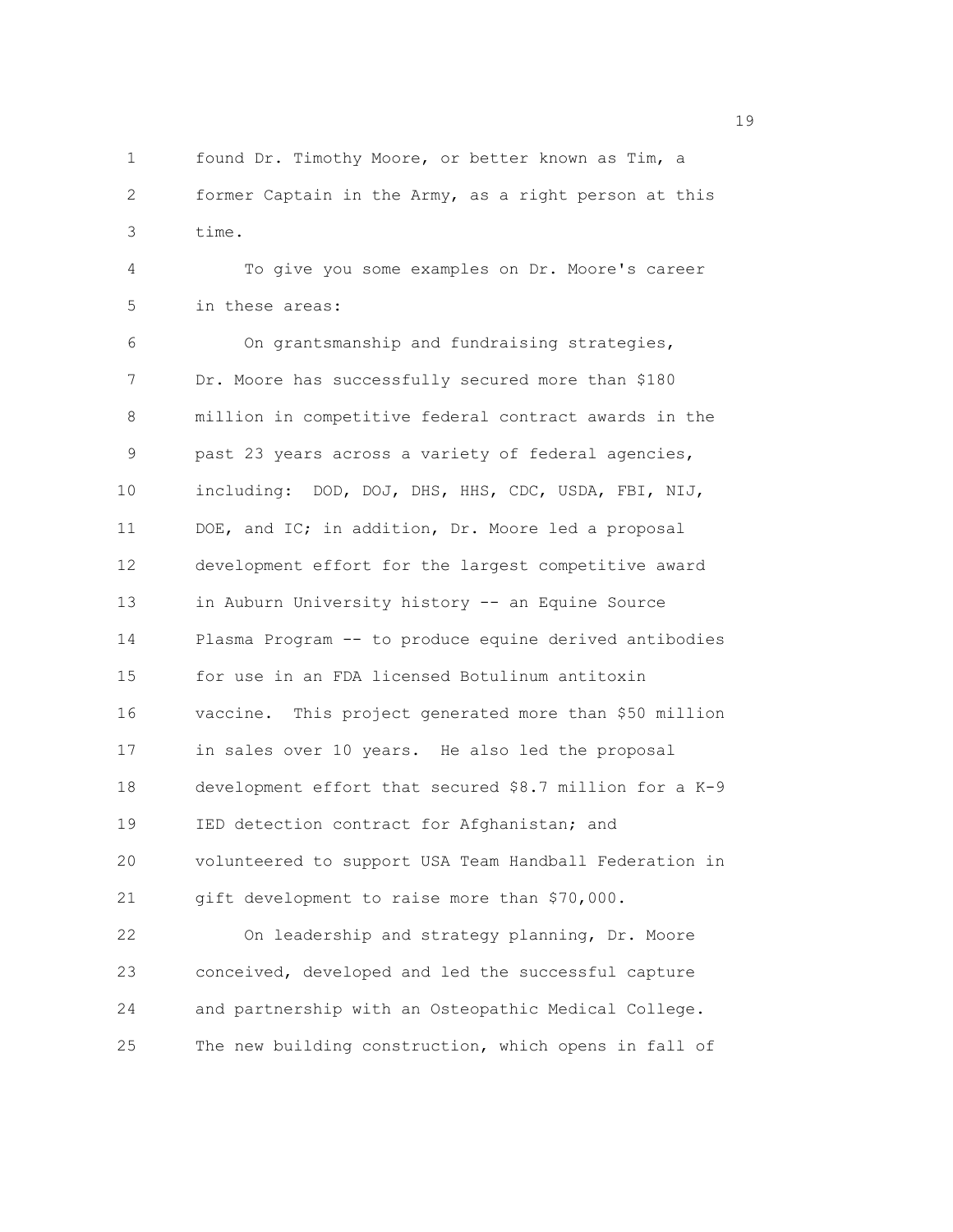1 2015, has generated \$50 million dollar impact for the 2 Auburn economy in 2014. Total cost for Auburn 3 University was zero.

4 On Licensing and Commercialization and Technology 5 Transfer, Dr. Moore identified and helped to secure 6 the patent for a novel optical microscope capable of 7 8,000-times magnification with a sub 90nm resolution. 8 He went further to secure federal funds to develop and 9 validate the prototype microscope, which served to 10 convince investors of the feasibility to invest and 11 commercialize.

12 Along these lines, Dr. Moore identified a novel 13 Biopolymer Preservative to use with bacteria, 14 antibodies and potential stem cells without use or 15 need for refrigeration; and a co-inventor of a 16 non-powered, passive fresh and salt water oil 17 collection system for use during oil spills. 18 I can go on with this. Dr. Moore received his 19 PhD degree in Kinesiology from Auburn University. The 20 Masters in microbiology was received from North 21 Carolina State University, and BS degree in biology 22 was received from Wofford College in Spartanburg, 23 South Carolina. 24 Dr. Moore, please.

25 DR. MOORE: Madam President, Chairman Badger,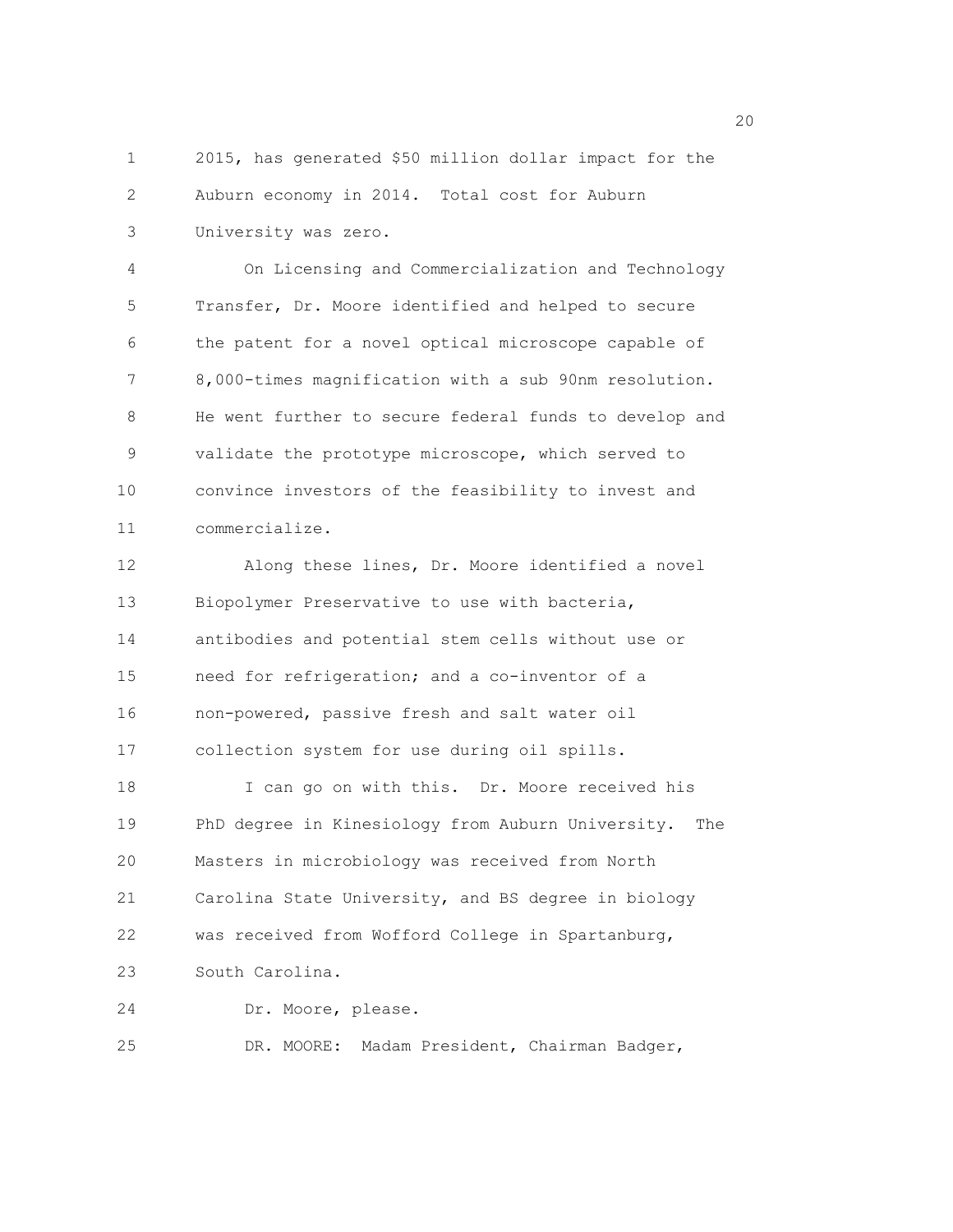1 members of the Board, it is my distinct honor and 2 pleasure to report before you today. I'm excited, I'm 3 elated, and I'm ready to go. And I'll tell you, I 4 kind of feel like the closing act to Elvis when you 5 come behind Provost David. I wasn't magna cum laude, 6 I wasn't summa cum laude; I was a "thank you, Laude." 7 I look forward to this. FAMU has welcomed me 8 with open arms. I think the culture here stems from 9 the President. I think the community is ready, I 10 think the students are here, the opportunity exists, 11 and I look forward to working with members of the 12 Research Team and leadership of this University and 13 promote what we do best, which is putting our kids and 14 their ideas in the marketplace so they can become 15 leaders of industry and government in the future. 16 Thank you very much for this opportunity, and I 17 look forward to working with each of you in the 18 future. 19 PRESIDENT MANGUM: Currently, we are also making 20 positions in the area of University advancement. 21 Dr. Thomas Haynes will soon assume a new post as Vice-22 President of Strategic Planning. We thank Dr. Haynes 23 for the enormous work he has contributed to the 24 University as Vice-President of Advancement and we 25 look forward to the important contributions he will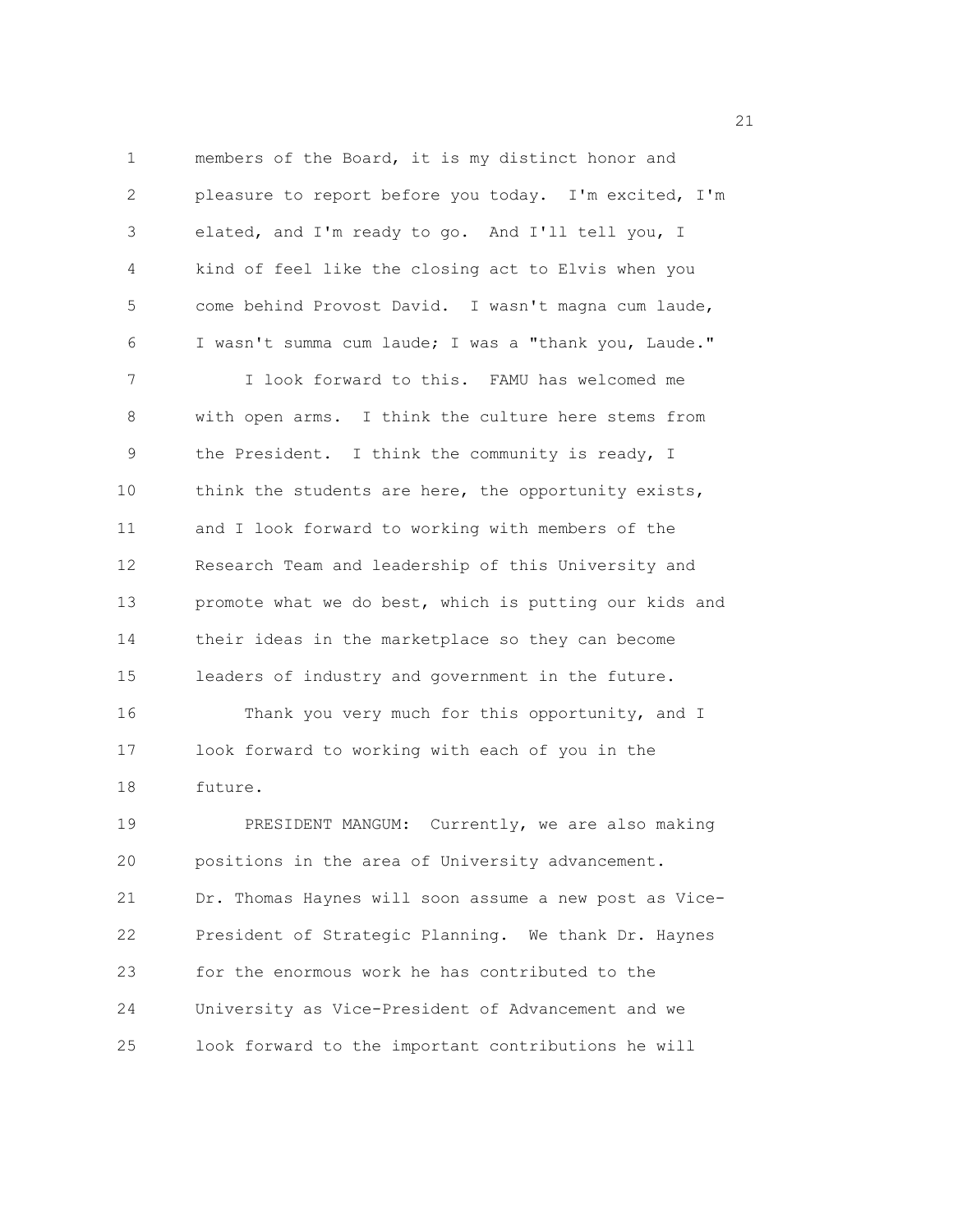1 now provide in his new assignment.

| $\overline{c}$ | In order to remain efficient in this critical          |
|----------------|--------------------------------------------------------|
| 3              | area, we have announced a national search for a new    |
| 4              | Vice-President of Advancement.                         |
| 5              | In the area of athletics, the University is            |
| 6              | moving forward. In regards to the search for the head  |
| 7              | football coach, and I think you've heard a lot about   |
| 8              | that recently and a little more today.                 |
| 9              | At this time, I would like to share a few of the       |
| 10             | other many exciting stories about FAMU to further      |
| 11             | solidify just why we say we are proud and the great    |
| 12             | things are continuing to happen at FAMU every day. We  |
| 13             | remain excited as US News and World Report ranking as  |
| 14             | FAMU as the Number 1 public HBCU in the nation. This   |
| 15             | is a remarkable achievement and speaks volumes to the  |
| 16             | outstanding work to our faculty, staff, alumni and     |
| 17             | supporters who support our great university.           |
| 18             | At this time, I would like to recognize a few          |
| 19             | members of the university community who are making     |
| 20             | great studies and making great strides in their        |
| 21             | careers as well as in their respective areas of study. |
| 22             | First is Ms. Moeub Lanh -- would you please            |
| 23             | stand -- who is recently promoted from Assistant       |
| 24             | Director to Director of Human Resources. Mr. Moeub     |
| 25             | has been designated as a certified payroll             |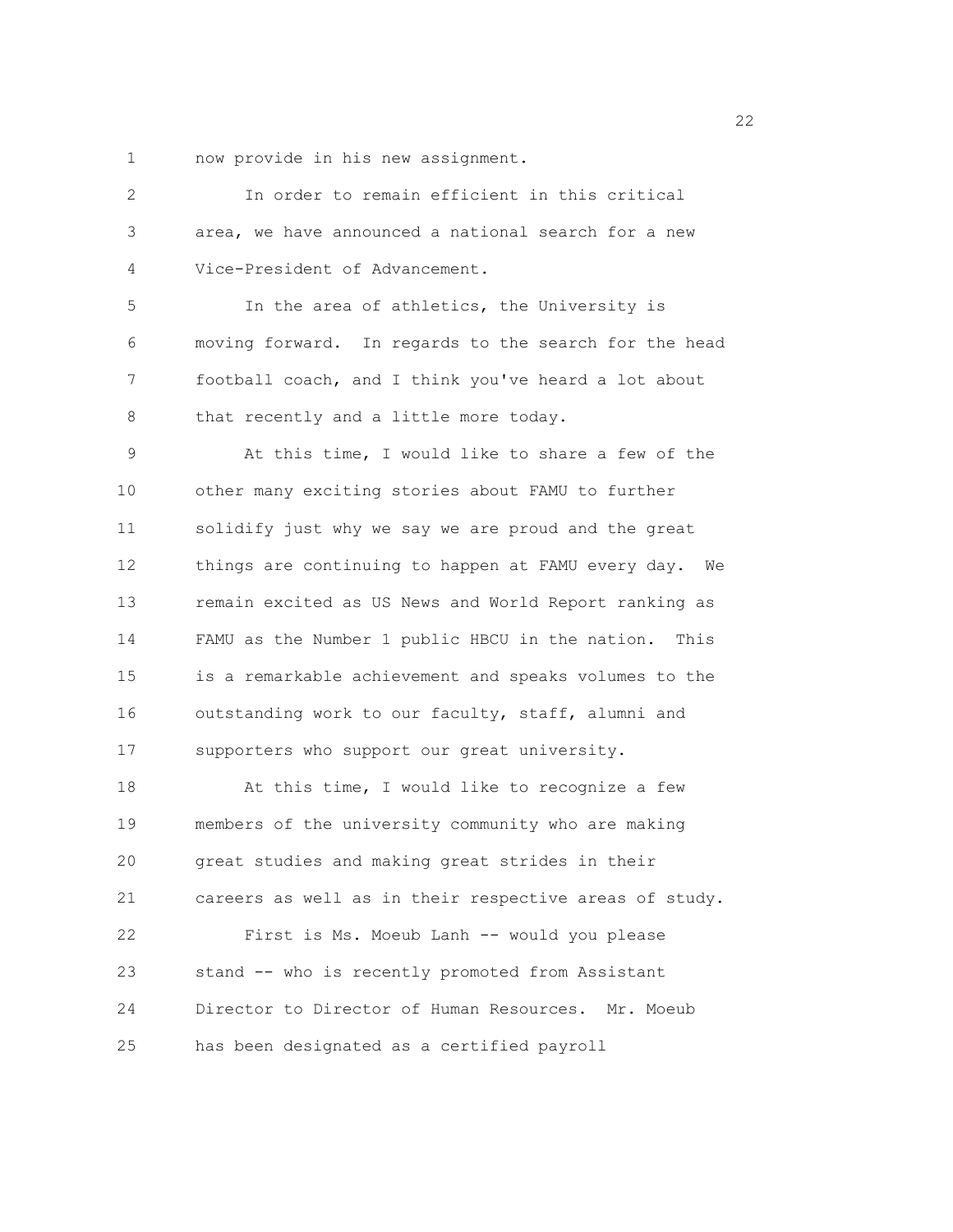1 professional, a highly-recognized extension in the 2 payroll industry.

3 At this time, I would like to thank him, also, 4 for what he has done. Can you please give him a round 5 of applause.

6 He spent a 7- or 8-hour exam to be certified in 7 this area, and it was extremely difficult, but he did 8 it on the first try, so thank you very much for 9 bringing your expertise and continuing your growth to 10 enhance our human resources function.

11 Secondly, as I mentioned a few minutes ago, I 12 would like to recognize and congratulate Dr. Ken 13 Redda, Vice-President and Director of Research. 14 Dr. Agwarparrum (phonetic) on obtaining another patent 15 attributable to the outstanding faculty members at 16 FAMU.

17 The patent which was issued on February 18th is 18 reflective to their research in anticancer agents. 19 Dr. Redda and Dr. Donald Palm, please stand.

20 This past October, (inaudible) of students and 21 faculty attended a National Education and Science 22 Forum at the University of Maryland Eastern Shore. 23 The forum was co-hosted by the National Oceanic and 24 Atmospheric Administration, NOAA. The forum provided 25 an opportunity for our students to network and receive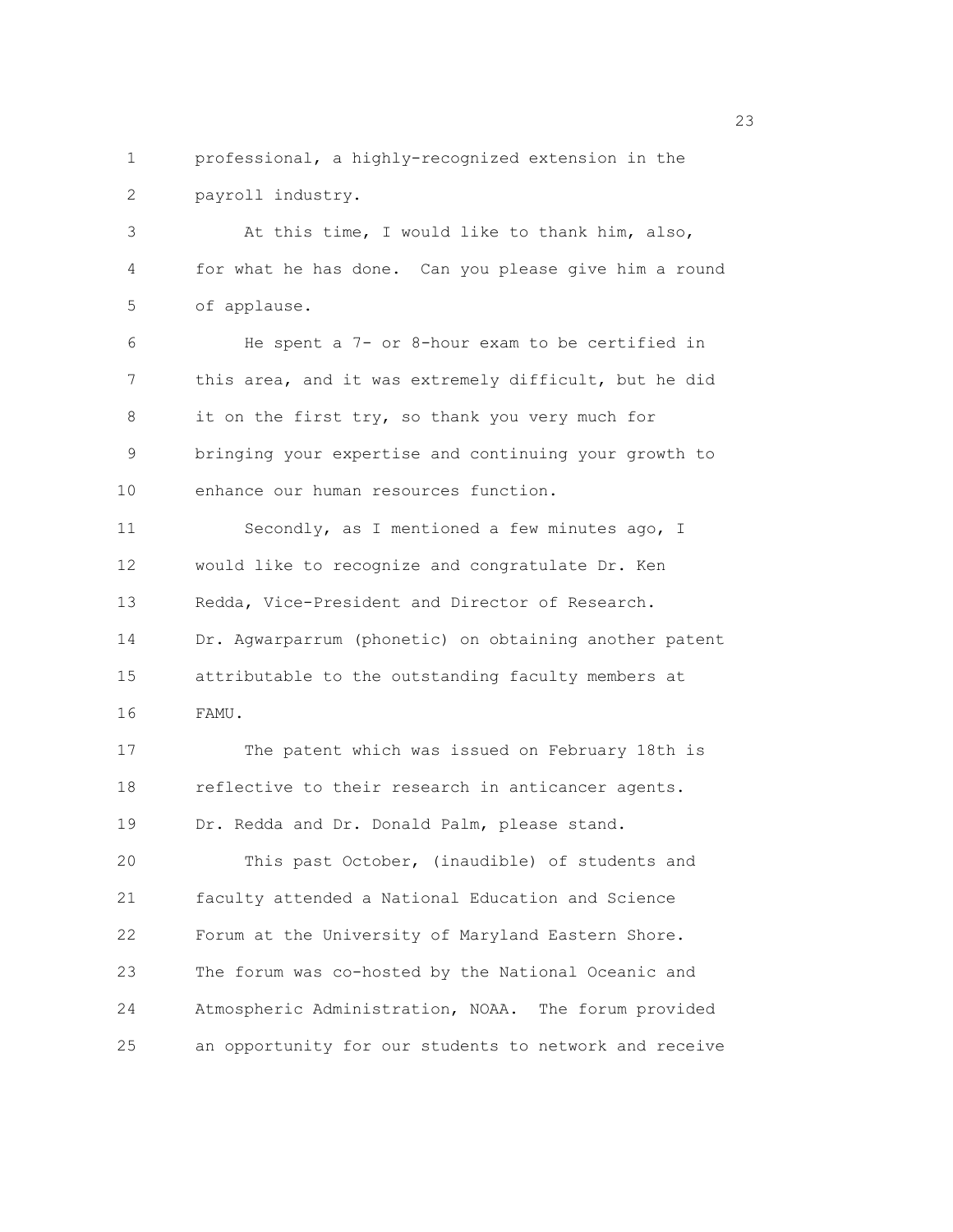1 first-hand career development information on science, 2 technical engineering and math.

3 Are our students here? If are you, please stand. 4 They're probably in class. In terms of scholarships, 5 the University has been selected by Thurgood Marshall 6 Scholarship Fund as a recipient of the First 7 Generation Scholars Program. The program is sponsored 8 by the Coca-Cola Foundation and will provide four 9 scholarships for students attending FAMU. Each 10 scholarships is renewable for four years, for a total 11 investment of \$50,000.

12 I am pleased to share that four of our students 13 were recently selected to receive these scholarships. 14 I believe they're here. Would you please stand if are 15 you here? I will call their names. There's Mary 16 Adclatt (phonetic) a freshman administration student 17 with a concentration of marketing from 18 Fort Lauderdale, Florida; Terranova Hunter, a freshman 19 premedicine student from Fort Myers; Raven Marshall 20 (phonetic) an accounting freshman from Jacksonville, 21 Florida; and Marcus Scott, a pre-physical therapy 22 student from Tallahassee. Thank you. 23 At this time, I would also like to ask Renee 24 Gordon, a PhD candidate in mechanical engineering to

25 please stand. As many of you already know, Renee is a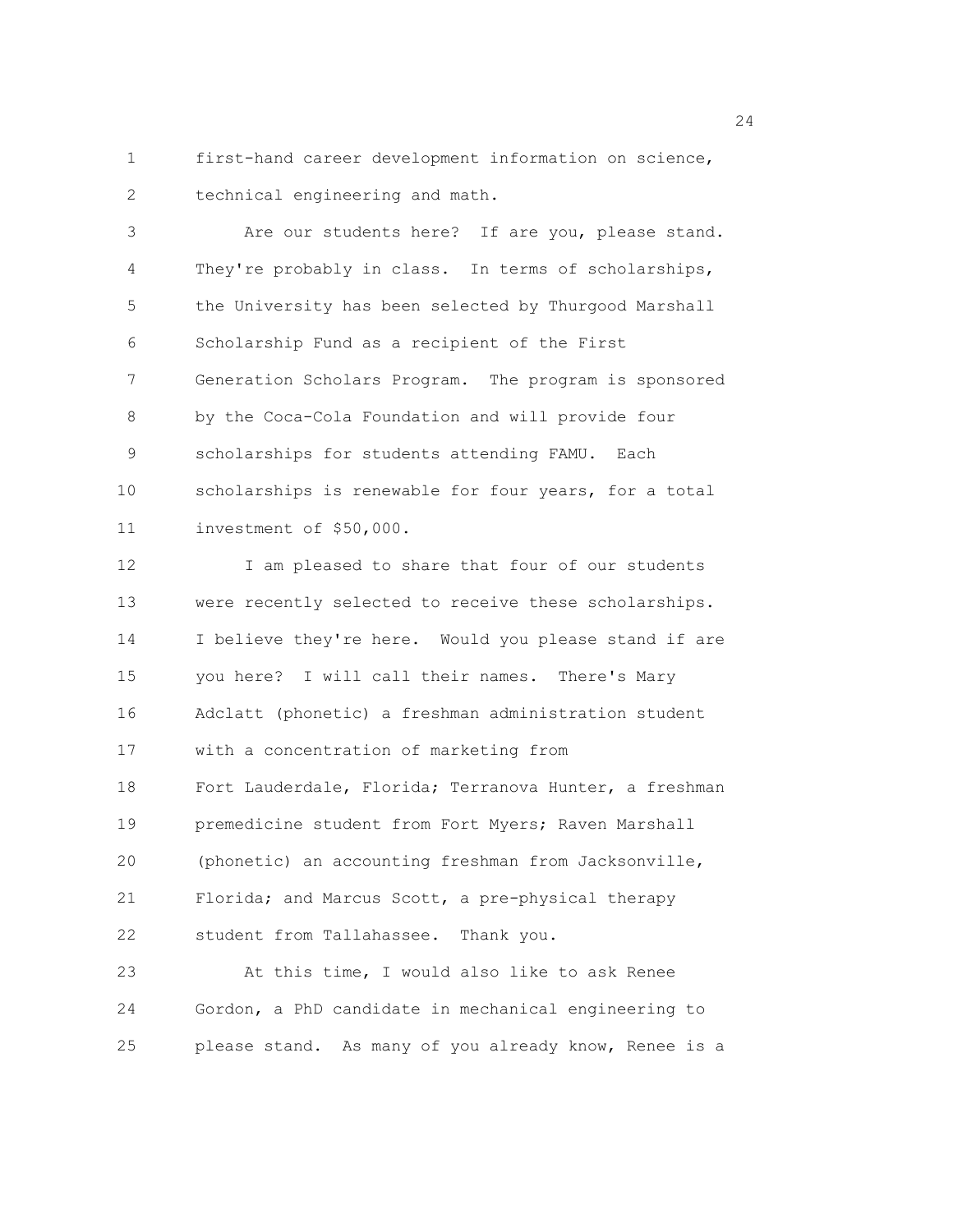1 2014 Full Bright Scholar. I want to formally 2 recognize her this morning and also share with you 3 that she will be heading to Nigeria in a few days to 4 study at the Federal University of Technology. Her 5 study abroad experience is possible due to a 6 memorandum of understanding we have with FUTA. 7 We are extremely proud and excited about this 8 educational endeavor Renee will soon undertake. 9 Please join me in giving her a round of applause. 10 Recently, our very own Marching 100 has been 11 receiving a great deal of publicity and national news 12 for their performances. The band performed during 13 half-time at the Tampa Bay Buccaneer's NFL game on 14 Veteran's Day weekend. We received messages a few 15 days later following the show from the Buccaneer 16 administration, informing us that the performance was 17 tremendous -- as we would have expected it to be -- 18 thoroughly entertaining, and well-received by the 19 crowd in attendance.

20 In fact, they were so excited, they have already 21 extended an invitation to perform at another Buccaneer 22 game next season. And it doesn't end there. As you 23 know, the Band has performed well all season. Their 24 performance at the Florida Classic, and particularly a 25 formation of the band on the field of Kermit the Frog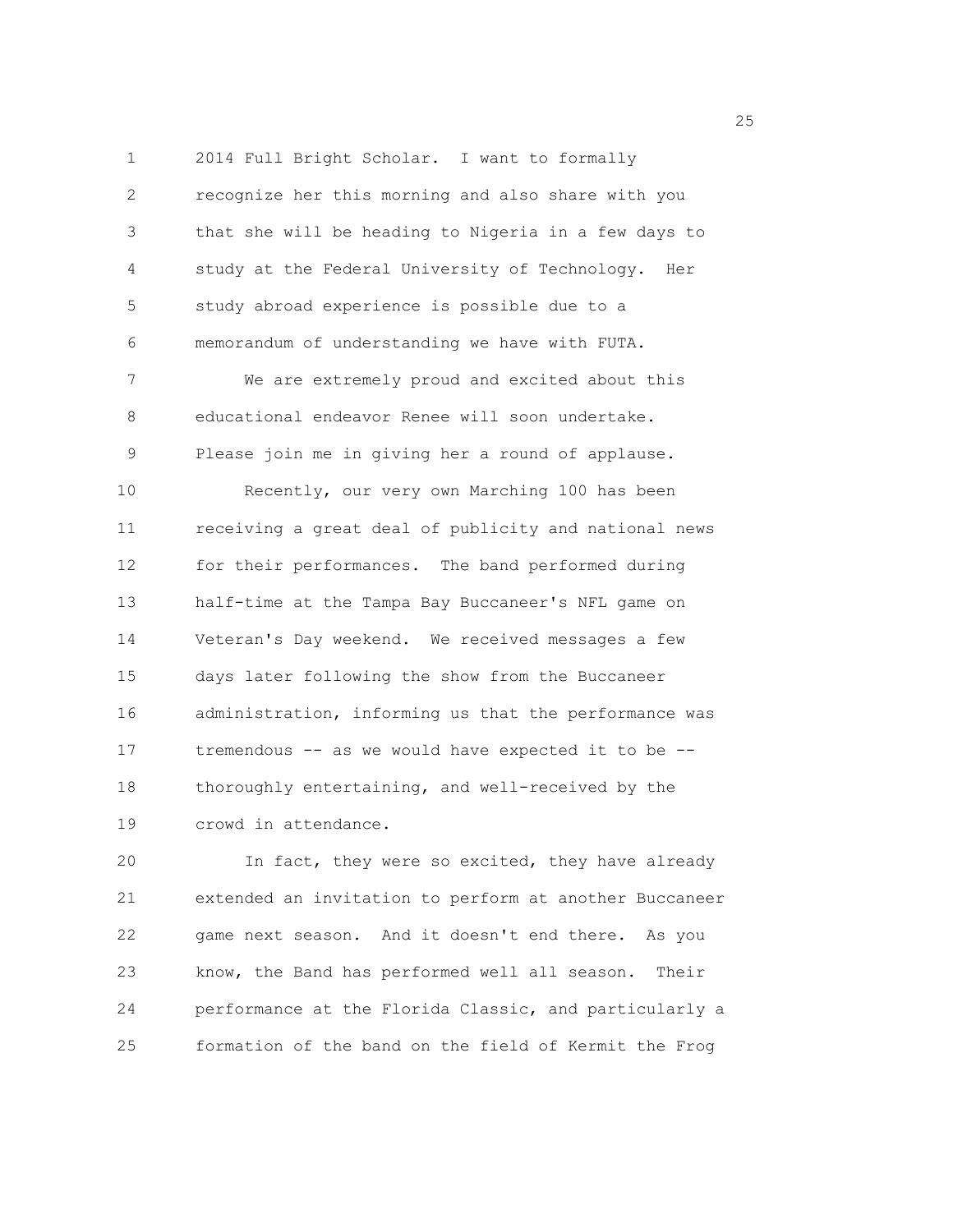1 sipping Lipton Ice Tea has literally gone viral around 2 the world.

3 The Washington Post, Sports Illustrated, Breach 4 Report, and the Tom Joiner Morning Show, and numerous 5 other national media outlets have referenced The 100's 6 performance at The Classic, which indeed demonstrates 7 to the world with an explanation point that the 8 Marching 100 is back.

9 Please join me in giving the staff, band, and 10 students a round of applause. Are you here? Thank 11 you. We are so proud of you and look forward to more 12 great things that are coming in the future.

13 Throughout this semester and in recent weeks, 14 I've had an opportunity to meet and speak with several 15 important groups in the community around the state and 16 nation, and I am extremely humbled to share that I am 17 representing the University in Los Angeles and 18 (inaudible) affair in celebrating Ebony's Power 100. 19 I had the honor of representing FAMU as a first in the 20 first category, as a first female president. 21 While in California, I had the opportunity to

22 meet with several outstanding alumni, two of which 23 were also being honored by the Ebony Power 100, and 24 the University supporters who affirmed their untiring 25 commitment to FAMU. FAMU's brand is everywhere. Many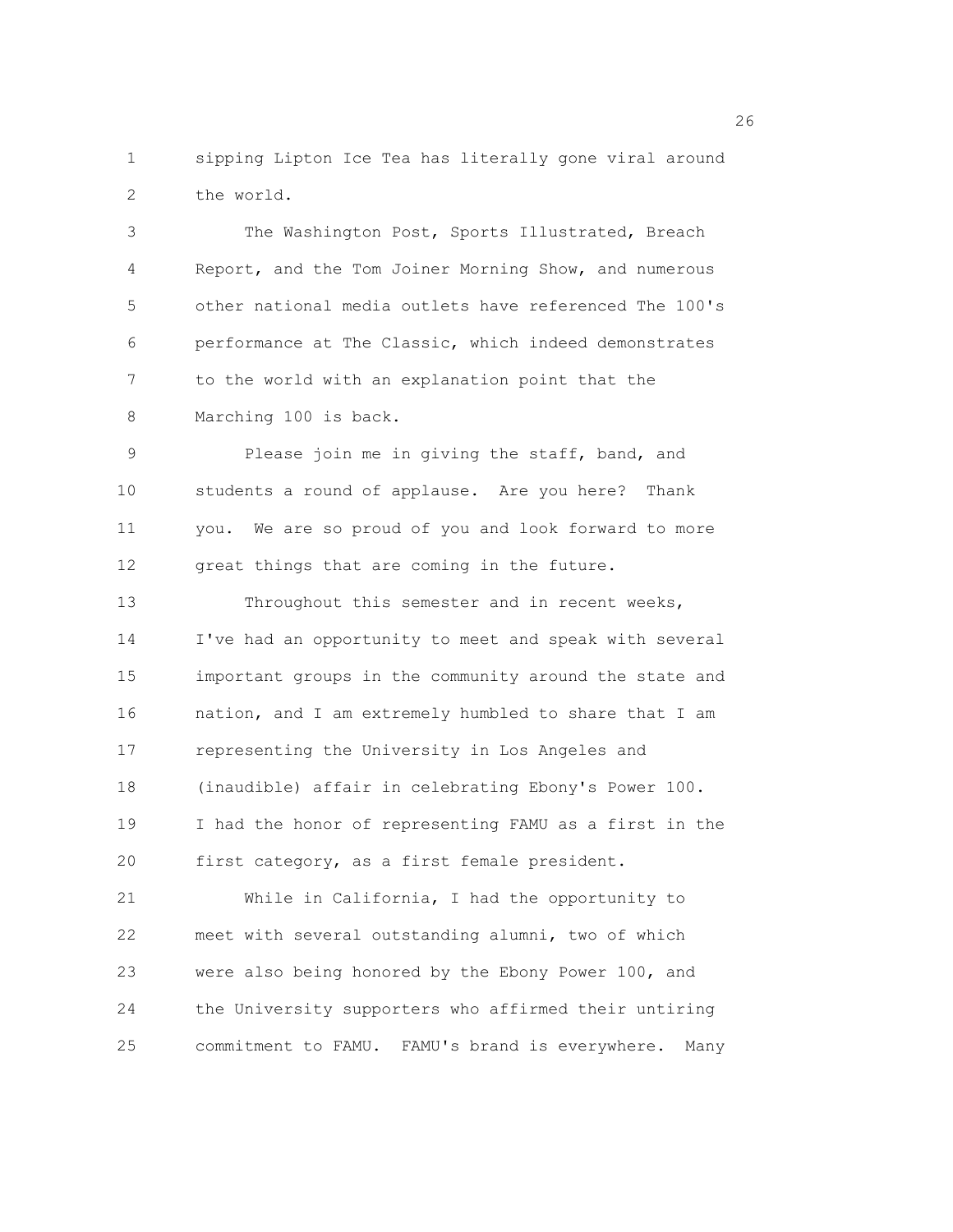1 of the people on the red carpet had relationships with 2 people here at FAMU and were able to recall the detail 3 necessary, and that's very heartwarming to know we 4 have such reach across this country and indeed around 5 the world.

6 I've also had the opportunity to serve as a 7 moderator for an Association of Public Panel 8 Discussion on university, state and federal 9 partnerships and low income student attainment in 10 Orlando. High points of focus of the discussion 11 involve dwindling support in terms of state resources 12 to post-secondary educational institutions and the 13 need for additional federal resources to be made 14 available; hence, you will hear more about our focus 15 in that area from our government relations people. 16 Presently, I'm focusing on lobbying for more 17 funding commitments from the state as well as federal 18 government. This funding will enable us to bring in 19 more outstanding student scholars and faculty members. 20 This is why the Foundation, as I mentioned, is very 21 critical. We need this continued funding to develop 22 programs that are in high demand areas, such as energy 23 education and technology.

24 We are currently preparing for the upcoming 25 legislative session here in the state, and now with a

<u>27</u>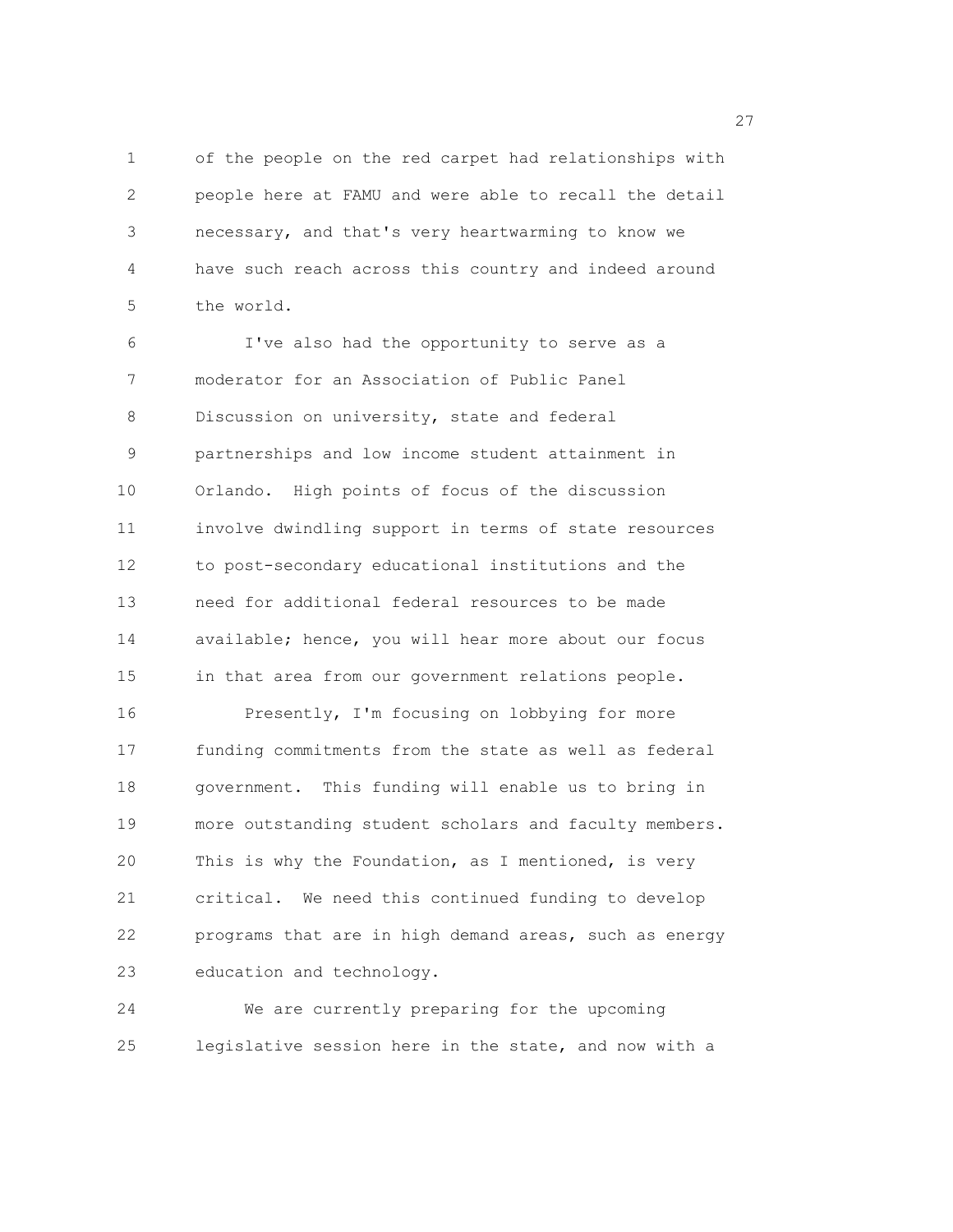1 steadily improving economy, one of our priorities of 2 this season is to hopefully work towards the 3 reinstatement of matching funds for our agricultural 4 programs. This highly impactful provision was 5 suspended five years ago when the economy began to 6 decline; however, in the years that it was active, the 7 matching funds help to provide invaluable financial 8 support to our institution that has strengthened our 9 endowments and several other grant programs. The 10 matching funds also help generate more scholarship 11 funding. In fact, without additional funding 12 generated through the Foundation will be extremely 13 difficult for us to maintain inactive levels of 14 improvement for the highly capable students and 15 faculty that we desire. 16 And you are aware that the University has 17 received a draft report of the FAMU-FSU College of 18 Engineering study that was conducted by the brand 19 trust consulting firm that speaks to issues concerning 20 the College of Engineering's future. The report that 21 you received is a draft report, and we will reserve 22 our comments on that draft report until the final 23 report is received on December 19th.

24 Any comments by the University prior to issuance 25 of the final report we believe to be premature at this

28 and 28 and 28 and 28 and 28 and 28 and 28 and 28 and 28 and 28 and 28 and 28 and 28 and 28 and 28 and 28 and 28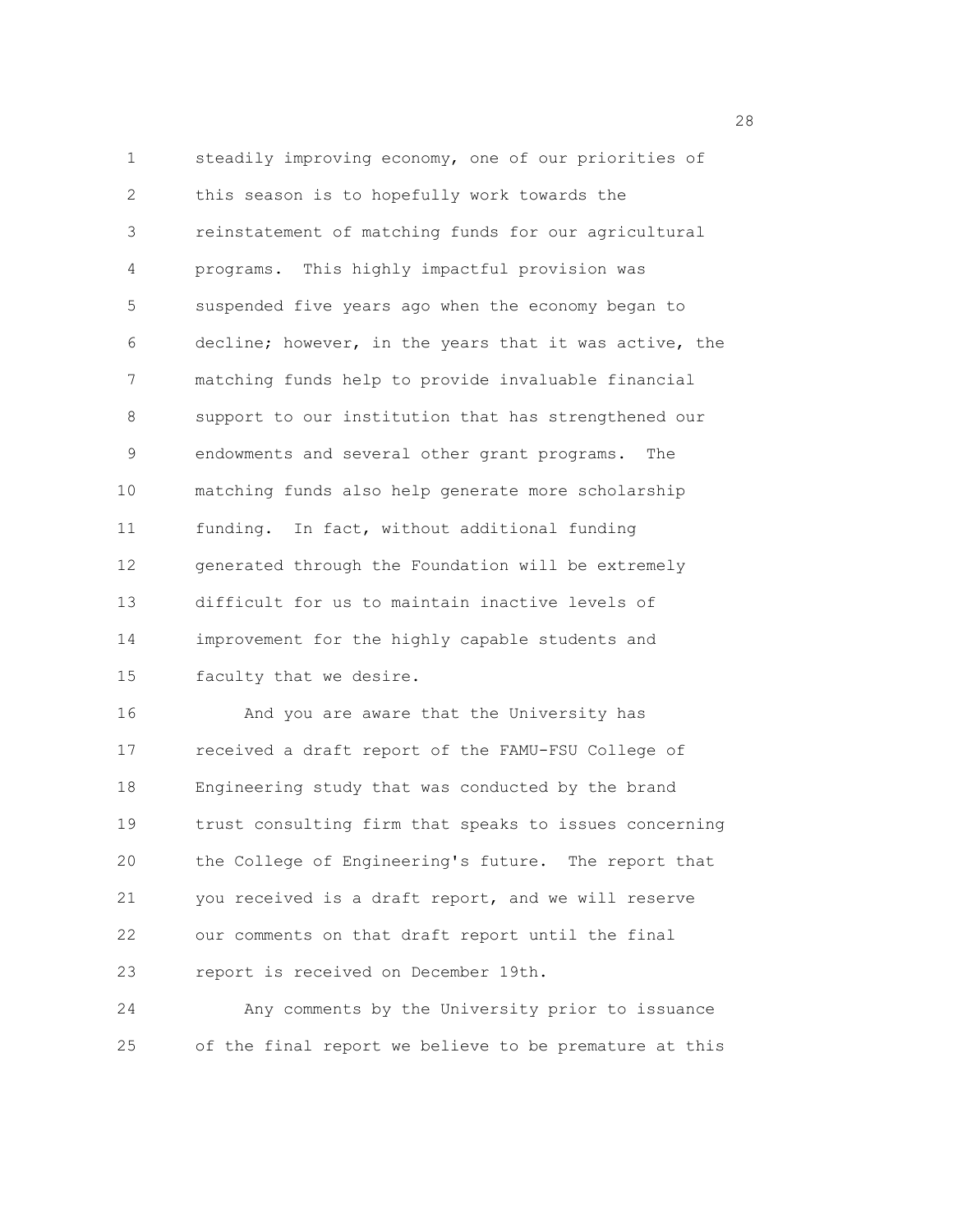1 time. We're in the process of reviewing the report 2 and will keep the Board of Trustees, as well as the 3 University community, informed once we receive the 4 final documents from Chancellor Price and the Board of 5 Governors. It's their report and their responsibility 6 to analyze it, and we have agreed with them that they 7 will host meetings with us, as well as with FSU 8 together, to talk about the contents of the reports 9 and how we move forward through legislative session 10 and through the Board of Governors.

11 Please note that I look forward to our continuing 12 efforts to increase FAMU's visibility. Our goal is 13 always not to diminish any educational opportunities 14 available to our students, to enhance the experience, 15 the learning experiences that our students have and 16 their access to programs around the world and around 17 the country.

18 At this particular time, I would like to provide 19 reports on some activity that we have been -- that has 20 been underway for the last several months. In August 21 or earlier this year, the University asked us to do 22 work on compensation to provide a better view of our 23 compensation policies and status of the University 24 faculty and staff with regard to compensation and 25 wages.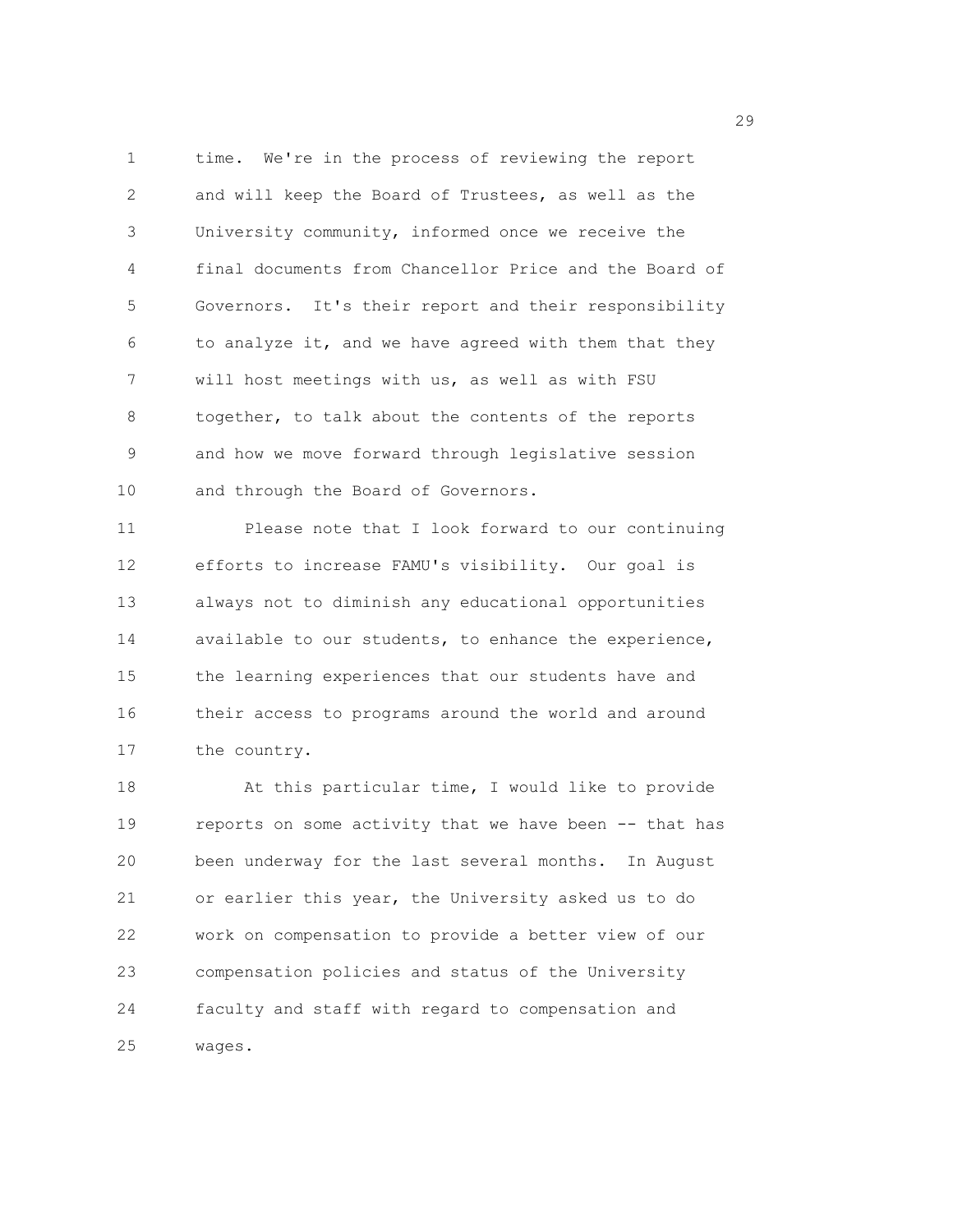1 So at this time, we're going to have two reports 2 presented. We're going to start our first report will 3 be presented by Assistant Vice-President Joyce Ingram 4 (phonetic) from human resources. She will discuss the 5 compensation study as it results to university staff 6 and she will be followed by Dr. Gitta Pitter, 7 Associate Vice-President For Academic Affairs. They 8 will come forward and she will present the information 9 on comparative analysis for our faculty compensation. 10 So Joyce, can you please come forward, please? 11 Thank you. 12 MS. INGRAM: We're back together again. Good 13 morning, Chairman Badger, Vice-Chairman Montgomery, 14 all members of our Board, our President Dr. Elmira 15 Mangum, and all members of the Rattler community. My 16 name the Joyce Ingram, and I serve as the Assistant 17 Vice-President and Chief Human Resources Officer for

18 our University.

19 In June of this year, we were asked to do a 20 compensation study for our staff employees and for our 21 faculty. I will be sharing information and findings 22 regarding our staff employees. The primary question 23 to be addressed is how do our salaries compare to 24 similar salaries in the external markets from which we 25 -- for external validity, the benchmarking surveys and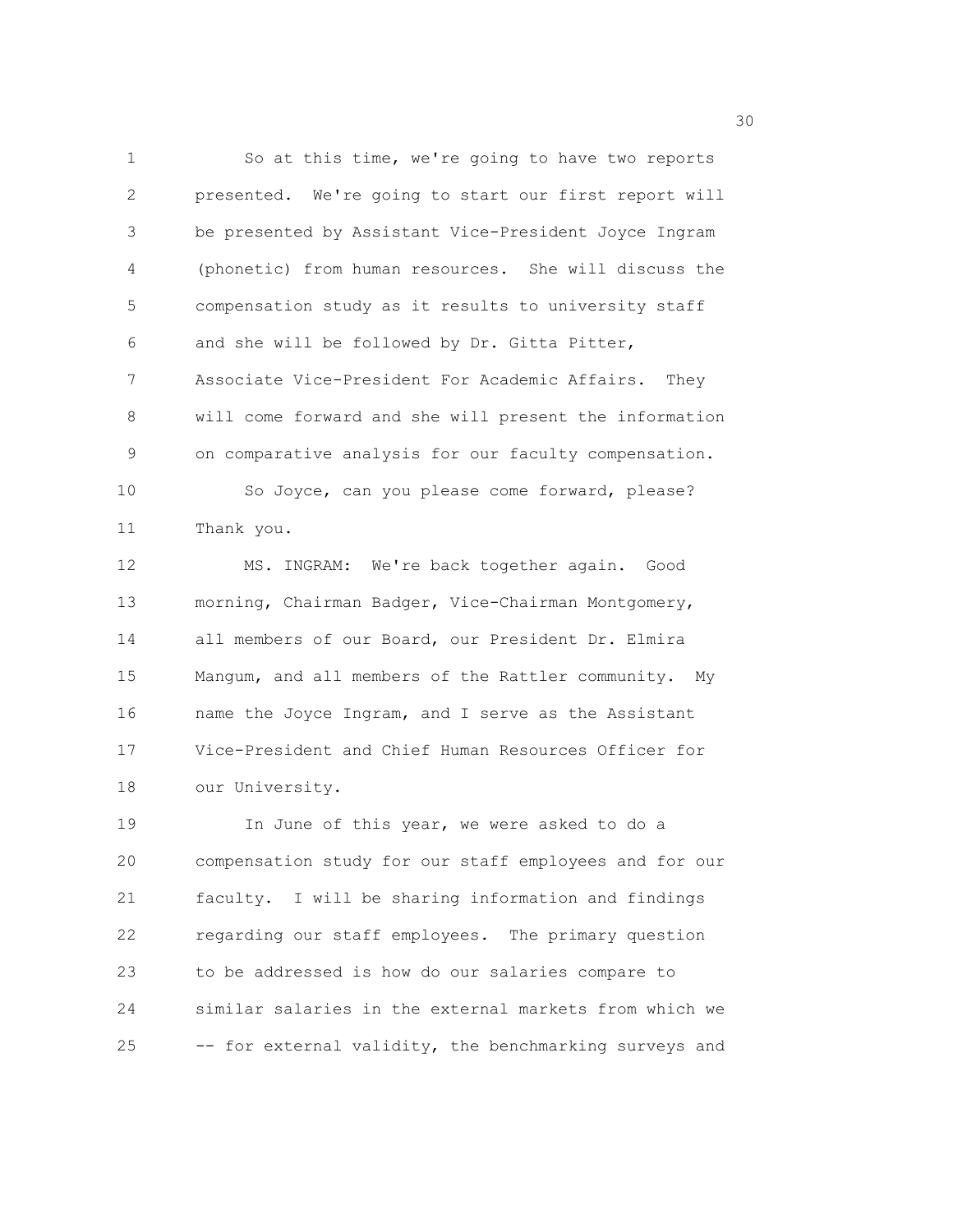1 data used are compiled by the federal and state 2 government as well as a respective higher education 3 and resource organization called Kumta, (inaudible) 4 methodology and should sufficiently match 5 characteristics of our job families and external 6 comparisons.

7 Benchmarks were selected to represent the various 8 labor markets from which we typically hire our staff. 9 Selected benchmarks include local, private and public 10 sector employers outside of higher education, located 11 in Tallahassee and surrounding counties, information 12 from the state university system, and survey data for 13 regional and higher education institutions and 14 selected national peer institutions.

15 Staff employees study included our administrative 16 and professional employees, and finally our A&P 17 employees, our university support services employees 18 and we kindly refer to them as our OUSPS, or O-U-S-P-S 19 employees, and we did that by job family and levels 20 within those job families; those levels being 21 management, professional and non-exempt.

22 We are currently using the former Board of 23 Regions -- remember them -- classification system for 24 managing our staff on classifications. There are 25 approximately 600 classifications in that system, of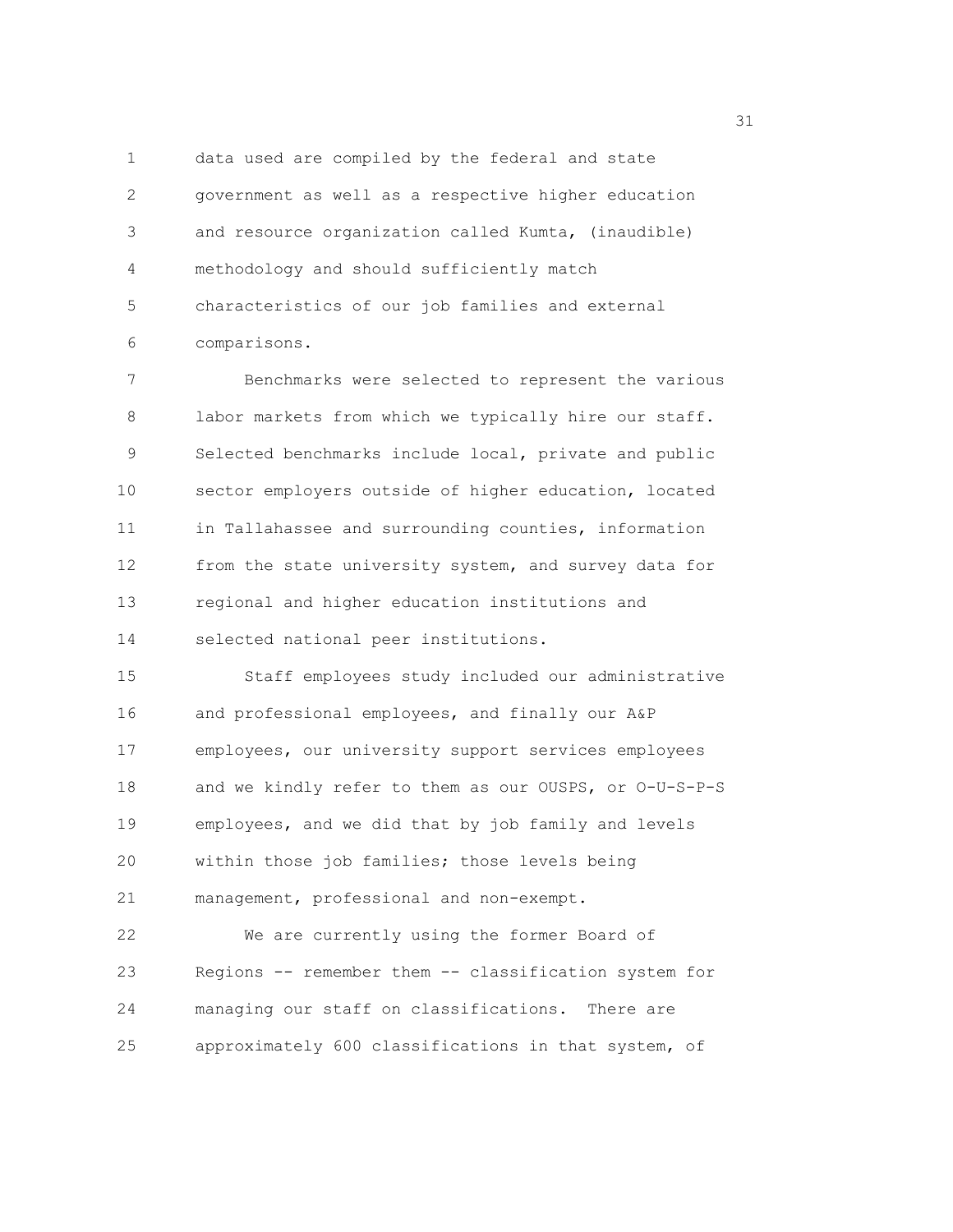1 which we use 227. Instead of having 227 data points 2 for this study, we group comparisons down to 27 data 3 points to make them more aligned with the general 4 market benchmarks.

5 The study has provided a viable methodology to do 6 further classification salary analysis at a more 7 manageable level to help us maintain compensation 8 competitiveness and we are developing tools to help us 9 do so. For the purpose of this study, we created nine 10 job families that would be used in comparison going 11 forward. Those families include Academic Affairs, 12 Administrative and Business Services, Budget and 13 Financial Services, Communications Advancement Public 14 Relations and Marketing Services, Facilities and 15 Grounds Services, Technology Services, Safety and 16 Security, Student Services and Athletic Services. 17 It is also important to understand that job 18 families are grouped -- consist of a group or category 19 of classification sharing in a similar field of work 20 and context. They do not necessarily represent a

21 single division. It's also important to understand 22 that some job families can go across divisions; for 23 example, administrative and business, finance and 24 budget, and then some can be specific to a division 25 within our university, such as Student Services and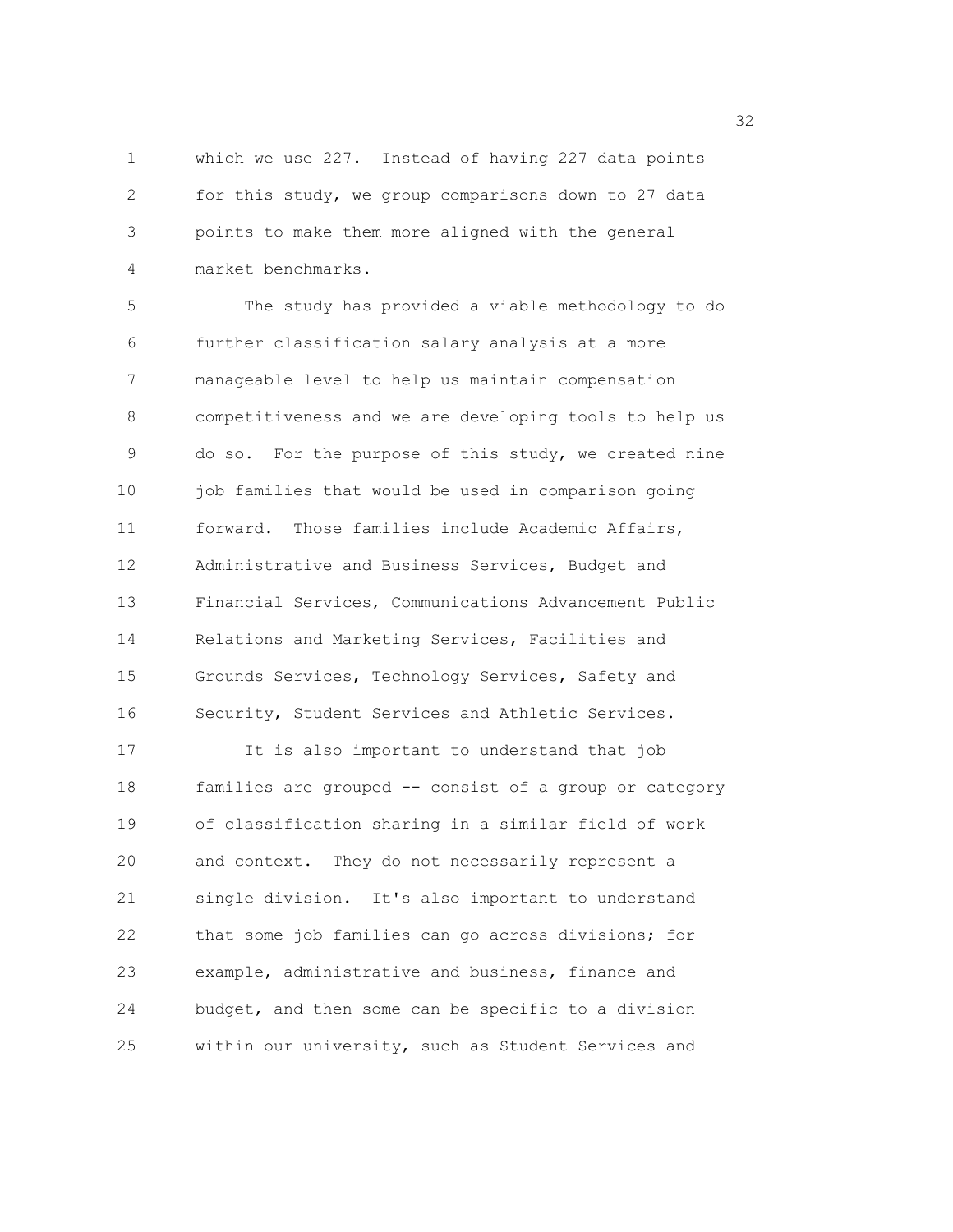1 Athletics.

| 2           | This study is only a foundation and beginning in       |
|-------------|--------------------------------------------------------|
| 3           | tracking our competitiveness as part of a larger       |
| 4           | compensation strategy that would help us target our    |
| 5           | limited compensation dollars for where they are most   |
| 6           | required in recruiting and retaining the staffed       |
| 7           | talent we need. The study provides a very general and  |
| 8           | high level view of our salaries compared to the other  |
| $\mathsf 9$ | labor markets; benchmarks being they represent a broad |
| 10          | and general value salary of classifications; and given |
| 11          | the limitations, the study does provide general best   |
| 12          | estimation of the data provided.                       |
| 13          | Let's talk about methodology. Our staff                |
| 14          | classification and salaries information was collected  |
| 15          | through the enterprise information technology and      |
| 16          | representing physicians as of October, 2014. I would   |
| 17          | like to thank our ERT department for assisting us in   |
| 18          | gathering this data and have a system that's in place  |
| 19          | for us to be able to retrieve it.                      |
| 20          | Data was sorted by the 227 existing                    |
| 21          | classifications and sorted into nine general job       |
| 22          | families using college and university personnel        |
| 23          | association, interview sources, integrated             |
| 24          | post-secondary called (inaudible) and federal standard |
| 25          | educational codes and designated guidelines --         |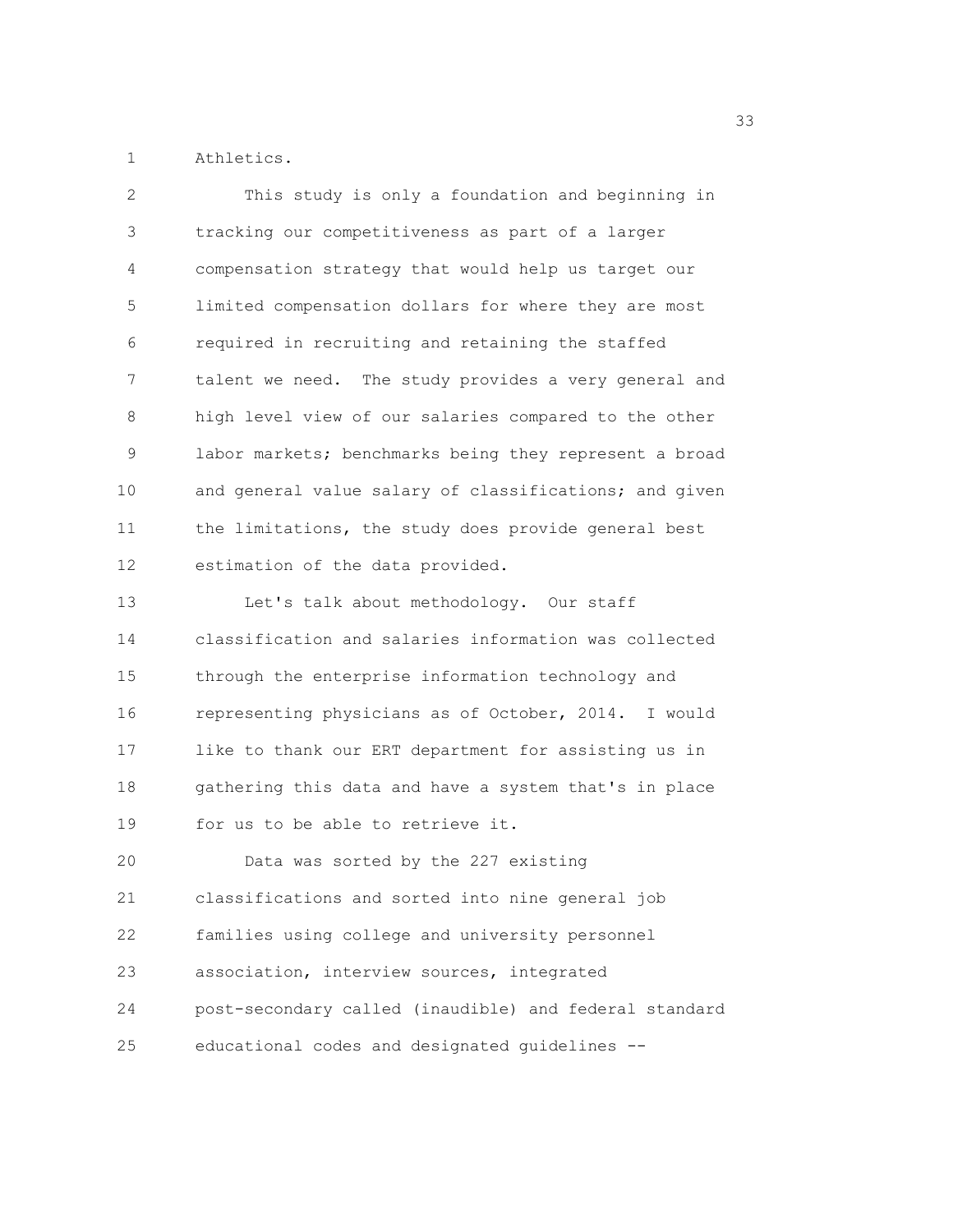1 (inaudible) that affected us in doing (inaudible.) 2 For comparison purposes, our medians were 3 established within the corresponding FAMU job family 4 for each category subset, those being management with 5 classifications of directors and above, professional 6 with classifications specialists to associate 7 director, and those are our exempt employees, 8 coordinator assistant directors and directors; and 9 then non-exempt which are not exempt, non-exempt: 10 Support staff, administrative support staff, and 11 trades and facilities. 12 Each established University median was compared 13 to proposed benchmark median, a market ratio was also 14 used to gage the difference between compared medians,

15 and the result was FAMU's median as a position or 16 percentage of the benchmark medians.

17 In addition to comparisons, each established FAMU 18 estimated median was compared to the corresponding 19 estimated median within the benchmarks that we 20 identified. A margin median was used to gage the 21 difference between the compared medians; the result 22 was FAMU's median as an indexed percentage of other 23 benchmarks.

24 For example, a FAMU median of approximately 25 82,000 compared to the benchmark of approximately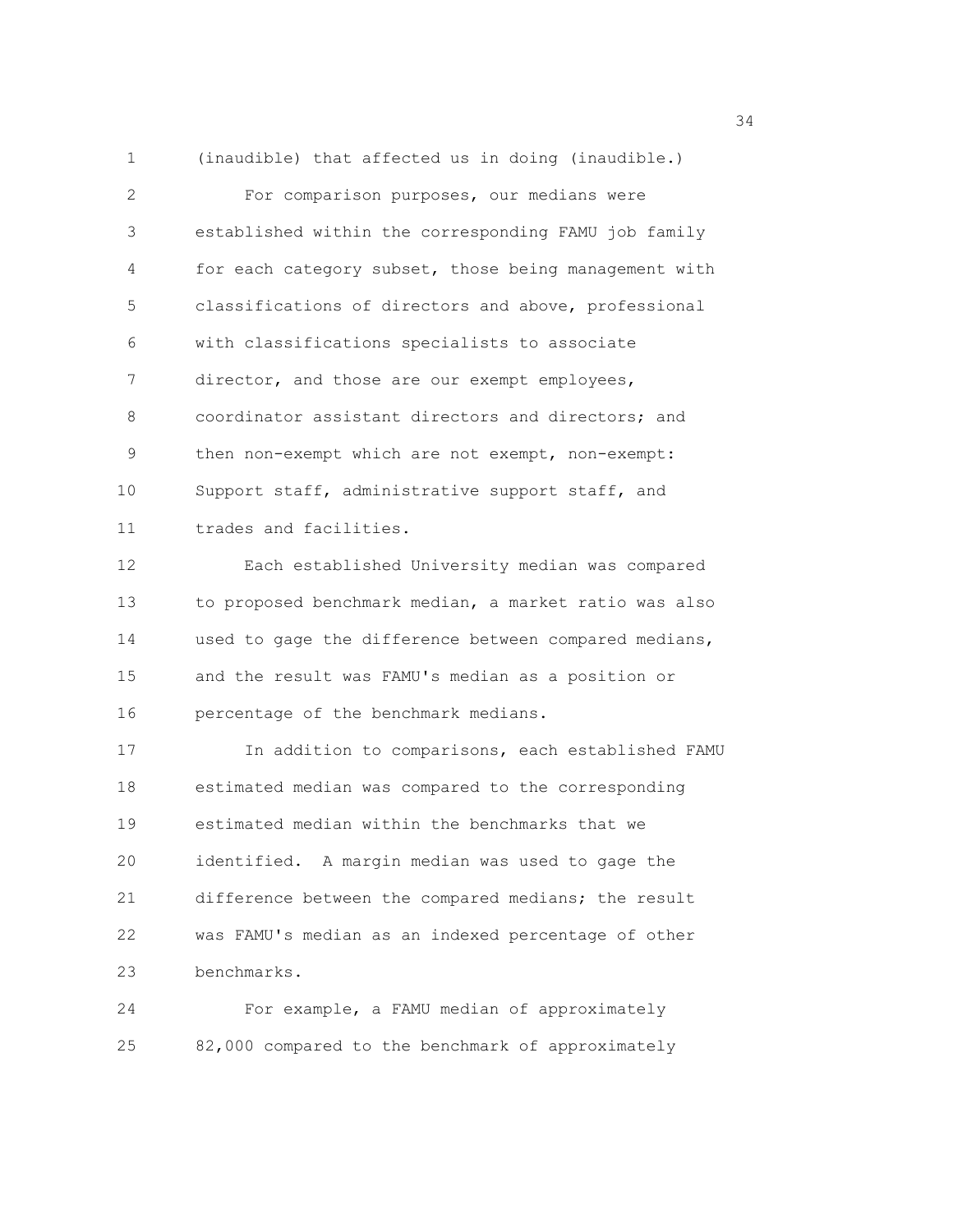1 85,000 would have an approximately market ratio of 96 2 percent. Each of the three levels within individual 3 FAMU job families was given a market ratio as a 4 percentage of the benchmark's estimated median. 5 And then to gage general competitiveness, we used 6 a traditional and acceptable 80 percent to 120 percent

7 parameter of the median to represent a competitive 8 range. So salary ranges are typically instructed with 9 minimum compensation paid at 80 percent of the median 10 and a maximum compensation paid at 120 percent of the 11 median.

12 Next, I'm going to refer to several slides very 13 quickly, but this is the most important part of this 14 presentation. So, by job family, we are generally 15 within the competitive ranges of all four job markets 16 to be benchmarked. These are the typical markets from 17 which we hire our staff employees.

18 Our job families largely fall within 80 percent 19 to 120 percent of the benchmark median. You may see 20 some blank areas in the following slides including 21 this one, but the blank areas indicate areas where we 22 do not typically hire or insufficient data to 23 benchmark.

24 As it relates to this particular slide, which 25 contains information related to the local job market,

<u>35 September 2005 September 2005 September 2005 September 2005 September 2005 September 2005 September 2005 S</u>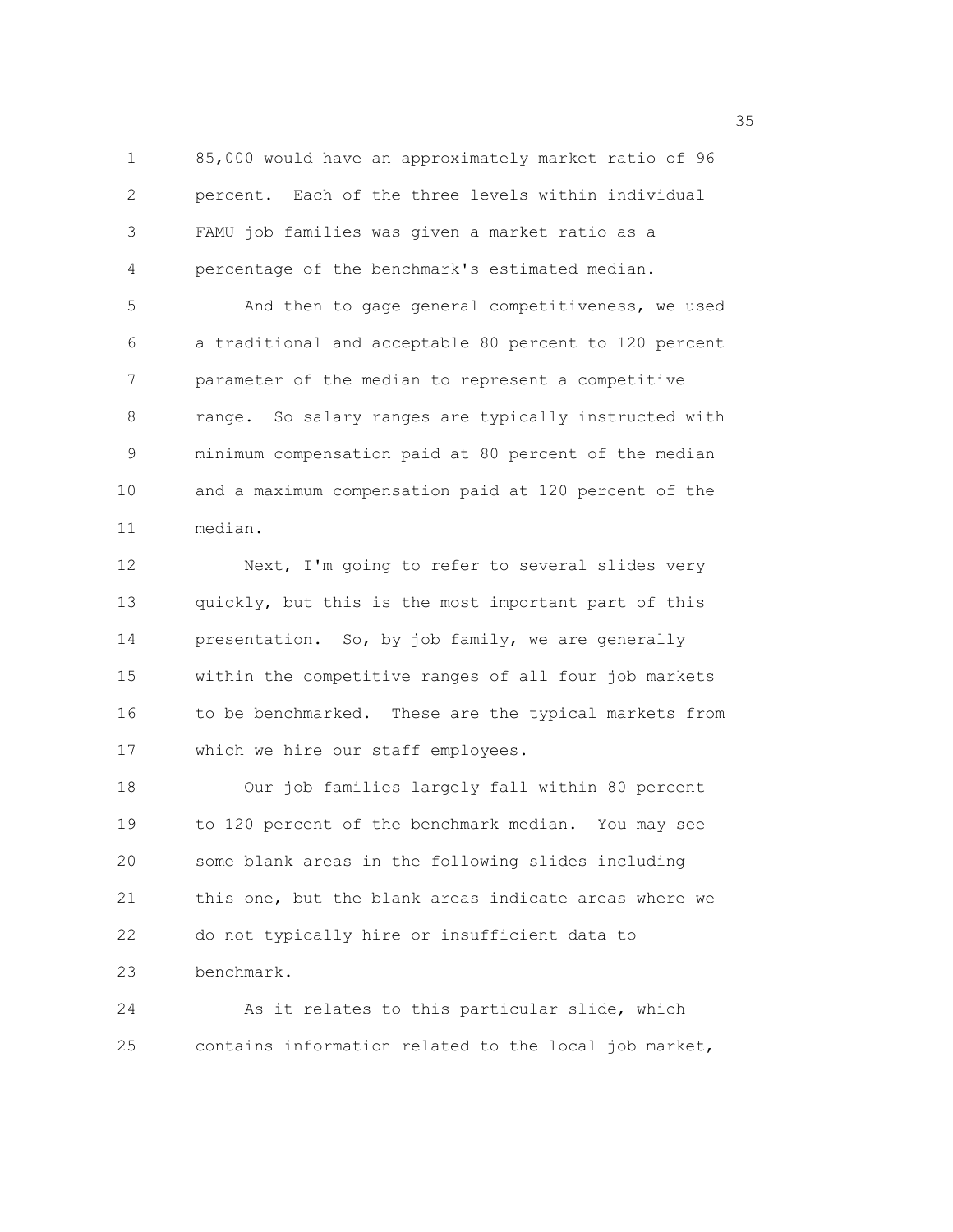1 all categories fall within the designated competitive 2 range of 80 percent to 120 percent. None were below 3 the range, or below 80 percent. So that means that 12 4 of the 19 categories in our job families, representing 5 approximately 63 percent, were at or above the 6 benchmark median.

7 We will typically hire a majority of our staff 8 with this market. Our competition will be the private 9 sector, public sector and state agencies.

10 CHAIRMAN BADGER: Ms. Ingram, excuse me. Thank 11 you. Could you speed it up for us just a little bit? 12 Given the amount of time that's necessary, we have 13 some people I think that need to leave.

14 MS. INGRAM: Yes, sir.

15 CHAIRMAN BADGER: Can you speed it up and lead to 16 closing if you can?

17 MS. INGRAM: Yes. The next three slides 18 represent the fact and represent a trend that, 19 generally speaking, all of our categories fall within 20 the designated competitive range, and we have had a 21 couple of areas where we fell slightly below; for 22 example, facilities management, and we will also need 23 to take a look at our IT management. So those 24 represent the next three slides, and I think that 25 information tells a good story, and that is, generally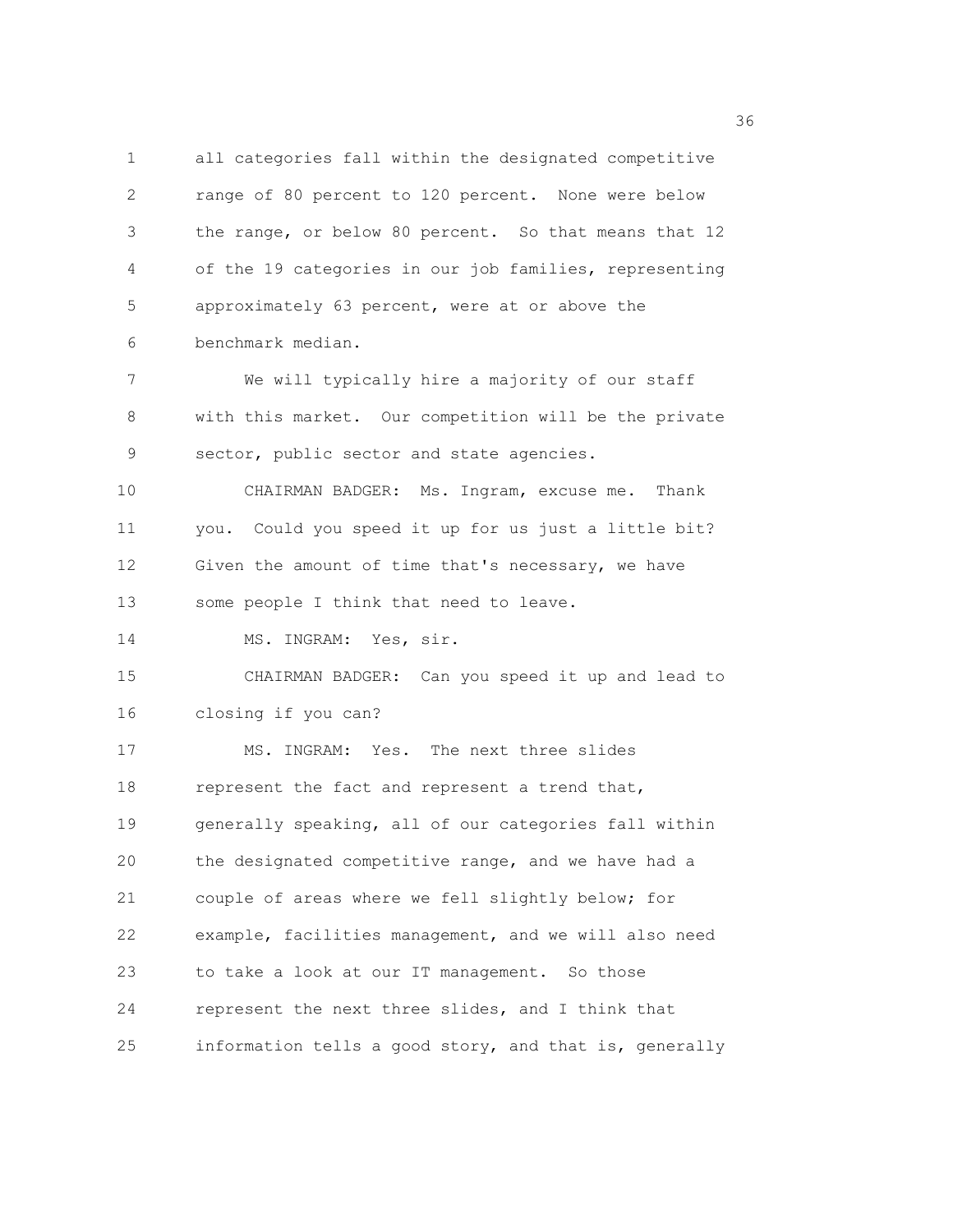1 speaking our job families are competitive.

| 2  | So in summary, we are close to the benchmark           |
|----|--------------------------------------------------------|
| 3  | median in all job categories; slightly below or        |
| 4  | slightly above, but within the 80 to 120 percent band, |
| 5  | and we are also positioned, in my opinion, to be an    |
| 6  | employer of choice for our staff employees.            |
| 7  | We had strong educators that lead to the               |
| 8  | competitive wages, low voluntary turnover, sustained   |
| 9  | staff tenure and strong benefits package. So being an  |
| 10 | employer of choice will assist us in being able to     |
| 11 | attract employees of choice.                           |
| 12 | Any questions? Thank you.                              |
| 13 | PRESIDENT MANGUM: Thank you.                           |
| 14 | Now, we'll have faculty summary, and as quickly        |
| 15 | as possible, and that will be the end of my report.    |
| 16 | MS. PITTER: Good morning. Good morning,                |
| 17 | Chairman Badger, President Mangum, members of the      |
| 18 | Board of Trustees. We appreciate this opportunity to   |
| 19 | present on an important topic, which is competitive    |
| 20 | salaries for faculty at FAMU. I'm actually going to    |
| 21 | turn to the Office of Institutional Research who       |
| 22 | conducted this study to do the presentation.           |
| 23 | I want to acknowledge the work of Dr. Woosu            |
| 24 | (phonetic) and Office of Research and presentation     |
| 25 | will be done by Mr. Nathan Francis from the            |

<u>37</u>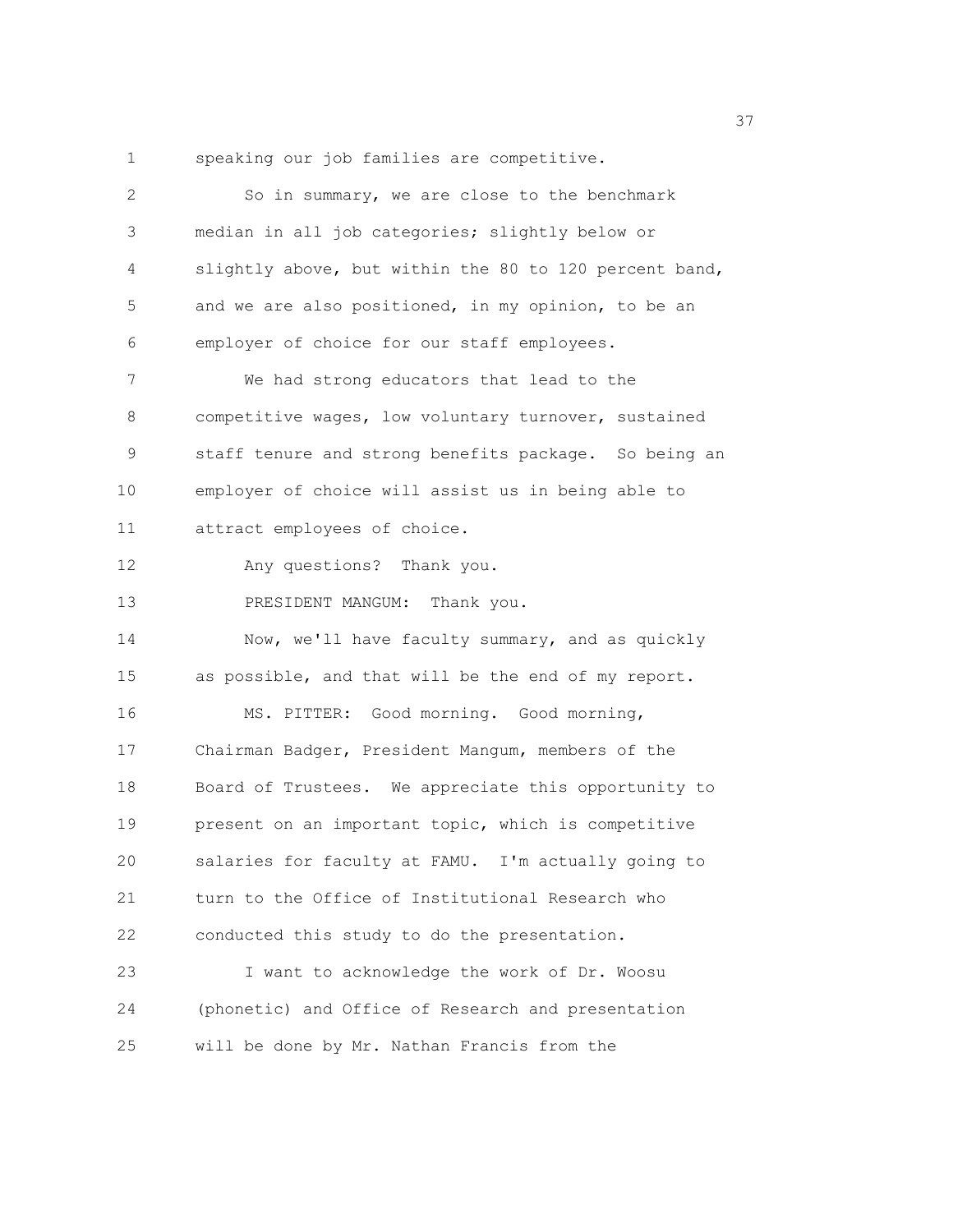1 Institution of Research, and I'll return to close out 2 the presentation.

3 DR. FRANCIS: Well, good morning. As some of you 4 may know, my name is Nathan Francis and I'm the 5 coordinator of statistical research of institutional 6 research.

7 The primary question addressed in our study was 8 how do salaries of FAMU compare to other institutions. 9 To answer this question, we extracted from AAUP for a 10 subset or four subsets benchmark groups: One being 11 SUS institutions, one being a peer group that 12 developed, one being baccalaureate universities which 13 are basically institutions that implore bachelor's 14 degree or higher, and then doctoral research 15 universities.

16 The methodology is similar to that employed by 17 the HR office. We use averages instead of medians 18 simply because of data availability. We vetted this 19 methodology with a group of faculty advisors they were 20 very helpful in giving us feed back and giving us 21 input into the process of developing the study.

22 We compared salaries by rank, and we did this by 23 taking average salaries and comparing those to the 24 averages for each of the benchmark groups. So we 25 computed average of DRU group, the SUS, and for all of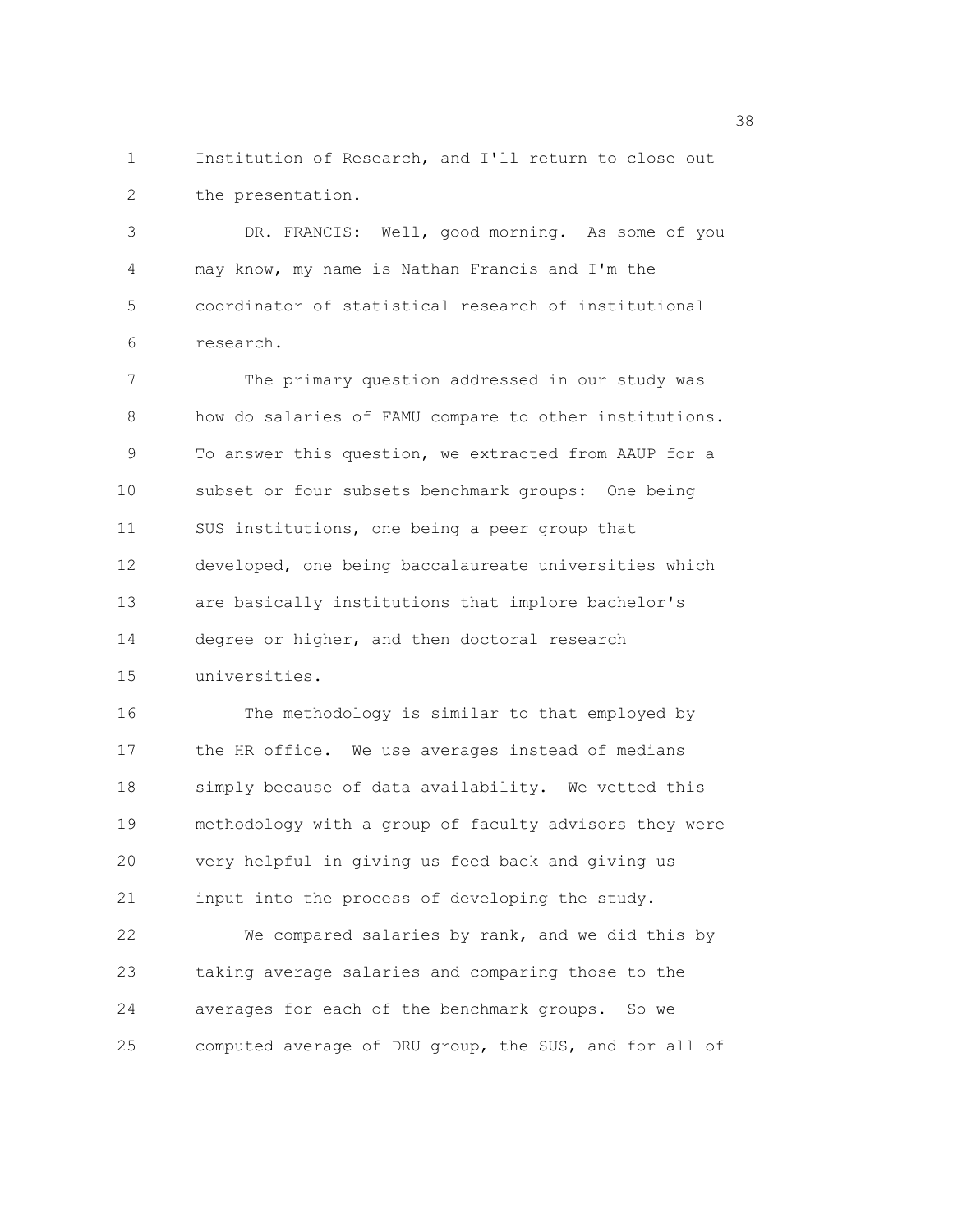1 the baccalaureate institutions as well.

2 So for example, in similar, FAMU faculty members 3 or FAMU faculty (inaudible) and benchmark average 4 salary of 85,000. We would get percentile ranking for 5 FAMU by dividing the 80,000 for FAMU (inaudible) to 6 get a 94 percentile; meaning that, the average salary 7 for FAMU was 94 percent of what it is at the 8 benchmark.

9 A note on the peer institutions. We used a 10 number of variables that were previously determined by 11 the faculty Senate and by the Dean's Council as 12 important indicators to be used by selecting peers. 13 We fed those into a cluster analysis to come up with a 14 cluster of peers. This is a listing but because we're 15 short on time I'm not going to list them, but if you 16 want to see them I'll be happy to share those with you 17 later.

18 In the next is a slide of the listing of the 17 19 peers we compared ourselves with. And feel free to 20 tell me if I'm going too slow or I'm going too fast. 21 And so, generally findings, it looks that while 22 some of the average salaries are below and some of 23 them are above, we appear to be generally comparable 24 and competitive with each of the benchmark groups. 25 The one notable exception to that being a

39 and 2012 and 2013 and 2013 and 2013 and 2013 and 2013 and 2013 and 2013 and 2013 and 2013 and 2013 and 2013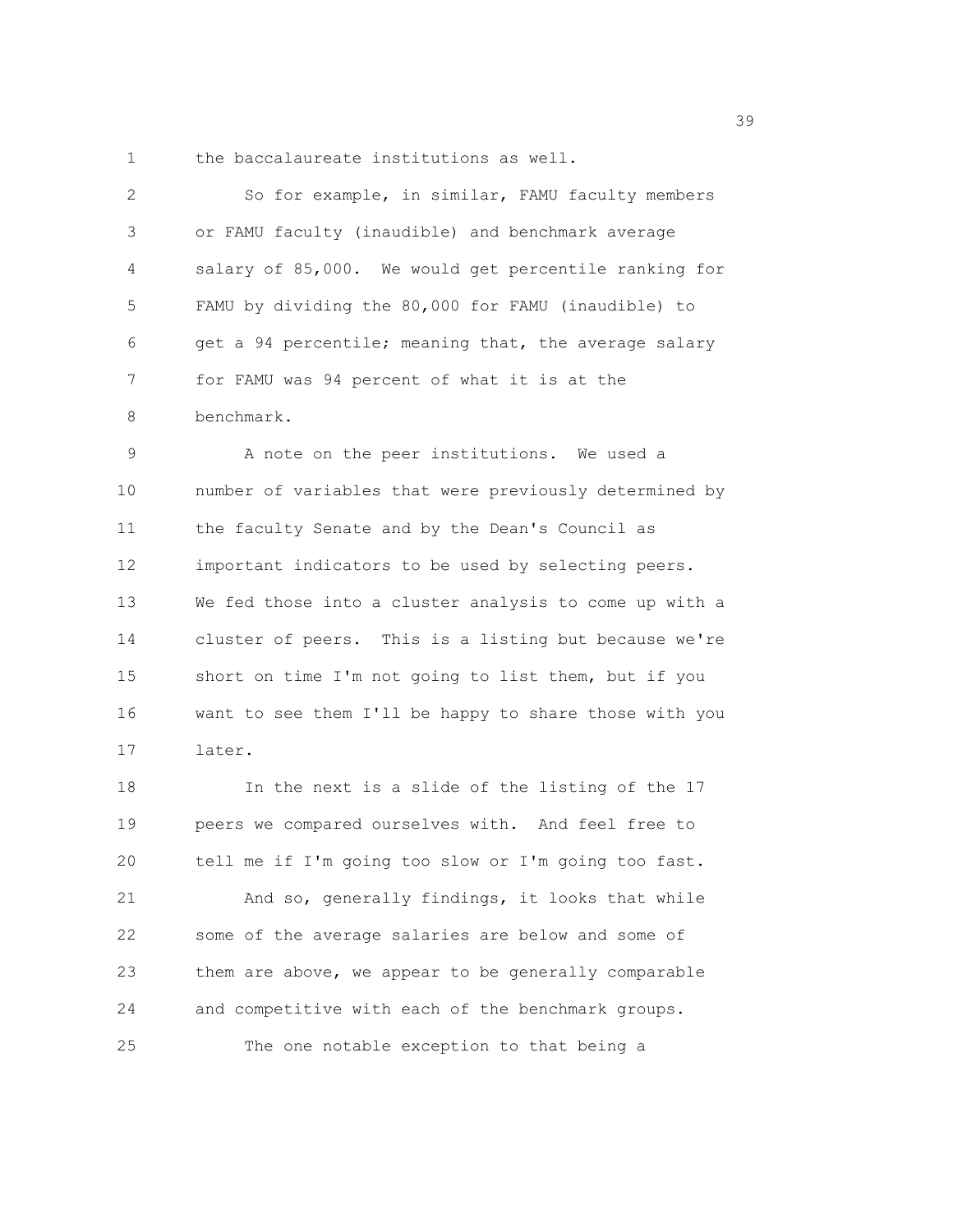1 professor of (inaudible) which pretty much lags the 2 group averages across the board.

3 PRESIDENT MANGUM: Can you read the numbers out? 4 DR. FRANCIS: Certainly. Just specifically, the 5 professor rank? So for assistant professor, the 6 average salary at FAMU is 60,000, a little over -- 7 61,000. For the peer group, it's 64,646; for DRU 8 public institutions, it's 63,700; for the SUS 9 sub-sample, it's 70,742; and for all baccalaureate or 10 all public baccalaureates, the average was 69,000. 11 TRUSTEE GRABLE: Excuse me, Chairman? Is it 12 possible to ask a question at this time? 13 PRESIDENT MANGUM: (Nods head.) 14 TRUSTEE GRABLE: Could you return to that 15 previous slide? Is it possible we can get to the end 16 for each one of those ranks? 17 DR. FRANCIS: Yes, we can provide that 18 information. I don't have that information but we can 19 provide it. 20 TRUSTEE GRABLE: Okay. I would like to see that 21 when it's appropriate. 22 DR. FRANCIS: Yes, ma'am. And so this chart 23 really just illustrates the point I made before. FAMU 24 is identified by the orange bar, and you may not be 25 able to see it all there. In each of the groups, the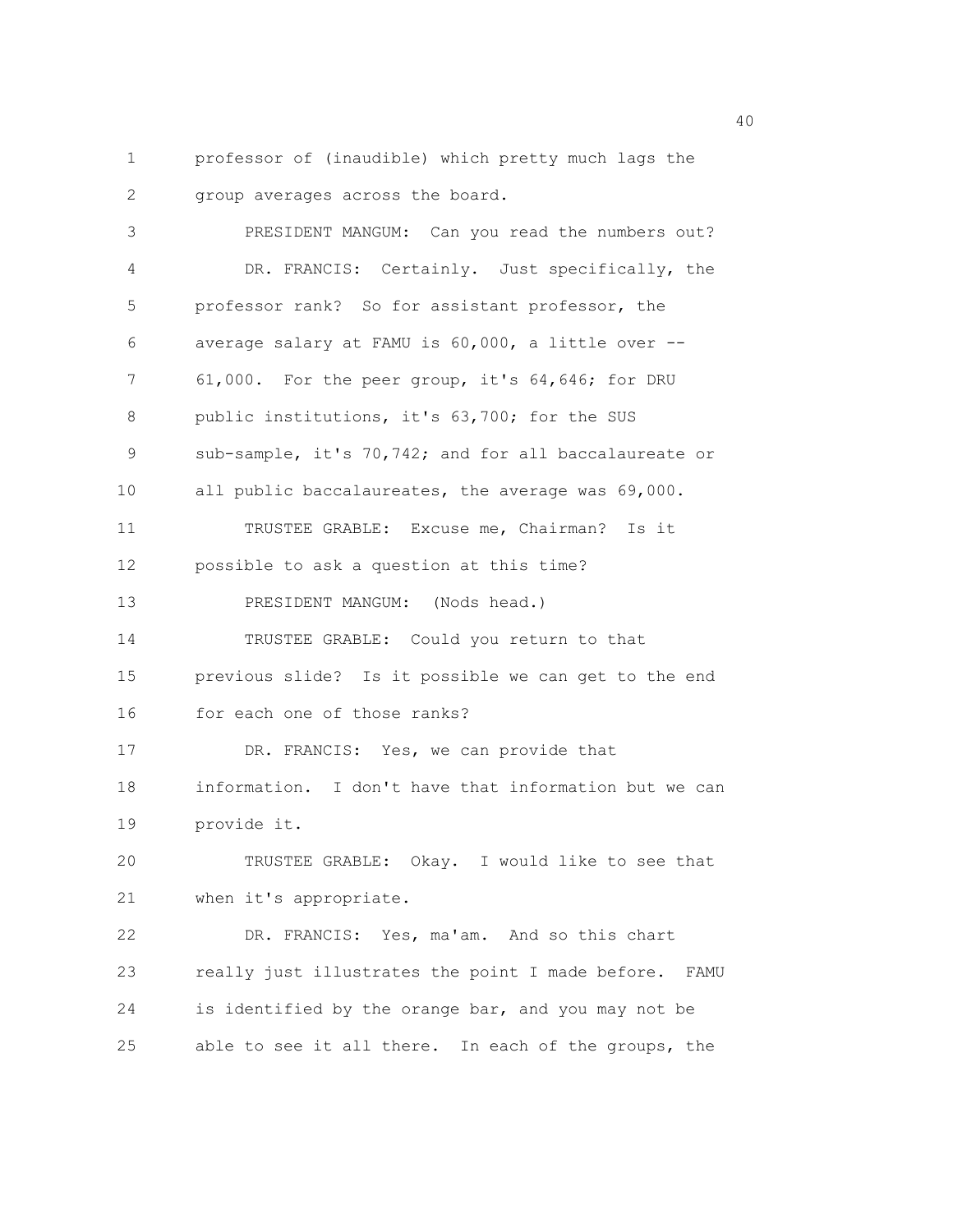1 first, I guess, northwest quadrant table, FAMU is kind 2 of in the middle; associate professors, we're kind of 3 near the end. The bottom left-hand corner is where we 4 really show the disparity where the assistant 5 professors lag each of the comparison numbers. 6 In looking at the percentile ranking, again, it

7 shows a similar picture where we're fairly 8 competitive. We're in that 80 to 120 percentile range 9 that we adopted for our study, but the largest 10 discrepancies appear to be at the assistant professor 11 range.

12 And so, just to summarize, it appears that the 13 average salaries for our assistant professors lag each 14 of the general comparison groups that we use in the 15 study. We ranked each of the institutions, and so for 16 the assistant professor, rank FAMU for 14th among the 17 peer groups for assistant professor, out of 18 18 institutions; 17th of the assistant professor 19 positions for DRU, out of 22 total institutions; and 20 fifth out of sixth of SUS institutions that we looked 21 at in the study.

22 TRUSTEE WHITE: Mr. Chairman, can I ask a 23 question? Just from a statistical question, and I 24 guess sort of gets to part of her question about the 25 end, were there any issues around the data that leads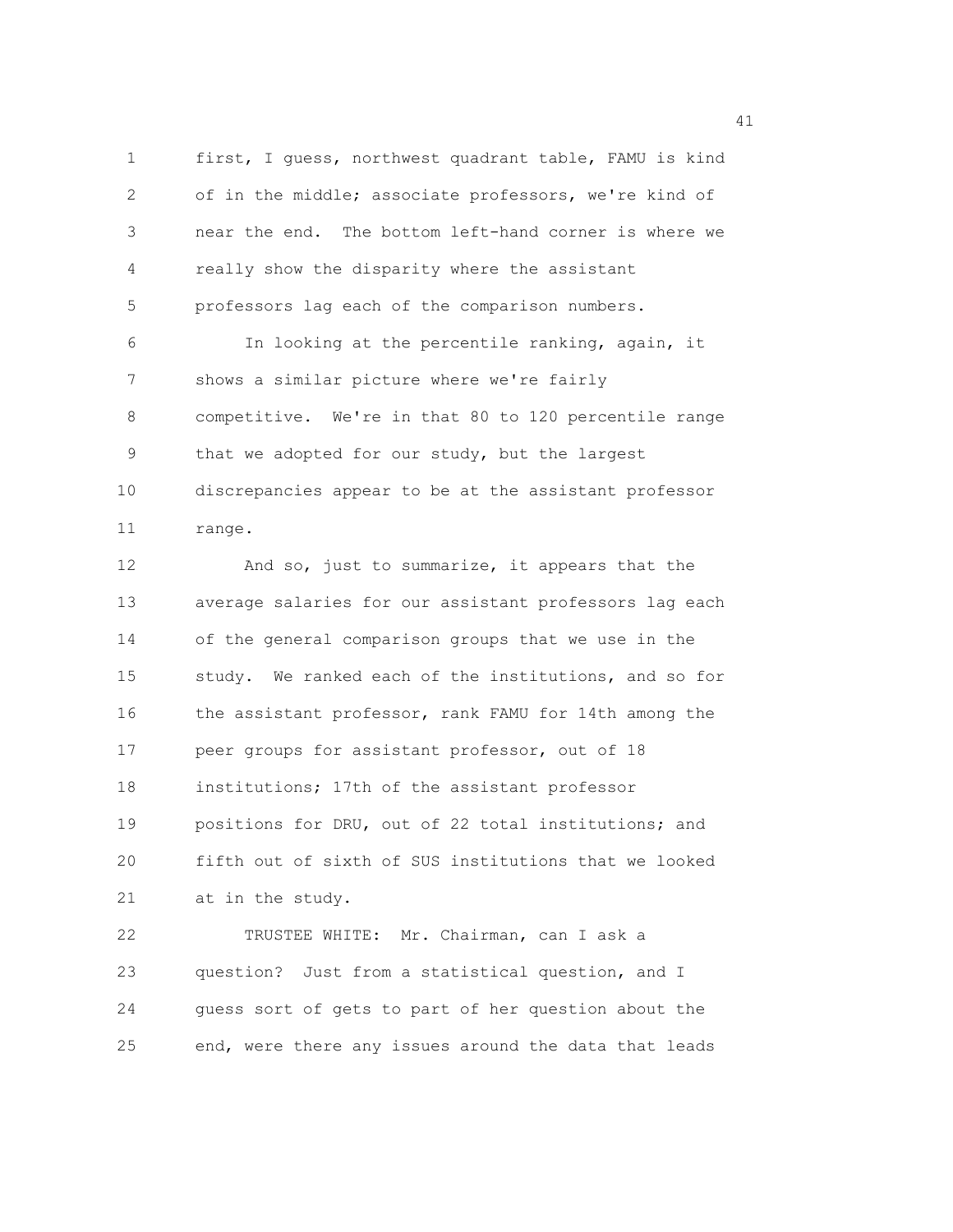1 you to add any caveat to any of the observations?

2 DR. FRANCIS: I'm not entirely sure that I 3 understand your question.

4 TRUSTEE WHITE: Statistically speaking, we have 5 issues about sample size, might have issues about, you 6 know, observations that are outstanding, and thus may 7 skew the results. So I'm asking, was there anything 8 in regard to the data in that regard that would have 9 -- do you have any caveats?

10 DR. FRANCIS: I don't think so, especially when 11 you look at the public baccalaureate institutions. 12 We're talking about a total of 450 institutions. With 13 respect to --

14 PRESIDENT MANGUM: No, I was just going to say, 15 in the selection criteria, size of institution, size 16 of budget; all of those things were taken care of in 17 the sample size in the peer selection.

18 DR. FRANCIS: Yes, ma'am. That's the point I was 19 going to make. In the DRU and peer selection process, 20 they basically cluster -- clusters were developed -- 21 and so we looked at number of total faculty as well, 22 which were clustered around the averages so we look 23 very similar to other institutions on those measures. 24 TRUSTEE GRABLE: Chairman, I just would like to 25 suggest at least thus far, and I'm looking to the rest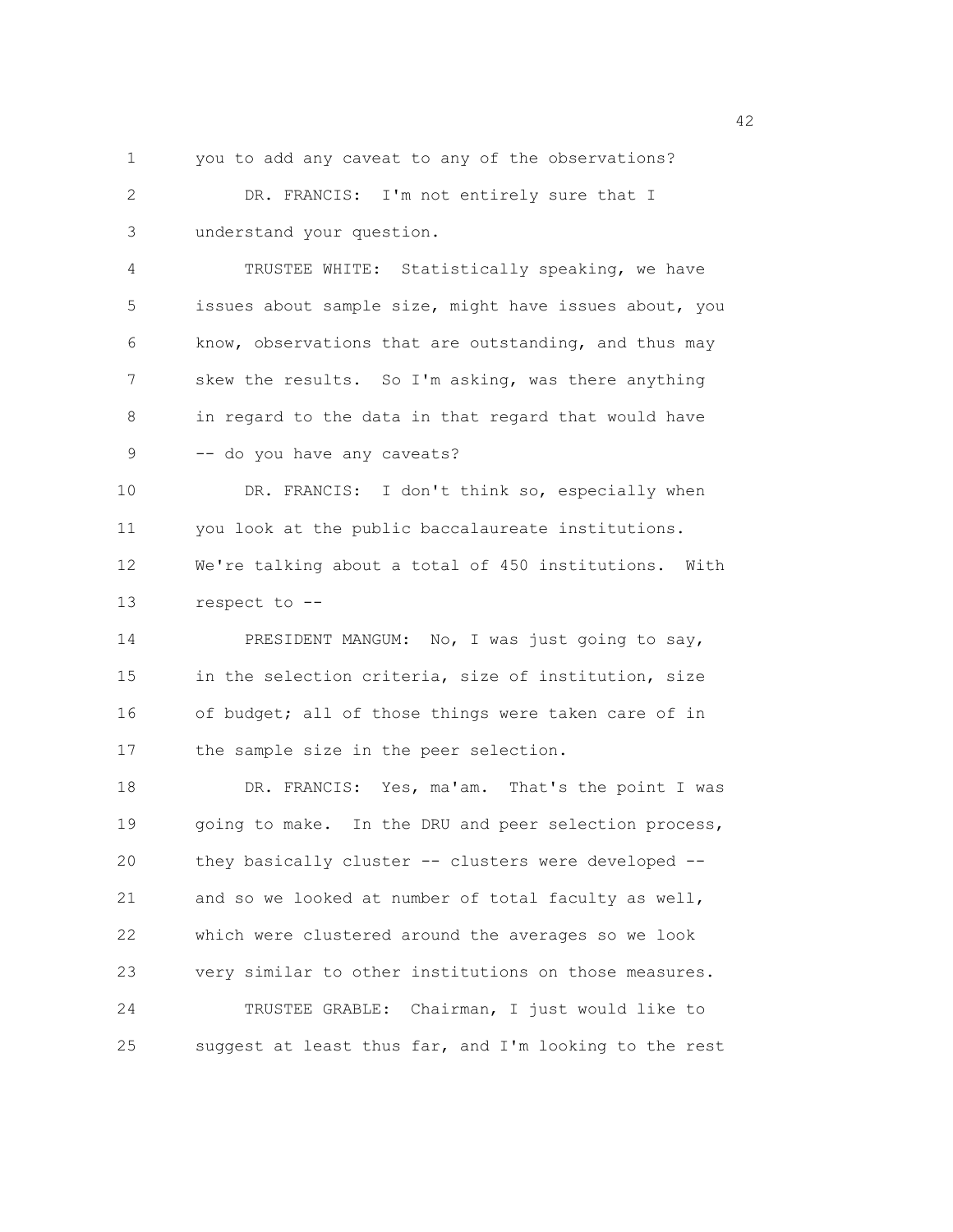1 of your presentation, that it is appropriate from a 2 statistical analysis view point that you always see 3 the end, okay? 4 DR. FRANCIS: Yes, ma'am. It's not a problem. 5 TRUSTEE BOYCE: Mr. Chair? So what's next? You 6 have a gap. 7 DR. PITTER: That's a great question and a great 8 segway to our closing of our presentation. So as you 9 saw, where we lag is at the assistant professor level; 10 that's where the discrepancy is greatest and we're 11 least competitive. This is a concern because it's at 12 the assistant professor level that FAMU and higher 13 faculty, that if we're not competitive at the 14 assistant professor level, that means we will have 15 difficulty attracting the best faculty to this 16 institution. So it's an issue that needs to be 17 addressed. 18 And I also want to reflect beyond the assistant 19 professor level. We also need to be able to retain 20 the faculty that we have, and this means that we need 21 to seek and obtain additional funds for the 22 institution for faculty salaries. This includes not

23 only state funds, but I would suggest private 24 corporate funds as well, because it's going to take 25 several types of initiatives in order to keep FAMU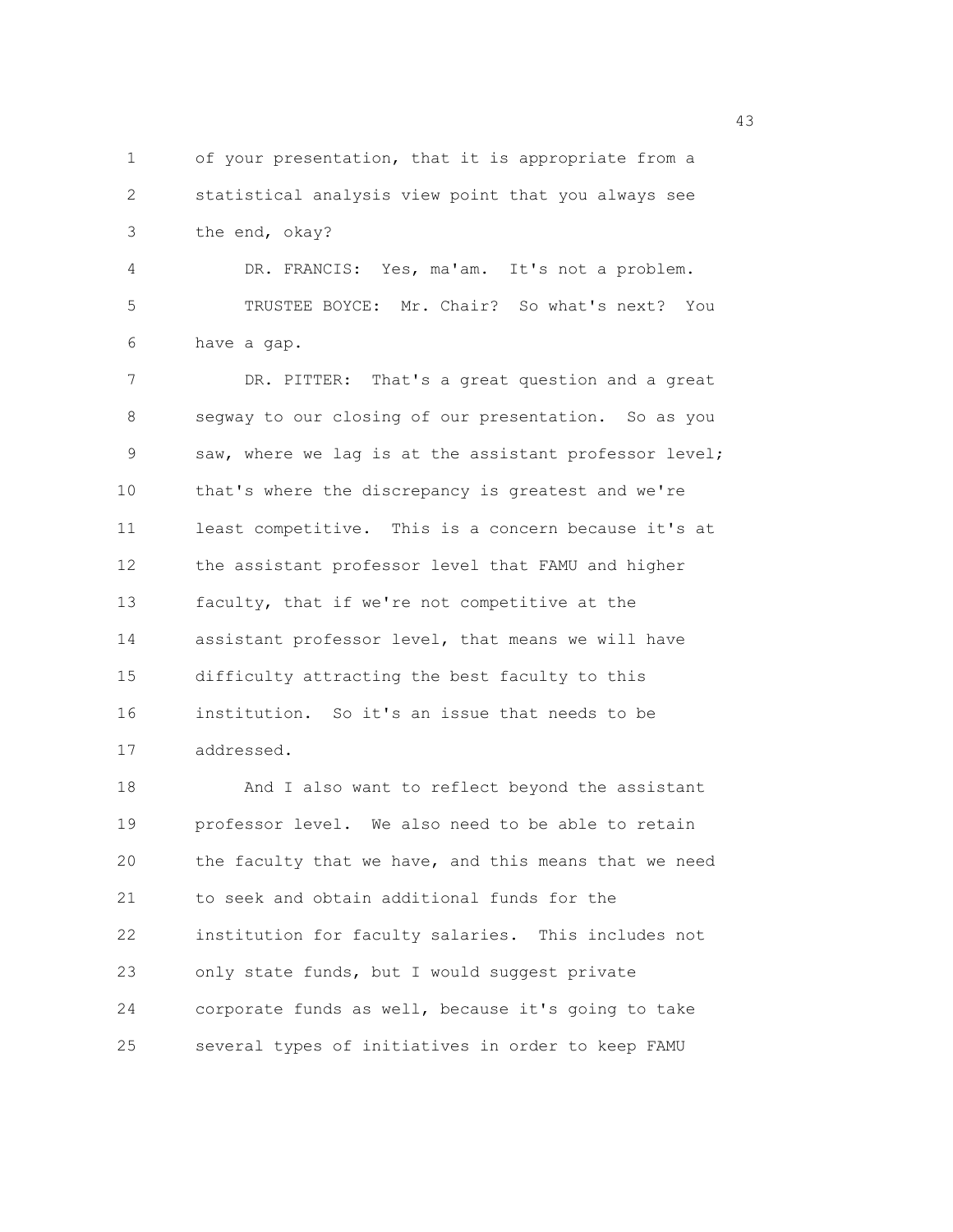1 competitive and to drive the future trajectory of the 2 University, which depends to a great extent, on the 3 caliber of faculty that we can attract. So we need 4 additional funding to hire competitive salaries, 5 especially at the assistant professor level.

6 We need to stay competitive at all ranks. We 7 need to also be able to retain highly productive 8 faculty already at the University, and we need to be 9 able to offer more endowed professorships so we can 10 attract highly recognized, nationally recognized 11 scholars, to work at FAMU. And we also need to hire 12 faculty in select areas of excellence so that we can 13 build up the national representation of the University 14 in specific disciplines.

15 So this concludes our presentation, and I would 16 be happy to address any questions.

17 TRUSTEE TURNBULL: Mr. Chairman, I believe you 18 said that was fifth or sixth -- what was that -- of 19 the state university system where assistant professors 20 (inaudible) Does that mean we fall below? The reason 21 I raise that point is it will be to the Legislature 22 that we will be going to looking at judgment, which 23 means we need to have as much data to support our 24 position as possible, which is exactly right. It is 25 the assistant professor hire that is so vital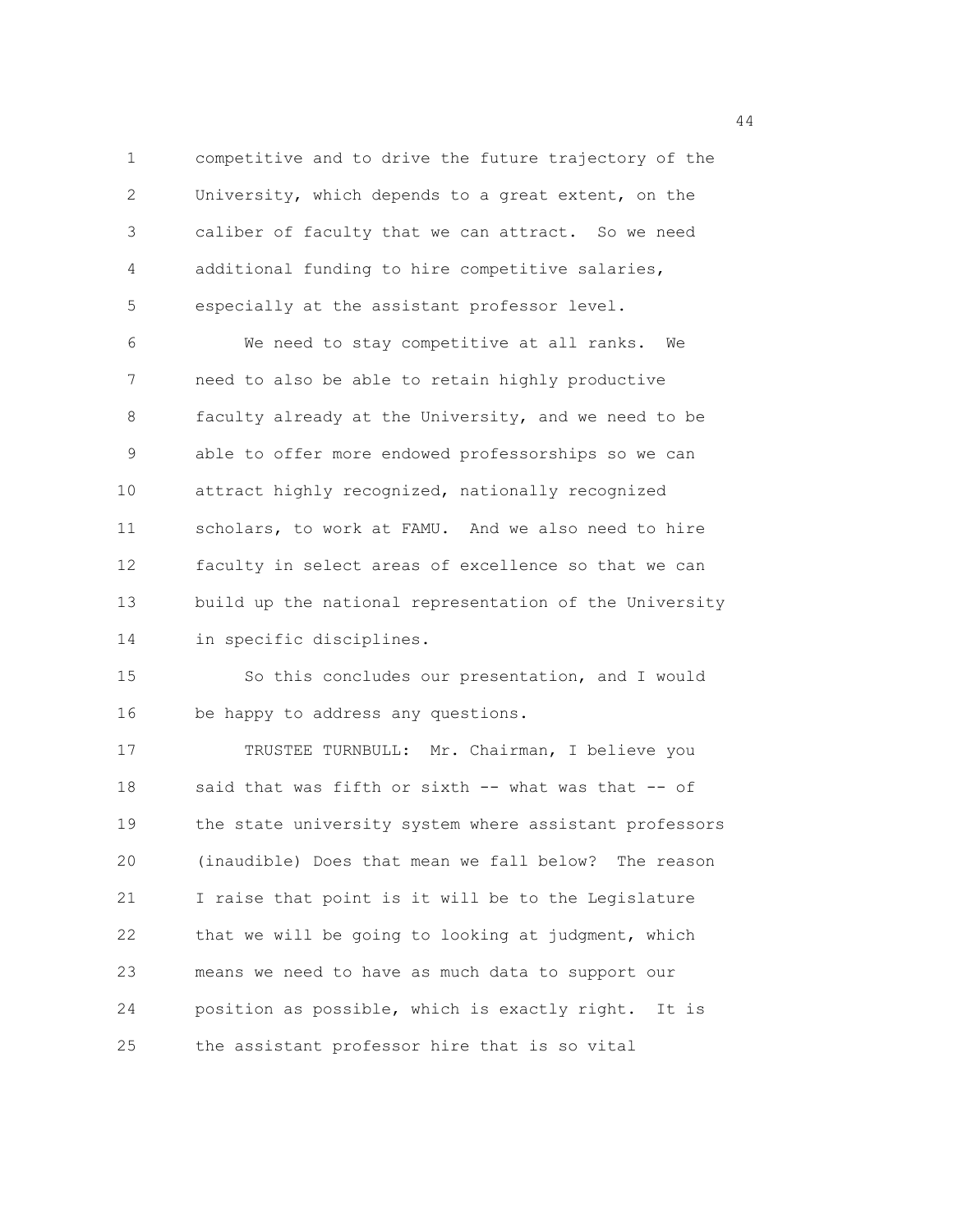1 important in bringing in nationally recognized 2 scholars, and this Board won't be meeting before the 3 session.

4 And so I'm assuming that is, Madam President, 5 that issue is being address in this year's budget 6 request to take a look at the whole issue of faculty 7 salaries?

8 PRESIDENT MANGUM: Based upon the way we received 9 our performance in previous conversations, we 10 didn't -- we can provide resources as needed. If we 11 get to a point where we have some resources that are 12 discretionary or resources that we receive during 13 performance funding, we can also look at the option to 14 add to LBR. But at this point with this information, 15 we still have to put a magnitude around what that 16 means. Once we have concepted this as a result, we 17 need to know what that translates into resource -- 18 TRUSTEE TURNBULL: Now, will we also be breaking 19 this down for disciplines? Because as much as we 20 would love to say that a history professor gets the 21 same as a pharmacy professor, I think we know the 22 reality that there is differences among disciplines, 23 and will the study go further in looking at that? 24 PRESIDENT MANGUM: We have that data. 25 TRUSTEE TURNBULL: We have that data? Okay,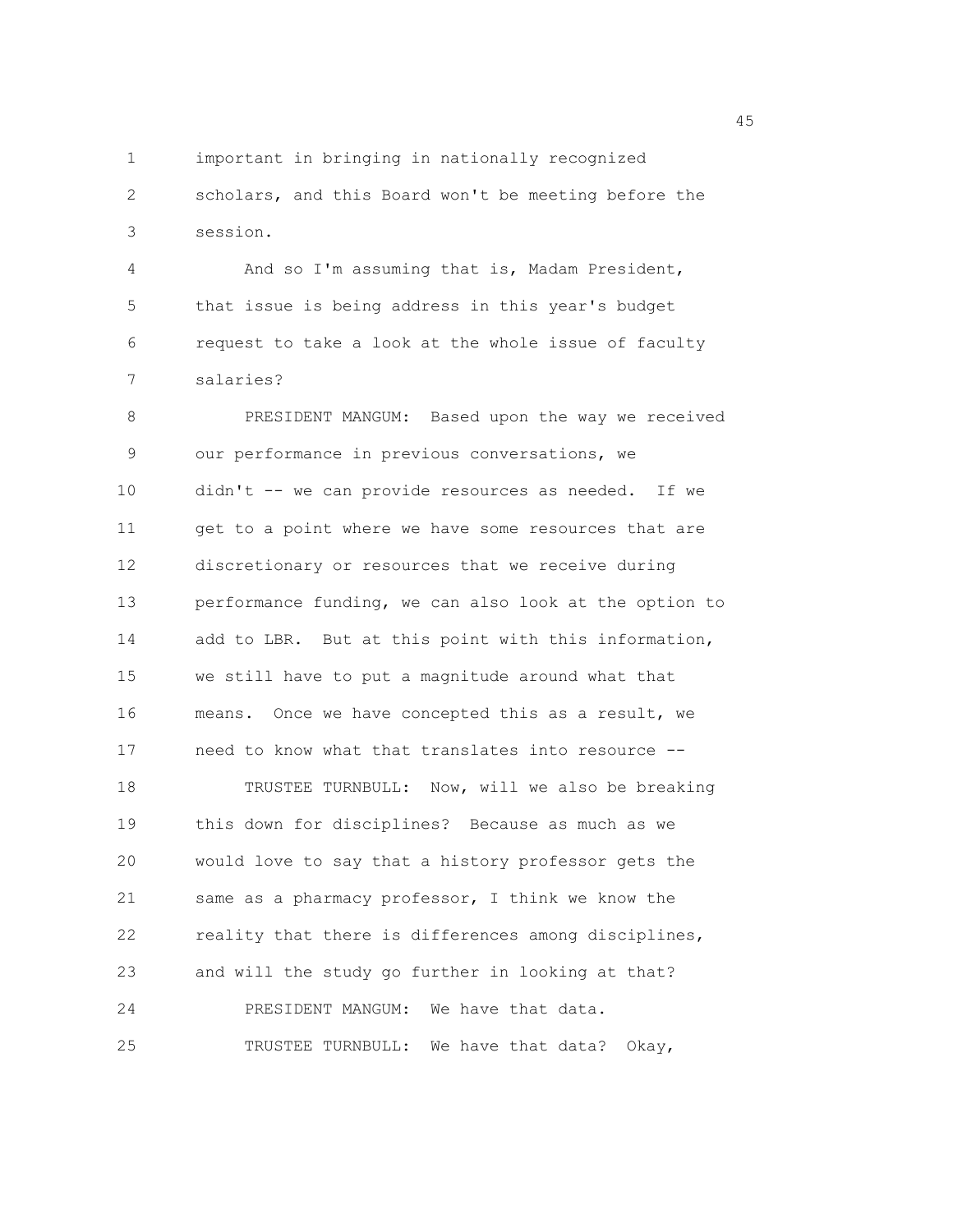1 good, good, good.

| 2           | The last thing I just wanted to mention, and I         |
|-------------|--------------------------------------------------------|
| $\mathsf 3$ | know we've raised this when I was meeting with the     |
| 4           | Provost and before our meeting here: In looking at     |
| 5           | those the peer institutions, and I think that might be |
| 6           | a future discussion for our committee to better        |
| 7           | understand; we're talking about attracting nationally  |
| 8           | recognized scholars. I'm not sure they're going to     |
| 9           | come from these peer institutions. And so, I wonder    |
| 10          | if we're not maybe setting our sights lower than we    |
| 11          | need to set; that in looking into our peer             |
| 12          | institutions in most instances we are --               |
| 13          | DR. PITTER: That's a better --                         |
| 14          | TRUSTEE TURNBULL: I don't know how else to say         |
| 15          | it, so I don't want us to set a standard just so we    |
| 16          | shy among that group when in fact by comparing         |
| 17          | ourselves to that group --                             |
| 18          | DR. PITTER: No, you're correct. If we're going         |
| 19          | after nationally-recognized scholars, we would look    |
| 20          | nationwide; we would not commit ourselves to that peer |
| 21          | group. They serve a different function.                |
| 22          | TRUSTEE TURNBULL: Yeah. Well, it is a critical         |
| 23          | issue and one that we need to stay on top of so it     |
| 24          | doesn't come back to us discipline by discipline as    |
| 25          | has been the case in the past, but we have a clear     |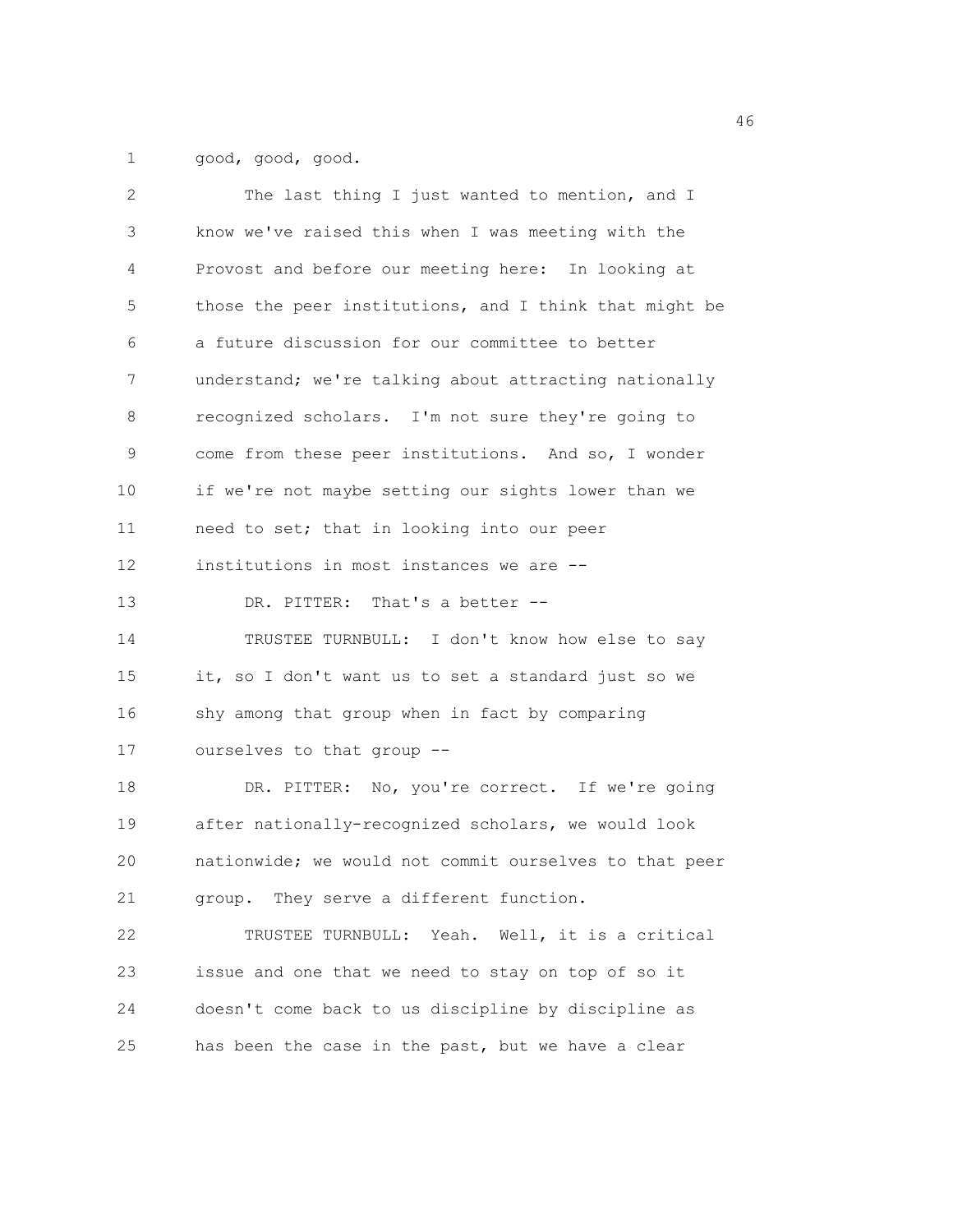1 handle on where we're going in terms of the plan and 2 the future. Thank you.

3 TRUSTEE BOYCE: Mr. Chair? 4 CHAIRMAN BADGER: Yes, sir. 5 TRUSTEE BOYCE: So I guess what I'm hearing, and 6 I just want to be clear on this, this is not an easy 7 fix based on available resources; is that what I'm 8 hearing? This has to go to the Legislature? There 9 isn't just there is a gap and we have to fill the gap 10 so everybody gets to the car, right? Is that what I'm 11 hearing? 12 PRESIDENT MANGUM: There are a lot of layers. 13 TRUSTEE BOYCE: So it has to be within the budget 14 to the Legislature? 15 PRESIDENT MANGUM: We will need additional 16 resources, absolutely. 17 TRUSTEE BOYCE: But it doesn't necessarily have 18 to come to the Legislature? 19 PRESIDENT MANGUM: No. 20 TRUSTEE BOYCE: And then, so that begs my next 21 question, to fill the gap, how much money is that? 22 DR. PITTER: You have to drill down, because as 23 Trustee Turnbull said, this was at a very high level 24 so in order to really address disparities you first 25 have to strategize which areas are most essential, in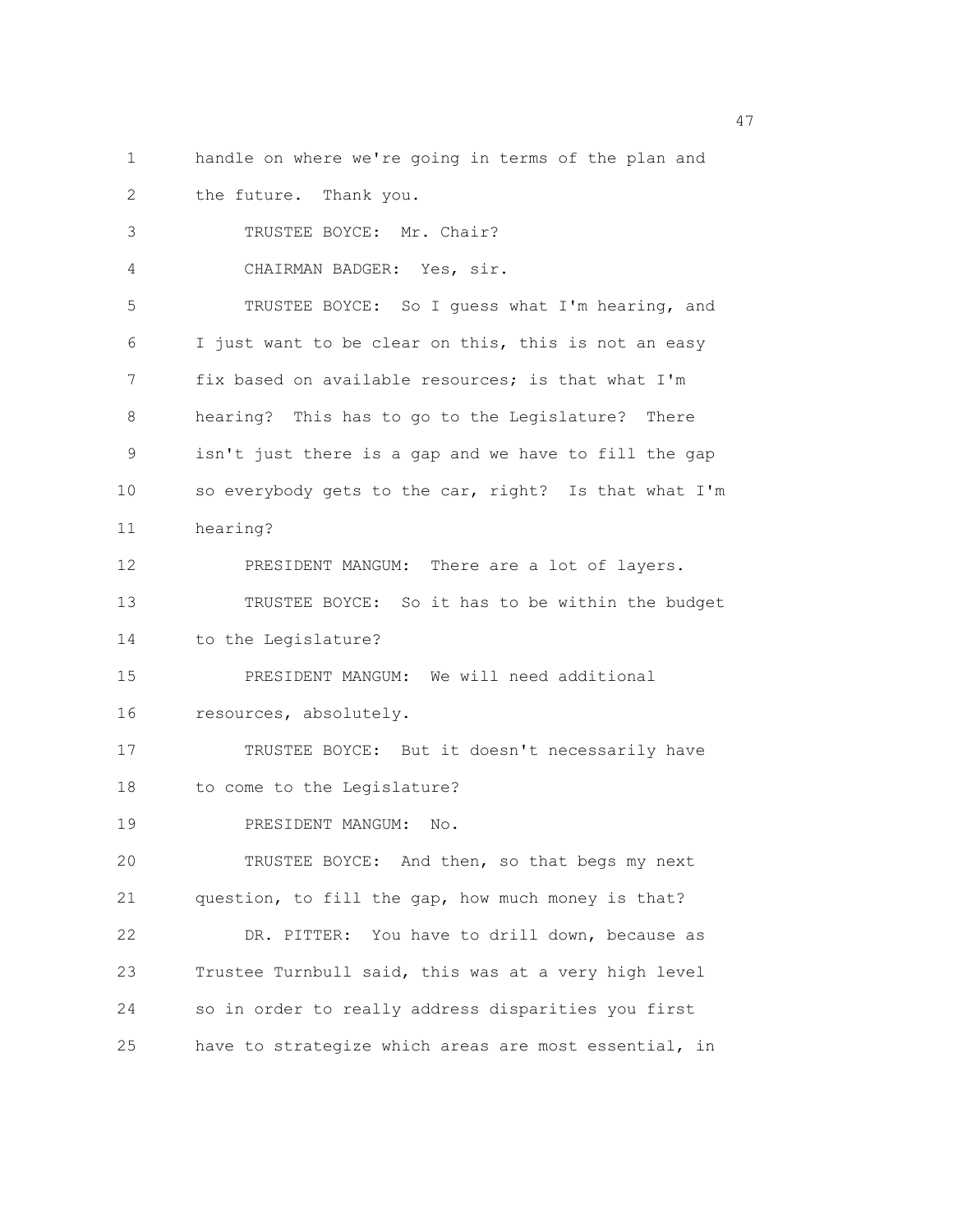1 terms of which areas have the most urgency, which 2 areas the university wants to place strategic emphasis 3 on to proceed initially to fill in the gaps that are; 4 there needs to be a discussion which builds down into 5 a deeper level to address that.

6 TRUSTEE BOYCE: So you-all don't know -- all 7 right. Assistant professors, 64; everyone else being 8 69 with some assistant professors we have; this will 9 be the total amount of our dollars to make everybody 10 involved, and, here's the priorities for step one, 11 two, three; that's the next steps?

12 DR. PITTER: Yes. Depending on how the President 13 wants to address the gaps that have been identified 14 through this and through more detailed.

15 TRUSTEE GRABLE: Chairman, what I find most 16 encouraging, and I would like to at least commend the 17 President on what this means, and let's just look at 18 this from an overall standpoint.

19 As the President of the Faculty Senate, having 20 been a member for the last three or four years, and of 21 course there are others that have been out there a lot 22 longer than I, and arguing for faculty increases, this 23 really is a pivotal point, because it means this now 24 is a plan to address faculty salaries, an intentional 25 plan on behalf of the administration; not, Oh well, we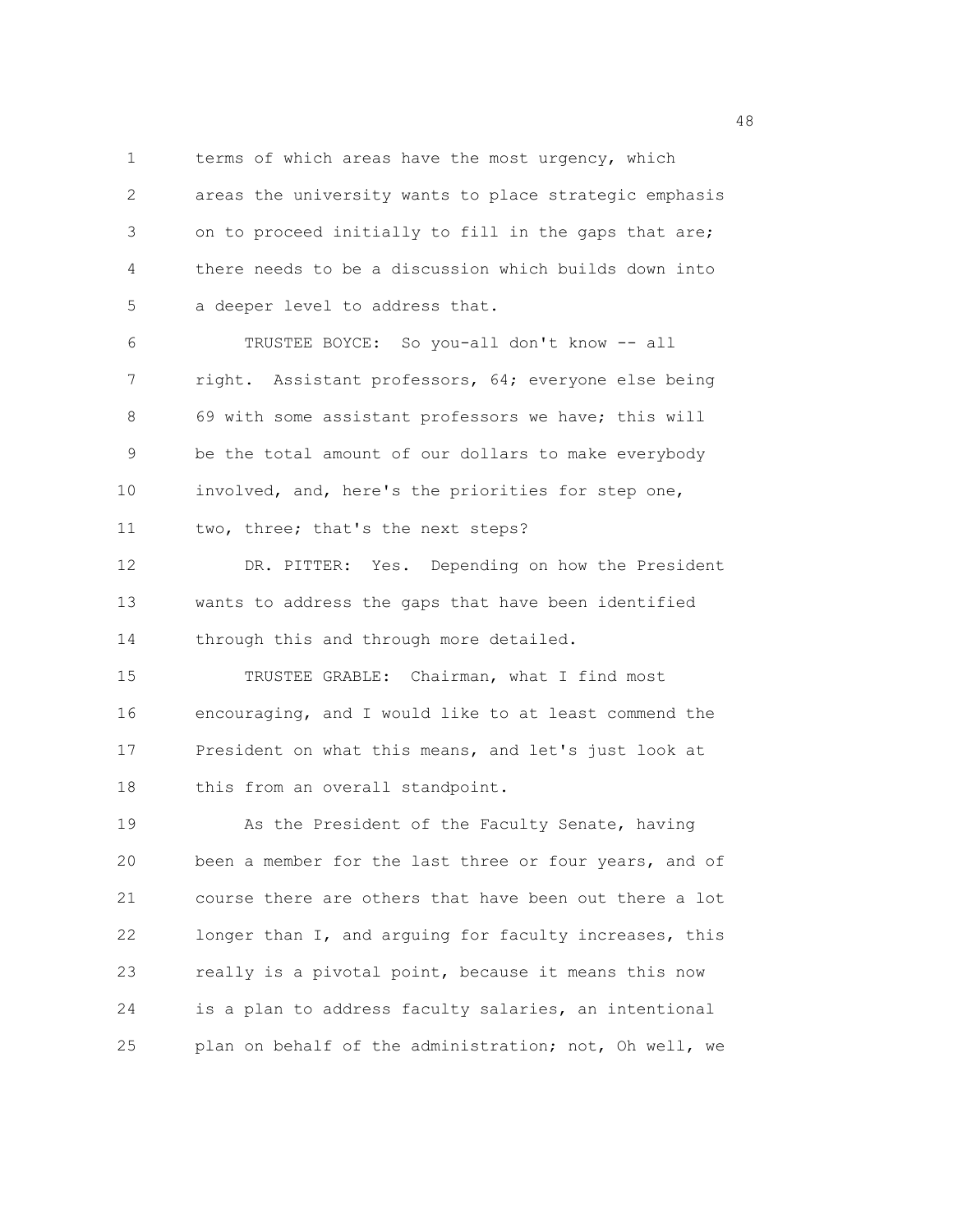1 have gotten the money and we really didn't plan for 2 it. This is a plan, and this is a very important, 3 again, milestone in the history of the University, at 4 least as far as I've been told by others who have been 5 here much longer and much more experience. 6 So I think we need to recognize this for what it 7 is, and I commend you Madam President. 8 PRESIDENT MANGUM: Thank you for those remarks 9 and thank you for the presentation. So this will 10 conclude my remarks for this morning, and this is the 11 beginning of a discussion around faculty salary and 12 stat salaries despair that we will be focusing on as 13 we move forward. 14 As you can see, it's a very complicated topic, 15 and is it something I am so elated that I'm going to 16 have a Provost coming in and have that on her plate. 17 Thank you. 18 CHAIRMAN BADGER: Thank you, Dr. Mangum. 19 TRUSTEE GRAHAM: Madam President, before we move 20 forward, I just ask that we take a minute to commend 21 Provost Rodner Wright by serving as Interim Provost, 22 in the capacity, and for all of his dedication and 23 work that he's done for us so far. 24 PRESIDENT MANGUM: The big party for Provost

25 Wright will occur much later. So I'm sorry, it's a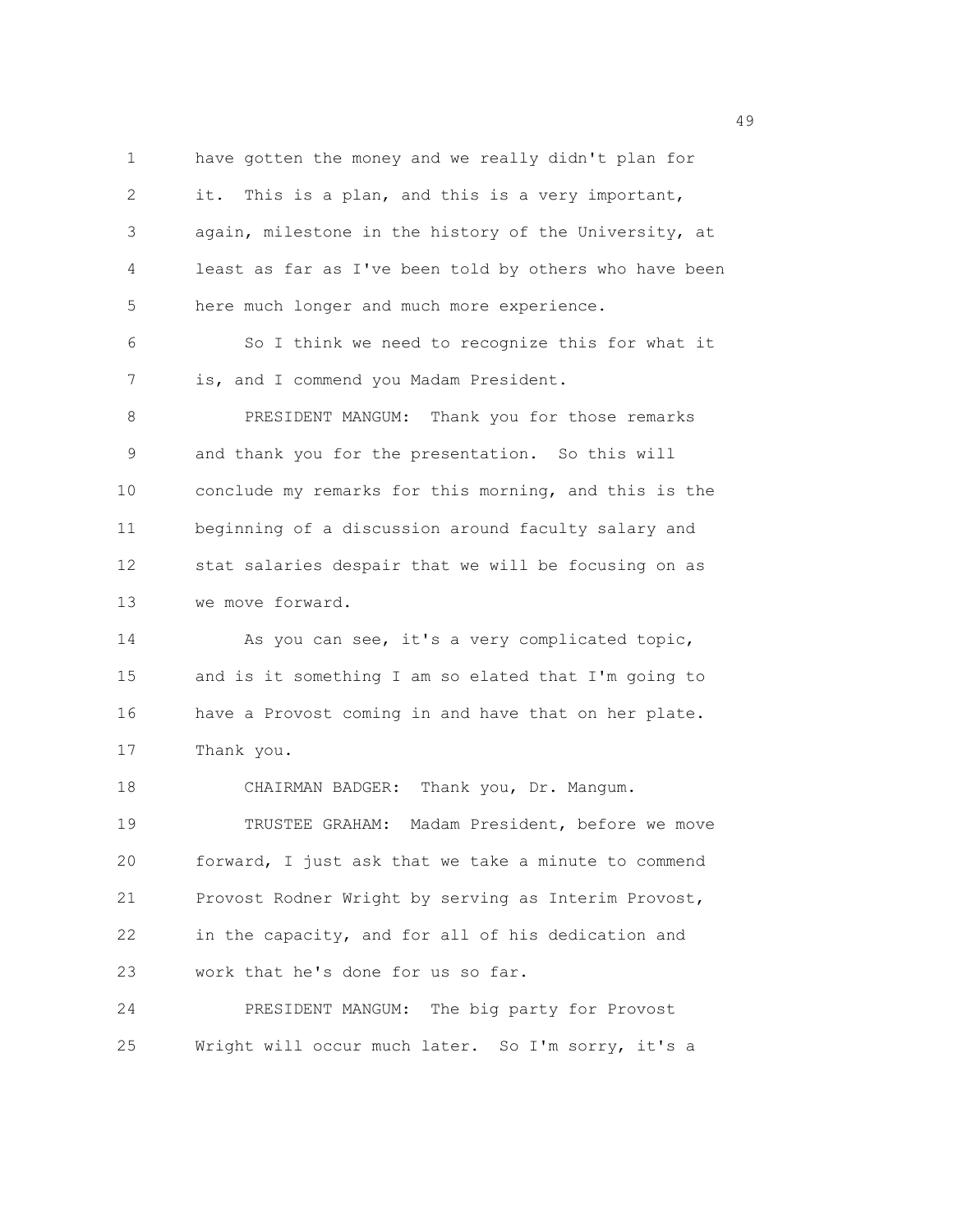1 little soon and he has a couple more months to do his 2 job before his transition.

3 CHAIRMAN BADGER: Okay. Now, it's time for us to 4 now move into public comment.

5 Attorney Barge-Miles, do we have anyone signing 6 up for public comment?

7 ATTORNEY BARGE-MILES: Yes, Dr. Clyde Ashley. 8 Dr. ASHLEY: Good morning, Chairman Badger, other 9 members of the Board of Trustees, Dr. Mangum. 10 I know I have two or three minutes, so let me 11 speed this up. I am Dr. Clyde Ashley, Associate 12 Professor in the School of Business and Industry.

13 A couple of comments. The Board of Trustees, I 14 want to say to you that you have an awesome 15 responsibility, in terms for your duties and 16 responsibility, in terms of setting policy, hiring and 17 firing the president, fiduciary responsibilities, as 18 well as setting the tone and guideline.

19 So indeed, you have a significant role. And so 20 in carrying out that role, it is very, very important 21 to have dialogue with all of the constituent groups, 22 with the President, with the faculty, with the staff, 23 with the students, with the alumni, with all of the 24 partners of FAMU. So Board of Trustees, please, carry 25 out these duties and responsibilities.

 $50<sub>50</sub>$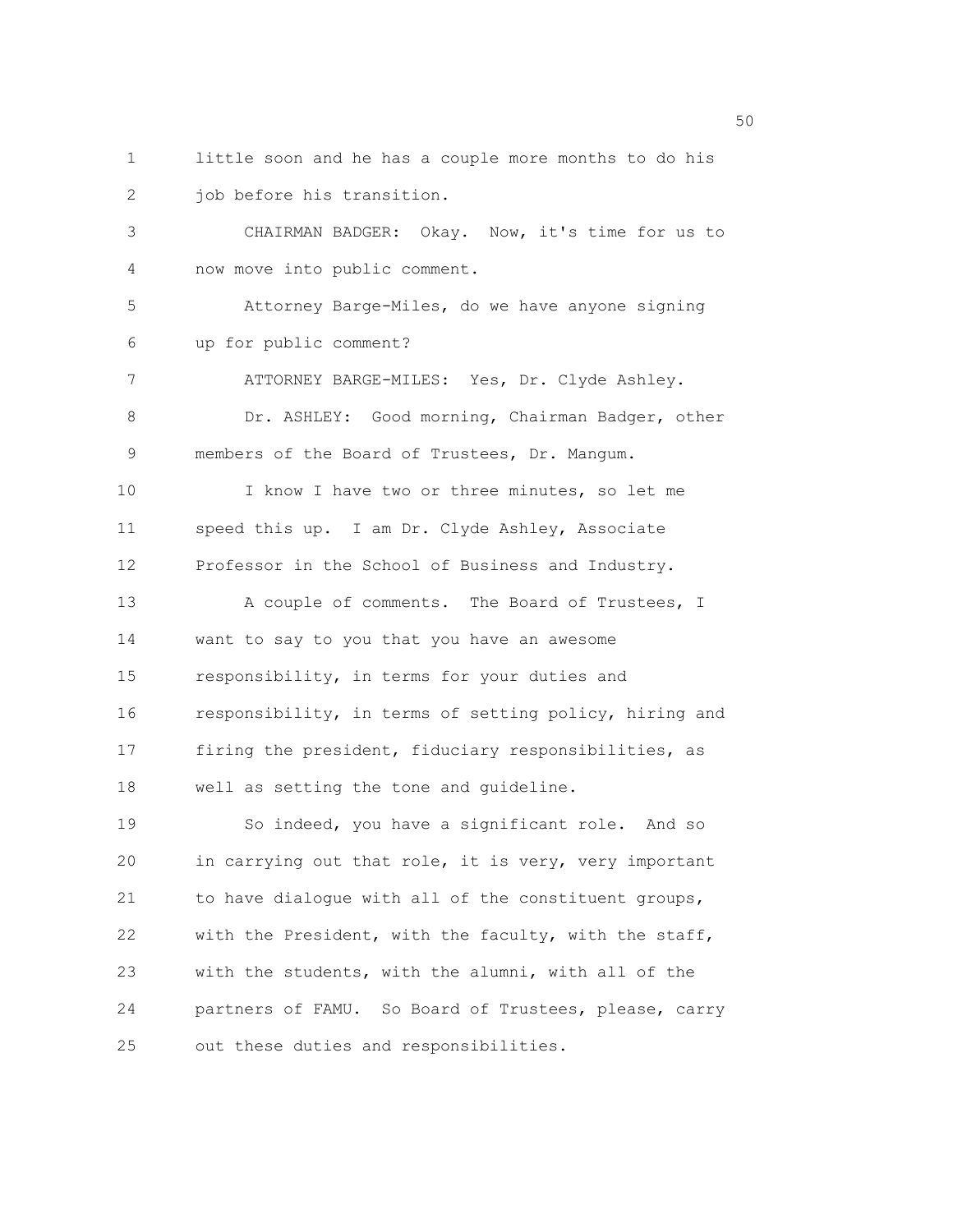1 To Dr. Mangum: Madam President, I honor you and 2 respect you, and it's important for you, Madam 3 President, to surround yourself with the best of the 4 best; people with backbone and people with the 5 audacity to give you good advice whether it be the 6 right thing to do no matter what. They must give you 7 the advice, and you need to surround yourself with 8 people who will give you that advice no matter what. 9 So I admonish -- I'm not going to admonish -- 10 Madam President, I admonish you to please do that, in 11 that vein, to have this open line of communication. 12 Now, I have talked to you personally around 13 getting around and talking with the faculty and 14 meetings with the staff and students. By the way, the 15 Constitution as well as selective bargaining agreement 16 says that the President of the University is the only 17 one that can hire or fire, and the President's 18 designee, and I think everyone needs to understand 19 that.

20 Board of Trustee members, you have one person 21 that you can hire and fire, and that's the President, 22 and so we all need to understand that there is not a 23 Dean, there is not a department here that can fire a 24 faculty or staff -- only the President can do that. 25 Read the Constitution and read the Collective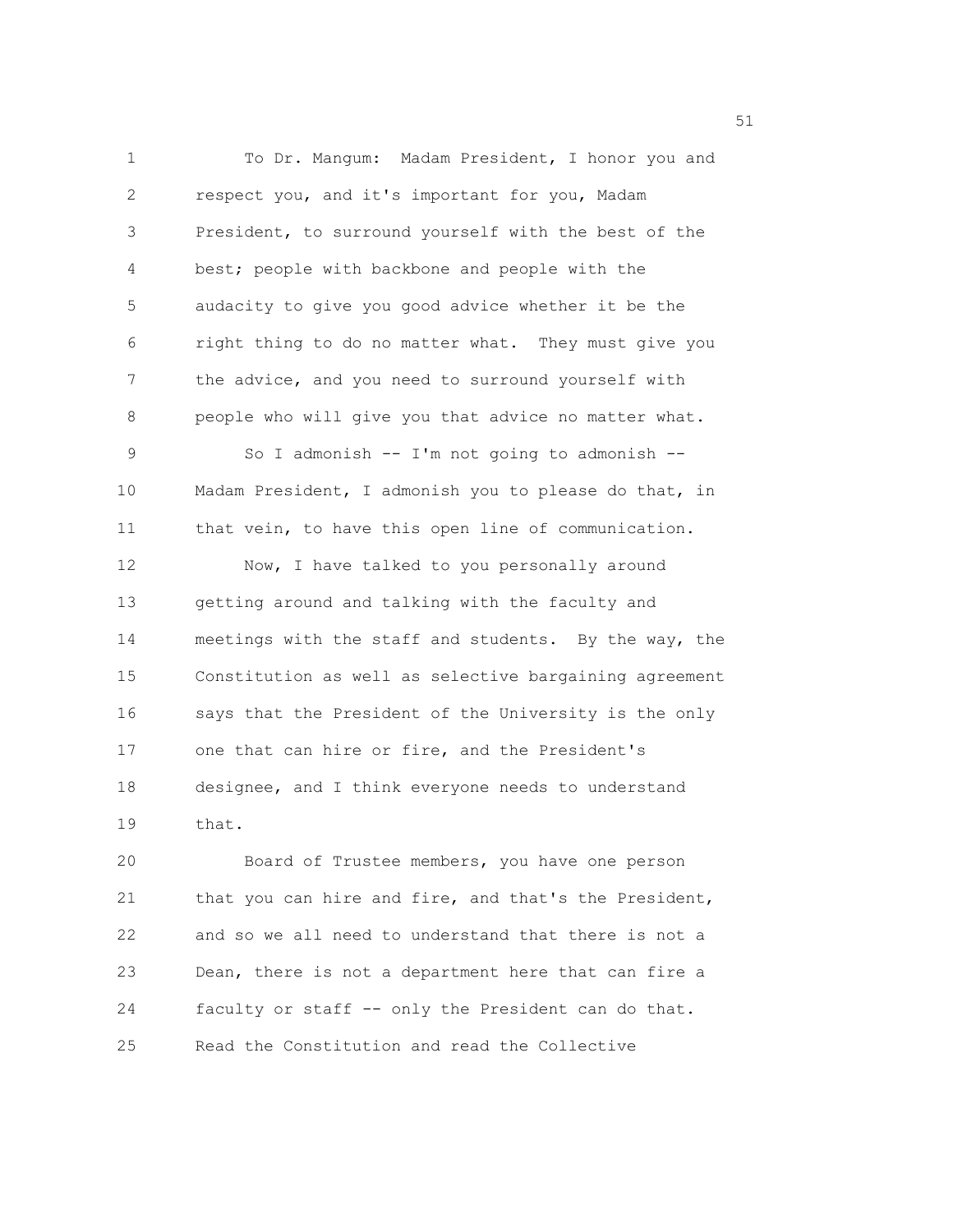1 Bargaining Agreement, and I think if we all understand 2 that, we'll all be clear.

3 Finally, as my time is winding up, this is the 4 40th anniversary of SBI, and Dr. Sybil Mobley is being 5 honored this weekend at the University of 6 Pennsylvania. And I think it's important for -- as 7 you know, she got her MBA at University of 8 Pennsylvania, she got a bachelors degree from Albany, 9 and her PhD from University of Illinois. 10 If the University of Pennsylvania can honor 11 Dr. Mobley, I think we here at Florida A&M ought to 12 also honor Dr. Mobley, so I ask the President and this 13 Board to do so. 14 Finally, one of our Trustees members Dr. Belinda 15 -- Trustee Shannon was honored with the SBI Hall of 16 Fame inductee, so I would like for the Board to 17 acknowledge Dr. Shannon. 18 Thank you very much. 19 CHAIRMAN BADGER: Thank you, Dr. Ashley. 20 ATTORNEY BARGE-MILES: Emmanuel Whibey? 21 (Phonetic). 22 MR. WHIBEY: Good morning, my name is Emmanuel 23 Whibey and I'm a professional engineer with State of 24 Florida and have over 30 years of experience. 25 It is discussed about FAMU DRS community. For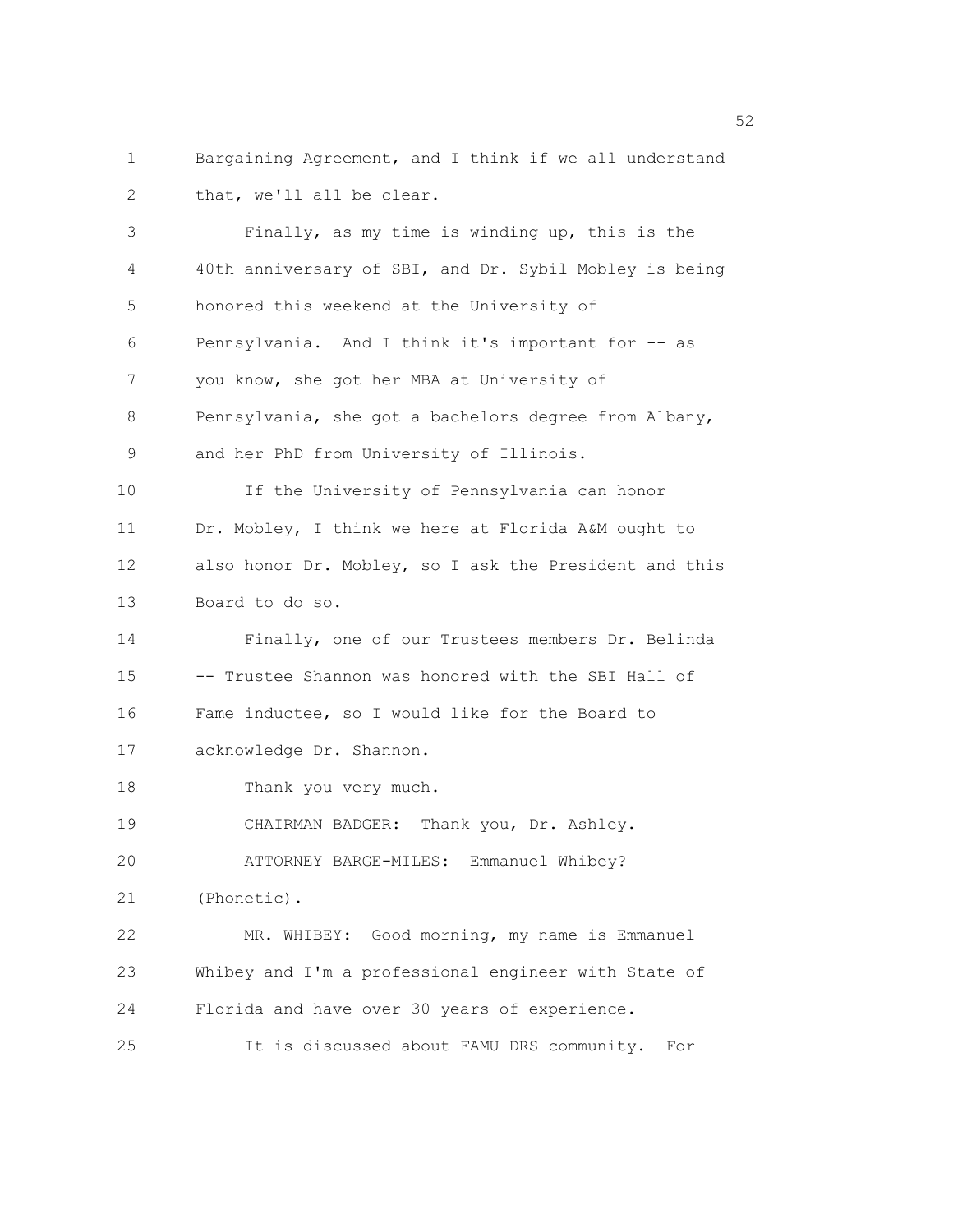1 the past 25 years, I've been a parent at the FAMU DRS, 2 Developmental Research School, and for the past 10 3 years I've been school of (inaudible) or the President 4 of the PTA.

5 And honestly, two years ago, I came to the Board 6 of Trustees to tell them that the FAMU DRS was not 7 being utilized based on the statute 1002 (inaudible) 8 the act on that Florida Statute, it was not being 9 utilized for the public, as made for, and in the past 10 two years we've not had anything change at the school. 11 Take my word for it, the past 10 years our grades 12 have been a "D" or "C." It's public information. 13 Compared to that with other DRS schools in the State 14 of Florida, I'm ashamed as a parent, and I think I've 15 come back again, just to remind you, that we have a 16 statute that is not being followed, 1002 Sidney Morgan 17 Act. (Phonetic.) 18 I would hope as we go forward we need to follow

19 the statute. The DRS is not meant to be just a 20 research school but also a teaching center. 21 Development for our teachers at DRS, we send them to a 22 school in Chipley. The closest school to Chipley is 23 Chippola College; how we send teachers for development 24 way over there baffles me.

25 Secondly, my solution, just my solution, the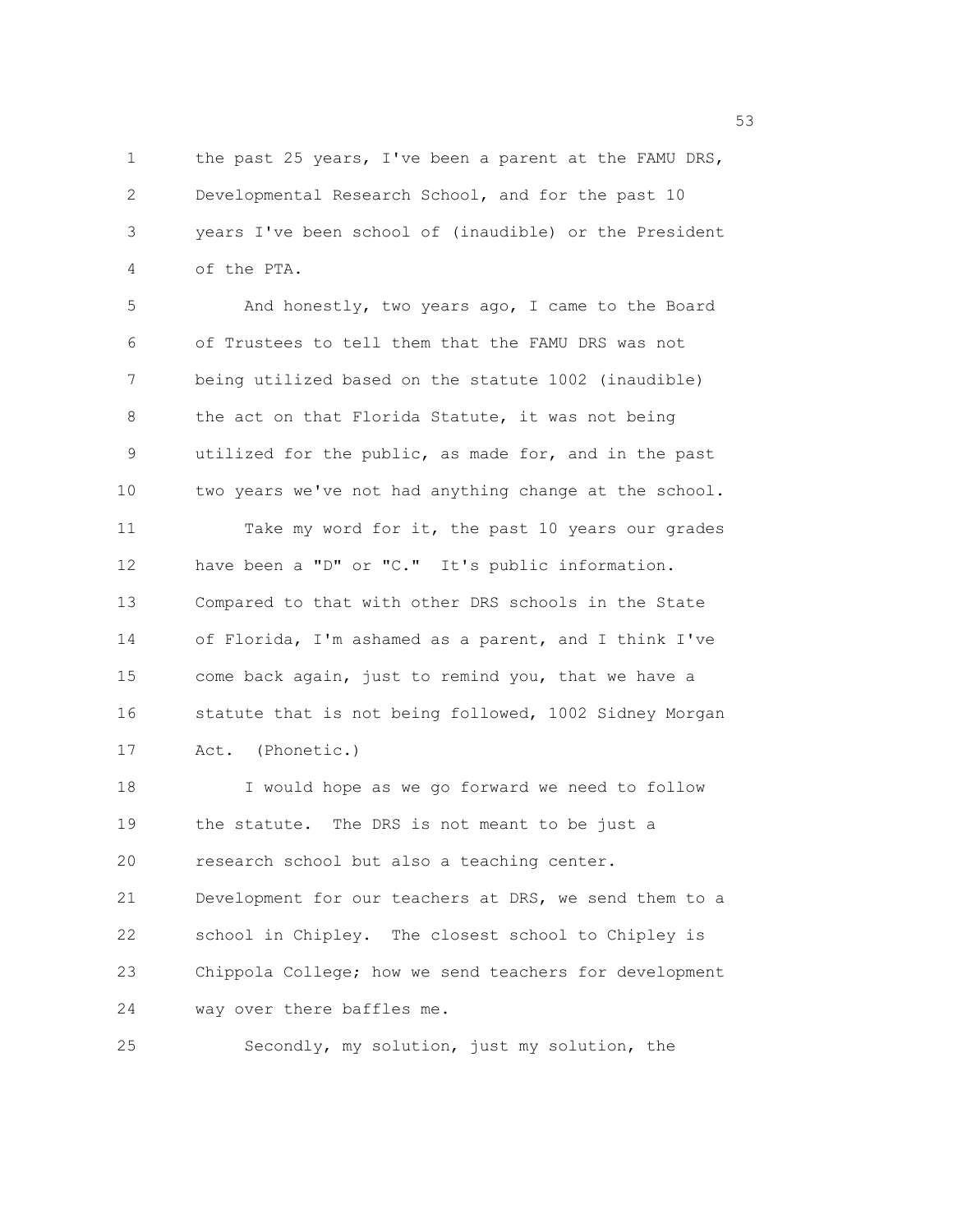1 school has 4 or 500 students. We have one

2 superintendent and three principals. That is a lot of 3 overhead for the school. What I'm suggesting is we 4 have one superintendent or one director report to the 5 vice-president of research. That will free up some 6 funding for the school; 7 Two, we need only one principal. We don't need 8 three or four principals. That's a lot of overhead; 9 Three, we need to have the school come up with a 10 template on how to teach our kids in elementary, 11 secondary and high schools, and this template should 12 be reviewed every year by peer review and make sure 13 that our school is conforming to the research 14 standards, and that will be the level of presentation. 15 I've been there, like I said, for the past 25 16 years. My two girls, both, and one of them is an 17 attorney who just passed Florida Bar, so it's a good 18 school we just need to improve on it. 19 Thank you. 20 CHAIRMAN BADGER: Thank you very much. 21 ATTORNEY BARGE-MILES: Dr. William Tucker? 22 CHAIRMAN BADGER: Comment? 23 TRUSTEE MONTGOMERY: Mr. Chairman, you know, 24 previously we had public comment at the end and there

25 wasn't any time to respond. I think when folks come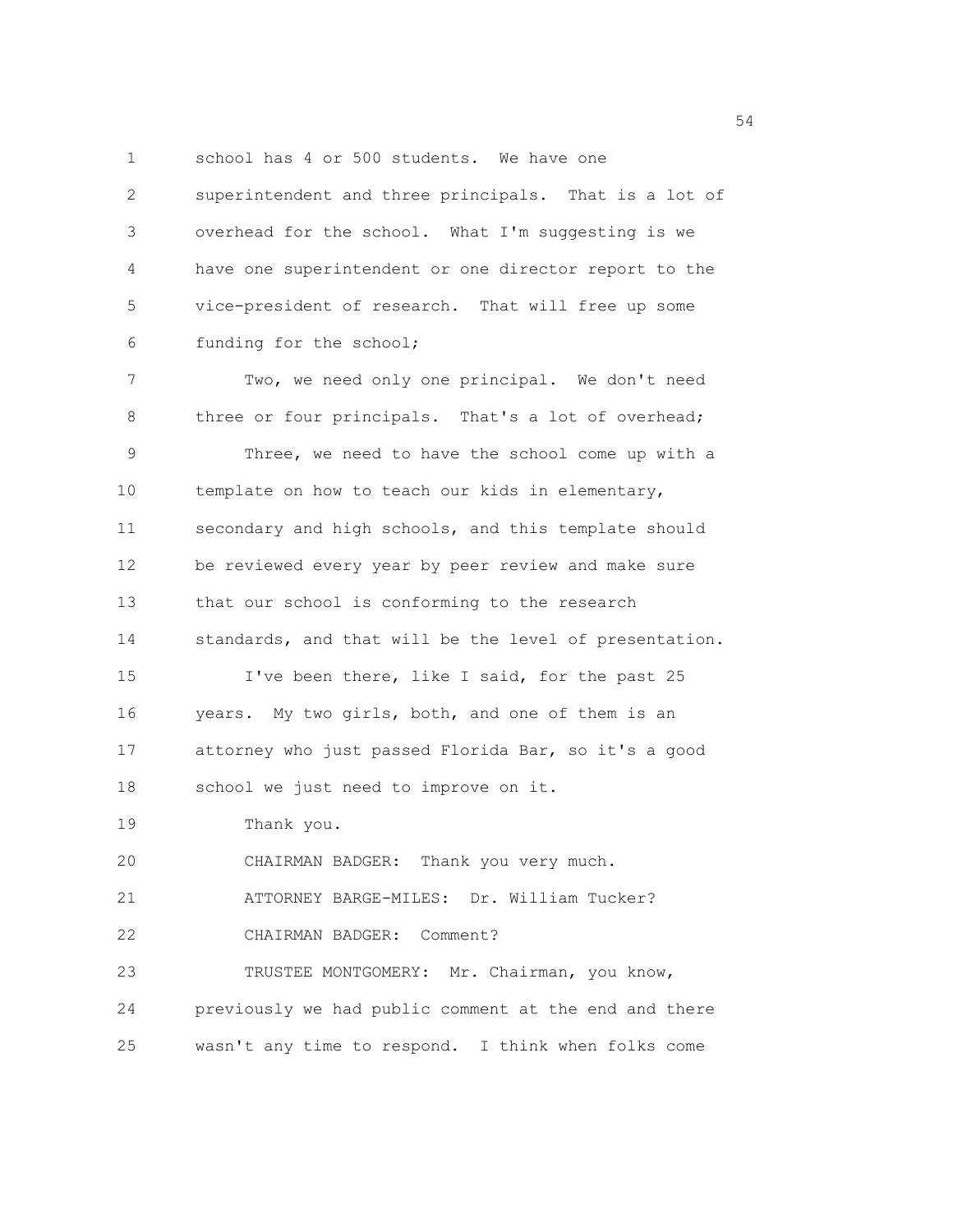1 forward with items of merit, we should at a minimum 2 require some sort of follow-up and response, and I 3 think the gentleman made some very clear points that I 4 think warrant further discussion and action.

5 Again, I would ask that the administration to 6 respond to some of the comments, particularly that the 7 DRS continues to remain in "D" and "F" status and a 8 plan to address that so we can move out of that status 9 and into an "A" school.

10 The second thing was I also thought, and it's 11 been brought up before, but one superintendent and 12 three principals for 500 students seems to be a bit 13 much. You have high schools with one principal, and 14 that seems to be a bit excessive in the area of 15 overhead. But again, not to make that decision, it's 16 an operational decision that's handled by the 17 administration, but I would ask that the 18 administration address the concerns of that gentleman 19 brought forward and report back to us with some action 20 plan or at a minimum to tell us a plan with regard to 21 those two issues. Thank you.

22 TRUSTEE TURNBULL: Mr. Chairman, in keeping with 23 what Trustee Montgomery is saying, this has been an 24 issue each time on our agenda and we will follow-up -- 25 CHAIRMAN BADGER: Thank you.

the state of the state of the state of the state of the state of the state of the state of the state of the state of the state of the state of the state of the state of the state of the state of the state of the state of t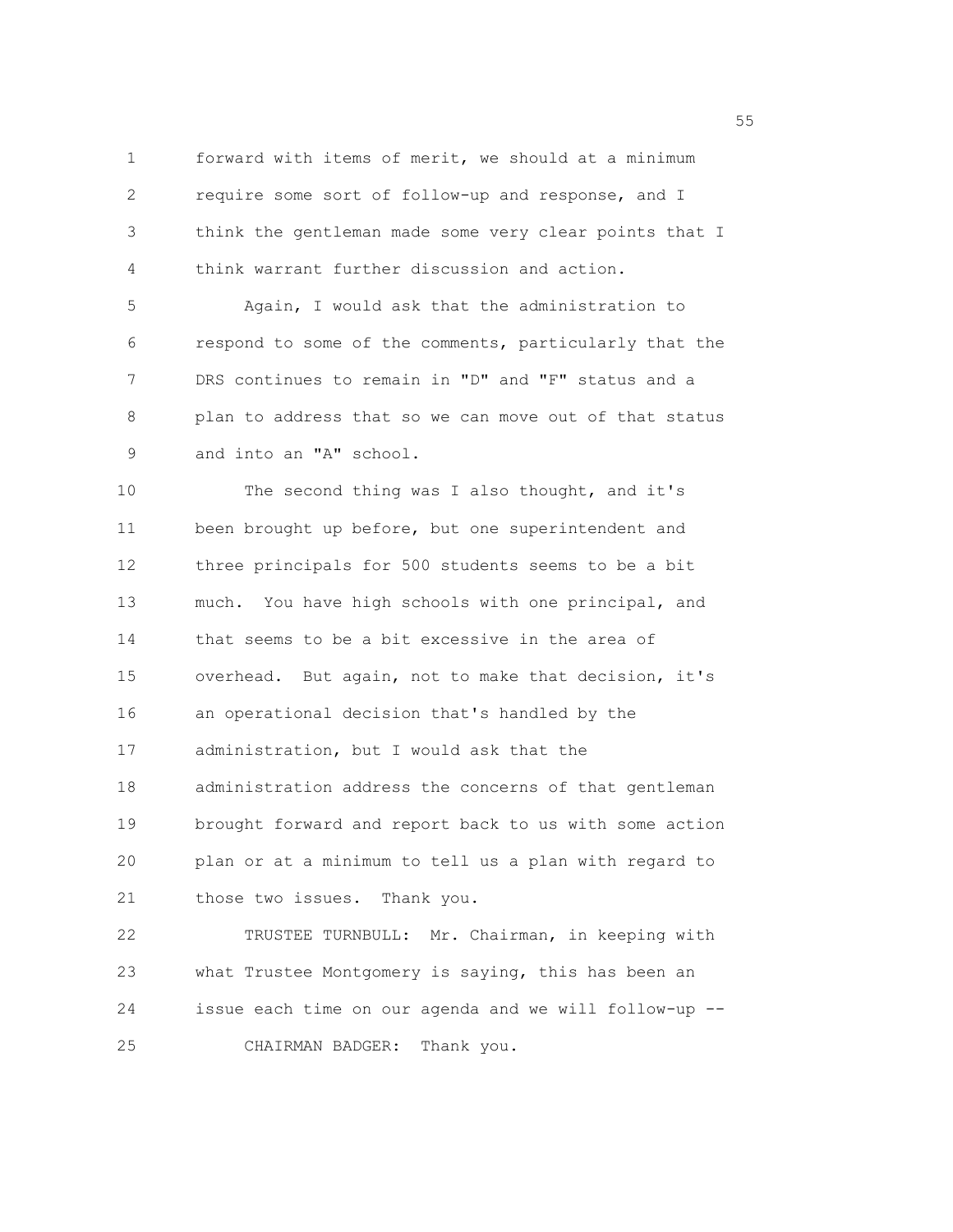1 TRUSTEE TURNBULL: -- with administration.

2 CHAIRMAN BADGER: Thank you.

3 TRUSTEE WARREN: Not to belabor this point, but I 4 think we had presentation yesterday. We saw some 5 movement taking place with DRS and it is going to be 6 great. As we move into -- as the State moves into 7 Common Core as a format, there is likely to be a 8 (inaudible) coming school year on school grades. And 9 I don't want to get bogged down in trying to set a 10 standard to reach, which that will likely be target 11 for the next school year.

12 Secondly, with the DRS school, I believe is a 13 elementary, middle, and high school, and to have one 14 principal for those three divisions, generally 15 speaking, is impractical. It's worth considering, but 16 the focus for elementary school kids, middle school 17 kids, high school kids is difficult for one principal. 18 And maybe there's another model to employ, but I think 19 as we consider what to do there as to the support 20 recommendation to DRS. Just being mindful of the 21 realities of how to run that.

22 CHAIRMAN BADGER: Thank you.

23 TRUSTEE GRABLE: Chairman? I want to agree with 24 everything that's been said previously regarding DRS. 25 And I do recall the presentation yesterday, and as you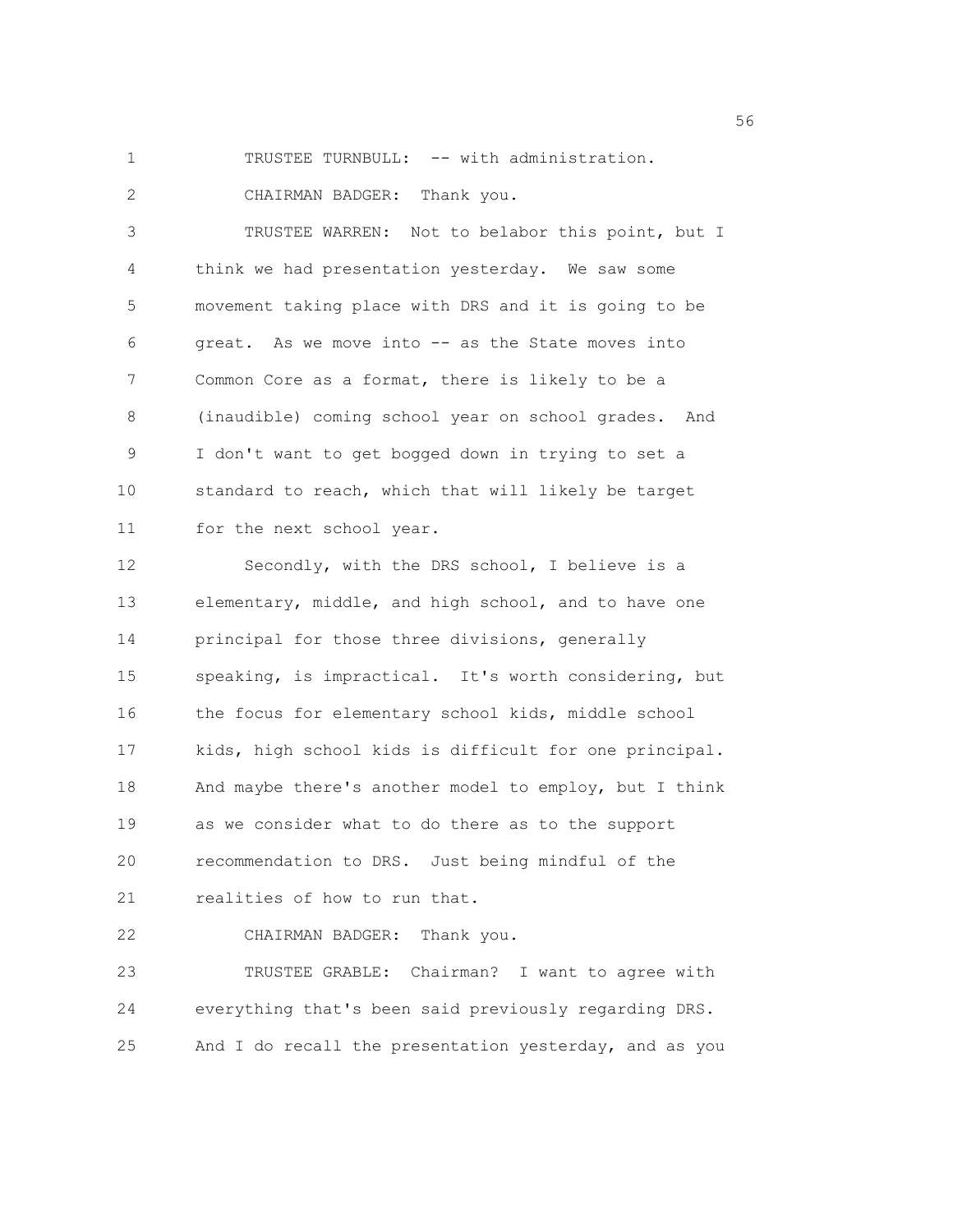1 recall, we saw improvements in the various categories 2 that they offered up to us: Reading, math, et cetera. 3 I did ask the question on what was the goal, and 4 the answer was that it would be 100 percent. A lot of 5 time to arrive at the goal you have to set mental 6 progress goals, and I think that might be something 7 that we may want to discuss. 8 Thank you. 9 CHAIRMAN BADGER: Thank you. Other comments on 10 DRS? The President is taking notes. I'm sure she 11 will address that. 12 Now, good to see you. 13 DR. TUCKER: Good to see you. My name is Bill 14 Tucker. I'm a retired professor in the physics 15 department, and I listened to the meeting yesterday, 16 and Madam President as well, and I heard your comments 17 regarding this study. I've got this thing here that's 18 very voluminous. I stayed up all night reading all of 19 it and it's very interesting stuff, but I'm not going 20 to make many comments on it because I think the 21 President is on target with regard to her comments on 22 it. 23 However, yesterday, when I was listening to your 24 comments, I heard something that dragged me here today

25 and I think it was -- Trustee Montgomery, was it you

<u>57</u>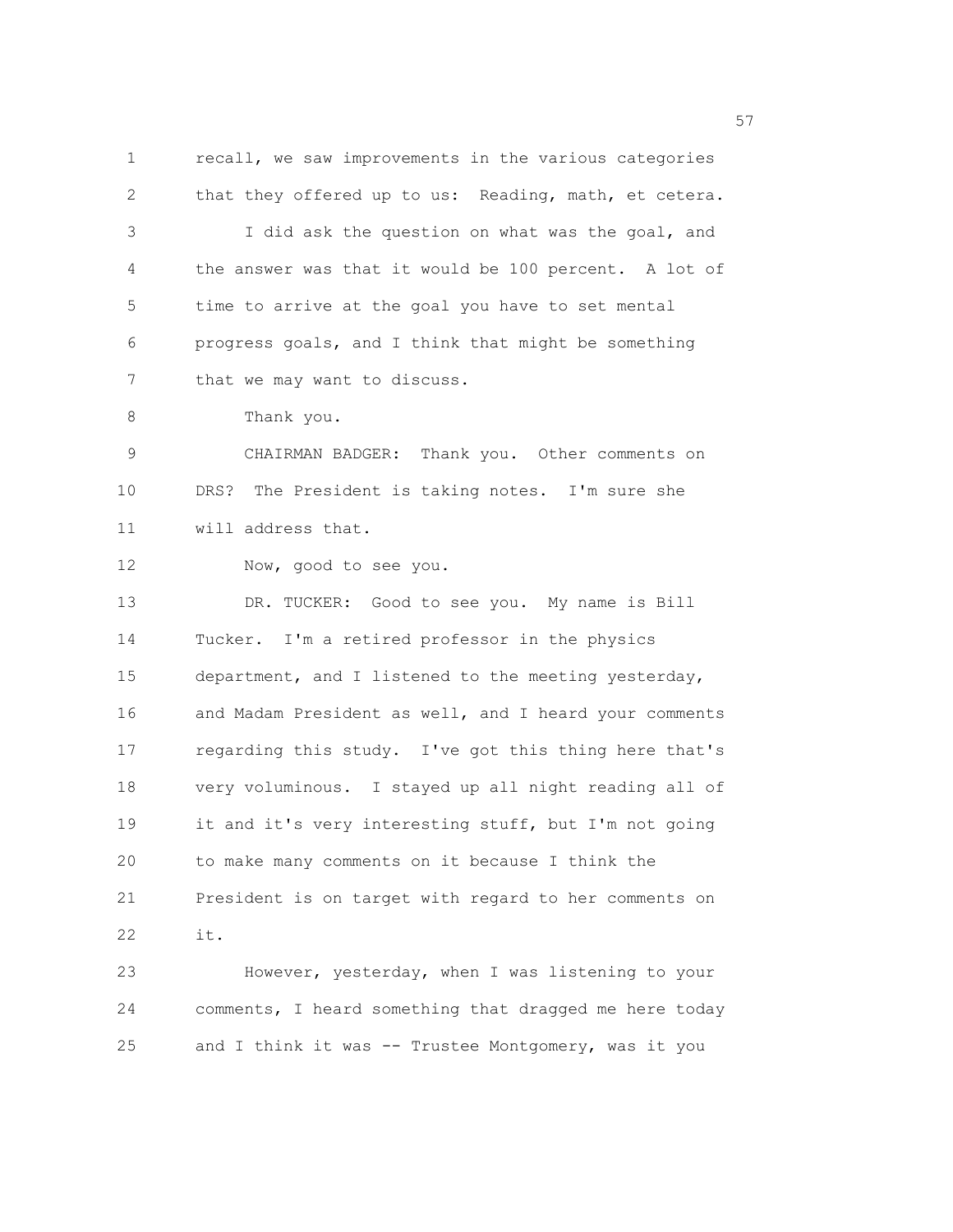1 who brought this up and you asked for this to be on 2 the agenda? Am I correct, because I couldn't see who 3 it was? Who was it? Whoever it was, some of the 4 comments that I heard -- the comment that I heard was 5 board members are one side or the other on this issue, 6 and that's what scared me. That's a scary, scary 7 scenario, because this is where the fight is going to 8 come. It's going to come to you, and if there is a 9 fight -- and there is going to be one -- it's going to 10 be dependent on the Board and any equivocation on the 11 part of the Board is a dangerous, dangerous thing and 12 I hope I don't see anybody here that feels we ought to 13 give that school away.

14 If you look at the issue, you will see that's not 15 a good scenario, and it's a disastrous road to go 16 down, so I hope all of you are with us and you're 17 going to stay with the fight, stay the course and 18 support the maintenance of the joint program. 19 There is no separation and there will be not be 20 any if there is any. So please stay with the

21 President on this. I think she's on the right track, 22 but we are going to need to have the Board go down a 23 different road, by any means.

24 CHAIRMAN BADGER: Any questions? Hearing none, 25 thank you.

the state of the state of the state of the state of the state of the state of the state of the state of the state of the state of the state of the state of the state of the state of the state of the state of the state of t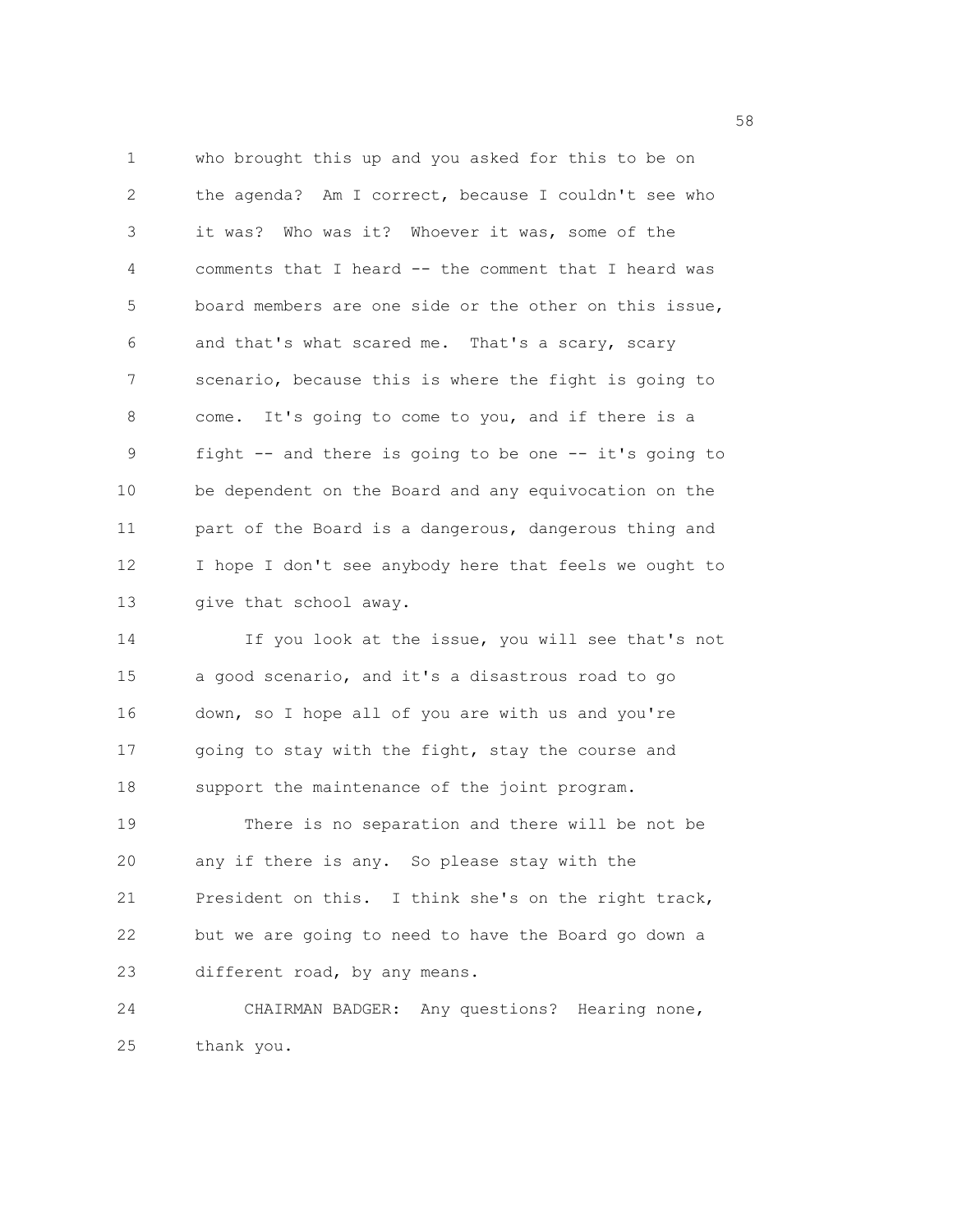1 ATTORNEY BARGE-MILES: Dr. Davenport? 2 DR. DAVENPORT: Good morning, everyone, and to 3 the new trustees, I am Elizabeth Davenport -- I 4 usually don't introduce myself -- and I am President 5 of the United Faculty of Florida FAMU. 6 Well, United Faculty of Florida at FAMU is at

7 impasse with you, the Board of Trustees. And I hope 8 your legal consult gave you all of the information, 9 but I want to give you a couple of facts, because we 10 have also gone over salaries, and I sent you all an 11 announcement on our research about how we place in the 12 SUS. And I'll say it again, if you would like, 13 because my researchers back there had problems. The 14 study is not a plan. I would like a copy of that 15 study, but it's not a plan, okay?

16 All right. I was encouraged. When we declared 17 impasse, we declared it because we didn't believe that 18 further talks would result in positive outcomes, and 19 that's impasse.

20 And there are a couple of things I just wanted to 21 say. One, salaries, so everybody has done the work on 22 salaries. I compared us to the SUS and if the 23 President Mangum wants to be a world-class university, 24 that will require world-class salaries. And right 25 now, it would take a big gap, if you just want to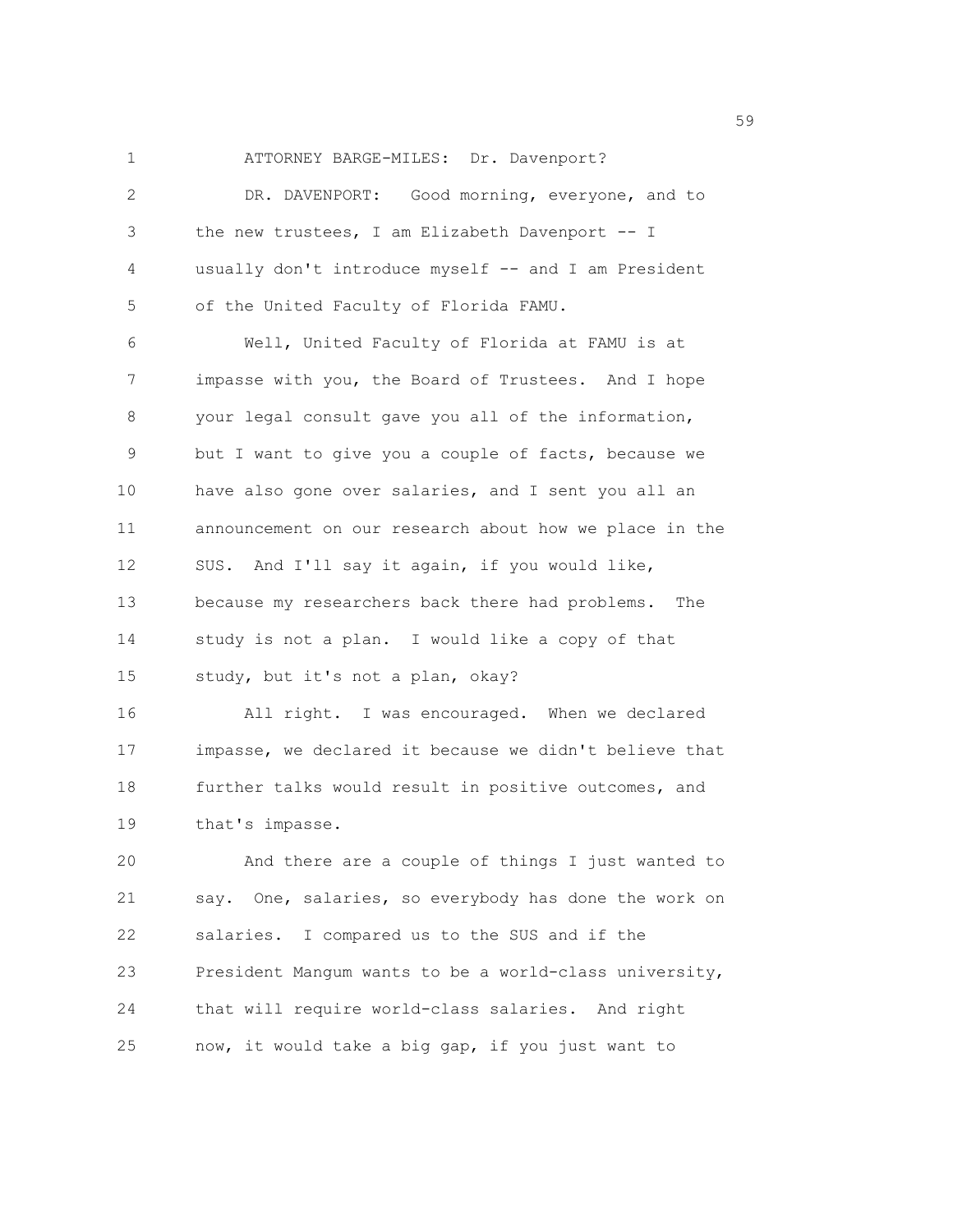1 catch up with the SUS, okay?

| 2  | And I heard Trustee Turnbull say, you know, when       |
|----|--------------------------------------------------------|
| 3  | you compare us to other institutions, that's fine, but |
| 4  | is it our related institutions, that's fine. But to    |
| 5  | just compare us to the SUS and we will have -- you'll  |
| 6  | see the big problem we see.                            |
| 7  | But it's not just about salaries. Several times        |
| 8  | I told the administration team, we will not accept     |
| 9  | status quo. Higher education trends dictate that we    |
| 10 | as a university keep our contract competitive and make |
| 11 | changes, so I want you to know that it's not about     |
| 12 | salaries. But to offer -- our median income is         |
| 13 | 52,000; to offer one percent, which would be \$520, to |
| 14 | a faculty that has not had any raises in years is an   |
| 15 | insult.                                                |
| 16 | Finally, I welcome our new Provost. Maybe with a       |
| 17 | second University of Michigan Law graduate on the      |
| 18 | faculty, we will get some things done. Anyways, we     |
| 19 | look forward to resolving this issue in front of PERC  |
| 20 | or in front of you.                                    |
| 21 | Have a great day.                                      |
| 22 | CHAIRMAN BADGER: Thank you.                            |
| 23 | ATTORNEY BARGE-MILES: Dr. Maurice Holder.              |
| 24 | DR. HOLDER: Good morning, Madam President,             |
| 25 | Dr. Badger and members of the Board. I, too, like      |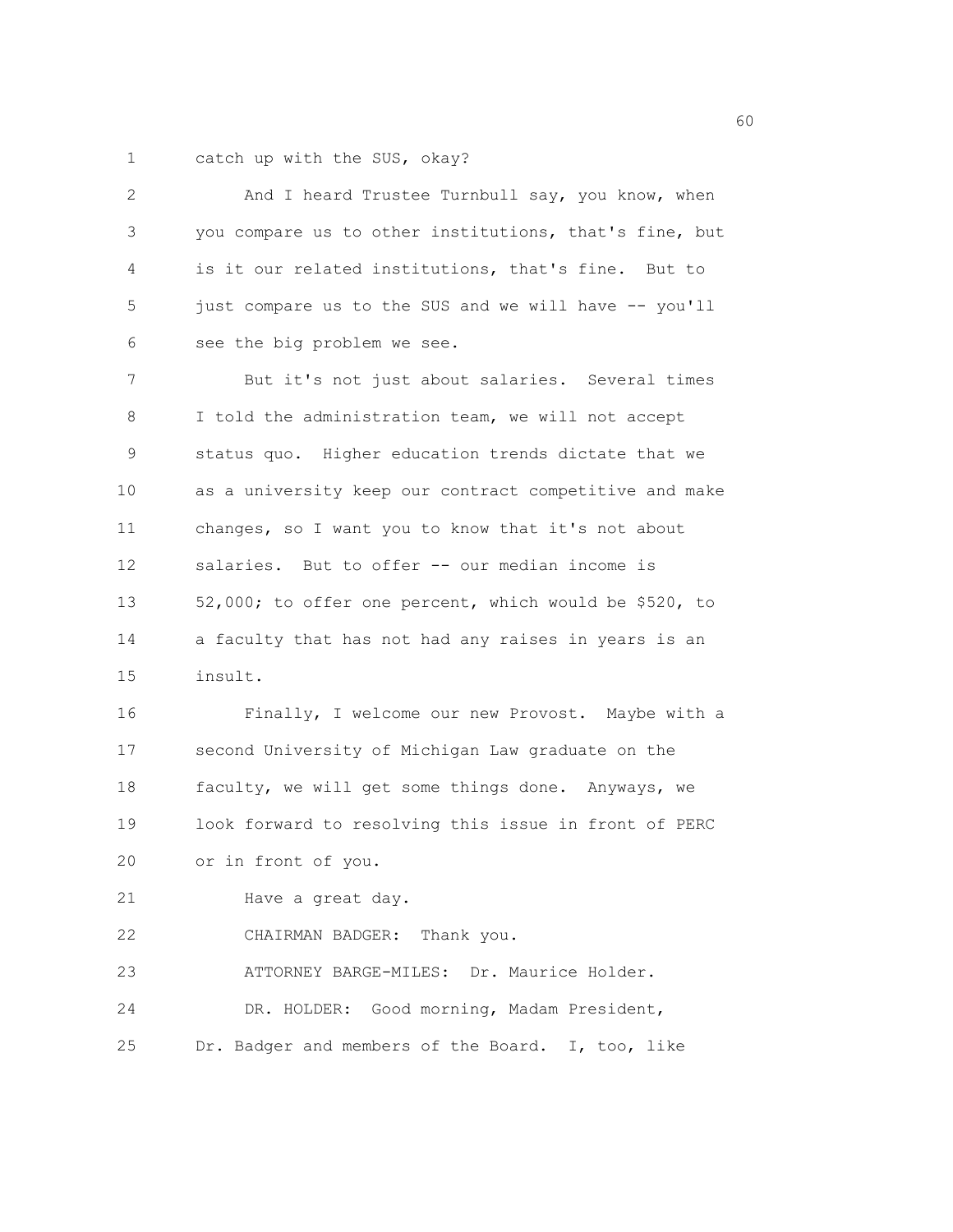1 Bill Tucker listened on the radio yesterday because I 2 had a bunch of students who were waiting on me to make 3 sure they get the right grade for the semester. But I 4 thought that I would make a few comments, and the few 5 comments are along my continued efforts to get this 6 Board to understand that the images that you represent 7 and the images of the University both internal and 8 external, and we talked about all of this on several 9 occasions. We have to be concerned of the internal 10 image and external image such that (inaudible) carries 11 over into what I do in the classroom. It carries over 12 into what scholarships can be afforded the University. 13 And then it says to me, that if you hire the 14 President, you ought to have the confidence and let 15 her do or him do what you hired him or her to do, and 16 if you don't do that then that image is even more 17 tarnished.

18 You know, we've come a long way from a normal 19 college to FAMC and FAMU, and we have had a whole lot 20 of presidents. We didn't put no limitations on 21 Humphries, we didn't put no limitations on Lee, and 22 now that we are on a position to move to another 23 level, and those individuals who appoint individuals 24 of this Board ought to be concerned as to what kind of 25 image they're sending from the Board to the rest of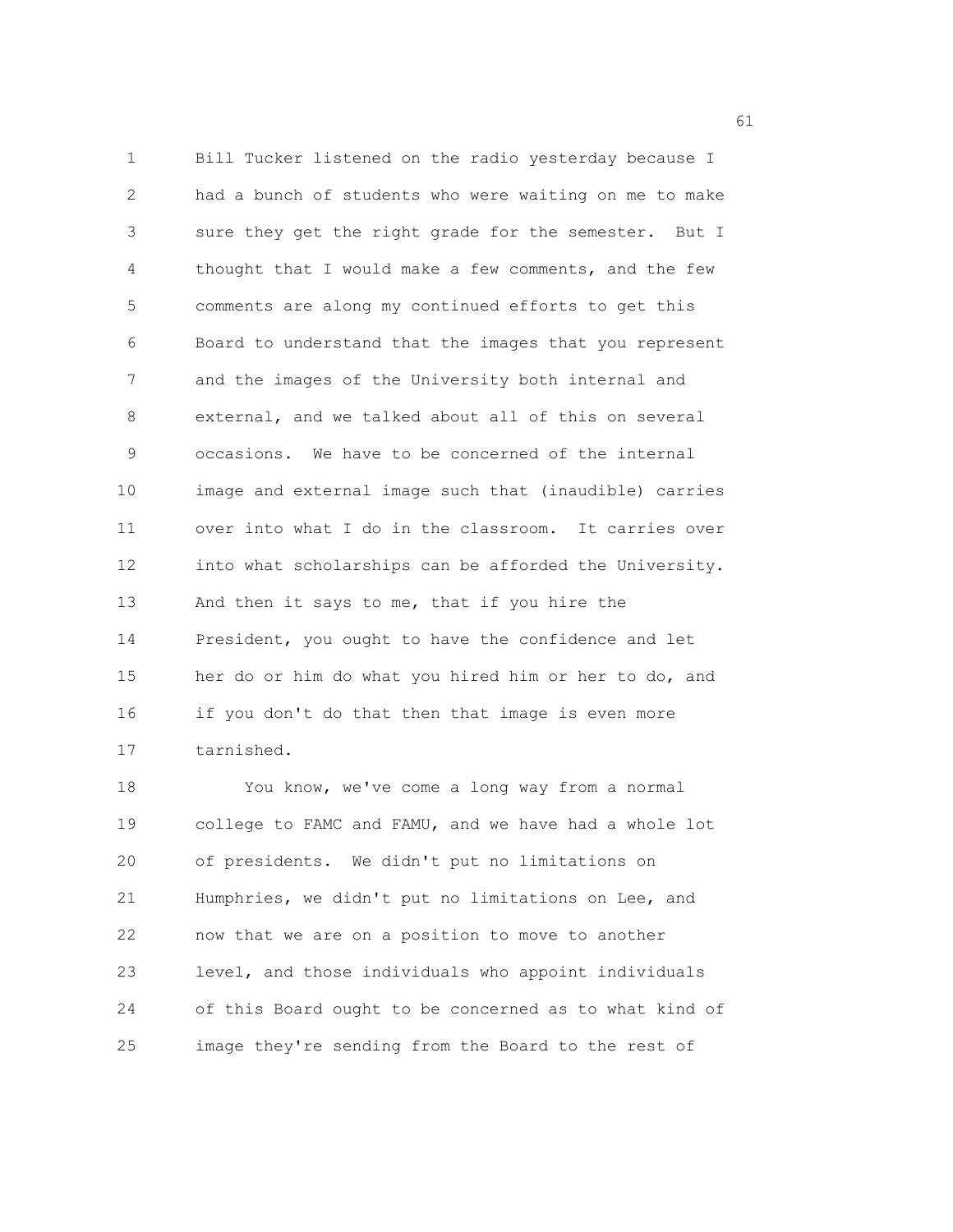1 this institution. And that's probably needed to be 2 talked about: What is your image and how is it being 3 seen outside of this room and the rest of the world. 4 Thank you very much. 5 CHAIRMAN BADGER: Thank you, Dr. Holder. Any 6 questions of Dr. Holder? 7 Thank you very much. 8 TRUSTEE GRABLE: Mr. Chairman? 9 CHAIRMAN BADGER: Yes. 10 TRUSTEE GRABLE: I actually want to think for a 11 minute before saying this, but I would like to respond 12 to Dr. Davenport. 13 Dr. Davenport, we're on the same page. My 14 inference referring to the plan suggesting that the 15 President is seeking to plan for a request of the 16 Legislature for dollars to increase faculty salaries. 17 I was not referring to the report as a plan, but that 18 is hopefully a little bit more clarification of what I 19 intended. Thank you. 20 CHAIRMAN BADGER: Thank you. 21 TRUSTEE MONTGOMERY: Mr. Chairman, I have a 22 comment. I rarely respond to public comment, but I 23 have such a tremendous level of respect for Dr. Holder 24 and also Mr. Tucker in terms of what they said. And 25 in clarification's sake, the government relation folks

 $\sim$  62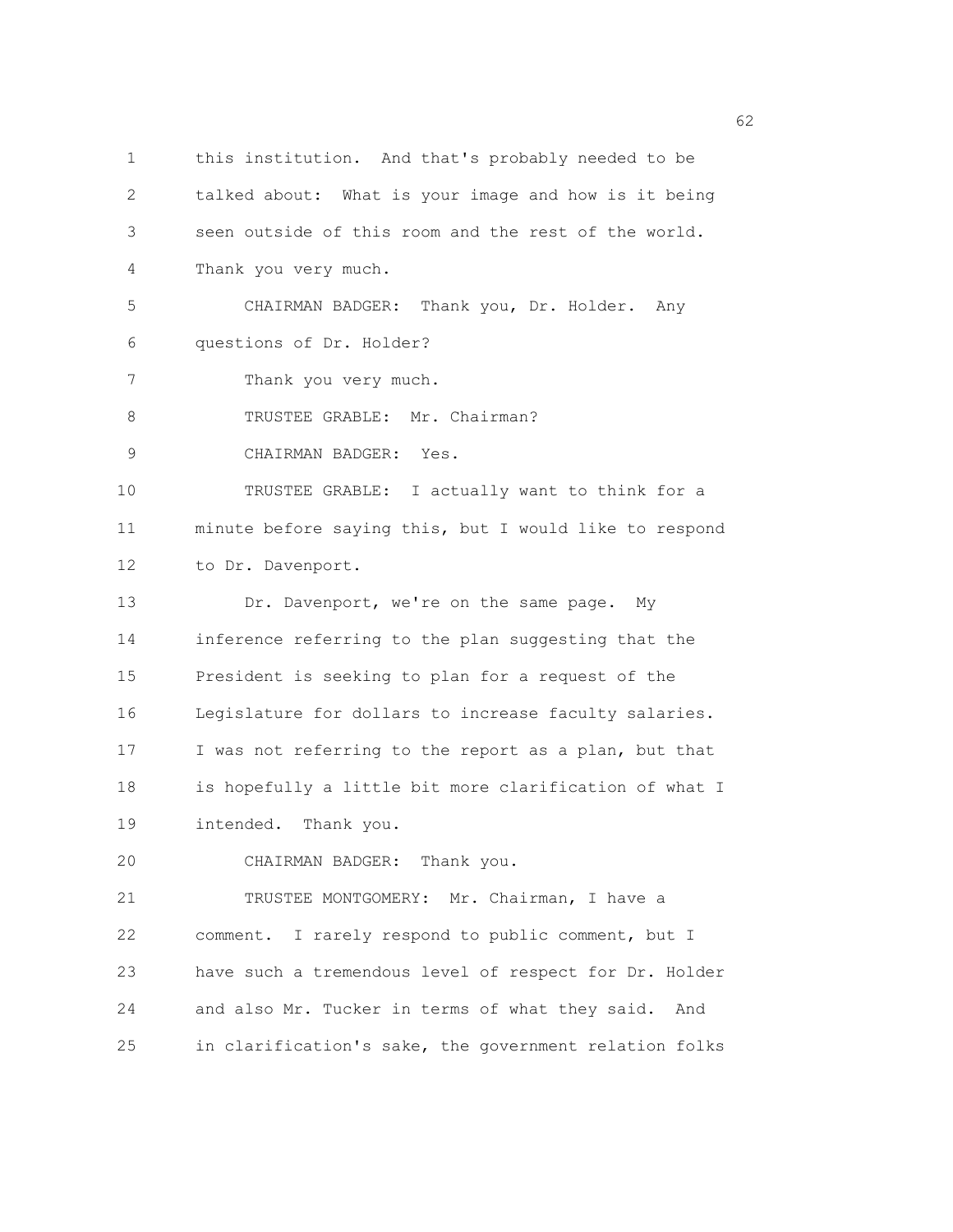1 talked about advocating for FAMU's position. And just 2 to state clearly for the record, I was simply sharing 3 with everyone that the Board has not taken a position. 4 So it's very difficult to advocate for a position when 5 you don't know what it is. And so any discussion 6 among Board members -- and we've talked among 7 ourselves. We've had retreats we've had collectively 8 as a body, and basically, we've come to the point 9 where we have said that we can have a robust 10 discussion, we have disagreements, but once the 11 decision is made we proceed forward as a collective 12 body. 13 But unfortunately, when it comes to the

14 engineering school there has not been a discussion. 15 So again, this is not something -- I'm of the opinion 16 until we have a collective discussion as a Board, I'm 17 of the opinion it is a board level decision, given the 18 implications of potential separation.

19 Does that mean FAMU College of Engineering is 20 object its own; what does that mean to be fully 21 funded; will there be federal action taken and 22 lawsuits. There's so many things that can go together 23 I think it's so important that at some point the Board 24 should have a discussion. But there is no idea -- 25 (inaudible) not that the board should that be together

 $\sim$  63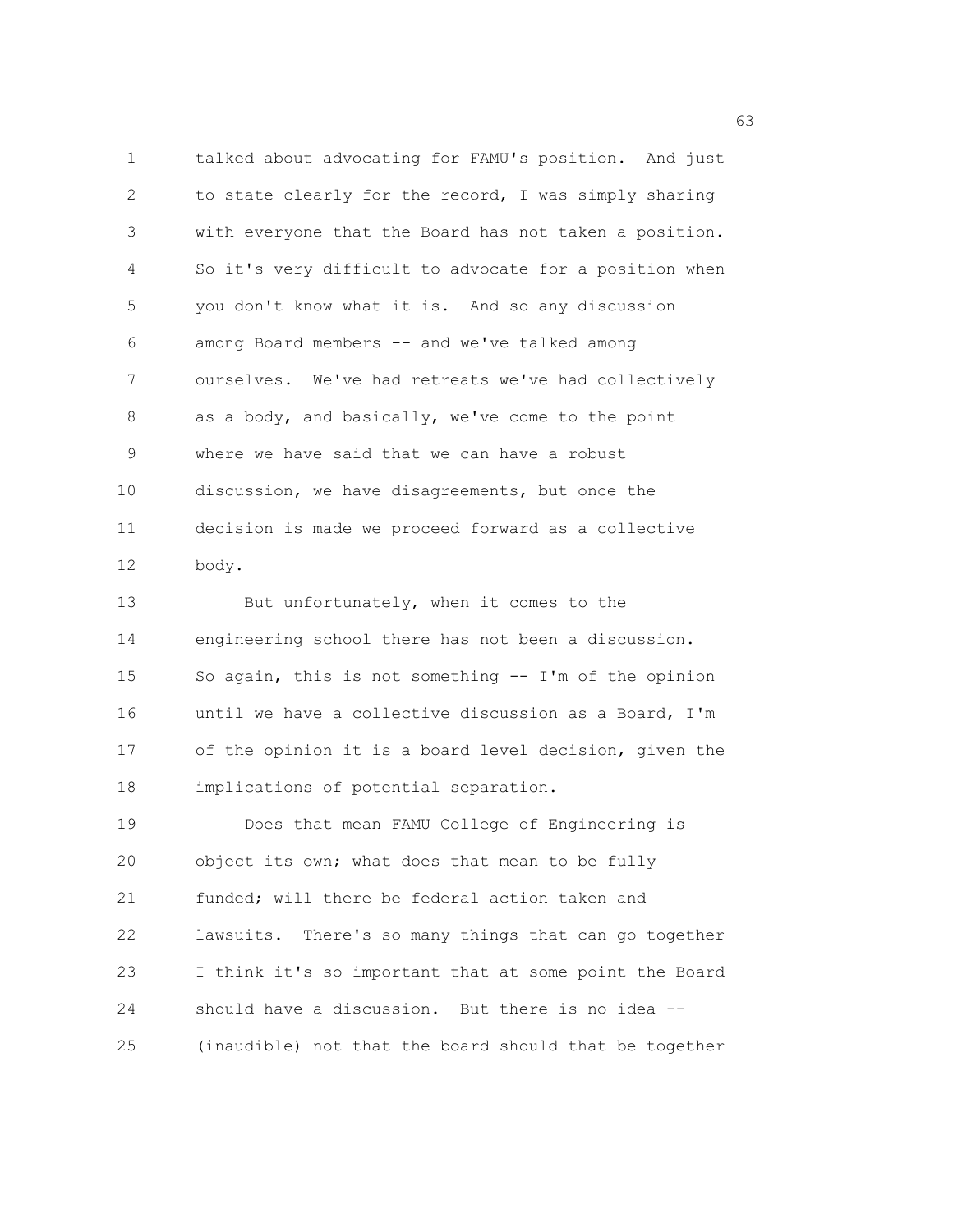1 on this, but you can't move forward with to advocate 2 on.

3 So again, I rarely discuss public comment, but 4 both of those gentlemen made comments and I did want 5 to address that before the board. 6 In addition, Mr. Chairman, I would ask in 7 accordance with 519.1 that we add a discussion on the 8 engineering school, not necessarily to take a 9 position. But again, if the government -- even if the 10 position is ruled "wait," at this point the Board has 11 not spoken with regard to where we're attempting to go 12 with regard to the engineering school, and I think is

13 worthy of at least a board level discussion at some 14 point.

15 CHAIRMAN BADGER: Thank you. Any further 16 questions or any further comments from the Board? 17 Hearing none, we move into committee reports 18 beginning with Academic Affairs.

19 TRUSTEE TURNBULL: Mr. Chairman, the Academic 20 Affairs Committee has three action items and four 21 information items.

22 First, President Mangum presented the tenure upon 23 appointment for Marcella David. Ms. David will serve 24 as Provost and Vice-President For Academic Affairs. 25 Mr. Chairman, I move that the Board of Trustees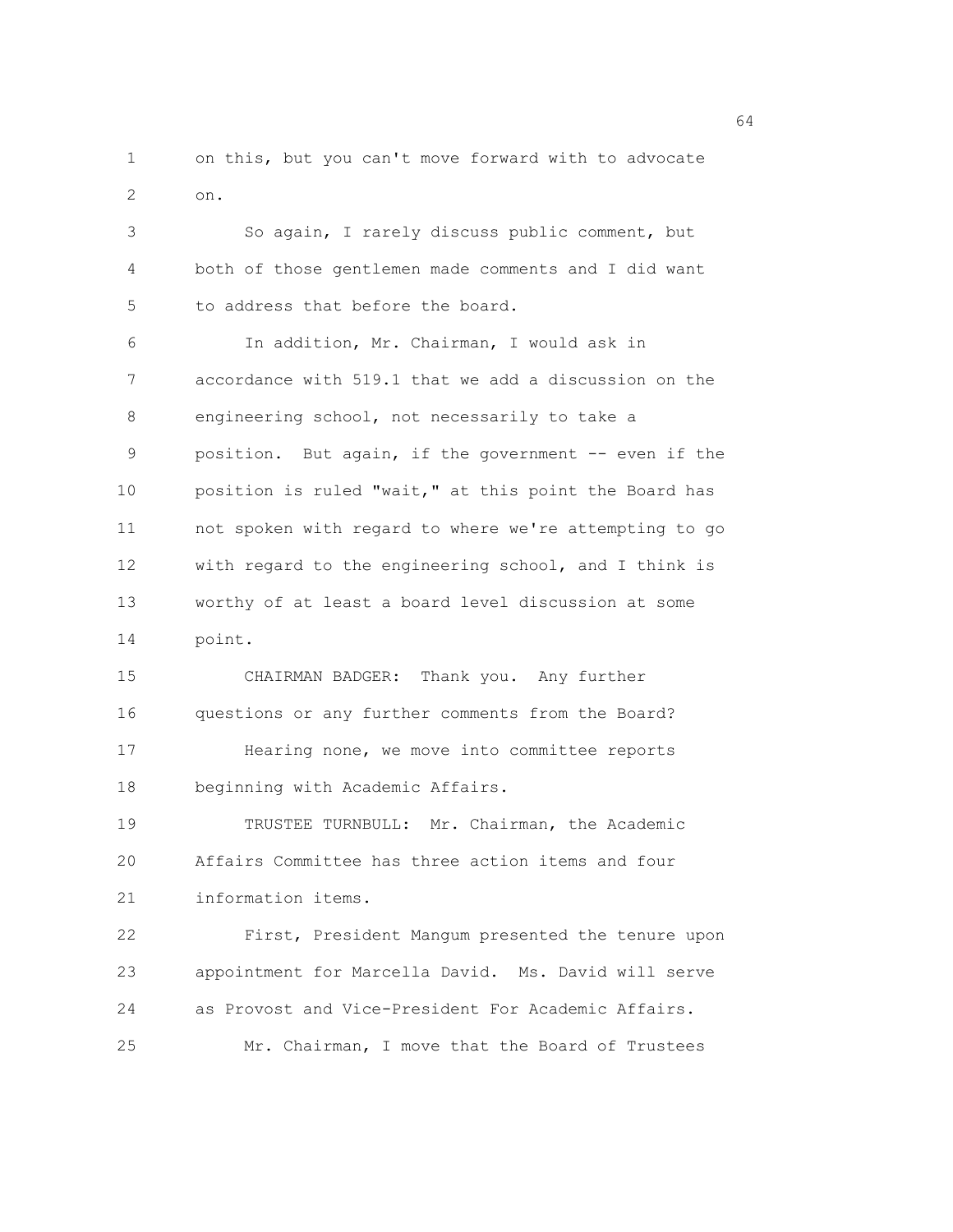1 approve the tenure upon appointment for Marcella 2 David. 3 CHAIRMAN BADGER: You have heard the motion; is 4 there a second? 5 TRUSTEE MOORE: Second. 6 CHAIRMAN BADGER: Any discussion? Those in favor 7 of the motion, let it be known by the sign of "aye." 8 (All answer affirmatively.) 9 CHAIRMAN BADGER: Oppose, same sign. 10 Motion passes. 11 You may proceed. 12 TRUSTEE TURNBULL: Next, the minutes of the 13 meeting of September 10, 2014, were approved. Interim 14 Provost Wright presented a request for a new 15 regulation, Regulation 4.107, Students in Military 16 Service. In accordance with Chapter 1004.07 Florida 17 Statutes, each "State university Board of Trustees 18 shall establish policies regarding currently enrolled 19 students who are called to or enlist in active 20 military service." 21 Mr. Chairman, I move that the Board of Trustees 22 approve the BOT Regulation 4.107 for notice and 23 adoption after the expiration of the 30-day notice 24 period, provided there are no public comments, in 25 accordance with Florida Board of Governor's Regulation

 $\sim$  65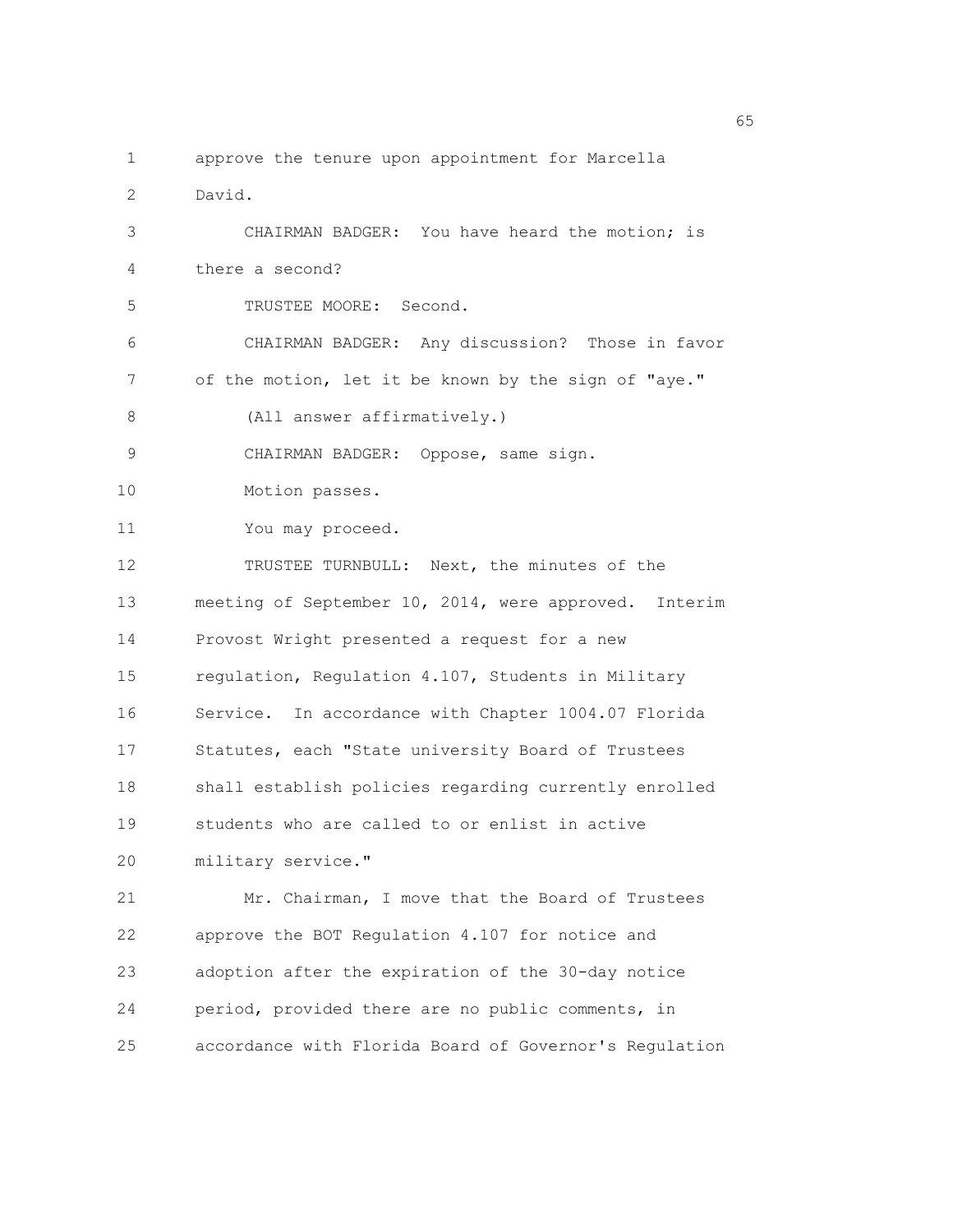1 Development Procedure.

| 2  | CHAIRMAN BADGER: You've heard the motion; is           |
|----|--------------------------------------------------------|
| 3  | there a second?                                        |
| 4  | TRUSTEE MOORE: Second.                                 |
| 5  | CHAIRMAN BADGER: Any discussion?                       |
| 6  | Those in favor of the motion, let it be known by       |
| 7  | the sign "aye."                                        |
| 8  | (All answer affirmatively.)                            |
| 9  | CHAIRMAN BADGER: Oppose, same sign. Hearing            |
| 10 | none, motion passes.                                   |
| 11 | TRUSTEE TURNBULL: The first informational item         |
| 12 | was a presentation by Dr. Michael Smith regarding the  |
| 13 | Medical Scholars Program which is a new exciting       |
| 14 | partnership between the Charles E. Schmidt College of  |
| 15 | Medicine at Florida Atlantic University and Florida    |
| 16 | A&M University. The overall goal of the agreement is   |
| 17 | to attract and enroll outstanding high school seniors  |
| 18 | who have made an early and informed decision to        |
| 19 | ultimately pursue a doctoral degree in the field of    |
| 20 | medicine.                                              |
| 21 | Next, the Division of Academic Affairs' update         |
| 22 | included responses to the follow-up questions from the |
| 23 | September BOT meeting regarding the USDA land          |
| 24 | acquisition and the access to the opportunity admits.  |

25 A copy of the 2014-2015 Accreditation Activities was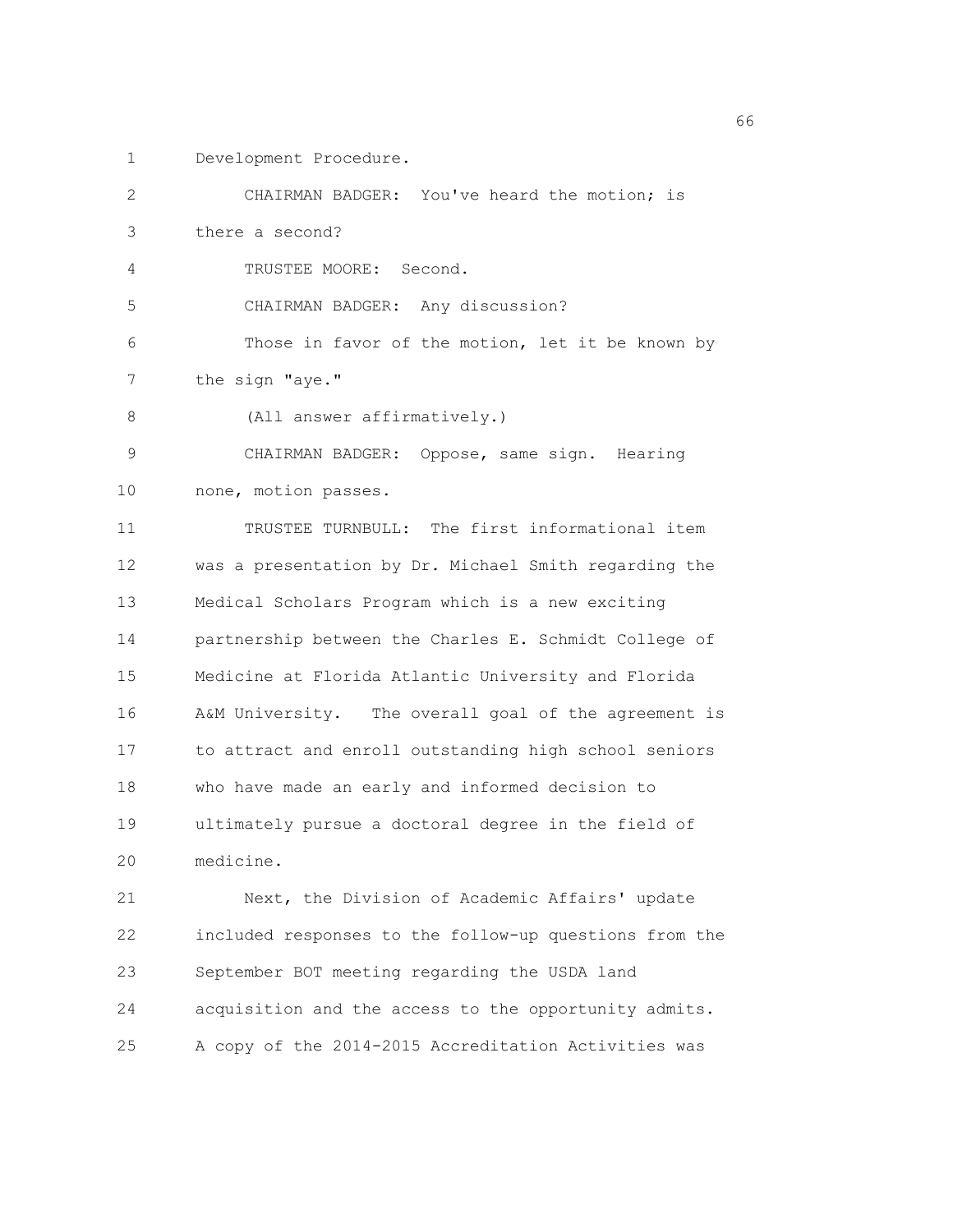1 posted on the website. In addition, Ms. Brittanian 2 Gamble, Director of the Undergraduate Student Success 3 Center provided an overview of the center and new 4 initiatives planned. 5 Next, Dr. Green-Powell and Dr. Hodge presented an 6 update on FAMU DRS. 7 The final information item was an update by 8 Dr. Edington on NSF and NIH fellowships. 9 Mr. Chairman, this concludes my report. 10 CHAIRMAN BADGER: Thank you, Trustee Turnbull. 11 Trustee Montgomery? 12 TRUSTEE MONTGOMERY: Mr. Chairman, the Budget and 13 Finance Committee has three action items and eight 14 informational items. 15 The Chairman amended the agenda to add an 16 additional presentation. Commissioner William Proctor 17 and Christina Peredes were recognized to make a brief 18 presentation on Economic Development Opportunities. 19 The Committee heard and requested to approve the 20 September 10, 2014 minutes. 21 Mr. Chairman, I move that the Board of Trustees 22 approve the Budget and Finance Committee minutes for 23 September 10, 2014 and June 4, 2014. 24 CHAIRMAN BADGER: You heard the motion. And a 25 second?

 $\sim$  67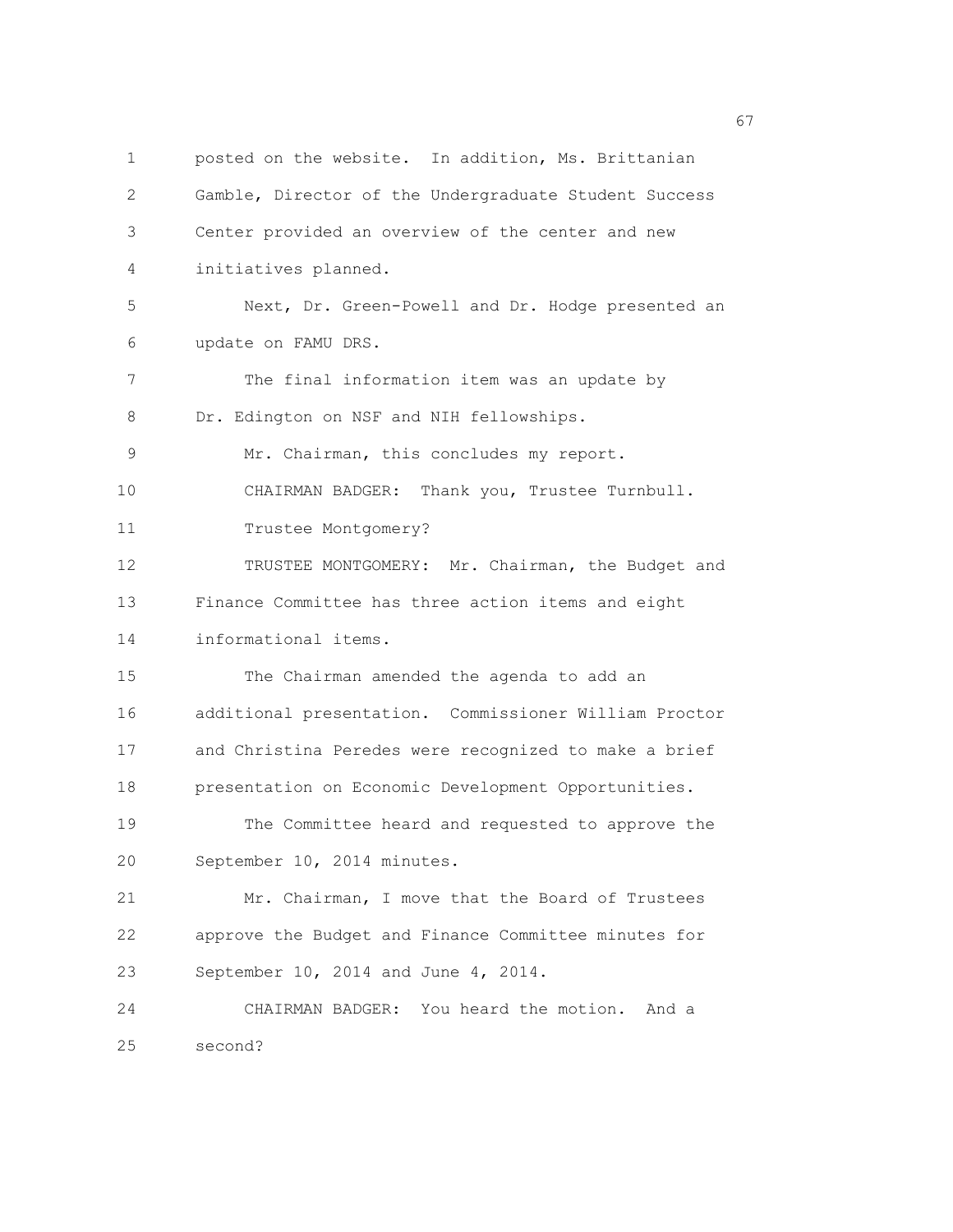1 TRUSTEE MOORE: Second.

2 CHAIRMAN BADGER: Is that a second?

3 TRUSTEE MOORE: Yes.

4 CHAIRMAN BADGER: Motion and second. Is there

5 any discussion? Hearing none, those in favor, let it

6 be known by the sign of "aye."

7 (All answer affirmatively.)

8 CHAIRMAN BADGER: Oppose, same sign.

9 Motion passes.

10 TRUSTEE MONTGOMERY: Next, the Committee heard a 11 request for approval of Authorized Signatories for

12 University checks.

13 Mr. Chairman, I move that the Board of Trustees 14 approve the resolution and update Authorized

15 Signatories for University checks.

16 CHAIRMAN BADGER: Motion and second.

17 TRUSTEE ALSTON: Second.

18 CHAIRMAN BADGER: Let it be known by the sign of

19 "aye."

20 (All answer affirmatively.)

21 CHAIRMAN BADGER: Oppose, same sign.

22 Motion passes. You may proceed.

23 TRUSTEE MONTGOMERY: The Committee heard a

24 request for approval of Amendments to the fiscal year

25 2014-15 operating budget.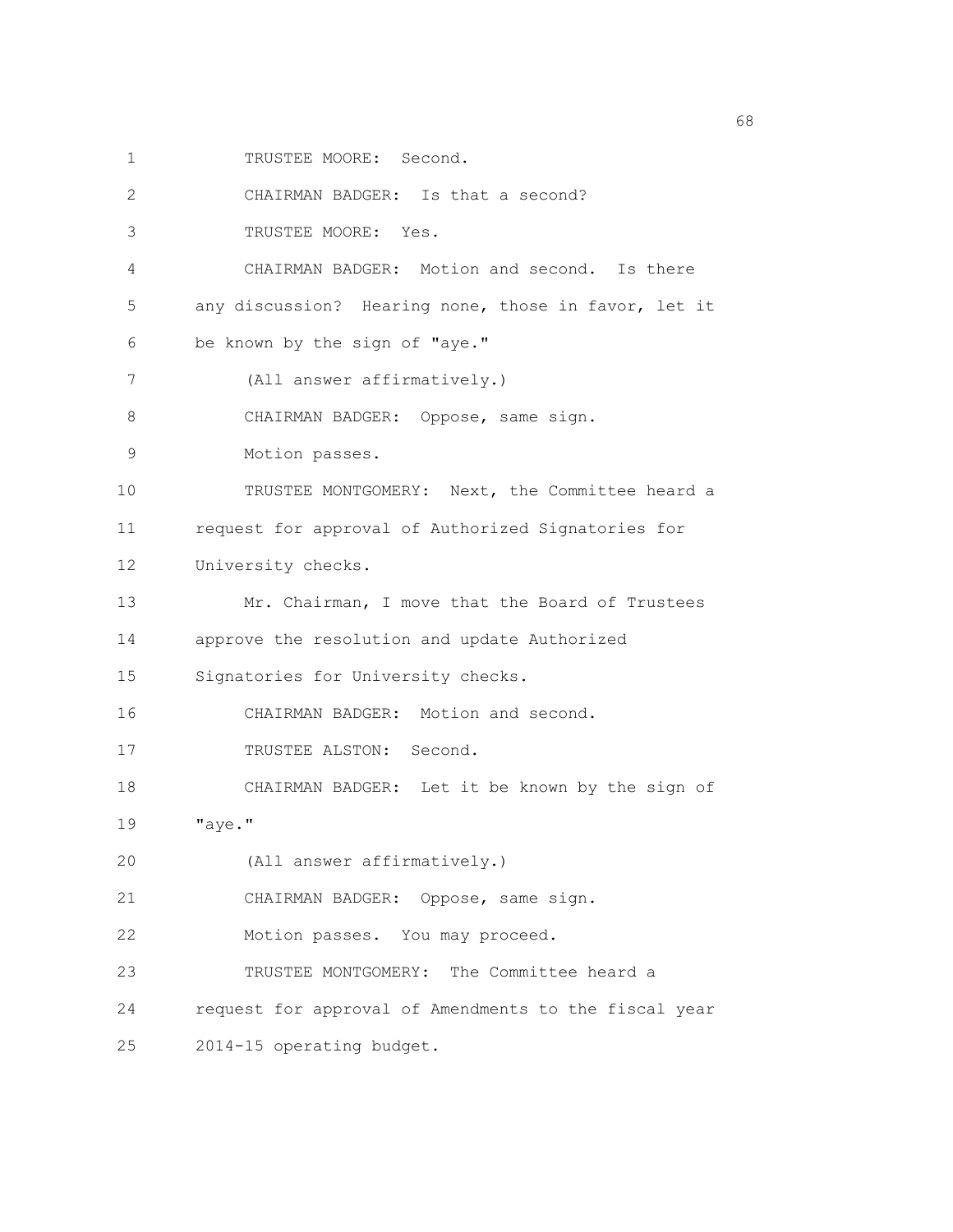| 1  | Mr. Chairman, I move that the Board of Trustees        |
|----|--------------------------------------------------------|
| 2  | approve the Amendments to the fiscal year 2014-15      |
| 3  | Operating Budget.                                      |
| 4  | CHAIRMAN BADGER: You've heard the motion.<br>Is        |
| 5  | there a second?                                        |
| 6  | TRUSTEE ALSTON: Second.                                |
| 7  | TRUSTEE TURNBULL: Second.                              |
| 8  | CHAIRMAN BADGER: Motion and second. Any                |
| 9  | discussion on the motion? Hearing none, those in       |
| 10 | favor let it be known by the sign "aye."               |
| 11 | (All answer affirmatively.)                            |
| 12 | CHAIRMAN BADGER: Oppose, same sign.                    |
| 13 | Motion passes.                                         |
| 14 | TRUSTEE MONTGOMERY: The Committee heard reports        |
| 15 | on the following eight informational items.            |
| 16 | The Committee heard a report on the quarterly          |
| 17 | financial status of the University. The University     |
| 18 | expenditures for the fiscal year 2014-15 are well      |
| 19 | within budget and that the University's cash and       |
| 20 | investment plans remain healthy. No budgetary          |
| 21 | financial issues were anticipated for fiscal year      |
| 22 | $2014 - 15$ .                                          |
| 23 | The Committee heard a report on contracts over         |
| 24 | 100,000. They included: Talcor Commercial Real         |
| 25 | Estate for \$267,284.59; WRS Compass for \$121,245.38; |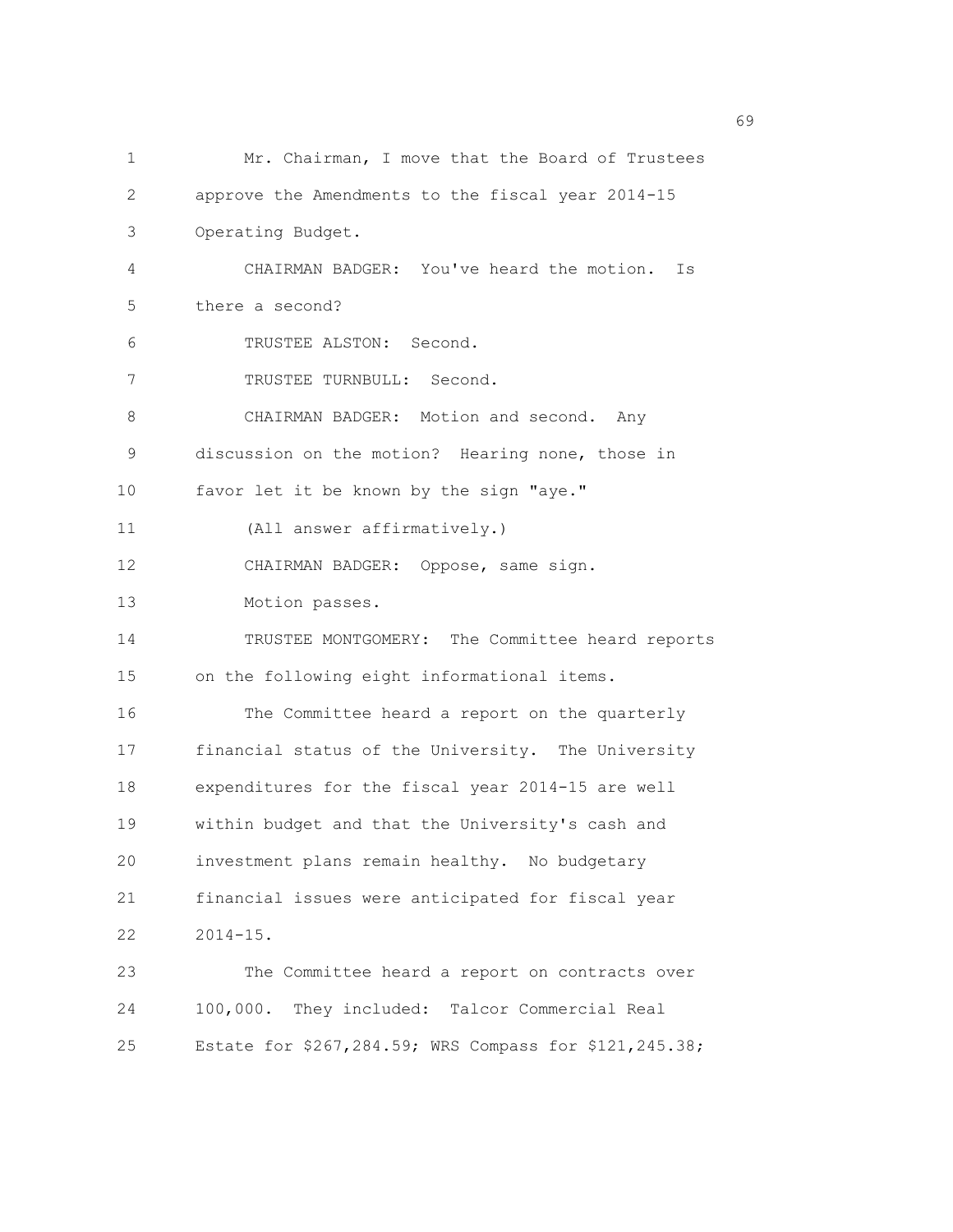1 Nixclusive Events, LLC, for \$153,000; Blackboard 2 Student Management Suite for \$569,022.99; and, 3 University of South Florida (sub-recipient) for 4 \$492,911.00. 5 The Committee heard an update on Athletics. 6 Included in the presentation was a budget update and 7 information on two multi-year contracts, which were 8 for Byron Samuels, Head Basketball Coach, and LeDawn 9 Gibson Head women's basketball coach. 10 The Committee also received a report on Executive 11 Service Level Personnel and associated salaries. 12 The Committee received a report on FAMU Branding 13 Expenditures over the last three fiscal years. 14 Finally, the Committee received a report on the 15 University's readiness for campus-wide emergencies. 16 Mr. Chairman, this concludes my report. 17 CHAIRMAN BADGER: Any discussion? Thank you. 18 Trustee Alston? 19 TRUSTEE ALSTON: Thank you, Mr. Chair. I 20 actually asked Vice-Chair Graham to read this report. 21 CHAIRMAN BADGER: Trustee Graham. 22 TRUSTEE GRAHAM: Thank you, Mr. Chair. 23 The first action item was a motion by Chairman 24 Alston for the approval of the minutes from the 25 September 10, 2014 meeting. The minutes were accepted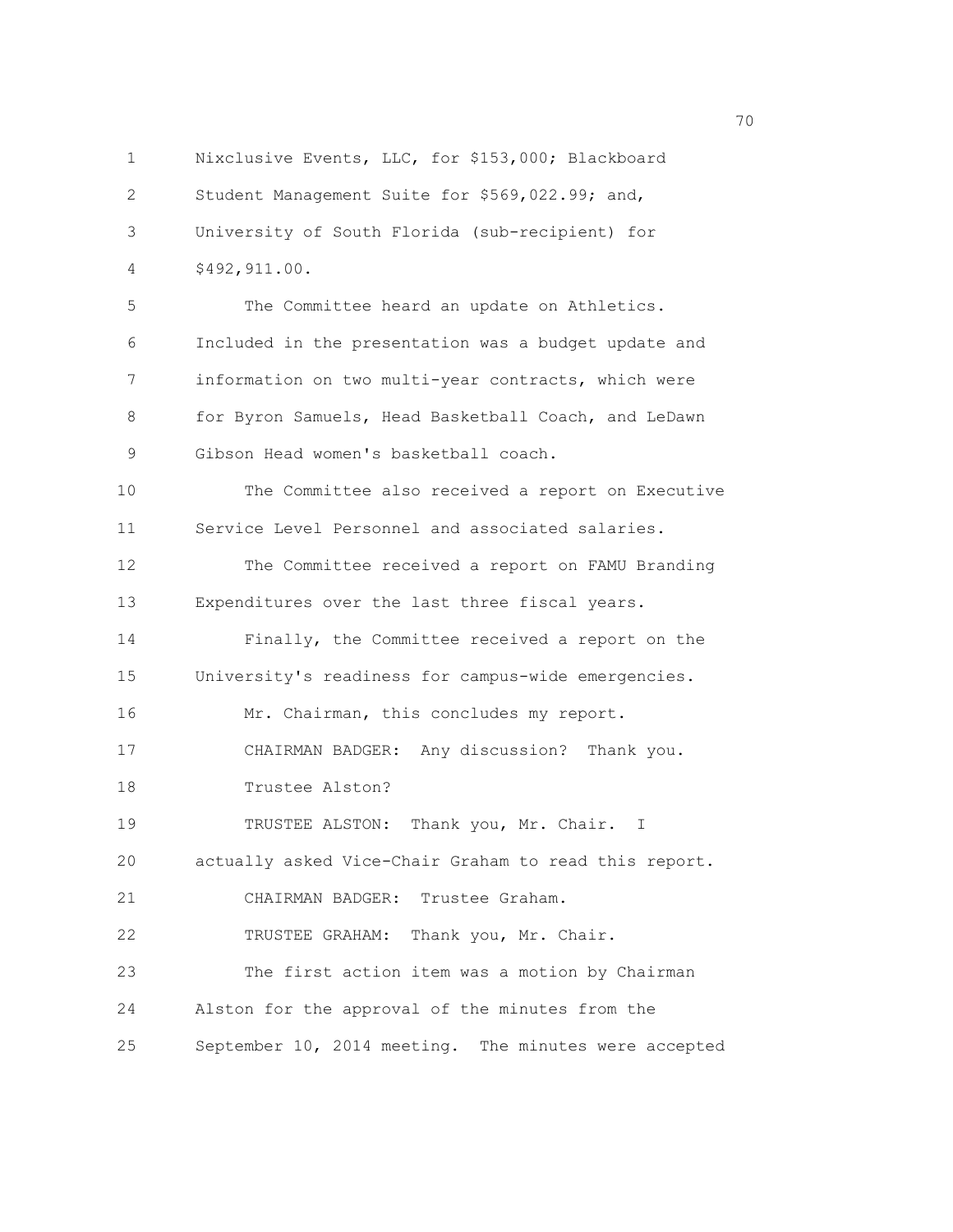1 as presented.

| 2       | The second action item was a requested approval        |
|---------|--------------------------------------------------------|
| 3       | of the multi-year employment contract extension for    |
| 4       | LeDawn Gibson presented by Vice-President Hudson.      |
| 5       | Athletic Director Kellen Winslow and President         |
| 6       | Mangum recommend the approval of a three-year          |
| 7       | employment contract extension for LeDawn Gibson, the   |
| $\,8\,$ | Head Women's Basketball Coach at Florida A&M           |
| 9       | University. LeDawn Gibson is entering her 7th season   |
| 10      | as the Head Coach of the FAMU's Women's Basketball     |
| 11      | Program, looking forward to her 100th career win as a  |
| 12      | collegiate coach and the elusive Mid-Eastern Athletic  |
| 13      | Conference title.                                      |
| 14      | In six seasons, Coach Gibson has compiled a 97-84      |
| 15      | record overall, while posting a 57-39 record in MEAC   |
| 16      | play. Coach Gibson's 97 wins are the third most wins   |
| 17      | ever by a FAMU coach in their six years at the helm.   |
| 18      | Coach Gibson has produced two student athletes who are |
| 19      | MEAC Players of the Year in 2014 and 2012. Over the    |

20 entirety of her coaching career, Coach Gibson guided 21 her teams to finish in the league's top four three 22 times in 2011, 2012 and 2014. Her student athletes 23 have performed as well as the team, both on the court 24 and in the classroom.

25 Mr. Chairman, we recommend the approval of the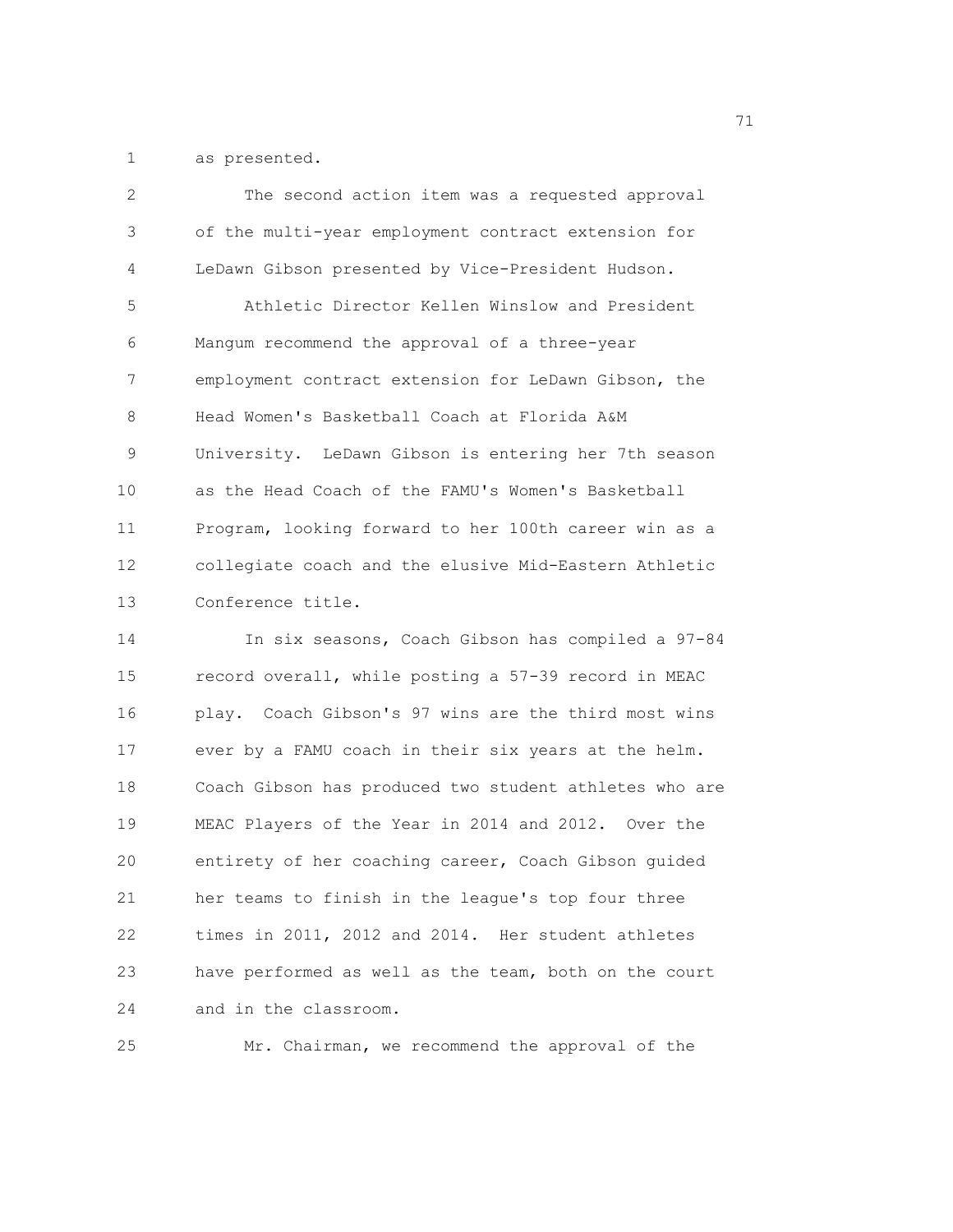1 multi-year employment contract extension for 2 Ms. LeDawn Gibson, Head Women's Basketball Coach at 3 Florida A&M. The action was moved for approval by 4 Trustee Grable and seconded by Trustee Turnbull. The 5 motion carried. 6 Mr. Chair, I move that the multi-year contract 7 for Coach Gibson. 8 CHAIRMAN BADGER: I've heard the motion and it's 9 been seconded. The motion and second. Any 10 discussion? 11 TRUSTEE ALSTON: Yes, Mr. Chair. 12 CHAIRMAN BADGER: Go ahead. 13 TRUSTEE ALSTON: Thank you. The reason I asked 14 Vice-Chair Graham to reiterate for the record, again 15 there appears to be a major equity issue on these two 16 contracts. Based on that principle, I'll be voting 17 "no," so please reflect that in the record. And of 18 course, my comments on the record yesterday will be 19 reflected as well. 20 Thank you. 21 CHAIRMAN BADGER: Thank you. Any other 22 discussion? Hearing none, those in favor of the 23 motion, let it be known by the sign "aye." 24 Oppose, same sign. 25 TRUSTEE ALSTON: No.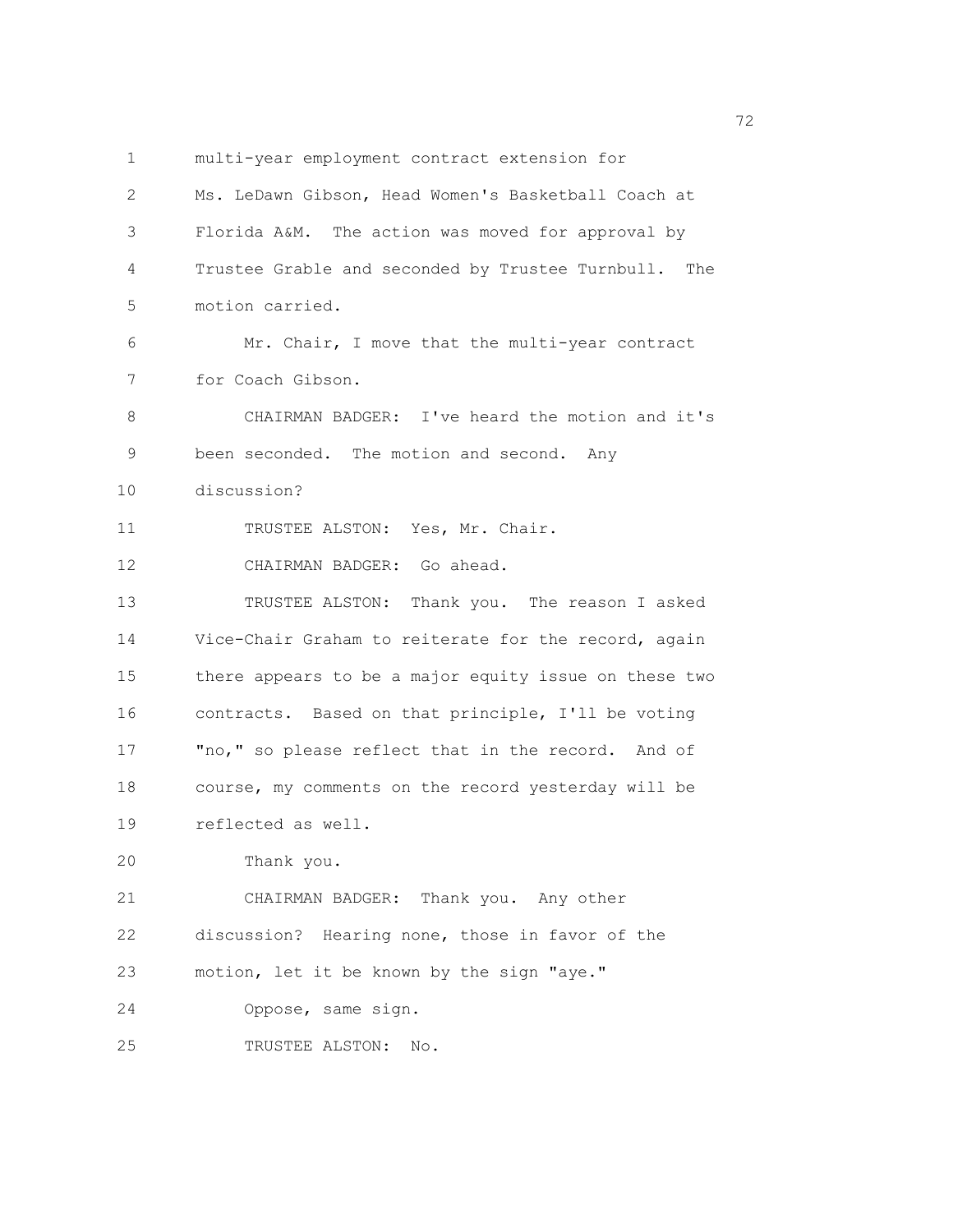1 TRUSTEE GRABLE: No.

2 CHAIRMAN BADGER: I'm going to record a "no" for 3 myself for the same reason. Motion passes. You may 4 proceed.

5 TRUSTEE GRAHAM: Next, Dr. Hudson presented 6 multi-year employment contract for Byron Samuels.

7 Athletic Director Kellen Winslow and President 8 Mangum recommend approval of a three-year employment 9 contract for Byron Samuels, the Head Men's Basketball 10 Coach at Florida A&M University. Byron comes to FAMU 11 from the University of Georgia, when he served as the 12 Basketball Operations Coordinator since June of 2013. 13 While at Georgia, Coach Samuels was responsible for 14 oversight of the players day-to-day schedules and 15 their academic performance, assisting with the 16 program's on-campus recruiting efforts, summer camps 17 and community outreach. His career experiences 18 include three head coaching posts, two at four-year 19 schools, and one in the junior college ranks. 20 Coach Samuels' first head coaching job came at 21 Mid-Eastern Athletic Conference member Hampton 22 University. During his two-year stint, he helped the 23 Pirates with their transition to NCAA Division I 24 status. Samuels was the head coach at Radford 25 University from 2002-07 after serving one season there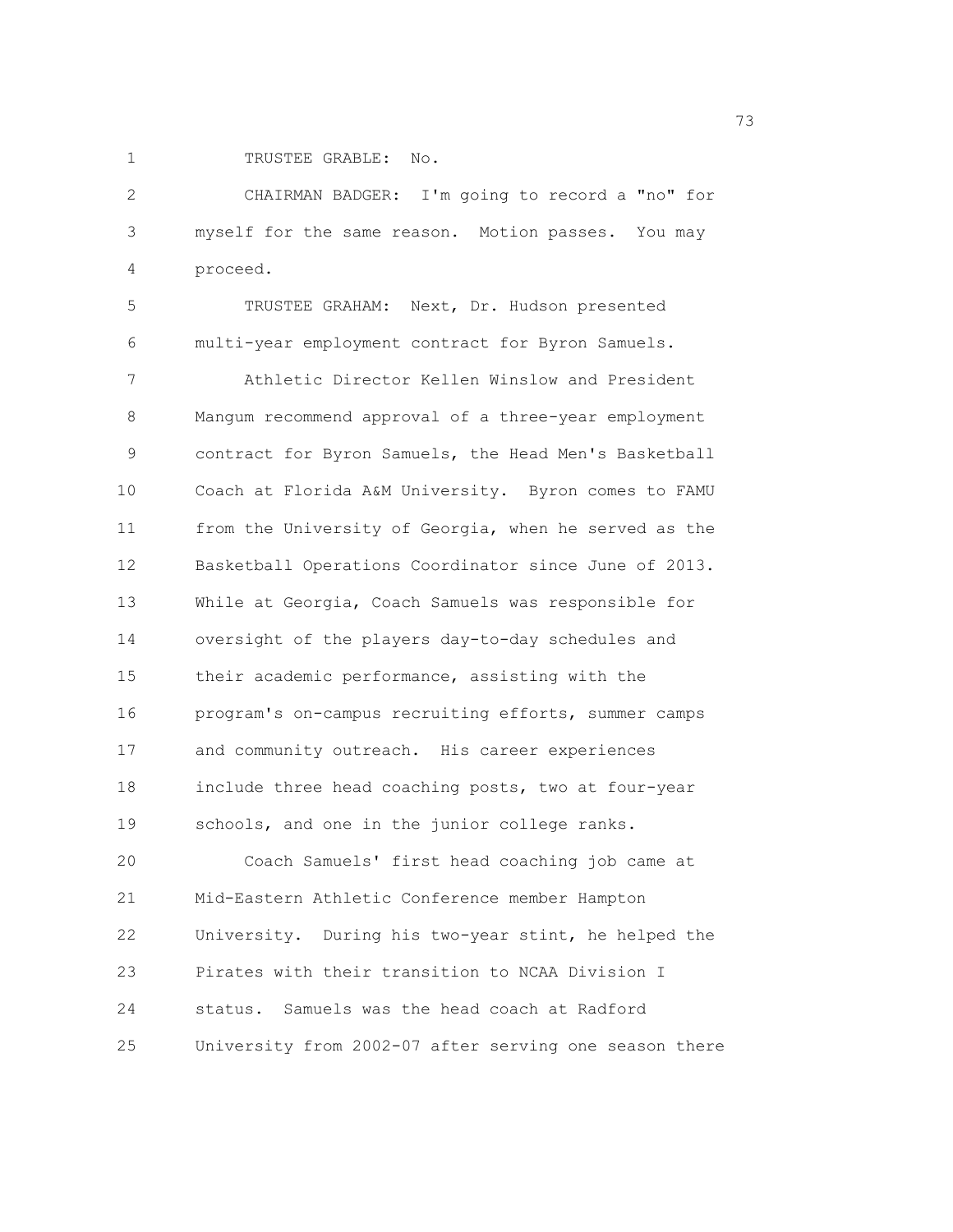1 as an assistant coach. His tenure with the 2 Highlanders included an appearance in the league's 3 tournament championship game, as well as several 4 player and team accolades, both on the court and in 5 the classroom. Over the entirety of his career, 6 Samuels helped guide six teams to post-season bids. 7 Coach Samuels received his Bachelor of Science in 8 Personnel Management from UNC Asheville and a Masters 9 in Education from Western Carolina. 10 Mr. Chairman, we recommend approval of the multi-11 year employment contract for Mr. Byron Samuels, Head 12 Men's Basketball Coach at Florida A&M University. The 13 action was moved for approval by Trustee Turnbull and 14 seconded by Trustee Grable; the motion carried. 15 Mr. Chair, I move that the Board of Trustees 16 approve the multi-year employment contract for Coach 17 Samuels. 18 CHAIRMAN BADGER: You've heard the motion; is 19 there a second? 20 TRUSTEE TURNBULL: Second. 21 CHAIRMAN BADGER: Motion and second. Discussion? 22 TRUSTEE WARREN: Yes. 23 TRUSTEE MCWILLIAMS: Yes. 24 CHAIRMAN BADGER: We'll start with Trustee 25 Warren.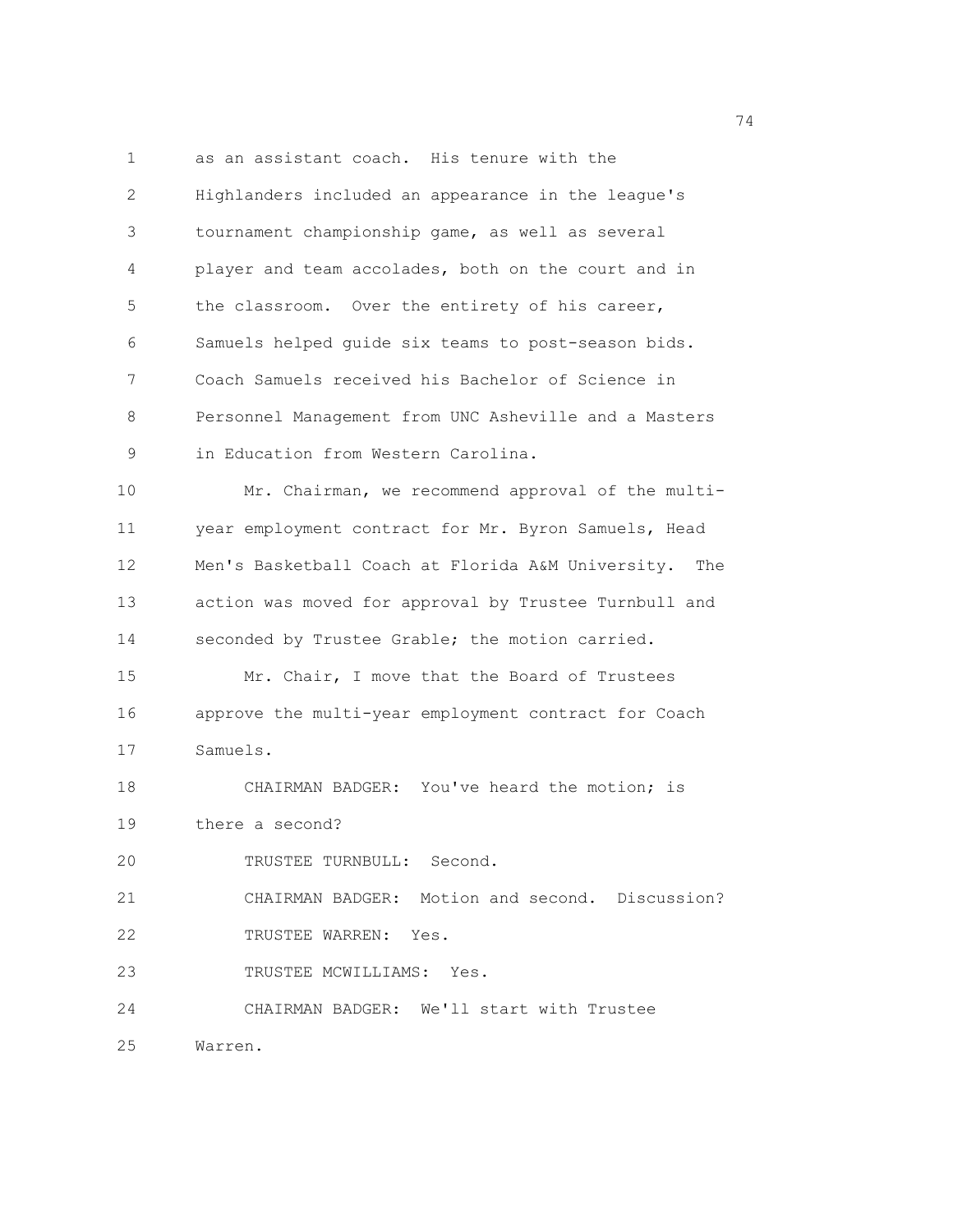1 TRUSTEE WARREN: Mr. Chair, I would just for the 2 record like to indicate that I have an issue with the 3 equity issue, if you will, between the two contracts 4 but I would prefer and I voted for the previous 5 contract. I'm voting for this one as well, 6 structurally is fine, but there's a glaring disparity 7 of compensation of the two coaches, where when we both 8 get them on the books it will be difficult to address 9 them I presume. But I think, for the record, we 10 haven't all voted against it, just for the record. 11 But I would like to say that I have some 12 heartburn with the disparity between the two. 13 CHAIRMAN BADGER: Thank you. 14 Trustee McWilliams? 15 TRUSTEE MCWILLIAMS: Yes. I would just like to 16 say that Coach Gibson has an established record and 17 voted for that contract. On the other hand, with all 18 due respect, the men's coach has not justified royalty 19 here in contract to that and without any performance 20 criteria, so I wish him well and support the program, 21 but I can't vote yes on that multi-year contract. 22 CHAIRMAN BADGER: Thank you. 23 TRUSTEE ALSTON: I think I will vote no again. 24 Thank you. 25 TRUSTEE MONTGOMERY: Mr. Chairman, I would also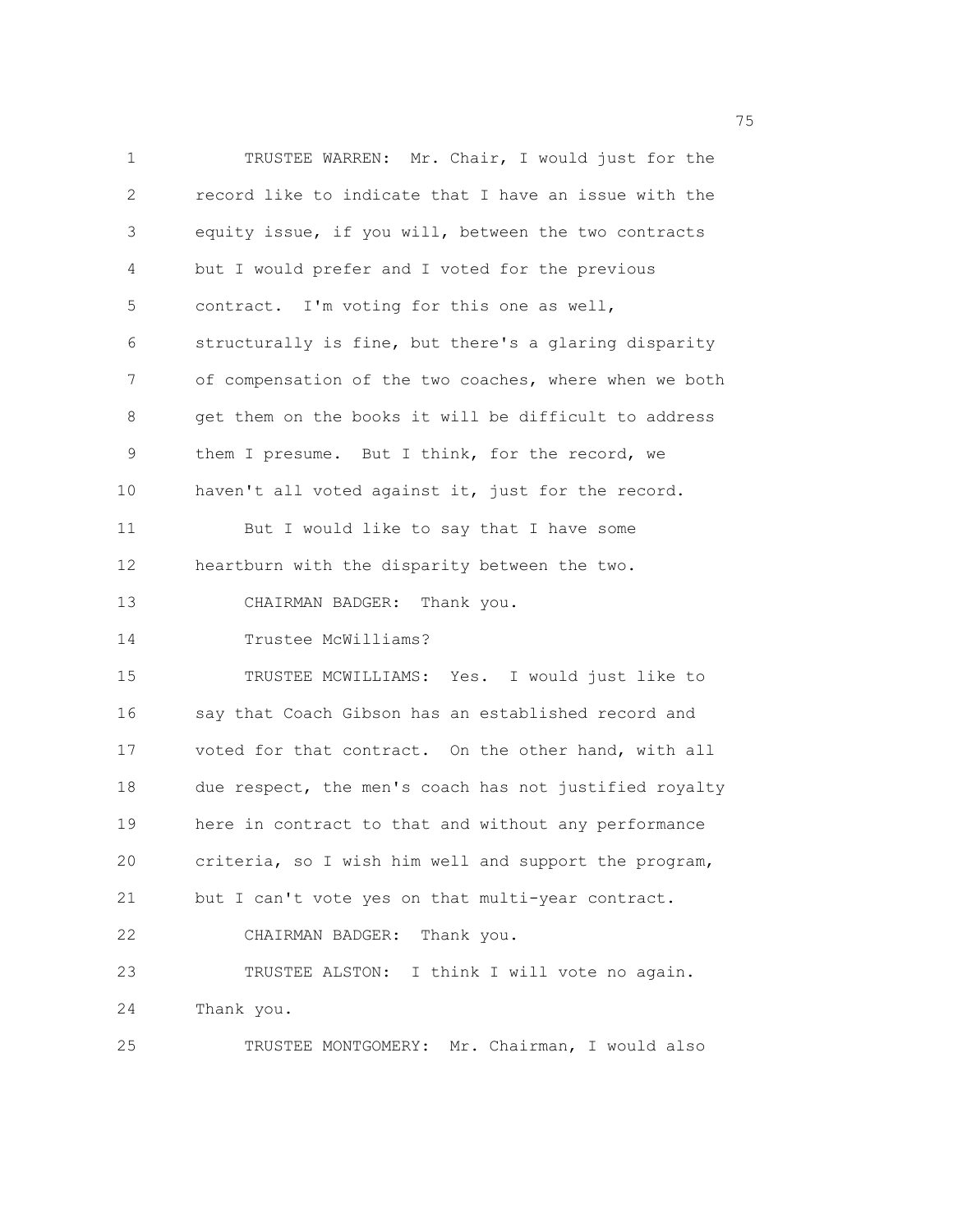1 have comment to Trustee McWilliams and Trustee Warren. 2 We know that there generally are disparities on the 3 men's and women's coaches side of it, but more so in 4 line, I think there should be some sort of way to 5 evaluate the performance with regard to the actual 6 contract. 7 So, I am going to also not vote in favor of 8 moving that forward. I know we have to proceed with 9 the process and the ability to have our basketball 10 team move forward in a positive way, but I think 11 that's something we can address. Thank you. 12 CHAIRMAN BADGER: Okay. Those in favor of the 13 motion, let it be known by the sign "aye." 14 Hold up a minute. 15 Trustee Boyce? 16 TRUSTEE BOYCE: There's a lot of discussion here 17 about pay disparity; is there a way to fix that before 18 we move forward? 19 CHAIRMAN BADGER: No, we need to send that back 20 here to be voted up. 21 Trustee Turnbull? 22 TRUSTEE TURNBULL: Yeah, just in the terms of 23 timing then, does that mean that leaves us without a 24 coach? 25 CHAIRMAN BADGER: I don't think so. Can you

<u>2001 - Johann Stein, amerikan ing kabupatèn Inggris di Bandaran Inggris di Bandaran Inggris di Bandaran Inggris di</u>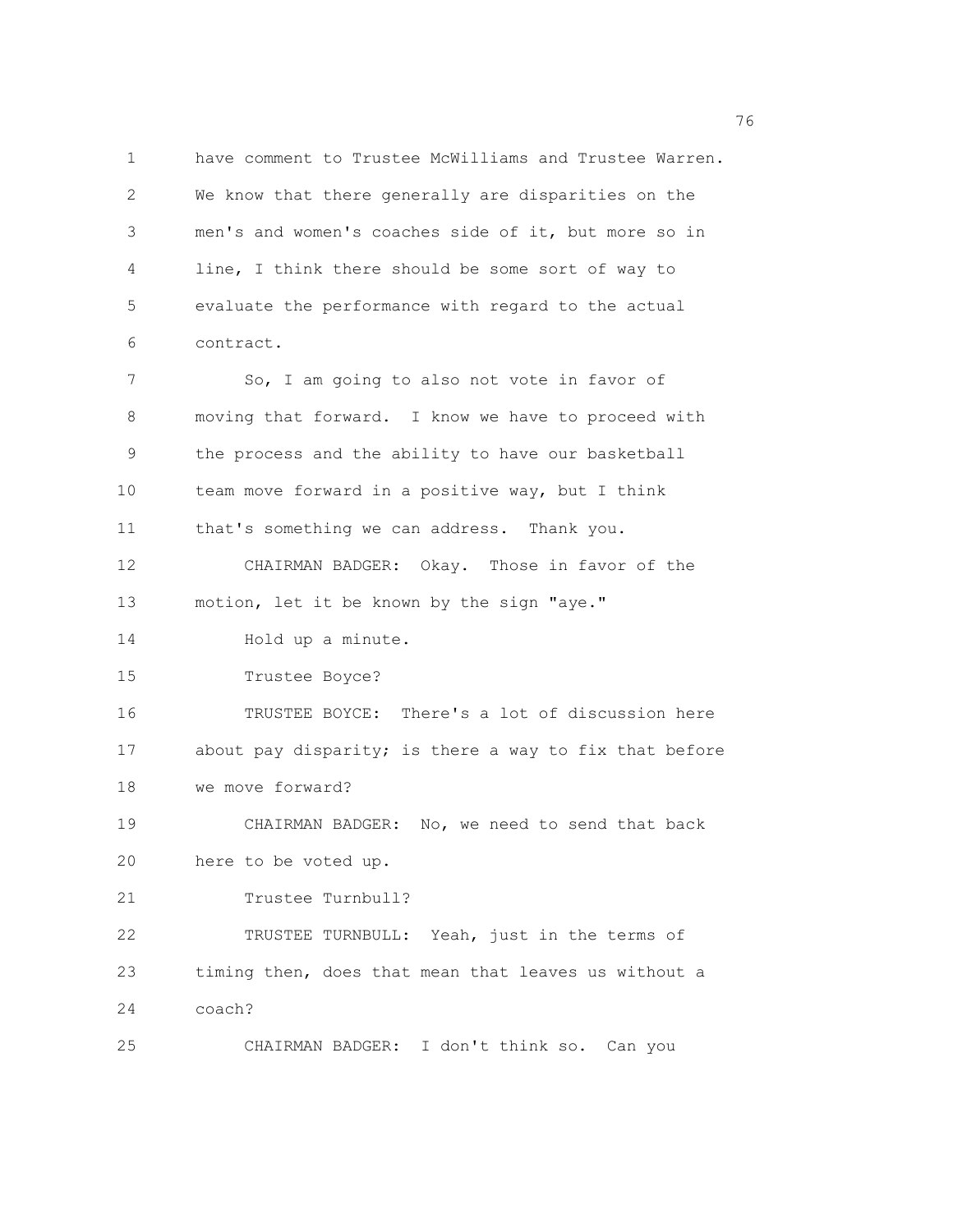1 respond to that?

2 TRUSTEE TURNBULL: Because we're going into the 3 season. 4 PRESIDENT MANGUM: We have a contract with the 5 coaches; it's just an annual contract right now. 6 TRUSTEE TURNBULL: Okay. 7 PRESIDENT MANGUM: This is trying to move to a 8 multi-year contract. 9 TRUSTEE TURNBULL: Okay, got you. 10 CHAIRMAN BADGER: Any other discussion? 11 TRUSTEE BOYCE: So just so I'm clear, if it gets 12 voted down "no," it goes back to the Committee and 13 then what are the next steps? Because there's 14 clearly, people should be paid equally is my feeling, 15 so is there a way to rectify that so that it could 16 then come up to vote again? Just trying to get an 17 understanding of what the process is -- 18 CHAIRMAN BADGER: -- moving forward. Do you need 19 to weigh in on that? 20 TRUSTEE BOYCE: I know the implications of a 21 "yes" vote is a multi-year agreement, but what happens 22 in the terms of a "no" vote in terms of I'm trying to 23 address pay disparity? 24 ATTORNEY MCKNIGHT: If I understand correctly, 25 both of these individuals have employment contracts.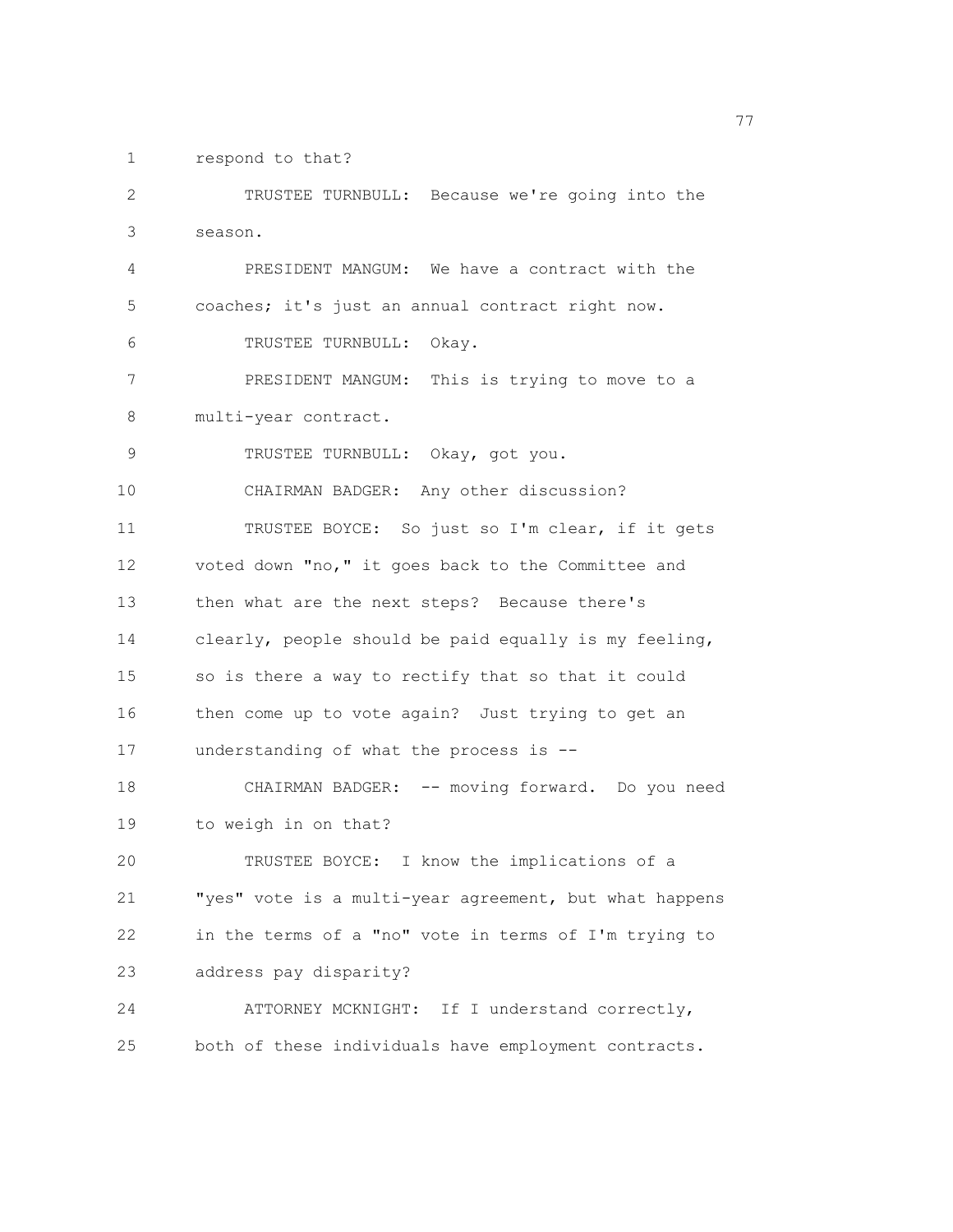1 So what the Board is actually doing is simply voting 2 on a multi-year appointment aspect of that. So if 3 there are contracts in place then both individuals 4 have agreed to the salary provided. 5 TRUSTEE ALSTON: Mr. Chair? 6 CHAIRMAN BADGER: Trustee Alston? 7 TRUSTEE ALSTON: Thank you. And hopefully, this 8 will provide some clarity. 9 So you're suggesting a "no" vote; there are other 10 options and the options would be that they would not 11 have a multi-year contract. It would be like a 12 year-to-year contract or something else that's in 13 place; is that what you're suggesting? 14 ATTORNEY MCKNIGHT: No. I'm just, factually, 15 these individuals are under contracts and they've 16 agreed to annual salaries as presented in the 17 multi-year appointments. But pursuant to the Board's 18 policy, all multi-year appointments are to come before 19 the Board. 20 TRUSTEE ALSTON: Understood. Thank you. 21 TRUSTEE BOYCE: But even if there's year-to-year, 22 isn't there still disparity? 23 ATTORNEY MCKNIGHT: I don't have -- I haven't 24 seen a contract, but traditionally what happens for 25 any is you get a single contract, right -- and I'm

na matsay na matsay na matsay na matsay na matsay na matsay na matsay na matsay na matsay na matsay na matsay<br>Matsay na matsay na matsay na matsay na matsay na matsay na matsay na matsay na matsay na matsay na matsay na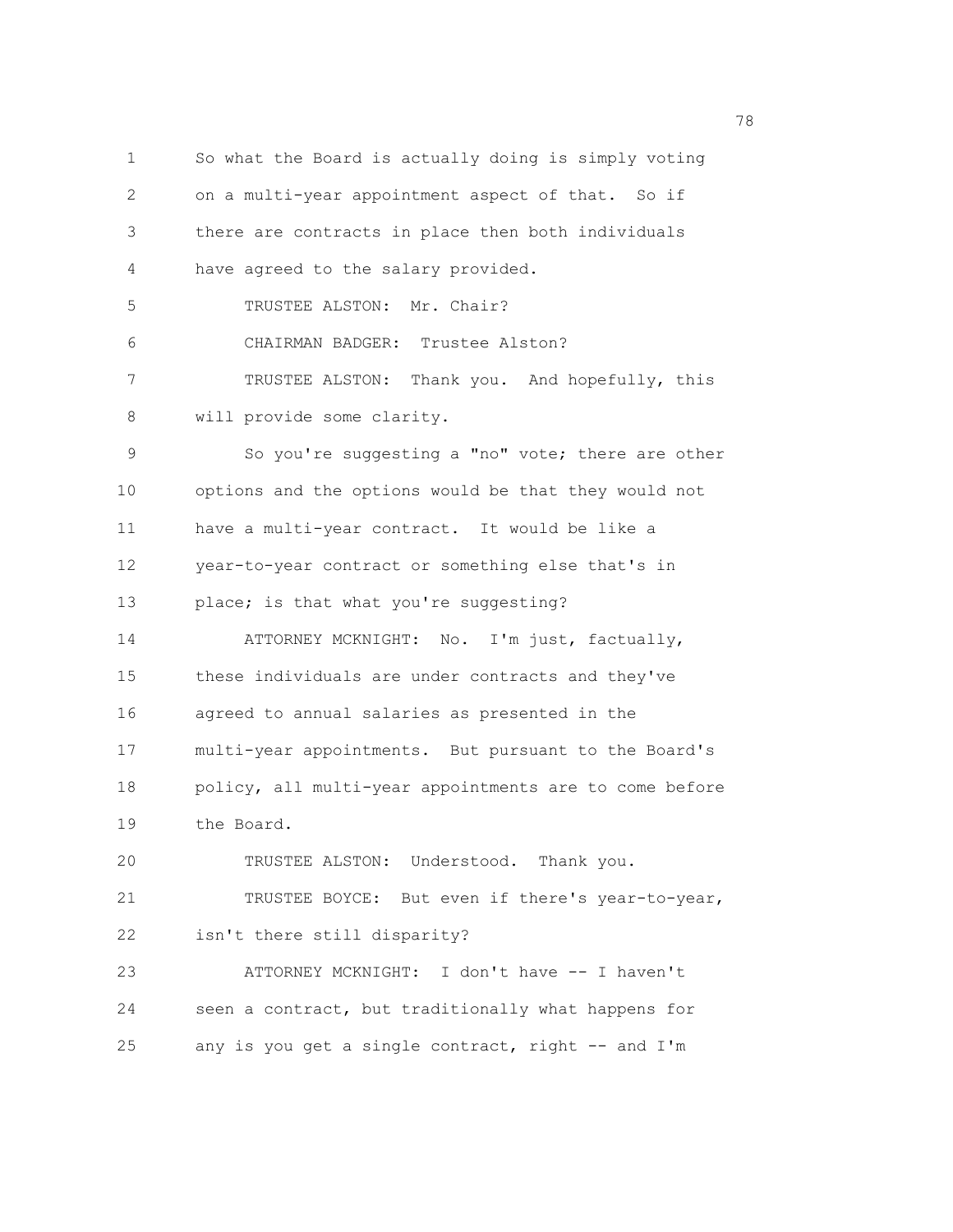1 assuming that's what they have, and I don't know if 2 Joyce is here, the HR director, but she could probably 3 opine. So I don't know. 4 They have an A & P contract. 5 TRUSTEE BOYCE: And the question would be 6 perhaps -- maybe you don't have the answer, I 7 apologize for this -- are they paid equally in their 8 annual contracts? 9 ATTORNEY MCKNIGHT: No. 10 TRUSTEE BOYCE: Okay. So perhaps, and I don't 11 know the answer to this, perhaps there might be a 12 resolution to try and fix that? That's just my two 13 cents. 14 CHAIRMAN BADGER: Trustee Turnbull? 15 TRUSTEE TURNBULL: Yeah, I see where you're going 16 in trying to get some clarification at this stage. 17 They sign an annual contract. It's in place. This 18 would bring forward a two-year contract with the 19 same -- if we don't pass the multi-year, then they 20 would be renegotiating for the annual contract next 21 year, and it would seem to me that would be the time 22 to address; am I correct in that? 23 TRUSTEE BOYCE: Whether she's correct or not -- 24 CHAIRMAN BADGER: I'm sorry? 25 TRUSTEE BOYCE: Is she correct on that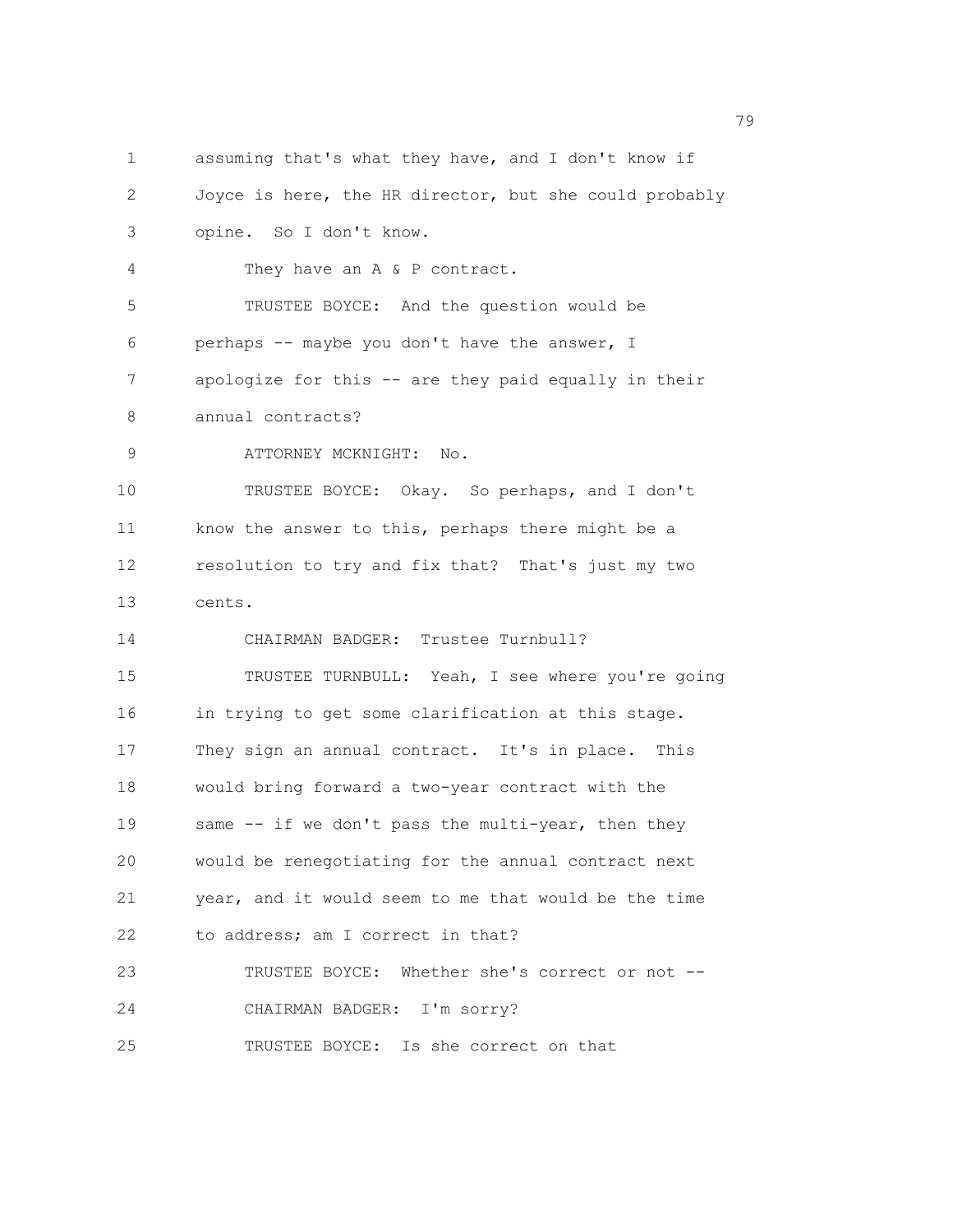1 assessment? That if you voted down at the point of 2 renegotiation, it could then be addressed? 3 TRUSTEE TURNBULL: That would not be doing 4 anything with this year's contract; it's already in 5 place, but rather than wait two years to readdress, we 6 readdress it next year. That's an option.

7 CHAIRMAN BADGER: Would you like to speak to 8 this?

9 MS. INGRAM: Yes, to bring some clarity when you 10 have A&P contract, when you're negotiating at the end 11 of each year, those contracts automatically renew, 12 unless there's some other employment actions they 13 place, so I understand your concern there are several 14 issues on the table, the amount of salaries that are 15 currently in the contract and whether or not -- can 16 you hear me now? Okay.

17 17 I indicated that the A&P employment contracts are 18 renewed on an annual basis. There's not renegotiating 19 at the end of the 12-month period of time. So the 20 salaries that are there are the salaries that will be 21 there, unless there's other types of pay increases 22 that take place to increase those salaries.

23 So I think there are several issues on the table 24 in terms of having a multi-year contract versus the 25 salaries that people are currently being paid, and

en de la construction de la construction de la construction de la construction de la construction de la constr<br>1980 : le construction de la construction de la construction de la construction de la construction de la const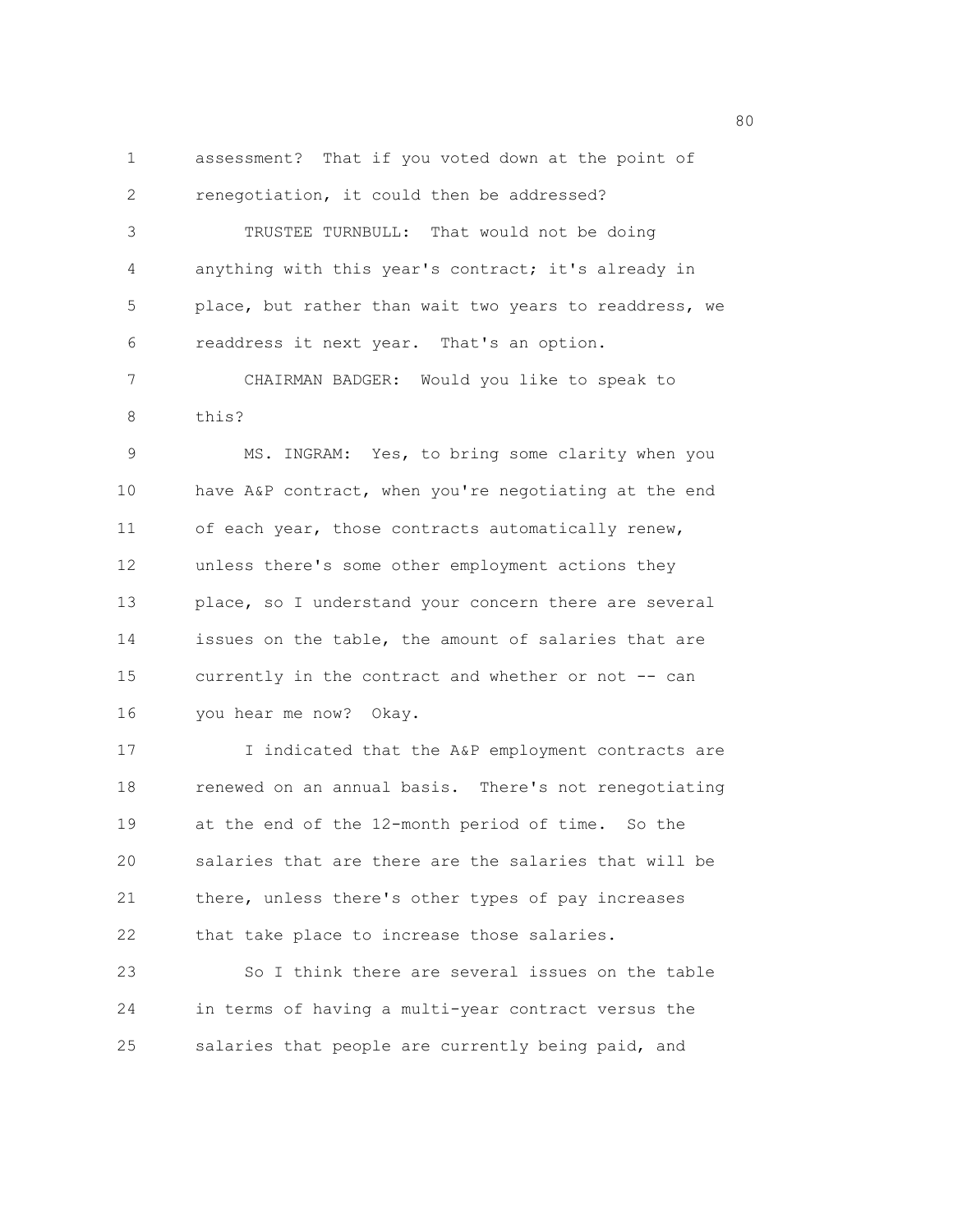1 those issues should be addressed internally as well as 2 to whether or not they increase salaries. 3 Thank you. 4 TRUSTEE ALSTON: Mr. Chair? 5 CHAIRMAN BADGER: Trustee Alston? 6 TRUSTEE ALSTON: I apologize to Vice-Chair Graham 7 for being put in the middle of this, but the reason I 8 brought it to the forefront yesterday and again today 9 is really two-fold: One, because I know that we can 10 make a statement today on the message that we send: 11 And then secondly, hopefully, I'm sure the President 12 is listening and as attentive to our discussion, so as 13 a take-away, the President and her team moving forward 14 will look at these types of issues. So for me, that's 15 why I was (inaudible,) and I restated my position 16 yesterday. And it will be a "no" again today, but the 17 take-away is hopefully as we put together these 18 contracts with Trustee Lawson and our President, but 19 we discussed a few different issues that I'm sure will 20 come up in a future report as well about the contents 21 of all contracts, types of things that we believe that 22 should be collectively included, so that's why I 23 mentioned that. 24 Thank you. 25 CHAIRMAN BADGER: Thank you. Any further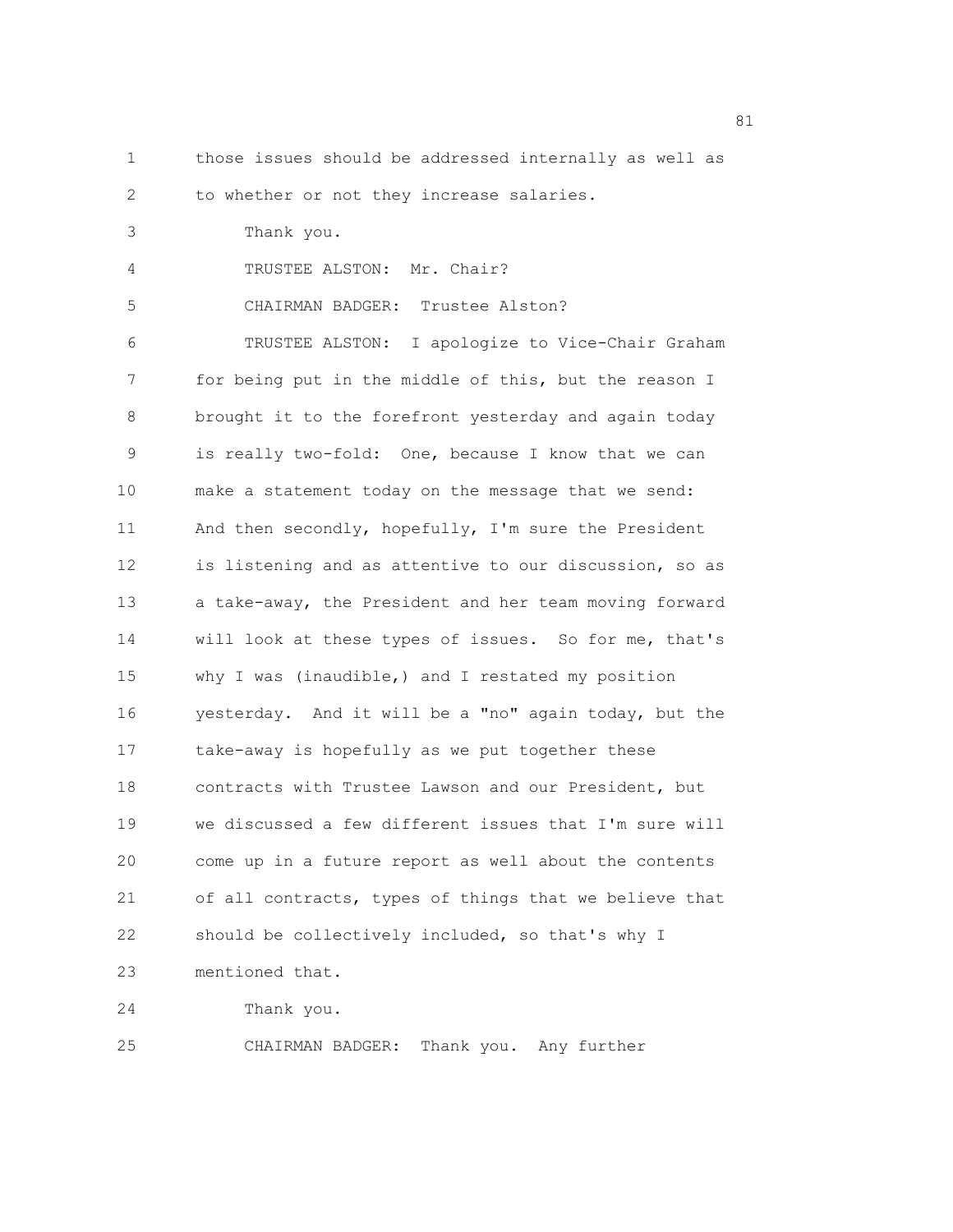- 
- 1 discussion? Hearing none, will you restate the
- 2 motion, please?

| 3                 | TRUSTEE GRAHAM: Mr. Chair, I move that the FAMU    |
|-------------------|----------------------------------------------------|
| 4                 | Board of Trustees approve a multi-year employment  |
| 5                 | contract for the Coach Samuels.                    |
| 6                 | CHAIRMAN BADGER: You've heard the motion.          |
| 7                 | You've heard the discussion. Those in favor of the |
| 8                 | motion, vote "aye."                                |
| 9                 | TRUSTEE TURNBULL: "Aye."                           |
| 10                | CHAIRMAN BADGER: Oppose, same sign.                |
| 11                | All others oppose.                                 |
| $12 \overline{)}$ | Motion failed. Divide of the House.                |
| 13                | Can you call the roll, please?                     |
| 14                | ATTORNEY BARGE-MILES: Trustee Alston?              |
| 15                | TRUSTEE ALSTON: No.                                |
| 16                | ATTORNEY BARGE-MILES: Trustee Badger?              |
| 17                | CHAIRMAN BADGER: No.                               |
| 18                | ATTORNEY BARGE-MILES: Trustee Boyce?               |
| 19                | TRUSTEE BOYCE: No.                                 |
| 20                | ATTORNEY BARGE-MILES: Trustee Grable?              |
| 21                | TRUSTEE GRABLE: No.                                |
| 22                | ATTORNEY BARGE-MILES:<br>Trustee Graham?           |
| 23                | TRUSTEE GRAHAM:<br>No.                             |
| 24                | ATTORNEY BARGE-MILES:<br>Trustee Lawson?           |
| 25                | Trustee McWilliams?                                |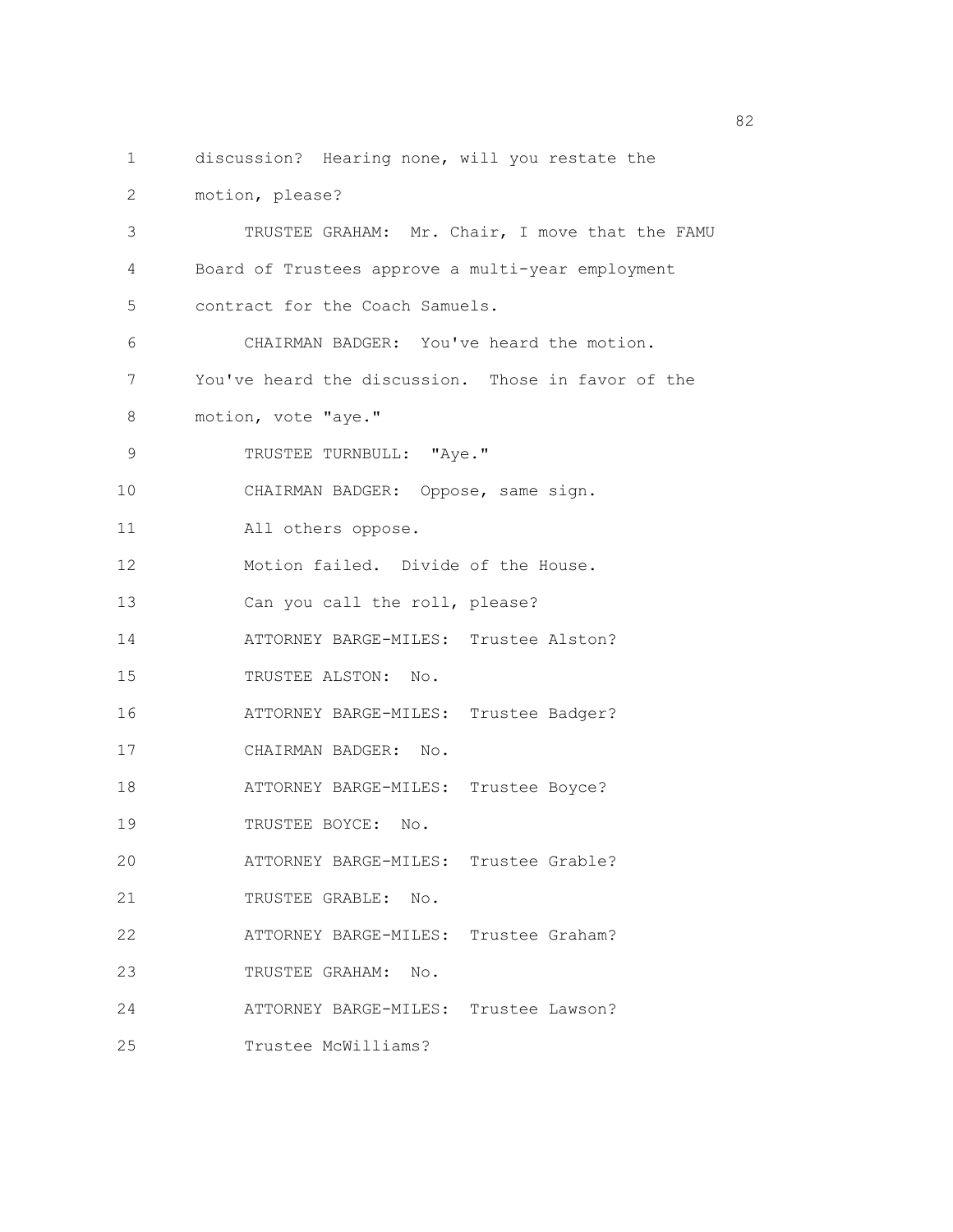- 1 TRUSTEE MCWILLIAMS: No.
- 2 ATTORNEY BARGE-MILES: Trustee Montgomery?
- 3 TRUSTEE MONTGOMERY: No.
- 4 ATTORNEY BARGE-MILES: Trustee Moore?
- 5 TRUSTEE MOORE: No.
- 6 ATTORNEY BARGE-MILES: Trustee Shannon?
- 7 TRUSTEE SHANNON: No.
- 8 ATTORNEY BARGE-MILES: Trustee Turnbull?
- 9 TRUSTEE TURNBULL: Yes.
- 10 ATTORNEY BARGE-MILES: Trustee Warren?
- 11 TRUSTEE WARREN: No.
- 12 CHAIRMAN BADGER: Thank you, motion fails.
- 13 TRUSTEE GRAHAM: Trustee Tonnette Graham provided
- 14 the Student Government Association Updates.
- 15 Vice-President Hudson provided the Division of 16 Student Affairs update, which included:
- 17 As of November 25, 2014, we have received 1092 18 applications compared to 915 and admitted 285 students 19 compare to the 179 last year. The average GPA is 3.58 20 and test scores 1474 SAT/21.5 ACT.
- 21 The TCC2FAMU program has been finalized and MOU 22 signed by both institutions. Dr. Hudson has scheduled 23 a meeting with Alan Moran, Vice President of Marketing 24 and Communications at TCC on Tuesday, December 9,
- 25 2014.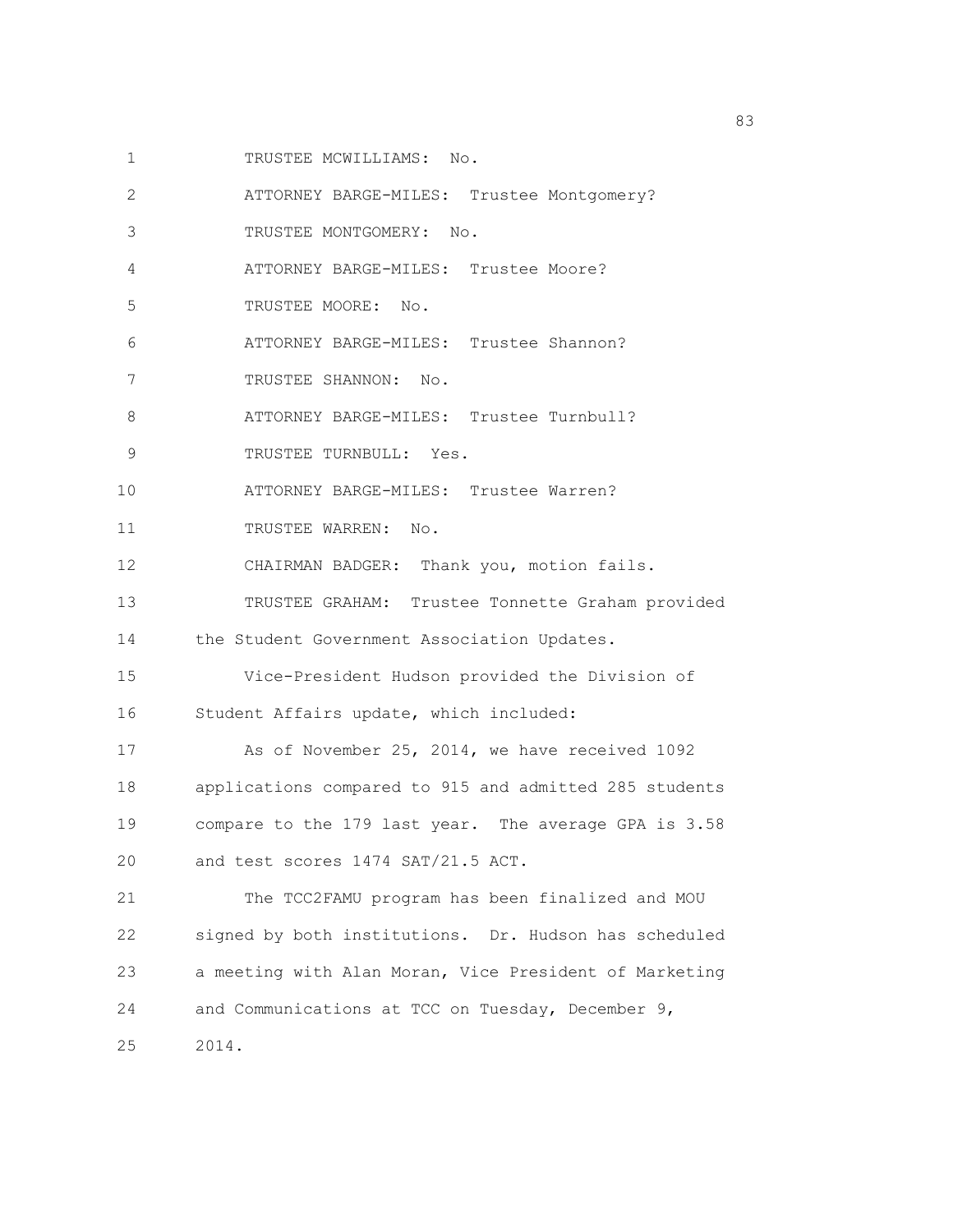1 The Financial Aid update was provided which 2 included the amount of federal, institutional, private 3 and state funding to 9,737 students. A brief 4 discussion concerning the verification process and 5 potential change in financial aid for the 2015/2016 6 academic year ensued and Trustee Turnbull distributed 7 an article from the New York Times discussing the 8 impact of finances on graduation. 9 The Fall Intake update indicated one organization 10 held fall intake. It is and that six organizations 11 will participate in the intake process in the spring. 12 The LGBTQA update consisted of the previous 13 committee meetings and a future meeting in December. 14 The committee requested a name change to reflect the 15 current work of the committee is no longer focused 16 primarily on fact-finding, but has moved on to address 17 program development and campus climate issues. 18 Members also wanted the name to reflect that it was 19 inclusive of "allies." Dr. Hudson approved the 20 request and the committee is now referred to the FAMU 21 LGBTQA Committee. A brief discussion was held on 22 committee representation, Best Practices, SafeZone

24 activities.

25 Mr. Bryan Smith, Assistant to Vice-President for

23 training, Student Activities and future plans and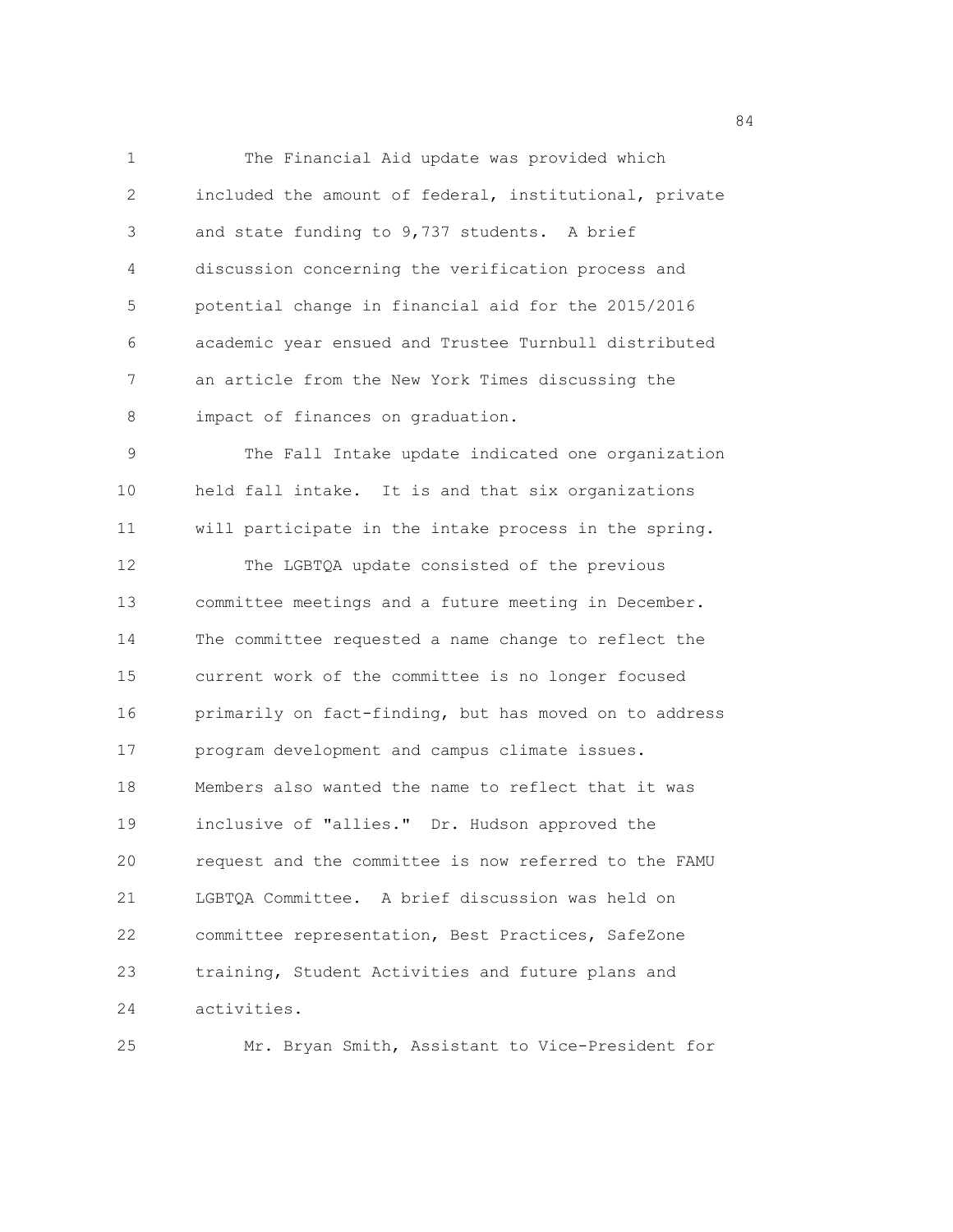1 Student Affairs presented information on anti-hazing 2 and Omsbudperson functions.

3 The Campus Safety update indicated the Florida 4 A&M Department of Public Safety began accreditation 5 process with the Commission for Florida law 6 enforcement accreditation. This is normally a 7 24-month process that the Department was able to 8 complete in just 9 months. The assessment team leader 9 held an exit interview with Chief Calloway and 10 expressed the team's overall satisfaction that the 11 Department is in compliance with all applicable 12 standards. There were no files sent back for review 13 and no corrective actions needed.

14 The Department will be presented to the full 15 Commission for Florida Law Enforcement Accreditation 16 Commission for review at the next meeting to be held 17 February 25, 2015, in Daytona Beach, Florida. The 18 Department expects to be granted full accredited 19 status. The Department will be scheduled for a full 20 re-accreditation review in October 2017.

21 A presentation of updates for the FAMU Athletic 22 Department was provided by AD Winslow, to include the 23 following student activities:

24 Working Environment Branding, Fan Experience 25 Branding, the SACS, and the website relaunch.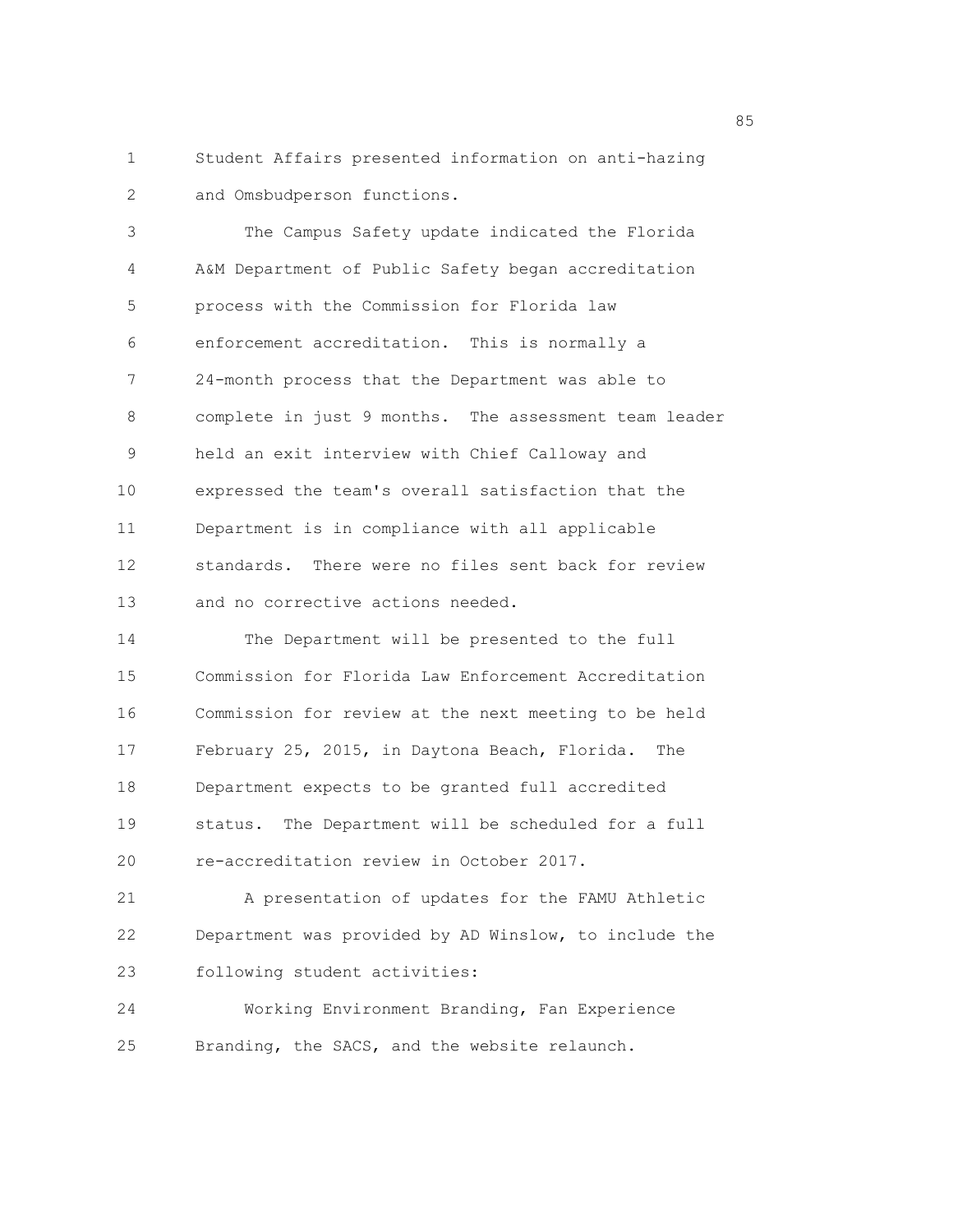1 Please visit www.famuathletics.com and feel free 2 to provide your comments. 3 Mr. Chairman, this concludes my report. 4 Audit and Compliance. 5 TRUSTEE ALSTON: Yes, thank you, Mr. Chair. 6 I'll be giving this report on behalf of Trustee 7 White who had to leave early for a flight. 8 Vice-President came to present the report on the 9 activities for September, 2014. The following 10 projects were processed: 11 Athletics investigation non-FCAA related, process 12 review, pharmacy phase two investigation, audit of 13 performance funding metrix, audit of centralized cash 14 collections. 15 A follow-up of findings and final audits were 16 given for the centralized cash collections audit, 17 issued March 2013 and (inaudible) program issued June, 18 2013. 19 It was reported that corrective action 20 complimented for all findings reported for the 21 centralized cash collections audit and the program was 22 terminated. 23 The results of the follow-up reports by 24 (inaudible) for exiting counsel procedure. IT-related 25 findings and purchasing car and travel expenses. The

<u>86 and 2001 and 2002 and 2003 and 2003 and 2003 and 2003 and 2003 and 2003 and 2003</u>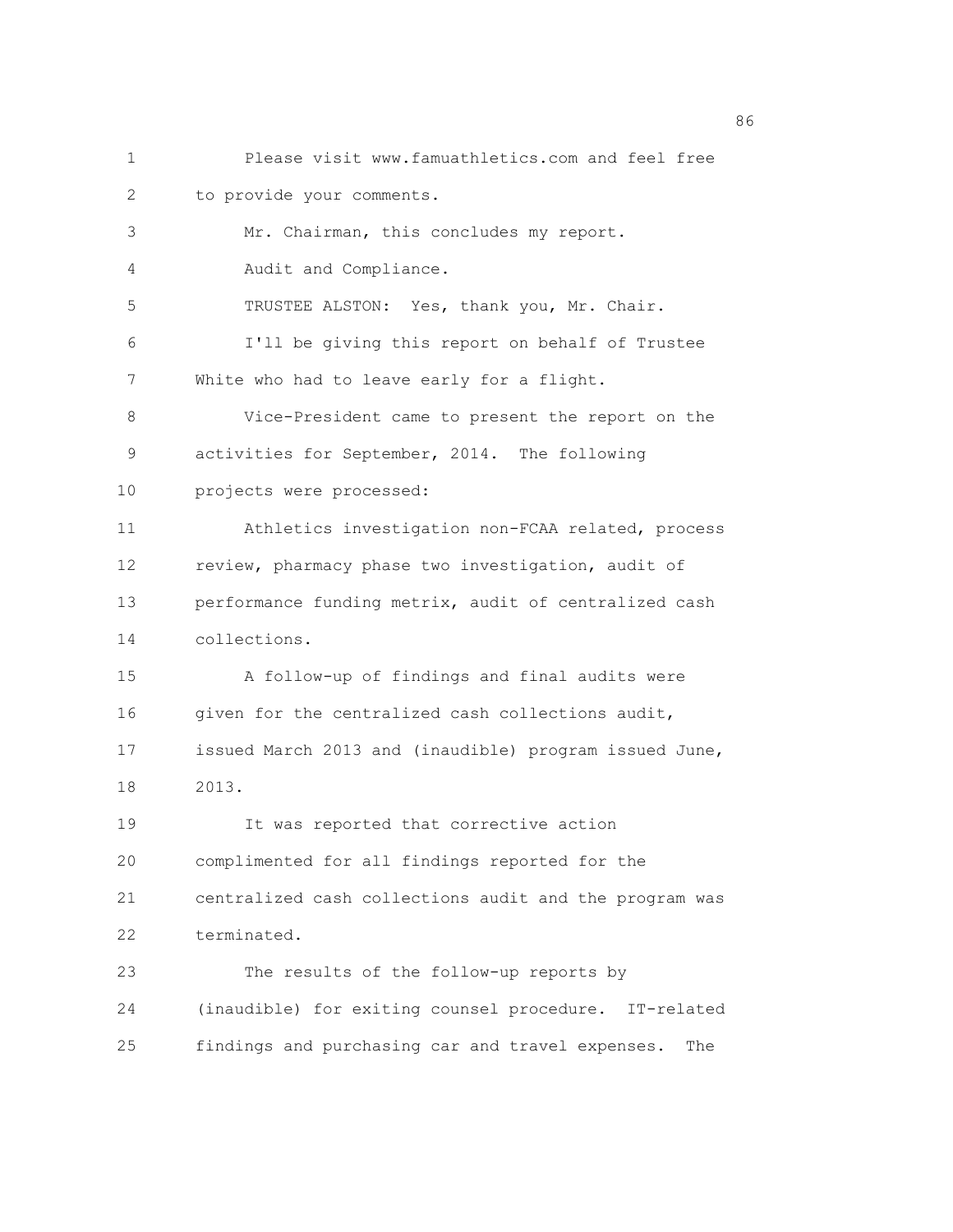1 findings, management response and responsible 2 employees presented the possible consequences for 3 noncompliant University procedures were discussed. 4 The division received 23 allegations from July, 5 2014, through October, 2014; of the 23 allegations 6 filed for issue, five are closed, no investigation; 7 five are in process; seven have been referred to 8 another department for review, and one is pending 9 investigation. 10 Here are the categories: (inaudible). Six 11 financial and business integrity 16 misuse and 12 misappropriation of assets or information one. 13 Also, there was information provided on 14 self-assessment and regarding resources for department 15 division is making a position as to advertise. 16 This concludes the Division of Audit and 17 Compliance report. 18 CHAIRMAN BADGER: Thank you. 19 TRUSTEE ALSTON: There were no action items. 20 CHAIRMAN BADGER: Thank you. Direct Support, is 21 Trustee Shannon is still on the line? 22 TRUSTEE SHANNON: Yes, but I believe Trustee 23 Turnbull will be giving the report. 24 CHAIRMAN BADGER: Trustee Turnbull? 25 TRUSTEE TURNBULL: Yes, thank you, Mr. Chairman.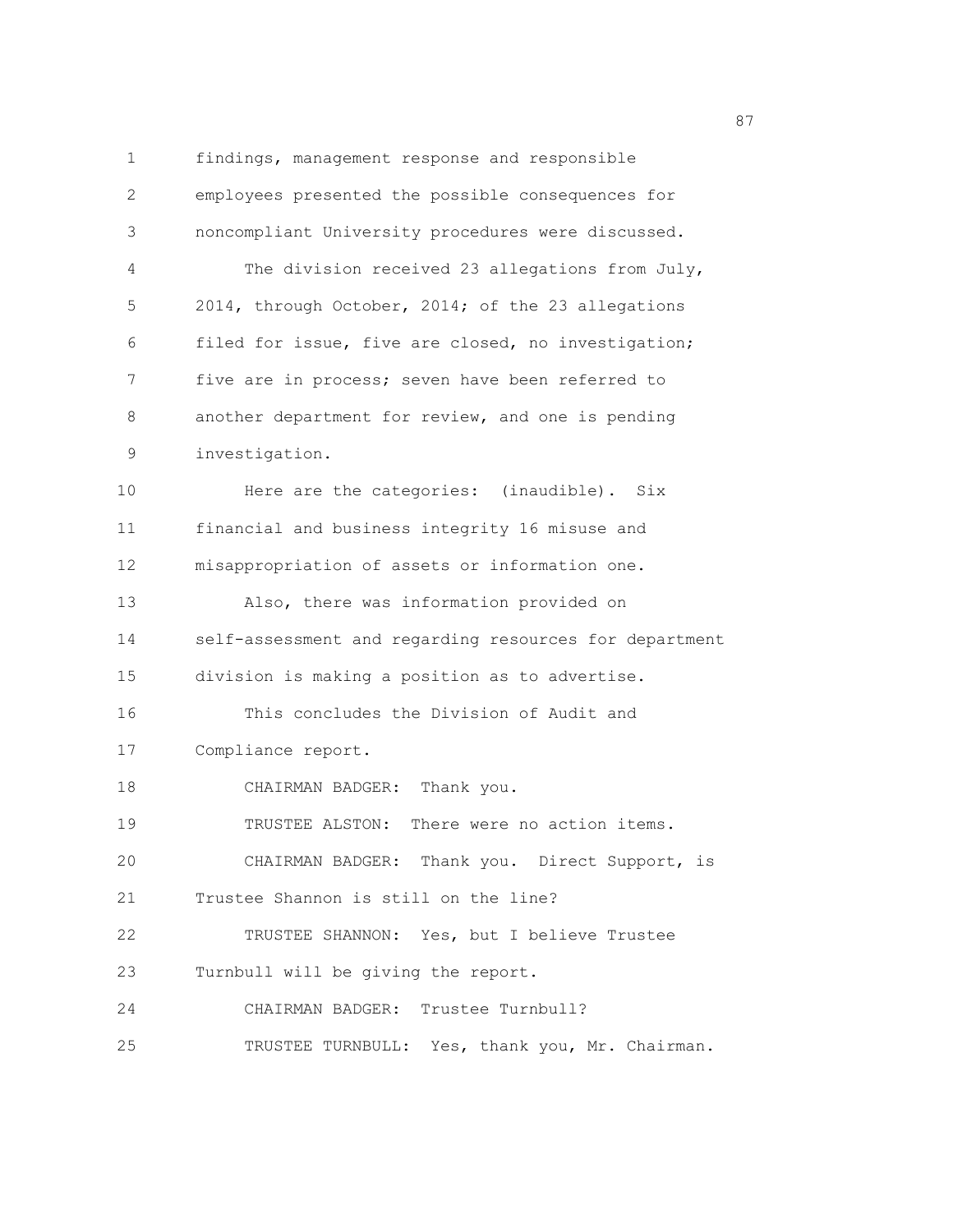1 The Direct Support Organization Committee has three 2 action items and several items. Dr. Haynes presented 3 to the committee amendments to the FAMU Foundation 4 bylaws which clarify wording in sections in the 5 existing bylaws; did not alter substance of those 6 sections. The changes are from a series of amendments 7 that were voted on by the FAMU Foundation Board and 8 approved during their Fall 2013 board meeting. 9 The Committee motioned to accept the recommended 10 changes to the FAMU Foundation bylaws and unanimously 11 voted to recommend to the Board for approval. 12 I move that the Board of Trustees approve the 13 recommended changes to the FAMU Foundation bylaws. 14 CHAIRMAN BADGER: You heard the motion. 15 TRUSTEE MOORE: Second. 16 CHAIRMAN BADGER: Any discussion? Hearing none, 17 all those in favor, let it be known by the sign "aye." 18 Oppose, same sign. Motion passes. 19 TRUSTEE TURNBULL: There was an additional 20 amendment to the bylaws that had to do with a 21 provision in the Memorandum of Understanding, which 22 will be addressed in the next motion. 23 But under that Memorandum of Understanding, 24 University President is not to serve on the Foundation 25 Audit Committee, and this is in keeping with modern

en de la construction de la construction de la construction de la construction de la construction de la constr<br>1888 : le construction de la construction de la construction de la construction de la construction de la const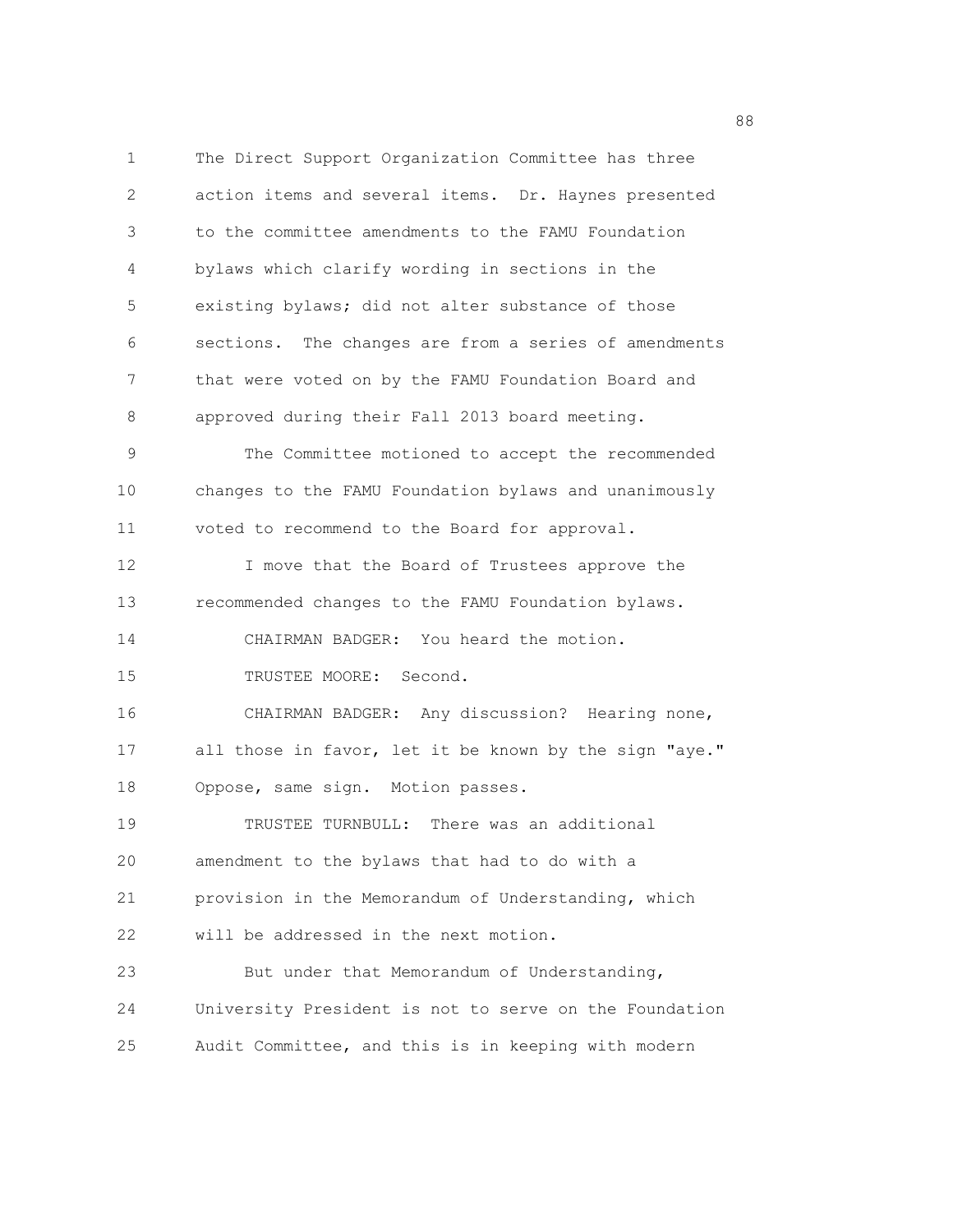1 best practices and in the current direction that 2 Foundations are going with regard to audit committees. 3 The Committee moved to accept Resolution 2014-1 4 amending the Foundation bylaws and unanimously voted 5 to recommend to the Board for approval, and I move 6 that the Board approve Resolution 2014-1 amending 7 Foundation bylaws to this respect. 8 TRUSTEE ALSTON: Second. 9 CHAIRMAN BADGER: Motion and second. All those 10 in favor, let it be known by the sign "aye." 11 (All answer affirmatively.) 12 CHAIRMAN BADGER: Oppose, same sign. 13 Motion passes. 14 TRUSTEE TURNBULL: Vice-President Haynes then 15 presented the Memorandum of Understanding between the 16 FAMU Foundation and the DSO Committee. The MOU that 17 was developed more specifically outlined the 18 relationship of the Foundation and the University. 19 The MOU was approved by the FAMU Foundation Board of 20 Directors, fall, 2014, board meeting and is now being 21 presented to the Board of Trustees for final 22 ratification. 23 Mr. Chairman, I move that the Board of Trustees 24 approve the memorandum of understanding between the 25 University and the FAMU Foundation.

en de la construction de la construction de la construction de la construction de la construction de la construction de la construction de la construction de la construction de la construction de la construction de la cons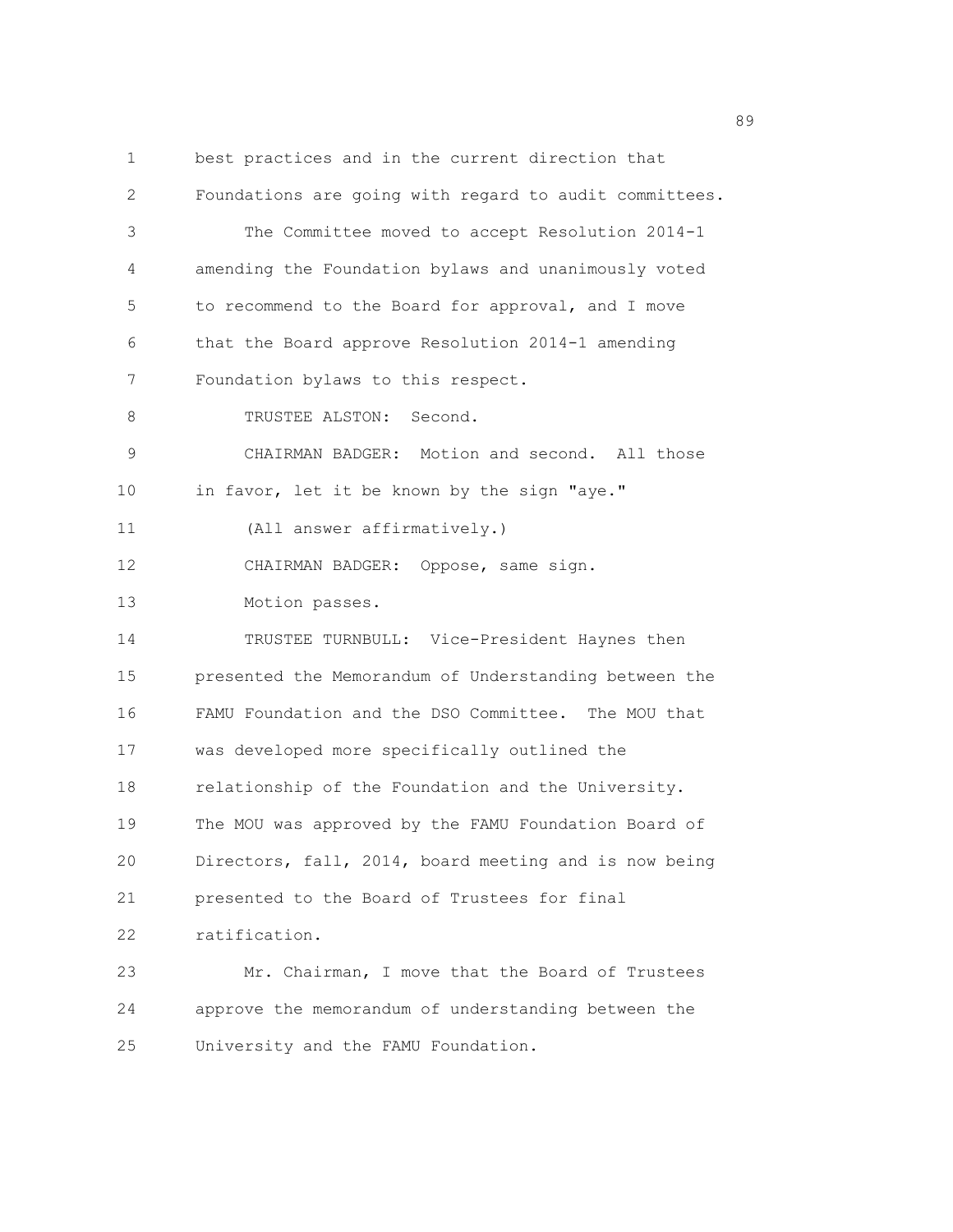1 CHAIRMAN BADGER: Motion. Second?

2 Those in favor?

3 (All answer affirmatively.)

4 All opposed, same sign. Motion passes. 5 TRUSTEE TURNBULL: Vice-President Haynes then 6 provided the Committee report on the division's 7 progress on the Board of Trustees goals. The division 8 strategic goal 4.1 enhances institutional fund raising 9 in its goal of 5.5. Dr. Haynes reported several 10 fundraising initiatives. President's inauguration and

11 scholarship Gala which brought in \$558,842;

12 FAMU's participation in "Giving Tuesday" on 13 yesterday brought in over 13,000;

14 The "10 for \$10" giving campaign currently 15 totaling \$149,000 in cash and pledges, and this is a 16 good example of how small gifts can go a very long 17 way;

18 And an extraordinary multi-million dollar alumni 19 gift, a six-figure gift.

20 Strategies for the 3rdand 4th quarters were also 21 presented. To-date, the University has been the 22 beneficiary of over 4,000 donors which is a 175% 23 increase in donors over last year this time. 24 Dr. Haynes presented several Foundation updates:

25 The Foundation received a final copy of its

en de la construction de la construction de la construction de la construction de la construction de la constr<br>1900 : la construction de la construction de la construction de la construction de la construction de la const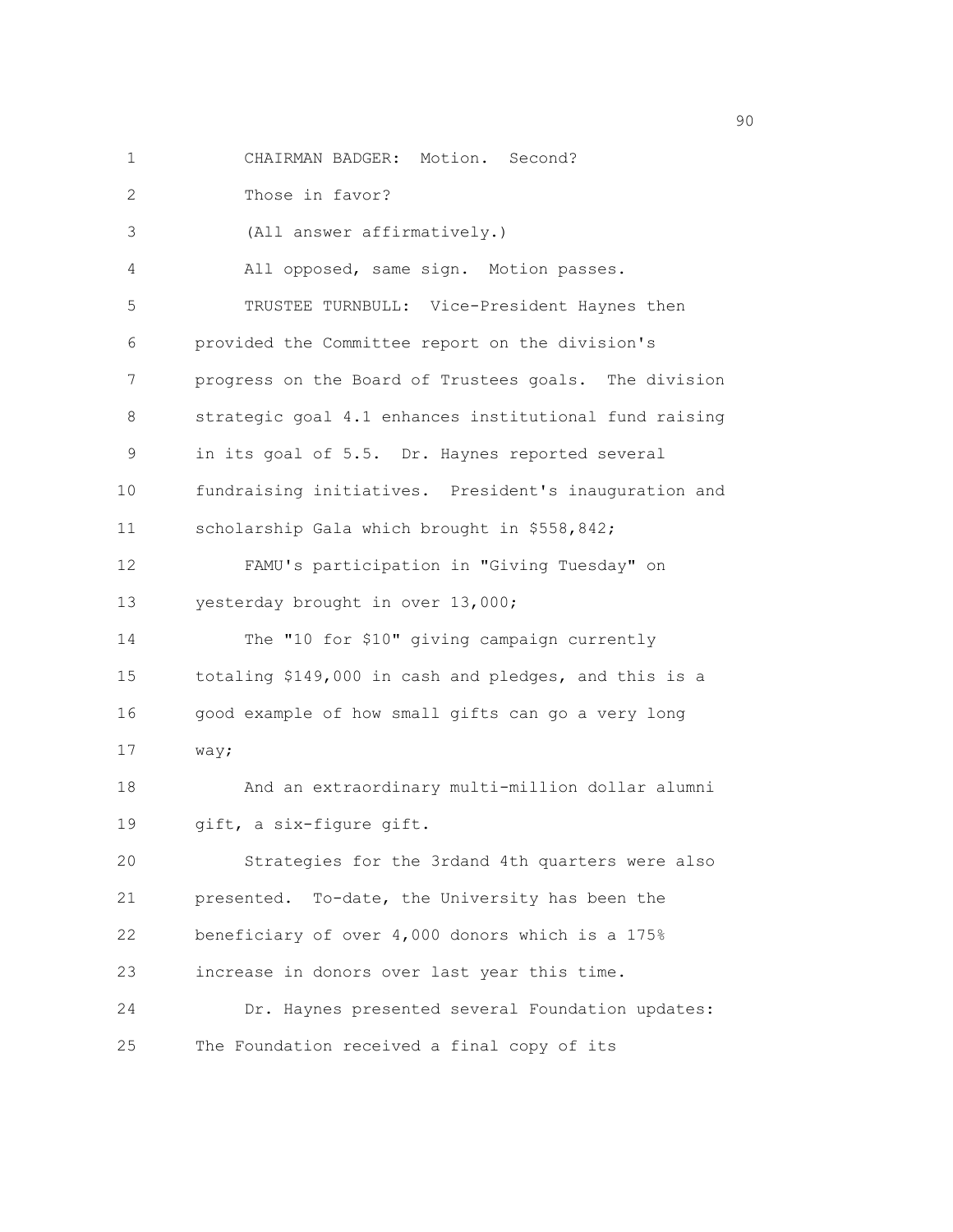1 operational audit by which no egregious findings were 2 reported.

3 The Fall Foundation Board of Directors meeting 4 was held November 22, 2014 in Orlando. The new Board 5 Chair and Board members were announced to the DSO 6 Committee will be following up on those 7 recommendations. The Fall Foundation Board of 8 Directors meeting was held November 22, 2014. The new 9 Board Chair and Board members were announced to the 10 DSO Committee. And as I commented yesterday, at the 11 meeting it was a very, very positive meeting bringing 12 on some new key members of the board with substantial 13 expertise in real estate investment finance and 14 banking. 15 The investment returns for the period ending 16 September 30, 2014 were presented. Overall, portfolio 17 performance has been impacted by a significant amount 18 of volatility in the market. 19 Dr. Haynes presented updates for the Office of 20 Alumni Affairs: 21 Per the recommendation of President Mangum, 22 Alumni Affairs has chartered its First International 23 Alumni Chapter, the West Africa Land Chapter, based in 24 Nigeria. 25 The alumni has worked with University Advancement

experience of the state of the state of the state of the state of the state of the state of the state of the s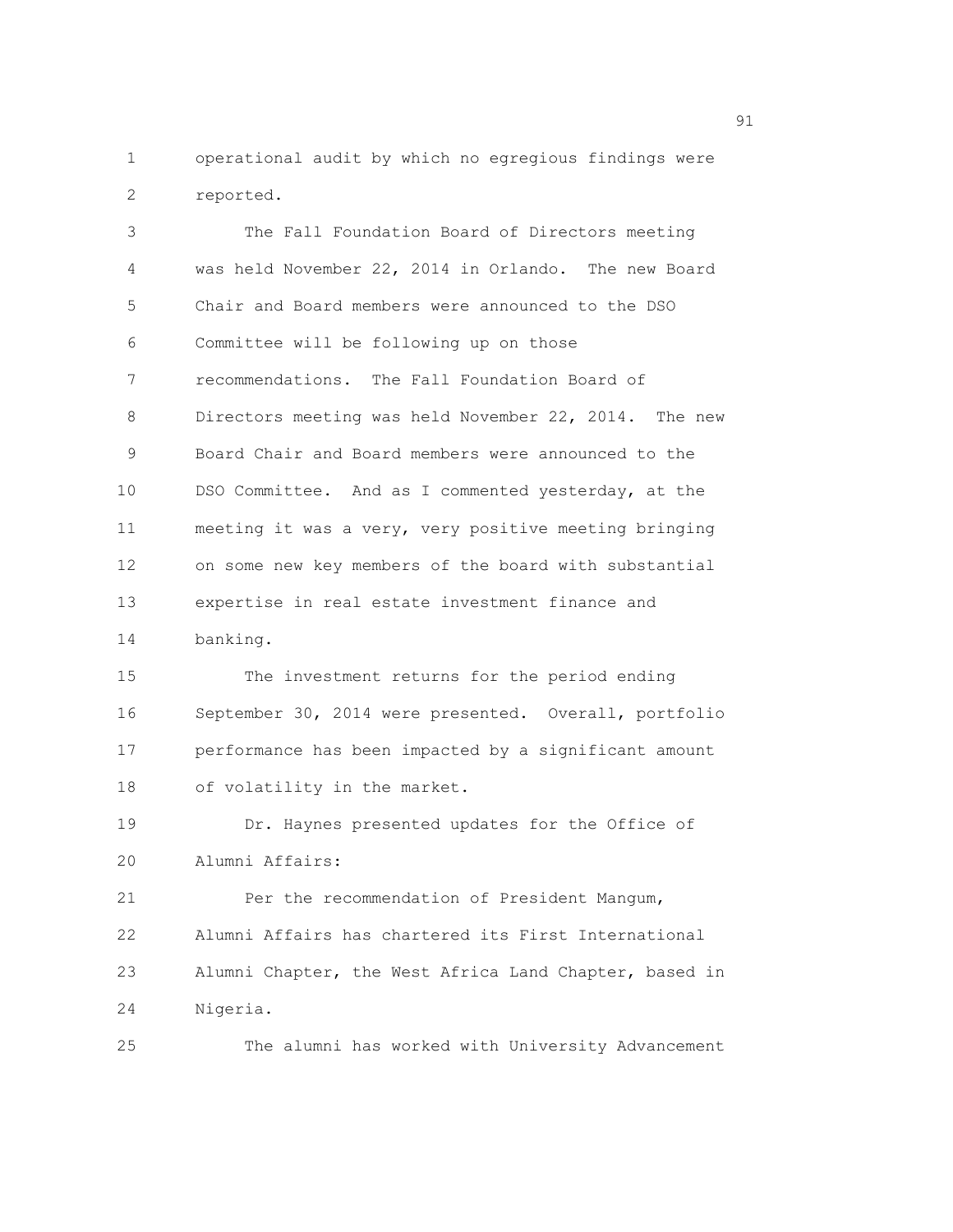1 on a campaign launched this Fall to raise critical 2 dollars for the FAMU Athletic Department. The dollars 3 will support four initiatives: The field house, 4 travel for athletes; golf and tennis. 5 Dr. Haynes presented an update on Rattler 6 Boosters: 7 The FAMU President is still assessing the Booster 8 organization; a search will be launched to fill the 9 executive director position. 10 Mr. Chairman, this concludes the report of the 11 DSO Committee. 12 CHAIRMAN BADGER: Thank you, Trustee Turnbull. 13 Facilities Planning Committee? 14 TRUSTEE MCWILLIAMS: The report of the Facilities 15 Planning Committee includes two action items and three 16 informational items on the status of four ongoing 17 construction projects, Master Plan update, and 18 Recreational Center Chiller Replacement Project. 19 The first action item was the approval of the 20 Minutes for the Facilities Planning Committee Meeting 21 of September 10, 2014. 22 The second action item that the Facilities 23 Planning Committee heard was a presentation by 24 Dr. Kendall Jones, Interim Associate Vice-President 25 for Construction and Facilities Management, regarding

 $\sim$  92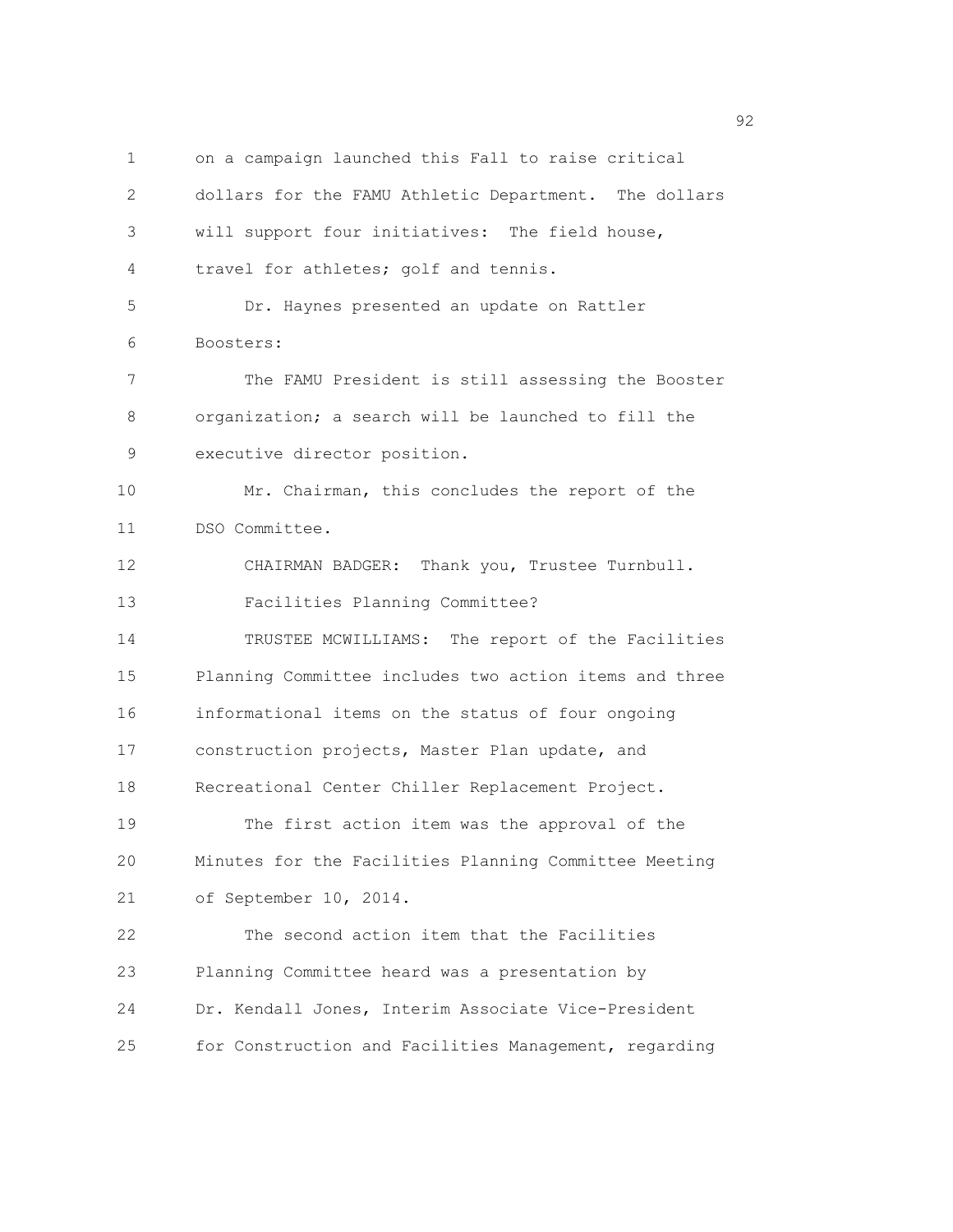1 the adoption of the Campus Development Agreement with 2 the City of Tallahassee.

| 3                 | To implement the Campus Master Plan, the               |
|-------------------|--------------------------------------------------------|
| 4                 | University is required to enter into a Campus          |
| 5                 | Development Agreement with the host local government.  |
| 6                 | On March 13, 2013, the 2010-20 Florida A&M University  |
| 7                 | Campus Master Plan update was presented to the City of |
| 8                 | Tallahassee Commission whereupon the University and    |
| 9                 | City staff initiated preparation of the campus         |
| 10 <sub>o</sub>   | development agreement. Therefore, the Facilities       |
| 11                | Planning Committee recommends that the Florida A&M     |
| $12 \overline{ }$ | University 2010-20 Campus Development Agreement be     |
| 13                | approved by the Board of Trustees for adoption in      |
| 14                | accordance with 1013.30 F.S.                           |

15 Mr. Chairman, I move that the Board of Trustees 16 approve the adoption of the Campus Development 17 Agreement. Facilities Planning in Construction in 18 accordance with 1013.30 will seek final approval of 19 the Campus Development Agreement with the City of 20 Tallahassee.

21 CHAIRMAN BADGER: You heard the motion.

22 TRUSTEE ALSTON: Second.

23 CHAIRMAN BADGER: Motion and second. Any 24 discussion? Hearing none, those in favor, let it be 25 known by the sign "aye."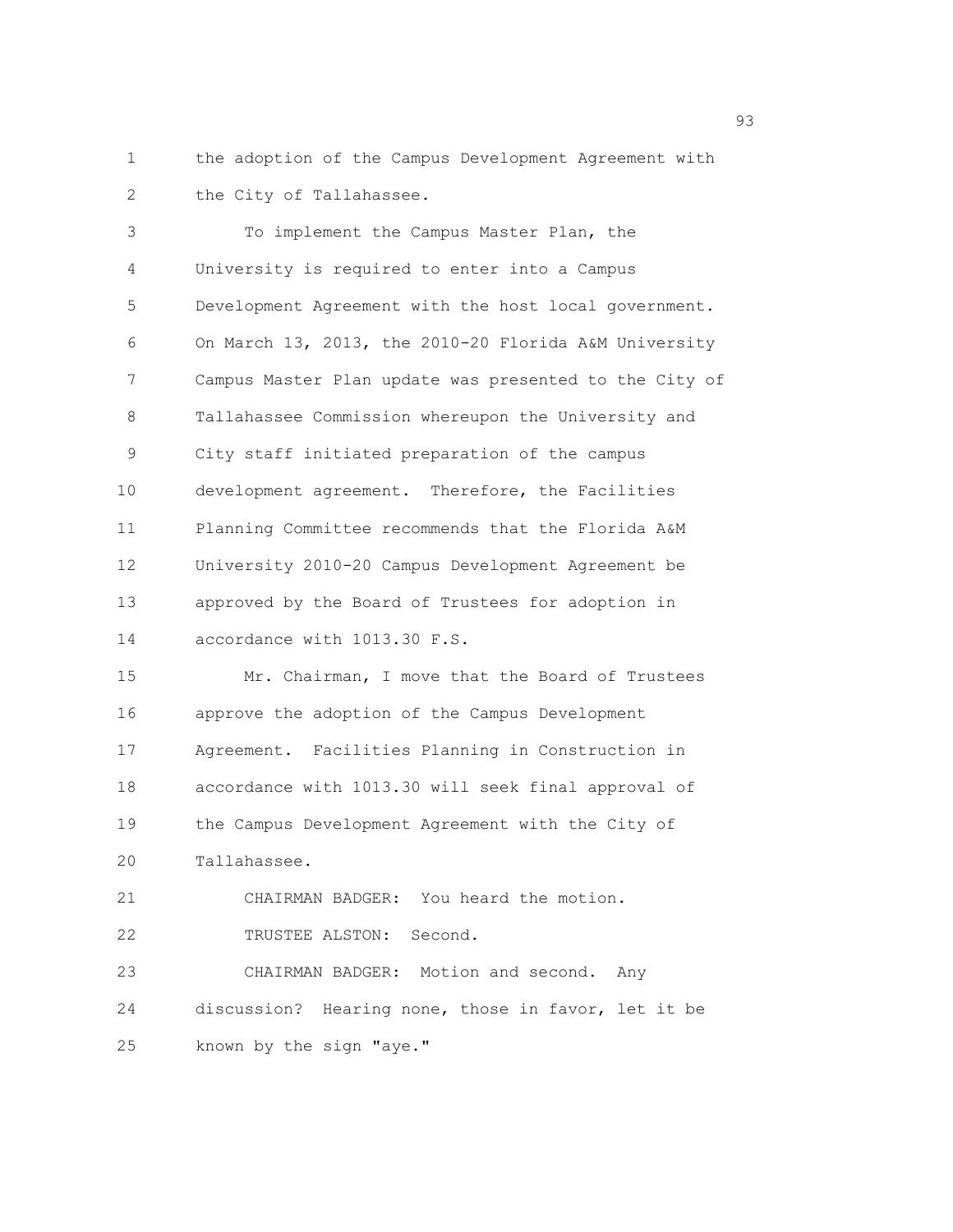1 (All answer in the affirmative.)

2 CHAIRMAN BADGER: Oppose, same sign.

3 Motion passes.

4 TRUSTEE MCWILLIAMS: Thank you.

5 Next, the Facilities Planning Commission heard 6 informational updates presented by Mr. Jones on the 7 status of four construction projects.

8 For the second information item, Mr. Jones shared 9 plans to update the existing Master Plan to insure 10 that the Master Plan is consistent with the 11 President's initiatives and current strategic plans 12 for the University. This update process will focus on 13 land acquisition, pedestrian walkways, landscape and 14 beautification, security, and future building elements 15 in accordance with 1013.30.

16 The Facilities Planning Committee requested a 17 project conceptual plan to projected cost and a 18 project timeline for Athletic Fieldhouse short-term 19 enhancements to be developed and provided to the 20 Facilities Planning Committee in three and one half 21 weeks. The facilities Department will work with the 22 Athletic Director to insure operational needs are 23 factored into this conceptual plan. Also, the 24 facilities department staff was requested to provide a 25 Facilities Planning Committee with a report reflecting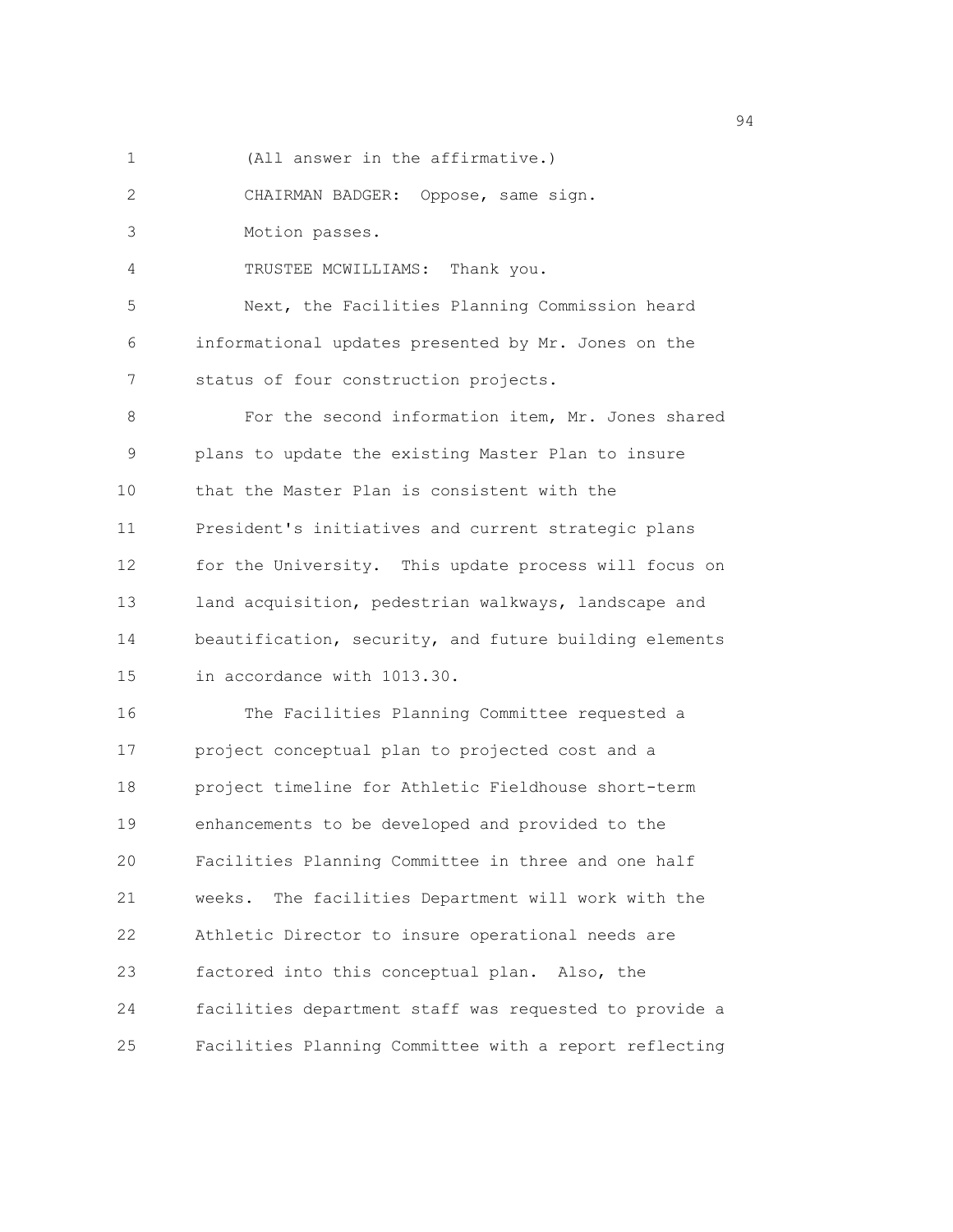1 the overall deferred maintenance needs of the 2 University facilities.

3 The final information item was shared with the 4 Facilities Planning Committee was a plan to fund the 5 Recreational Center's Chiller Replacement Project with 6 Capital Improvement Trust Funds.

7 The Student Government Association in conjunction 8 with the president has agreed to utilize \$150,000 of 9 the CITF funding that was appropriated by the 10 Legislature to fund the cost of this had capital 11 renewal effort.

12 Mr. Chairman, this concludes the report of the 13 Facilities Planning Committee.

14 CHAIRMAN BADGER: Thank you, Trustee McWilliams. 15 This next is Athletic Committee. It was appointed at 16 our last meeting and I think this will be our first 17 report to the board. And I think Trustee Graham is 18 going to make that report.

19 TRUSTEE GRAHAM: Yes, sir.

20 The Special Committee on Athletics met yesterday 21 and approved the minutes from testimony November 7, 22 2014 meeting.

23 Joyce Ingram, Assistant Vice-President for HR 24 provided an update regarding the selection of the head 25 football coach. She indicated that the search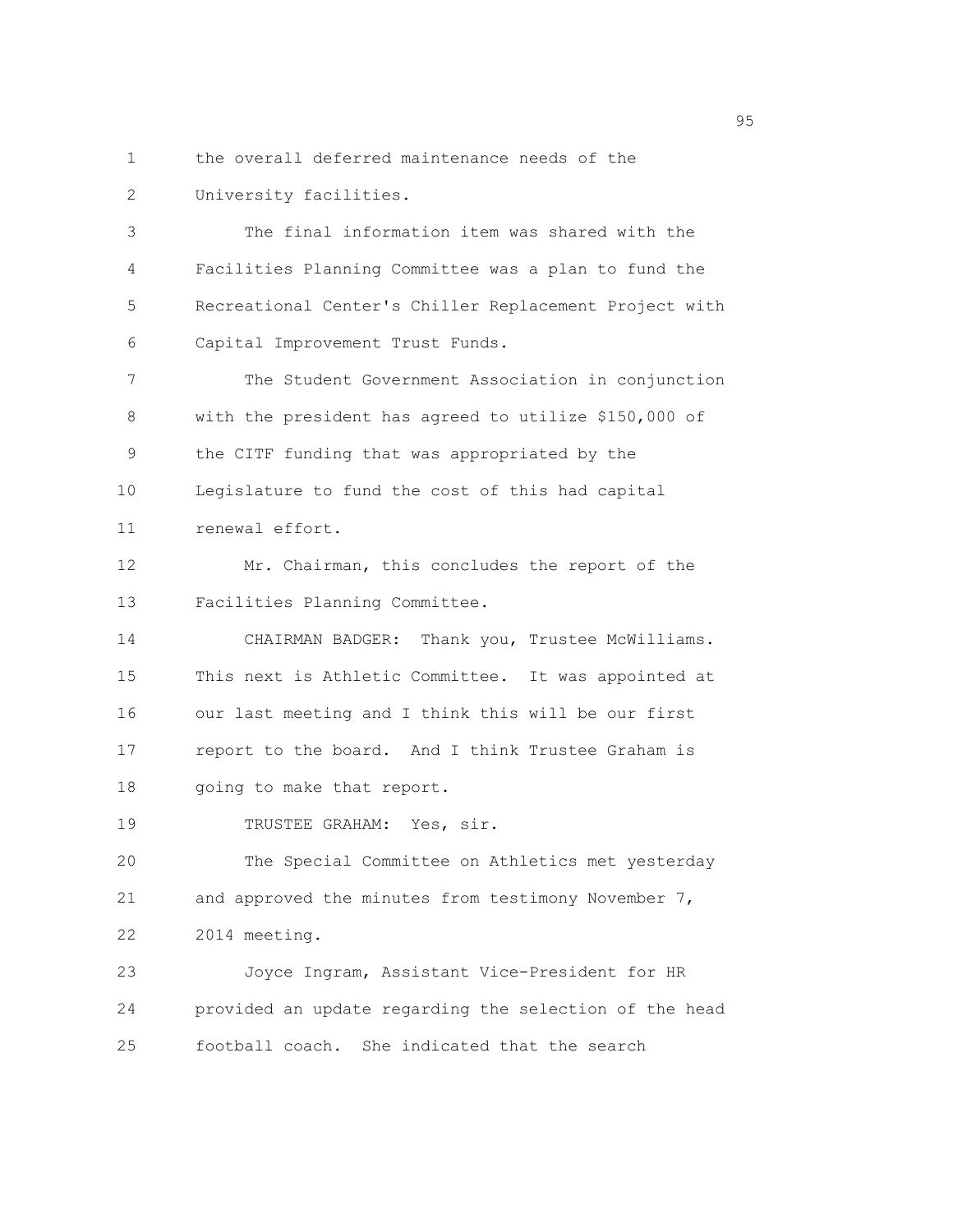1 committee and chair have been selected and Trustees 2 McWilliams and Boyce are ex officio members.

3 The second meeting of the search committee will 4 be held this Friday, December 5, 2014. At that 5 meeting the committee will review the selection 6 criteria and interview questions. The overall plan 7 includes reducing the pool from 44 to five.

8 The five candidates will be interviewed by the 9 committee via Skype and three finalists will be 10 selected. The three finalists will interview with 11 stakeholders on campus and President Mangum will make 12 the final decision.

13 The committee asked AVP Ingram to provide the 14 Board a written document which outlines the search 15 criteria, the process and the milestones. She was 16 also asked to notify the Board of all search committee 17 meetings.

18 A.D. Winslow reported that the golf and tennis 19 will compete in the spring. He also stated that he 20 has raised \$34,000 for the athletic programs.

21 The Committee asked VP Cassidy to provide a plan 22 to renovate the field-house. The plan, in which is 23 due to the Board in 3.5 weeks, January 2, 2015, will 24 identify what dollars can be used for the project and 25 next steps.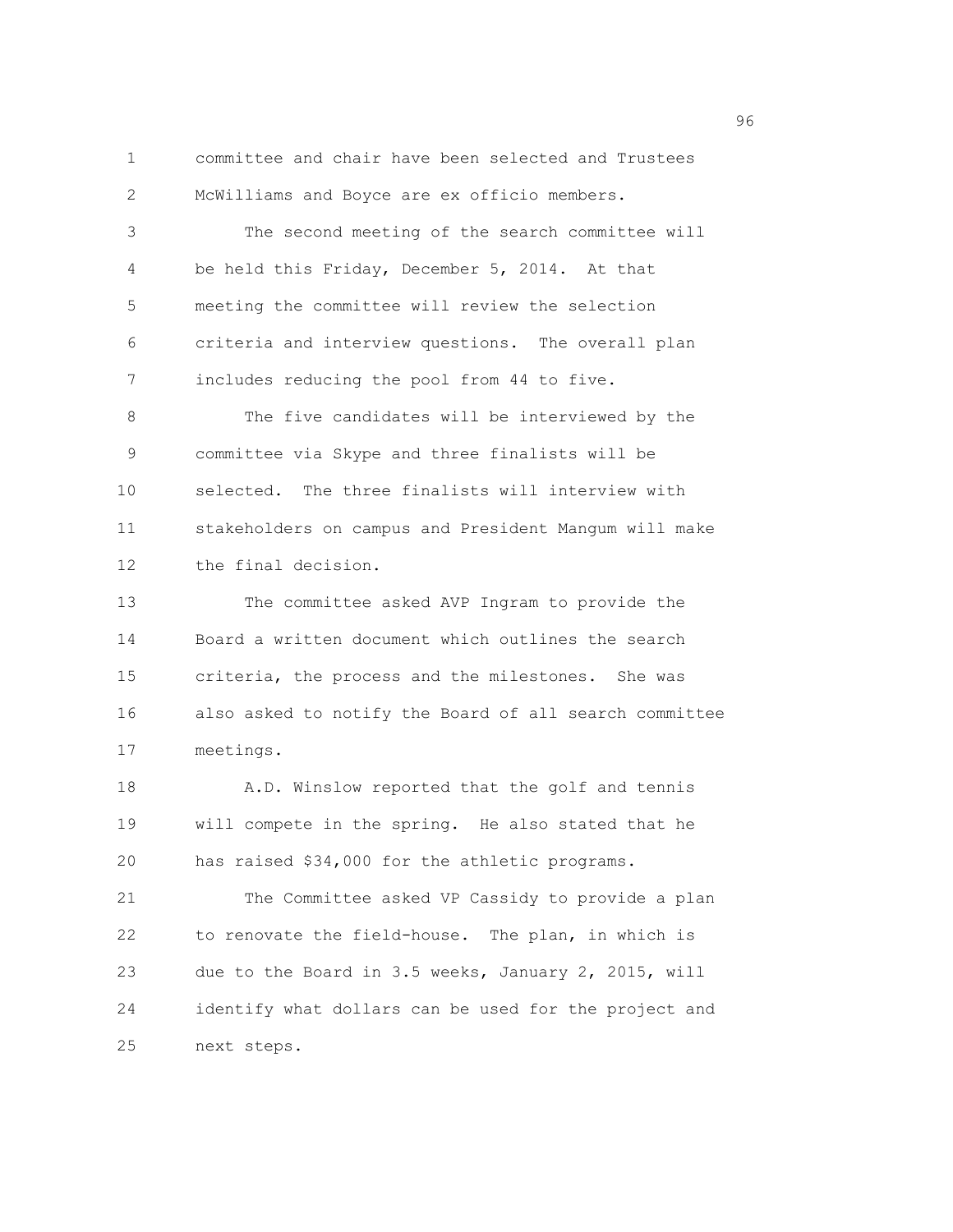1 Mr. Chair, this concludes my report.

2 CHAIRMAN BADGER: Thank you. Any questions? 3 Discussion? Is there any further business to come 4 before the board? Hearing none -- Trustee Shannon, 5 are you on the line?

6 TRUSTEE SHANNON: Yes. And just my apology to 7 the Board of Trustees for being unable attend in 8 person. But one thing I wanted to do is I didn't want 9 this moment to pass without underscoring the previous 10 accolades that Dr. Mangum gave to the Marching 100, 11 because I just wanted to say that I am very happy for 12 the band. I am very happy for the University, because 13 24 to 37 months along we had a band in crisis, and 14 this was -- there was a lot of concerns, stresses and 15 uncertainty about the future of the band. And since 16 that time, in the wake of that difficult period, we 17 had to make a lot of unpopular, difficult decisions as 18 to changes that needed to be made with the band to 19 turn around the situation and restore it to the 20 greatness that it has had in the past and it so richly 21 deserves. And I think this is a case study of how 22 positive outcomes can be reached when we take the 23 steps needed to do the right thing, even if those 24 steps are risky, unpopular or heavily criticized. 25 We just need to have faith and resilience and

experience of the contract of the contract of the contract of the contract of the contract of the contract of the contract of the contract of the contract of the contract of the contract of the contract of the contract of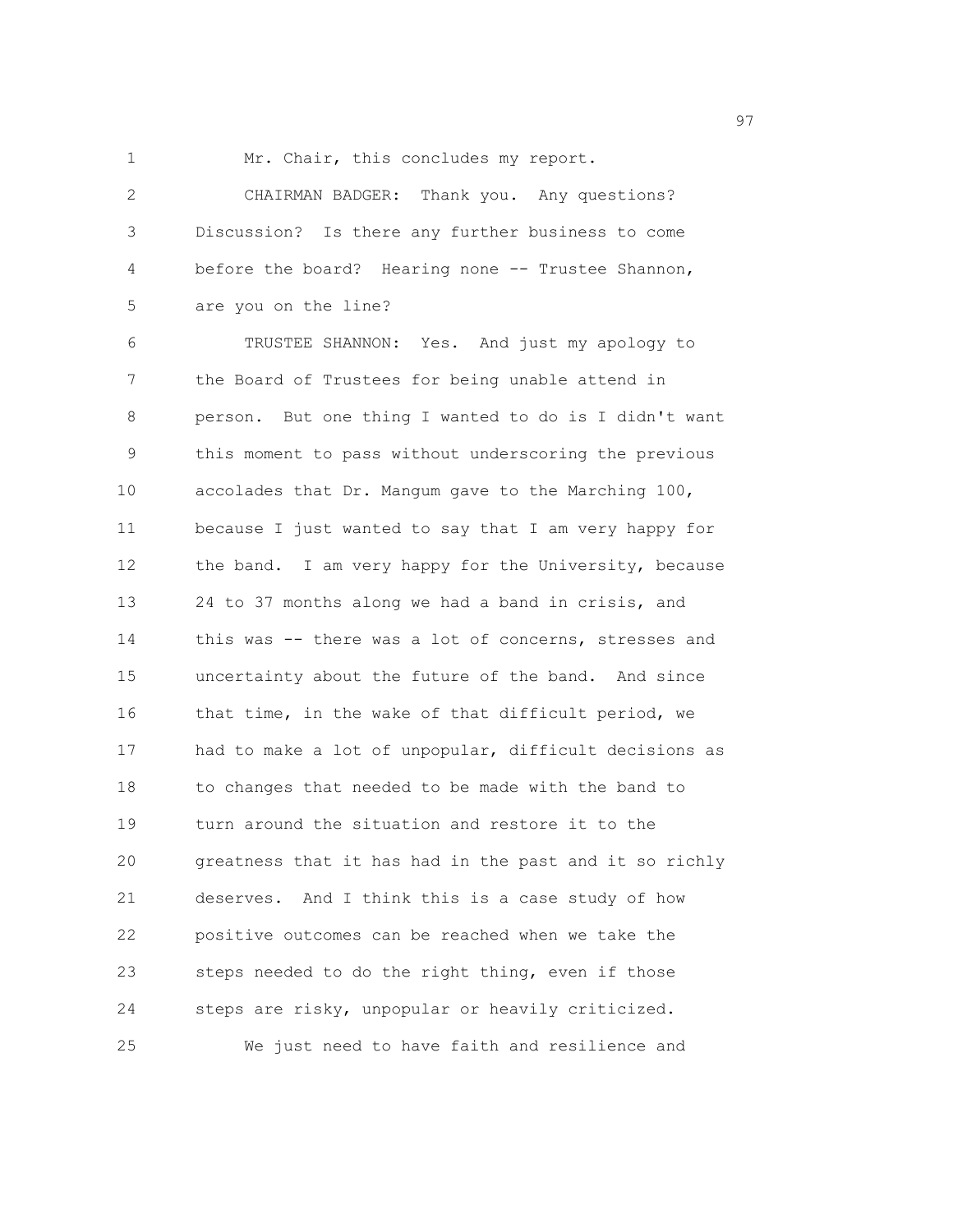1 courage in the face of any challenging circumstances 2 that we face as a University. So many, many more 3 accolades, my hat off and Kudos to Dr. Young and his 4 leadership team; in fact, the very talented students 5 of Marching 100 who have gotten us back to a 6 wonderful, wonderful place in history. I just want to 7 say thank you. 8 CHAIRMAN BADGER: Thank you. 9 TRUSTEE MONTGOMERY: I withdraw my --10 TRUSTEE ALSTON: What was his comment? 11 CHAIRMAN BADGER: He said he withdraws his 12 request to add to the agenda. 13 TRUSTEE ALSTON: Okay. 14 CHAIRMAN BADGER: If there is no other business 15 to come before this Board, this meeting adjourned. 16 (Meeting adjourned at 11:41 a.m.) 17 18 19  $20$ 21 22 23 24 25